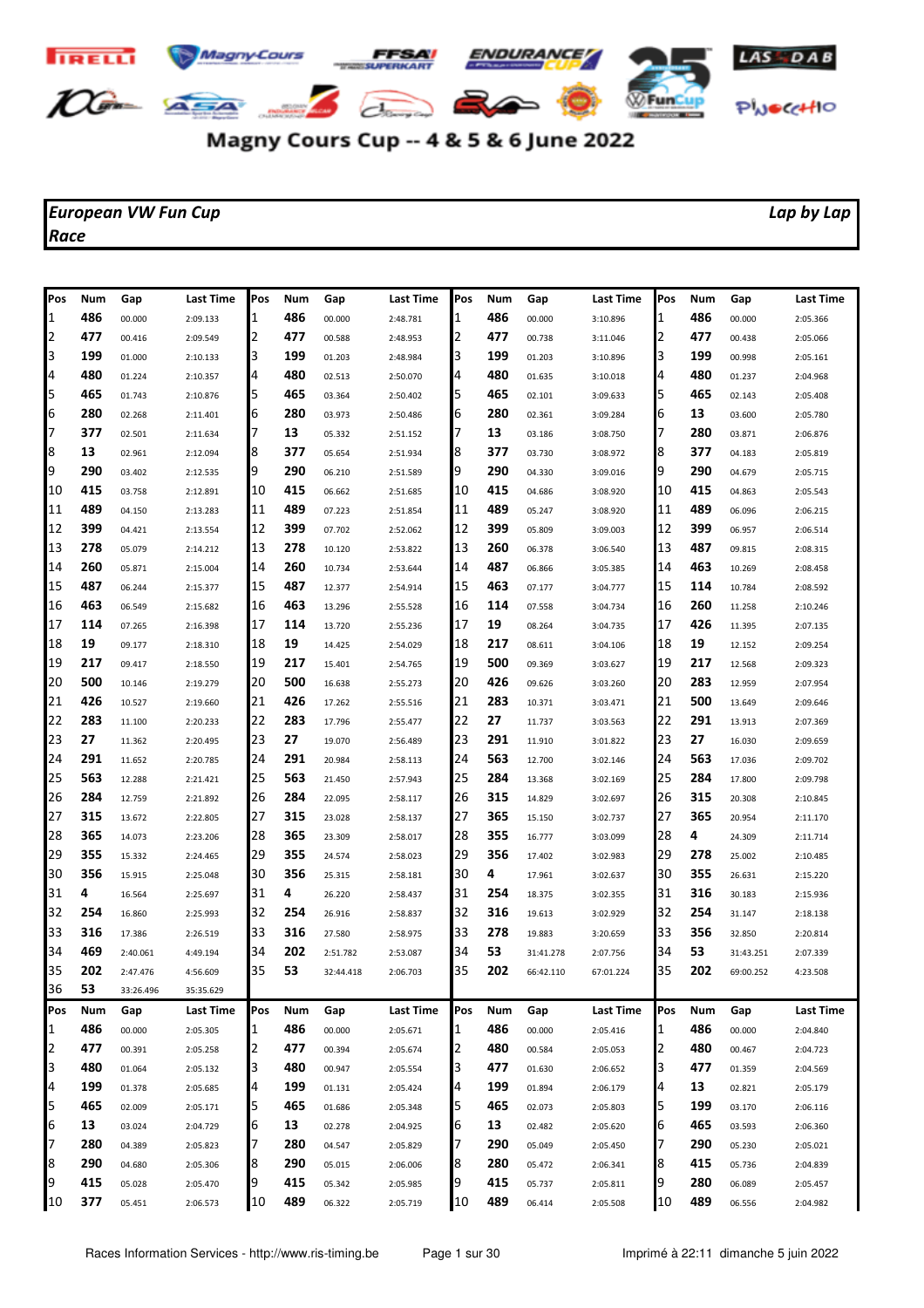| 11           | 489 | 06.274    | 2:05.483  | 11  | 377 | 07.314    | 2:07.534  | 11     | 377 | 08.085    | 2:06.187  | 11  | 377 | 08.868    | 2:05.623  |
|--------------|-----|-----------|-----------|-----|-----|-----------|-----------|--------|-----|-----------|-----------|-----|-----|-----------|-----------|
| 12           | 399 | 07.423    | 2:05.771  | 12  | 399 | 08.558    | 2:06.806  | 12     | 399 | 09.484    | 2:06.342  | 12  | 399 | 10.129    | 2:05.485  |
| 13           | 463 | 11.572    | 2:06.608  | 13  | 463 | 13.747    | 2:07.846  | 13     | 426 | 16.402    | 2:07.746  | 13  | 426 | 18.726    | 2:07.164  |
| 14           | 487 | 12.520    | 2:08.010  | 14  | 426 | 14.072    | 2:06.558  | 14     | 463 | 17.059    | 2:08.728  | 14  | 463 | 19.380    | 2:07.161  |
| 15           | 114 | 12.911    | 2:07.432  | 15  | 487 | 15.014    | 2:08.165  | 15     | 487 | 17.867    | 2:08.269  | 15  | 487 | 20.524    | 2:07.497  |
| 16           | 426 | 13.185    | 2:07.095  | 16  | 114 | 15.520    | 2:08.280  | 16     | 291 | 19.485    | 2:08.700  | 16  | 291 | 21.961    | 2:07.316  |
| 17           | 260 | 13.819    | 2:07.866  | 17  | 260 | 15.834    | 2:07.686  | 17     | 114 | 19.898    | 2:09.794  | 17  | 114 | 23.441    | 2:08.383  |
| 18           | 283 | 14.351    | 2:06.697  | 18  | 291 | 16.201    | 2:06.726  | 18     | 283 | 20.222    | 2:08.949  | 18  | 260 | 24.352    | 2:08.613  |
| 19           | 291 |           |           | 19  | 283 |           |           | 19     | 260 |           |           | 19  | 283 |           |           |
|              | 19  | 15.146    | 2:06.538  |     |     | 16.689    | 2:08.009  |        | 500 | 20.579    | 2:10.161  |     | 500 | 24.599    | 2:09.217  |
| 20           |     | 16.113    | 2:09.266  | 20  | 19  | 21.304    | 2:10.862  | 20     |     | 26.947    | 2:10.507  | 20  |     | 31.119    | 2:09.012  |
| 21           | 217 | 16.805    | 2:09.542  | 21  | 217 | 21.464    | 2:10.330  | 21     | 217 | 27.676    | 2:11.628  | 21  | 217 | 31.855    | 2:09.019  |
| 22           | 500 | 17.365    | 2:09.021  | 22  | 500 | 21.856    | 2:10.162  | 22     | 563 | 29.006    | 2:09.908  | 22  | 563 | 32.466    | 2:08.300  |
| 23           | 563 | 20.642    | 2:08.911  | 23  | 563 | 24.514    | 2:09.543  | 23     | 19  | 29.481    | 2:13.593  | 23  | 19  | 34.011    | 2:09.370  |
| 24           | 27  | 22.259    | 2:11.534  | 24  | 27  | 27.251    | 2:10.663  | 24     | 27  | 34.975    | 2:13.140  | 24  | 27  | 40.912    | 2:10.777  |
| 25           | 284 | 22.997    | 2:10.502  | 25  | 284 | 27.652    | 2:10.326  | 25     | 284 | 35.645    | 2:13.409  | 25  | 284 | 41.316    | 2:10.511  |
| 26           | 365 | 26.467    | 2:10.818  | 26  | 365 | 32.735    | 2:11.939  | 26     | 278 | 37.605    | 2:09.363  | 26  | 278 | 41.696    | 2:08.931  |
| 27           | 315 | 27.472    | 2:12.469  | 27  | 315 | 33.290    | 2:11.489  | 27     | 365 | 39.072    | 2:11.753  | 27  | 365 | 45.417    | 2:11.185  |
| 28           | 4   | 27.849    | 2:08.845  | 28  | 278 | 33.658    | 2:10.860  | 28     | 315 | 39.661    | 2:11.787  | 28  | 315 | 46.134    | 2:11.313  |
| 29           | 278 | 28.469    | 2:08.772  | 29  | 4   | 34.329    | 2:12.151  | 29     | 4   | 40.088    | 2:11.175  | 29  | 4   | 46.646    | 2:11.398  |
| 30           | 355 | 35.006    | 2:13.680  | 30  | 355 | 44.410    | 2:15.075  | 30     | 316 | 51.675    | 2:12.044  | 30  | 316 | 59.911    | 2:13.076  |
| 31           | 316 | 37.381    | 2:12.503  | 31  | 316 | 45.047    | 2:13.337  | 31     | 355 | 53.930    | 2:14.936  | 31  | 355 | 1:04.088  | 2:14.998  |
| 32           | 254 | 41.700    | 2:15.858  | 32  | 254 | 52.033    | 2:16.004  | 32     | 254 | 1:02.376  | 2:15.759  | 32  | 254 | 1:13.320  | 2:15.784  |
| 33           | 356 | 2:16.857  | 3:49.312  | 33  | 356 | 2:24.758  | 2:13.572  | 33     | 356 | 2:32.461  | 2:13.119  | 33  | 356 | 2:41.184  | 2:13.563  |
| 34           | 53  | 31:45.287 | 2:07.341  | 34  | 53  | 31:47.652 | 2:08.036  | 34     | 53  | 31:48.462 | 2:06.226  | 34  | 53  | 31:50.265 | 2:06.643  |
| 35           | 202 | 71:00.428 | 4:05.481  | 35  | 202 | 73:00.809 | 4:06.052  | 35     | 202 | 74:51.496 | 3:56.103  | 35  | 202 | 76:43.289 | 3:56.633  |
| Pos          | Num | Gap       | Last Time | Pos | Num | Gap       | Last Time | Pos    | Num | Gap       | Last Time | Pos | Num | Gap       | Last Time |
|              | 480 |           |           | 1   | 486 |           |           |        | 486 |           |           |     | 486 |           |           |
| $\mathbf{1}$ |     | 00.000    | 2:05.243  |     |     | 00.000    | 2:05.752  | 1<br>2 |     | 00.000    | 2:05.142  | 1   |     | 00.000    | 2:05.377  |
| 2            | 486 | 00.501    | 2:06.211  | 2   | 480 | 00.210    | 2:06.463  |        | 480 | 00.504    | 2:05.436  | 2   | 480 | 00.230    | 2:05.103  |
| 3            | 477 | 00.838    | 2:05.189  | 3   | 477 | 00.625    | 2:06.040  | 3      | 477 | 00.958    | 2:05.475  | 3   | 477 | 00.640    | 2:05.059  |
| 4            | 13  | 01.951    | 2:04.840  | 4   | 13  | 01.004    | 2:05.306  | 14     | 13  | 02.050    | 2:06.188  | 4   | 13  | 01.303    | 2:04.630  |
| 5            | 199 | 02.541    | 2:05.081  | 5   | 199 | 01.350    | 2:05.062  | 5      | 199 | 02.193    | 2:05.985  | 5   | 199 | 01.751    | 2:04.935  |
| 6            | 465 | 02.782    | 2:04.899  | 6   | 465 | 01.543    | 2:05.014  | 6      | 465 | 02.520    | 2:06.119  | 6   | 465 | 02.352    | 2:05.209  |
| 17           | 290 | 04.522    | 2:05.002  | 7   | 290 | 03.013    | 2:04.744  |        | 290 | 02.855    | 2:04.984  | 7   | 290 | 02.646    | 2:05.168  |
| 8            | 415 | 05.097    | 2:05.071  | 8   | 489 | 04.758    | 2:05.517  | 18     | 415 | 05.408    | 2:05.496  | 8   | 415 | 05.912    | 2:05.881  |
| 9            | 489 |           |           |     |     |           |           |        |     |           |           |     |     |           |           |
| 10           |     | 05.494    | 2:04.648  | 9   | 415 | 05.054    | 2:06.210  | 19     | 489 | 05.888    | 2:06.272  | 9   | 489 | 06.329    | 2:05.818  |
| 11           | 280 | 06.234    | 2:05.855  | 10  | 280 | 05.391    | 2:05.410  | 10     | 280 | 06.199    | 2:05.950  | 10  | 280 | 06.886    | 2:06.064  |
|              | 377 | 08.717    | 2:05.559  | 11  | 377 | 07.915    | 2:05.451  | 11     | 399 | 07.653    | 2:04.345  | 11  | 399 | 07.345    | 2:05.069  |
| 12           | 399 | 09.918    | 2:05.499  | 12  | 399 | 08.450    | 2:04.785  | 12     | 377 | 08.292    | 2:05.519  | 12  | 377 | 08.676    | 2:05.761  |
| 13           | 426 | 19.827    | 2:06.811  | 13  | 426 | 19.861    | 2:06.287  | 13     | 426 | 22.007    | 2:07.288  | 13  | 426 | 22.849    | 2:06.219  |
| 14           | 463 | 21.081    | 2:07.411  | 14  | 463 | 21.976    | 2:07.148  | 14     | 291 | 24.652    | 2:07.108  | 14  | 291 | 25.741    | 2:06.466  |
| 15           | 487 | 21.905    | 2:07.091  | 15  | 291 | 22.686    | 2:06.381  | 15     | 463 | 25.307    | 2:08.473  | 15  | 463 | 26.345    | 2:06.415  |
|              | 291 |           |           | 16  |     |           |           | 16     | 487 |           |           | 16  | 487 |           |           |
| 16           |     | 22.558    | 2:06.307  |     | 487 | 23.391    | 2:07.739  |        |     | 25.738    | 2:07.489  |     |     | 27.433    | 2:07.072  |
| 17           | 114 | 25.636    | 2:07.905  | 17  | 283 | 28.346    | 2:08.022  | 17     | 283 | 30.179    | 2:06.975  | 17  | 283 | 31.617    | 2:06.815  |
| 18           | 260 | 26.138    | 2:07.496  | 18  | 114 | 28.935    | 2:09.552  | 18     | 114 | 31.100    | 2:07.307  | 18  | 114 | 33.759    | 2:08.036  |
| 19           | 283 | 26.577    | 2:07.688  | 19  | 260 | 30.930    | 2:11.045  | 19     | 260 | 32.413    | 2:06.625  | 19  | 260 | 34.337    | 2:07.301  |
| 20           | 500 | 34.135    | 2:08.726  | 20  | 500 | 35.866    | 2:07.984  | 20     | 500 | 38.685    | 2:07.961  | 20  | 500 | 41.155    | 2:07.847  |
| 21           | 563 | 35.863    | 2:09.107  | 21  | 217 | 40.378    | 2:10.537  | 21     | 217 | 44.019    | 2:08.783  | 21  | 217 | 47.331    | 2:08.689  |
| 22           | 217 | 36.094    | 2:09.949  | 22  | 563 | 41.144    | 2:11.534  | 22     | 19  | 44.783    | 2:08.104  | 22  | 19  | 48.027    | 2:08.621  |
| 23           | 19  | 36.374    | 2:08.073  | 23  | 19  | 41.821    | 2:11.700  | 23     | 563 | 45.601    | 2:09.599  | 23  | 278 | 56.541    | 2:08.637  |
| 24           | 278 | 45.385    | 2:09.399  | 24  | 278 | 49.309    | 2:10.177  | 24     | 278 | 53.281    | 2:09.114  | 24  | 284 | 1:00.120  | 2:08.880  |
| 25           | 27  | 46.109    | 2:10.907  | 25  | 27  | 51.036    | 2:11.180  | 25     | 284 | 56.617    | 2:10.208  | 25  | 27  | 1:01.086  | 2:09.334  |
| 26           | 284 | 46.549    | 2:10.943  | 26  | 284 | 51.551    | 2:11.255  | 26     | 27  | 57.129    | 2:11.235  | 26  | 4   | 1:01.754  | 2:09.047  |
| 27           | 315 | 50.519    | 2:10.095  | 27  | 315 | 53.173    | 2:08.907  | 27     | 4   | 58.084    | 2:08.691  | 27  | 365 | 1:12.568  | 2:14.541  |
| 28           | 4   | 51.383    | 2:10.447  | 28  | 4   | 54.535    | 2:09.405  | 28     | 365 | 1:03.404  | 2:11.215  | 28  | 316 | 1:27.645  | 2:11.525  |
| 29           | 365 | 52.171    | 2:12.464  | 29  | 365 | 57.331    | 2:11.413  | 29     | 316 | 1:21.497  | 2:12.493  | 29  | 254 | 1:57.335  | 2:17.852  |
| 30           | 316 | 1:07.914  | 2:13.713  | 30  | 316 | 1:14.146  | 2:12.485  | 30     | 254 | 1:44.860  | 2:16.735  | 30  | 315 | 3:00.310  | 2:10.089  |
| 31           | 254 | 1:24.048  | 2:16.438  | 31  | 254 | 1:33.267  | 2:15.472  | 31     | 315 | 2:55.598  | 4:07.567  | 31  | 356 | 3:06.674  | 2:11.886  |
| 32           | 356 | 2:49.099  | 2:13.625  | 32  | 356 | 2:53.629  | 2:10.783  | 32     | 356 | 3:00.165  | 2:11.678  | 32  | 355 | 3:47.554  | 2:15.668  |
| 33           | 355 | 3:18.945  | 4:20.567  | 33  | 355 | 3:27.510  | 2:14.818  | 33     | 355 | 3:37.263  | 2:14.895  | 33  | 563 | 5:12.354  | 6:32.130  |
| 34           | 53  | 31:52.537 | 2:07.982  | 34  | 53  | 31:53.687 | 2:07.403  | 34     | 53  | 31:55.415 | 2:06.870  | 34  | 53  | 31:56.983 | 2:06.945  |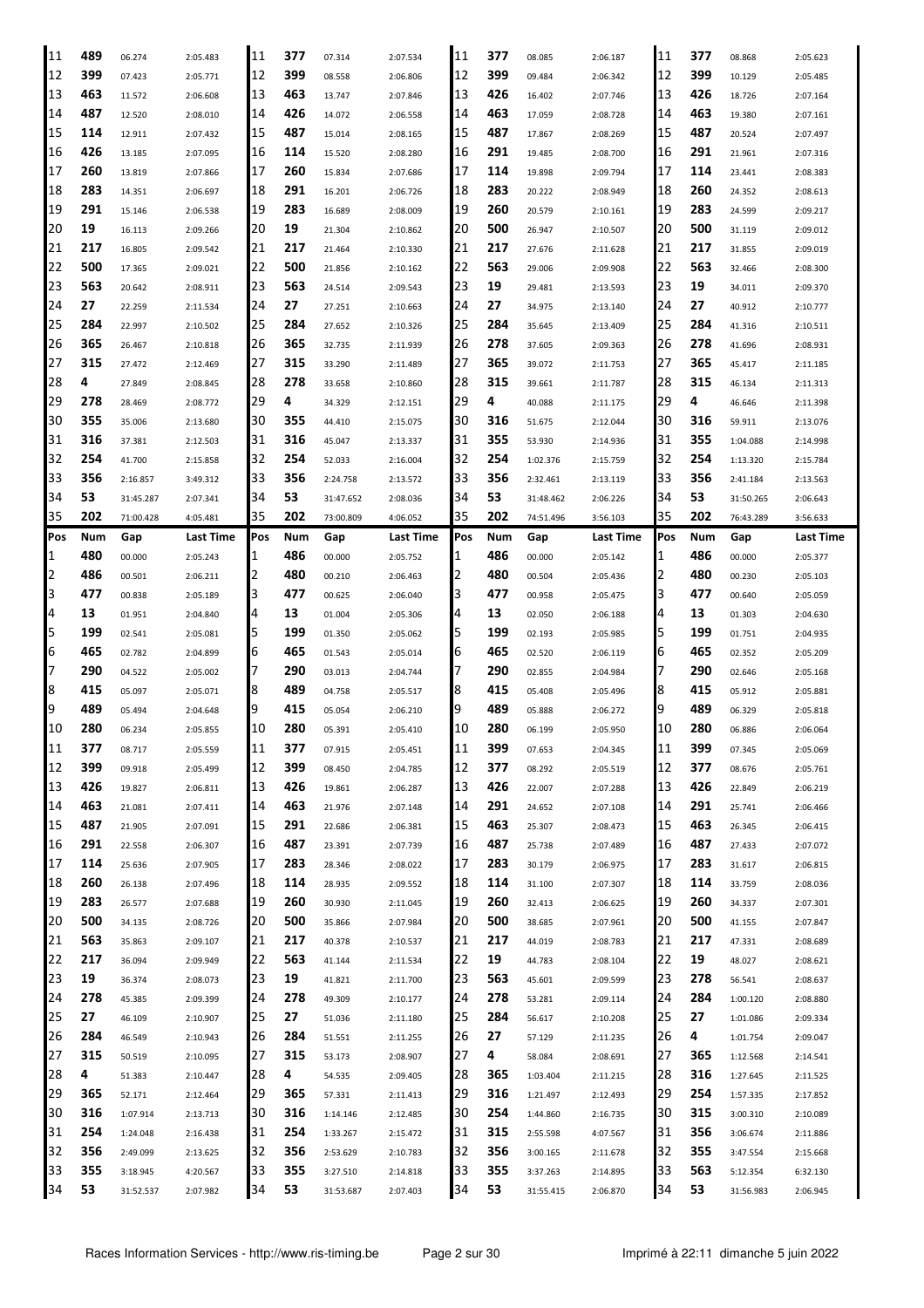| 35       | 202        | 77:53.479  | 3:15.900             | 35       | 202        | 99:56.907  | 24:09.681 | 35               | 202        | 101:53.475 | 4:01.710  | 35       | 202        | 103:08.077 | 3:19.979  |
|----------|------------|------------|----------------------|----------|------------|------------|-----------|------------------|------------|------------|-----------|----------|------------|------------|-----------|
| Pos      | Num        | Gap        | Last Time            | Pos      | Num        | Gap        | Last Time | Pos              | Num        | Gap        | Last Time | Pos      | Num        | Gap        | Last Time |
| 1        | 480        | 00.000     | 2:06.072             | 1        | 480        | 00.000     | 2:05.505  | 11               | 486        | 00.000     | 2:05.030  | 1        | 480        | 00.000     | 2:04.857  |
| 2        | 486        | 00.546     | 2:06.848             | 2        | 486        | 00.370     | 2:05.329  | 12               | 480        | 00.174     | 2:05.574  | 2        | 477        | 00.682     | 2:05.106  |
| 3        | 199        | 01.097     | 2:05.648             | 3        | 477        | 01.219     | 2:05.449  | 13               | 477        | 00.607     | 2:04.788  | 3        | 199        | 01.093     | 2:05.071  |
| 4        | 477        | 01.275     | 2:06.937             | 4        | 199        | 01.552     | 2:05.960  | 14               | 199        | 01.053     | 2:04.901  | 4        | 486        | 01.548     | 2:06.579  |
| 5        | 13         | 01.595     | 2:06.594             | 5        | 465        | 01.798     | 2:05.516  | 15               | 465        | 01.331     | 2:04.933  | 5        | 465        | 02.071     | 2:05.771  |
| 6        | 465        | 01.787     | 2:05.737             | 6        | 13         | 02.331     | 2:06.241  | 16               | 13         | 01.870     | 2:04.939  | 6        | 13         | 02.632     | 2:05.793  |
| 7        | 290        | 02.245     | 2:05.901             | 7        | 290        | 02.699     | 2:05.959  | 17               | 290        | 02.411     | 2:05.112  | 7        | 290        | 03.019     | 2:05.639  |
| 8        | 415        | 04.964     | 2:05.354             | 8        | 489        | 05.852     | 2:05.861  | 18               | 415        | 07.438     | 2:06.516  | 8        | 415        | 07.491     | 2:05.084  |
| 9        | 489        | 05.496     | 2:05.469             | 9        | 415        | 06.322     | 2:06.863  | 19               | 489        | 07.767     | 2:07.315  | 9        | 489        | 08.106     | 2:05.370  |
| 10       | 280        | 05.855     | 2:05.271             | 10       | 280        | 06.565     | 2:06.215  | 10               | 280        | 08.478     | 2:07.313  | 10       | 399        | 10.387     | 2:06.329  |
| 11       | 399        | 06.327     | 2:05.284             | 11       | 399        | 06.985     | 2:06.163  | 11               | 377        | 08.656     | 2:06.701  | 11       | 280        | 11.043     | 2:07.596  |
| 12       | 377        | 07.738     | 2:05.364             | 12       | 377        | 07.355     | 2:05.122  | 12               | 399        | 09.089     | 2:07.504  | 12       | 377        | 11.420     | 2:07.795  |
| 13       | 426        | 23.043     | 2:06.496             | 13       | 426        | 25.417     | 2:07.879  | 13               | 426        | 26.592     | 2:06.575  | 13       | 426        | 27.487     | 2:05.926  |
| 14       | 463        | 26.872     | 2:06.829             | 14       | 291        | 29.352     | 2:07.632  | 14               | 291        | 30.280     | 2:06.328  | 14       | 291        | 31.269     | 2:06.020  |
| 15       | 291        | 27.225     | 2:07.786             | 15       | 463        | 30.043     | 2:08.676  | 15               | 463        | 31.195     | 2:06.552  | 15       | 463        | 32.145     | 2:05.981  |
| 16       | 487        | 28.636     | 2:07.505             | 16       | 487        | 30.413     | 2:07.282  | 16               | 487        | 32.047     | 2:07.034  | 16       | 487        | 33.518     | 2:06.502  |
| 17       | 283        | 32.868     | 2:07.553             | 17       | 283        | 34.123     | 2:06.760  | 17               | 283        | 34.900     | 2:06.177  | 17       | 283        | 36.221     | 2:06.352  |
| 18       | 114        |            |                      | 18       | 260        | 38.690     |           | 18               | 260        |            |           | 18       | 260        |            |           |
| 19       | 260        | 35.739     | 2:08.282             | 19       | 114        |            | 2:07.914  | 19               | 114        | 39.871     | 2:06.581  | 19       | 114        | 41.485     | 2:06.645  |
|          | 500        | 36.281     | 2:08.246             | 20       | 500        | 39.148     | 2:08.914  | 120              | 500        | 40.746     | 2:06.998  | 20       | 500        | 42.469     | 2:06.754  |
| 20       | 217        | 43.358     | 2:08.505             |          |            | 46.964     | 2:09.111  |                  | 19         | 49.320     | 2:07.756  | 21       | 19         | 51.917     | 2:07.628  |
| 21       | 19         | 51.004     | 2:09.975             | 21       | 19         | 54.826     | 2:08.786  | 21<br>22         |            | 57.769     | 2:08.343  | 22       | 278        | 1:03.217   | 2:10.479  |
| 22<br>23 | 278        | 51.545     | 2:09.820             | 22<br>23 | 217<br>278 | 55.926     | 2:10.427  | 23               | 217<br>278 | 57.997     | 2:07.471  | 23       | 284        | 1:09.381   | 2:08.420  |
|          |            | 59.791     | 2:09.552             |          |            | 1:02.969   | 2:08.683  | 24               |            | 1:05.992   | 2:08.423  |          |            | 1:12.956   | 2:08.220  |
| 24       | 284<br>4   | 1:03.123   | 2:09.305             | 24       | 284        | 1:06.755   | 2:09.137  |                  | 284<br>4   | 1:09.767   | 2:08.412  | 24<br>25 | 4          | 1:13.464   | 2:08.126  |
| 25       | 27         | 1:04.213   | 2:08.761             | 25<br>26 | 4<br>27    | 1:07.255   | 2:08.547  | 25<br>26         | 27         | 1:10.369   | 2:08.514  | 26       | 27<br>217  | 1:20.142   | 2:11.010  |
| 26<br>27 | 365        | 1:05.149   | 2:10.365             | 27       | 254        | 1:09.335   | 2:09.691  | 27               | 254        | 1:14.163   | 2:10.228  | 27       | 254        | 2:34.861   | 3:41.895  |
| 28       | 254        | 1:18.564   | 2:12.298             |          | 315        | 2:19.839   | 2:15.654  | 28               | 315        | 2:30.355   | 2:15.916  | 28       | 315        | 2:40.598   | 2:15.274  |
|          |            | 2:09.690   | 2:18.657             | 28       |            | 3:11.042   | 2:10.963  |                  |            | 3:16.767   | 2:11.125  |          |            | 3:22.943   | 2:11.207  |
| 29       | 315        | 3:05.584   | 2:11.576             | 29       | 365        | 3:24.001   | 4:10.942  | 29               | 365        | 3:29.748   | 2:11.147  | 29       | 365        | 3:36.517   | 2:11.800  |
| 30       | 355        | 3:55.175   | 2:13.923             | 30       | 355        | 4:03.334   | 2:13.664  | 30               | 355        | 4:12.813   | 2:14.879  | 30       | 355        | 4:22.857   | 2:15.075  |
| 31       | 316        | 4:17.923   | 4:56.580             | 31       | 316        | 4:23.339   | 2:10.921  | 31               | 316        | 4:26.925   | 2:08.986  | 31       | 316        | 4:31.847   | 2:09.953  |
| 32       | 563<br>356 | 5:15.477   | 2:09.425             | 32       | 563        | 5:18.637   | 2:08.665  | 32               | 356        | 6:06.724   | 2:11.727  | 32<br>33 | 356        | 6:13.155   | 2:11.462  |
| 33       | 53         | 5:52.110   | 4:51.738             | 33<br>34 | 356<br>53  | 6:00.397   | 2:13.792  | 33               | 563<br>53  | 6:49.445   | 3:36.208  | 34       | 563<br>53  | 6:53.120   | 2:08.706  |
| 34<br>35 | 202        | 31:56.434  | 2:05.753             | 35       | 202        | 31:57.565  | 2:06.636  | 34<br>35         | 202        | 31:59.256  | 2:07.091  | 35       | 202        | 32:00.356  | 2:06.131  |
|          |            | 403:13.865 | 302:12.090           |          |            | 403:21.098 | 2:12.738  |                  |            | 405:39.271 | 4:23.573  |          |            | 407:59.769 | 4:25.529  |
| Pos      | Num<br>480 | Gap        | Last Time            | Pos      | Num<br>480 | Gap        | Last Time | <b>Pos</b><br>11 | Num<br>480 | Gap        | Last Time | Pos      | Num<br>480 | Gap        | Last Time |
| 1<br>2   | 477        | 00.000     | 2:04.473             | 1<br>2   | 477        | 00.000     | 2:04.858  | 12               | 477        | 00.000     | 2:04.593  | 1<br>2   | 199        | 00.000     | 2:04.583  |
| 3        | 199        | 00.810     | 2:04.601             | 3        | 486        | 00.418     | 2:04.466  | 13               | 486        | 00.575     | 2:04.750  | 3        | 477        | 02.337     | 2:04.771  |
|          | 486        | 01.276     | 2:04.656             |          |            | 01.377     | 2:04.641  | 4                | 199        | 00.588     | 2:03.804  | 4        | 465        | 02.326     | 2:06.334  |
| 4<br>5   | 465        | 01.594     | 2:04.519             | 4<br>5   | 199<br>465 | 01.931     | 2:05.513  | 5                | 465        | 02.149     | 2:04.811  | 5        | 290        | 05.558     | 2:04.981  |
|          |            | 03.372     | 2:05.774             |          |            | 04.329     | 2:05.815  |                  |            | 05.160     | 2:05.424  |          |            | 06.499     | 2:05.457  |
| 6<br>7   | 290<br>13  | 03.638     | 2:05.092<br>2:05.747 | 6<br>7   | 290<br>13  | 04.751     | 2:05.971  | 6<br>17          | 290<br>13  | 05.625     | 2:05.467  | 6<br>7   | 13<br>489  | 08.034     | 2:06.460  |
|          | 489        | 03.906     |                      | 8        | 489        | 05.189     | 2:06.141  | 8                | 415        | 06.157     | 2:05.561  | 8        | 415        | 11.152     | 2:05.319  |
| 8<br>9   | 415        | 08.853     | 2:05.220             | 9        | 415        | 09.158     | 2:05.163  | 19               | 489        | 09.891     | 2:04.856  | 9        | 377        | 11.733     | 2:06.425  |
| 10       | 399        | 09.391     | 2:06.373             | 10       | 399        | 09.628     | 2:05.095  | 10               | 399        | 10.416     | 2:05.851  | 10       | 280        | 15.645     | 2:04.971  |
| 11       | 280        | 11.063     | 2:05.149             | 11       | 280        | 11.499     | 2:05.294  | 11               | 280        | 12.110     | 2:05.204  | 11       | 426        | 16.186     | 2:06.110  |
| 12       | 377        | 12.032     | 2:05.462             | 12       | 377        | 13.251     | 2:06.077  | 12               | 377        | 14.659     | 2:06.001  | 12       | 291        | 34.353     | 2:06.080  |
| 13       | 426        | 13.041     | 2:06.094             | 13       | 426        | 14.064     | 2:05.881  | 13               | 426        | 15.257     | 2:05.786  | 13       | 283        | 39.120     | 2:06.227  |
|          |            | 29.207     | 2:06.193             |          |            | 31.289     | 2:06.940  |                  |            | 32.856     | 2:06.160  |          |            | 43.901     | 2:05.828  |
| 14       | 291        | 32.952     | 2:06.156             | 14       | 291        | 34.409     | 2:06.315  | 14<br>15         | 291        | 37.476     | 2:07.660  | 14       | 487        | 45.156     | 2:07.467  |
| 15       | 463        | 34.533     | 2:06.861             | 15       | 463        | 36.090     | 2:06.415  |                  | 463        | 39.239     | 2:07.742  | 15       | 260        | 49.468     | 2:06.350  |
| 16       | 487        | 36.494     | 2:07.449             | 16       | 487        | 39.201     | 2:07.565  | 16               | 487        | 42.272     | 2:07.664  | 16       | 500        | 1:03.728   | 2:08.629  |
| 17       | 283        | 37.812     | 2:06.064             | 17       | 283        | 39.832     | 2:06.878  | 17               | 283        | 42.656     | 2:07.417  | 17       | 486        | 1:23.669   | 3:27.664  |
| 18       | 260        | 43.913     | 2:06.901             | 18       | 260        | 45.378     | 2:06.323  | 18               | 260        | 47.701     | 2:06.916  | 18       | 399        | 2:06.692   | 3:59.165  |
| 19       | 114        | 44.994     | 2:06.998             | 19       | 114        | 47.197     | 2:07.061  | 19               | 114        | 50.217     | 2:07.613  | 19       | 463        | 2:07.730   | 3:33.074  |
| 20       | 500        | 54.105     | 2:06.661             | 20       | 500        | 56.609     | 2:07.362  | 20               | 500        | 59.682     | 2:07.666  | 20       | 114        | 2:16.115   | 3:30.481  |
| 21       | 278        | 1:13.625   | 2:08.717             | 21       | 278        | 1:16.868   | 2:08.101  | 21               | 284        | 1:28.264   | 2:10.310  | 21       | 217        | 2:52.439   | 2:10.104  |
| 22       | 284        | 1:17.485   | 2:09.002             | 22       | 284        | 1:22.547   | 2:09.920  | 22               | 217        | 2:46.918   | 2:08.076  | 22       | 19         | 2:54.104   | 2:11.430  |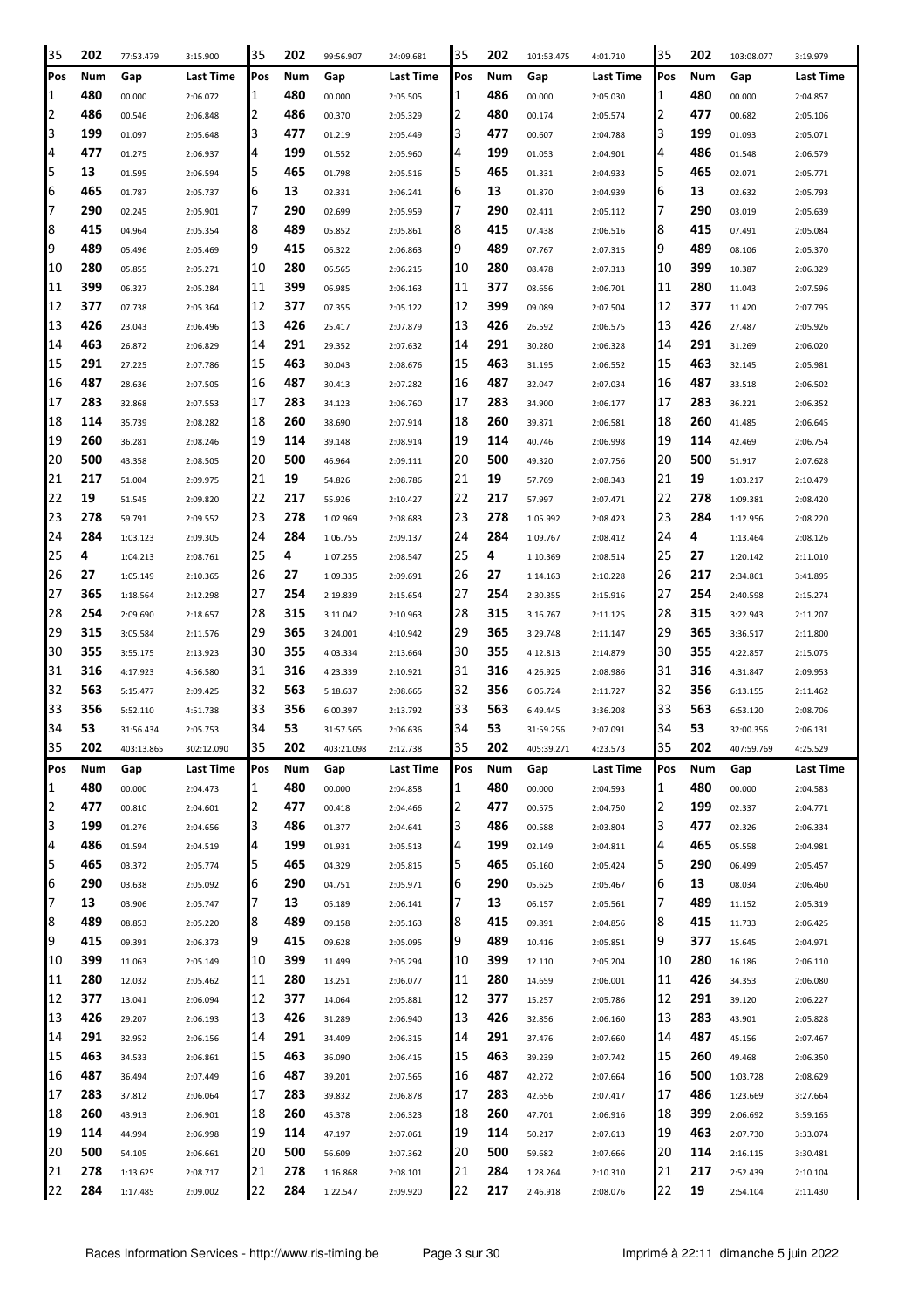| 23             | 4   | 1:18.294   | 2:09.303  | 23  | 27  | 1:30.439  | 2:09.558  | 23  | 19  | 2:47.257  | 2:09.029  | 23  | 284 | 3:05.795  | 3:42.114         |
|----------------|-----|------------|-----------|-----|-----|-----------|-----------|-----|-----|-----------|-----------|-----|-----|-----------|------------------|
| 24             | 27  | 1:25.739   | 2:10.070  | 24  | 19  | 2:42.821  | 2:09.959  | 24  | 4   | 3:00.008  | 2:15.944  | 24  | 4   | 3:08.973  | 2:13.548         |
| 25             | 19  | 2:37.720   | 3:38.976  | 25  | 217 | 2:43.435  | 2:09.273  | 25  | 27  | 3:12.078  | 3:46.232  | 25  | 27  | 3:21.955  | 2:14.460         |
| 126            | 217 | 2:39.020   | 2:08.632  | 26  | 4   | 2:48.657  | 3:35.221  | 26  | 315 | 3:41.785  | 2:10.984  | 26  | 315 | 3:47.105  | 2:09.903         |
| 27             | 254 | 2:50.391   | 2:14.266  | 27  | 315 | 3:35.394  | 2:10.867  | 27  | 278 | 3:46.752  | 4:34.477  | 27  | 278 | 3:51.600  | 2:09.431         |
| 28             | 315 | 3:29.385   | 2:10.915  | 28  | 365 | 3:53.234  | 2:13.354  | 28  | 365 | 4:01.031  | 2:12.390  | 28  | 365 | 4:09.444  | 2:12.996         |
| 29             | 365 | 3:44.738   | 2:12.694  | 29  | 254 | 4:38.403  | 3:52.870  | 29  | 316 | 4:46.891  | 2:09.916  | 29  | 316 | 4:53.374  | 2:11.066         |
| 30             | 316 | 4:37.038   | 2:09.664  | 30  | 316 | 4:41.568  | 2:09.388  | 30  | 254 | 4:48.231  | 2:14.421  | 30  | 254 | 4:56.752  | 2:13.104         |
| 31             | 356 | 6:24.637   | 2:15.955  | 31  | 356 | 6:31.378  | 2:11.599  | 31  | 356 | 6:37.579  | 2:10.794  | 31  | 356 | 6:45.313  | 2:12.317         |
| 32             | 355 | 6:38.970   | 4:20.586  | 32  | 355 | 6:48.857  | 2:14.745  | 32  | 355 | 6:57.607  | 2:13.343  | 32  | 355 | 7:06.230  | 2:13.206         |
| 33             | 563 | 6:57.268   | 2:08.621  | 33  | 563 | 7:01.769  | 2:09.359  | 33  | 563 | 7:06.300  | 2:09.124  | 33  | 563 | 7:10.797  | 2:09.080         |
| 34             | 53  | 32:02.488  | 2:06.605  | 34  | 53  | 32:03.779 | 2:06.149  | 34  | 53  | 32:05.012 | 2:05.826  | 34  | 53  | 32:08.591 | 2:08.162         |
| 135            | 202 | 409:53.728 | 3:58.432  |     |     |           |           |     |     |           |           |     |     |           |                  |
| Pos            | Num | Gap        | Last Time | Pos | Num | Gap       | Last Time | Pos | Num |           | Last Time | Pos | Num | Gap       | Last Time        |
| 11             | 480 |            |           | 1   | 480 |           |           |     | 199 | Gap       |           | 1   | 199 |           |                  |
|                | 477 | 00.000     | 2:03.697  |     | 199 | 00.000    | 3:30.630  | 1   | 486 | 00.000    | 2:05.826  |     | 486 | 00.000    | 2:06.002         |
| $\overline{2}$ |     | 03.111     | 2:04.482  | 2   |     | 00.526    | 2:06.079  | 2   |     | 00.533    | 2:05.777  | 2   |     | 00.425    | 2:05.894         |
| 3              | 13  | 08.228     | 2:03.891  | 3   | 486 | 01.108    | 2:05.633  | З   | 480 | 00.997    | 2:07.349  | 3   | 477 | 00.753    | 2:05.231         |
| 4              | 489 | 12.243     | 2:04.788  | 4   | 477 | 02.377    | 3:29.896  | 4   | 477 | 01.524    | 2:05.499  | 4   | 480 | 01.197    | 2:06.202         |
| 5              | 415 | 12.984     | 2:04.948  | 5   | 13  | 07.244    | 3:29.646  | 5   | 13  | 06.993    | 2:06.101  | 5   | 13  | 06.348    | 2:05.357         |
| 6              | 283 | 46.323     | 2:06.119  | 6   | 290 | 08.109    | 2:07.106  | 6   | 489 | 08.076    | 2:05.846  | 6   | 489 | 07.437    | 2:05.363         |
| 17             | 487 | 47.973     | 2:06.514  | 7   | 489 | 08.582    | 3:26.969  | 7   | 290 | 08.730    | 2:06.973  | 7   | 290 | 08.172    | 2:05.444         |
| 8              | 500 | 1:06.249   | 2:06.218  | 8   | 415 | 14.322    | 3:31.968  | 8   | 465 | 15.218    | 2:06.830  | 8   | 280 | 14.868    | 2:05.270         |
| 9              | 199 | 1:25.077   | 3:26.437  | 9   | 465 | 14.740    | 2:06.756  | 9   | 280 | 15.600    | 2:05.560  | 9   | 465 | 16.307    | 2:07.091         |
| 10             | 486 | 1:26.105   | 2:06.133  | 10  | 280 | 16.392    | 2:05.996  | 10  | 415 | 16.323    | 2:08.353  | 10  | 415 | 17.372    | 2:07.051         |
| 11             | 290 | 1:31.633   | 3:28.831  | 11  | 377 | 25.258    | 2:09.441  | 11  | 377 | 27.675    | 2:08.769  | 11  | 377 | 29.157    | 2:07.484         |
| 12             | 465 | 1:38.614   | 3:36.753  | 12  | 426 | 36.870    | 2:07.537  | 12  | 426 | 38.269    | 2:07.751  | 12  | 426 | 38.633    | 2:06.366         |
| 13             | 280 | 1:41.026   | 3:28.537  | 13  | 487 | 40.206    | 3:22.863  | 13  | 487 | 42.584    | 2:08.730  | 13  | 487 | 44.632    | 2:08.050         |
| 14             | 377 | 1:46.447   | 3:34.499  | 14  | 399 | 47.377    | 2:06.673  | 14  | 399 | 48.244    | 2:07.219  | 14  | 399 | 50.128    | 2:07.886         |
| 15             | 426 | 1:59.963   | 3:29.307  | 15  | 463 | 51.475    | 2:08.814  | 15  | 463 | 54.286    | 2:09.163  | 15  | 463 | 58.954    | 2:10.670         |
| 16             | 399 | 2:11.334   | 2:08.339  | 16  | 291 | 54.439    | 2:10.057  | 16  | 291 | 58.075    | 2:09.988  | 16  | 291 | 1:02.416  | 2:10.343         |
| 17             | 463 | 2:13.291   | 2:09.258  | 17  | 114 | 1:00.104  | 2:08.607  | 17  | 114 | 1:02.131  | 2:08.379  | 17  | 114 | 1:04.346  | 2:08.217         |
| 18             | 291 | 2:15.012   | 3:39.589  | 18  | 260 | 1:08.096  | 2:13.744  | 18  | 260 | 1:14.165  | 2:12.421  | 18  | 260 | 1:19.249  | 2:11.086         |
| 19             | 114 | 2:22.127   | 2:09.709  | 19  | 500 | 1:10.157  | 3:34.538  | 19  | 500 | 1:15.377  | 2:11.572  | 19  | 500 | 1:20.280  | 2:10.905         |
| 120            | 260 | 2:24.982   | 3:39.211  | 20  | 283 | 1:17.092  | 4:01.399  | 20  | 283 | 1:27.262  | 2:16.522  | 20  | 283 | 1:34.681  | 2:13.421         |
| 21             | 217 | 2:57.460   | 2:08.718  | 21  | 217 | 1:35.196  | 2:08.366  | 21  | 217 | 1:38.009  | 2:09.165  | 21  | 217 | 1:40.200  | 2:08.193         |
| 22             | 19  | 2:58.750   | 2:08.343  | 22  | 19  | 1:37.835  | 2:09.715  | 22  | 19  | 1:40.469  | 2:08.986  | 22  | 19  | 1:44.033  | 2:09.566         |
| 23             | 284 | 3:12.542   | 2:10.444  | 23  | 284 | 1:51.947  | 2:10.035  | 23  | 284 | 1:56.200  | 2:10.605  | 23  | 284 | 2:00.690  | 2:10.492         |
| 24             | 4   | 3:17.153   | 2:11.877  | 24  | 4   | 1:58.742  | 2:12.219  | 24  | 4   | 2:05.798  | 2:13.408  | 24  | 4   | 2:12.126  | 2:12.330         |
| 25             | 27  | 3:32.565   | 2:14.307  | 25  | 27  | 2:16.468  | 2:14.533  | 25  | 27  | 2:24.761  | 2:14.645  | 25  | 27  | 2:33.128  | 2:14.369         |
| 26             | 315 | 3:54.234   | 2:10.826  | 26  | 315 | 2:34.738  | 2:11.134  | 26  | 278 | 2:37.099  | 2:08.126  | 26  | 278 | 2:39.490  | 2:08.393         |
| 27             | 278 | 3:56.834   | 2:08.931  | 27  | 278 | 2:35.325  | 2:09.121  | 27  | 315 | 2:38.690  | 2:10.304  | 27  | 315 | 2:41.802  | 2:09.114         |
| 28             | 365 | 4:18.747   | 2:13.000  | 28  | 365 | 2:59.475  | 2:11.358  | 28  | 365 | 3:05.768  | 2:12.645  | 28  | 365 | 3:11.315  | 2:11.549         |
| 29             | 316 | 4:59.073   | 2:09.396  | 29  | 316 | 3:37.677  | 2:09.234  | 29  | 316 | 3:40.981  | 2:09.656  | 29  | 316 | 3:46.196  | 2:11.217         |
| 30             | 254 | 5:11.113   | 2:18.058  | 30  | 254 | 3:54.330  | 2:13.847  | 30  | 254 | 4:01.599  | 2:13.621  | 30  | 254 | 4:09.158  | 2:13.561         |
| 31             | 356 | 6:53.443   | 2:11.827  | 31  | 356 | 5:33.563  | 2:10.750  | 31  | 356 | 5:40.517  | 2:13.306  | 31  | 356 | 5:47.306  | 2:12.791         |
| 32             | 563 | 7:15.579   | 2:08.479  | 32  | 563 | 5:52.740  | 2:07.791  | 32  | 563 | 5:54.722  | 2:08.334  | 32  | 563 | 5:57.938  | 2:09.218         |
| 33             | 355 | 7:16.656   | 2:14.123  | 33  | 355 | 5:59.872  | 2:13.846  | 33  | 355 | 6:06.115  | 2:12.595  | 33  | 355 | 6:12.843  | 2:12.730         |
| 34             | 53  | 34:02.538  | 3:57.644  | 34  | 53  | 34:29.608 | 3:57.700  | 34  | 53  | 36:24.196 | 4:00.940  | 34  | 53  | 37:50.612 | 3:32.418         |
| Pos            | Num | Gap        | Last Time | Pos | Num | Gap       | Last Time | Pos | Num | Gap       | Last Time | Pos | Num | Gap       | <b>Last Time</b> |
| 1              | 199 | 00.000     | 2:05.404  | 1   | 199 | 00.000    | 2:05.195  | 1   | 199 | 00.000    | 2:05.761  | 1   | 477 | 00.000    | 2:04.970         |
| $\overline{2}$ | 477 | 01.404     | 2:06.055  | 2   | 477 | 01.132    |           | 2   | 477 | 00.450    | 2:05.079  | 2   | 199 | 00.448    | 2:05.868         |
| 3              | 486 |            |           | 3   | 486 |           | 2:04.923  | З   | 486 |           |           | 3   | 486 |           |                  |
| 4              | 480 | 02.316     | 2:07.295  |     | 480 | 02.715    | 2:05.594  | 4   | 480 | 03.058    | 2:06.104  | 4   | 480 | 04.522    | 2:06.884         |
|                |     | 02.596     | 2:06.803  | 4   |     | 03.115    | 2:05.714  |     |     | 03.439    | 2:06.085  |     |     | 04.733    | 2:06.714         |
| 5              | 13  | 06.944     | 2:06.000  | 5   | 13  | 07.565    | 2:05.816  | 5   | 13  | 07.333    | 2:05.529  | 5   | 13  | 07.197    | 2:05.284         |
| 6              | 489 | 07.580     | 2:05.547  | 6   | 489 | 08.508    | 2:06.123  | 16  | 290 | 08.307    | 2:05.008  | 6   | 290 | 09.194    | 2:06.307         |
| 17             | 290 | 08.023     | 2:05.255  | 7   | 290 | 09.060    | 2:06.232  | 7   | 489 | 08.877    | 2:06.130  | 7   | 489 | 09.626    | 2:06.169         |
| 8              | 280 | 15.597     | 2:06.133  | 8   | 280 | 16.047    | 2:05.645  | 18  | 280 | 16.748    | 2:06.462  | 8   | 280 | 17.042    | 2:05.714         |
| 9              | 465 | 17.331     | 2:06.428  | 9   | 465 | 18.821    | 2:06.685  | 9   | 465 | 19.532    | 2:06.472  | 9   | 465 | 21.248    | 2:07.136         |
| 10             | 415 | 18.797     | 2:06.829  | 10  | 415 | 20.017    | 2:06.415  | 10  | 415 | 20.729    | 2:06.473  | 10  | 415 | 22.417    | 2:07.108         |
| 11             | 377 | 31.008     | 2:07.255  | 11  | 377 | 33.050    | 2:07.237  | 11  | 377 | 34.433    | 2:07.144  | 11  | 377 | 36.188    | 2:07.175         |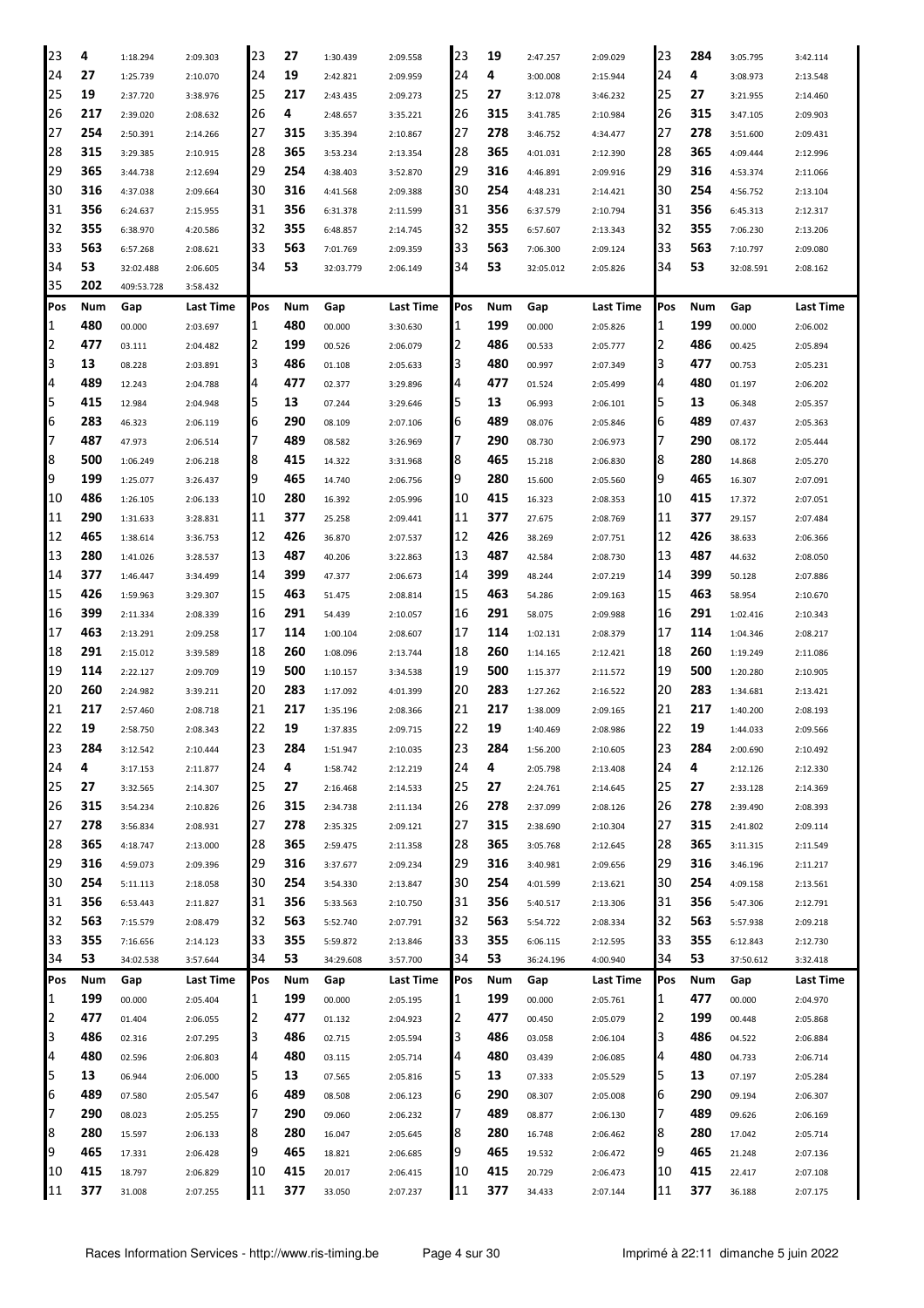| 12  | 426 | 39.890    | 2:06.661         | 12  | 426 | 41.783    | 2:07.088  | 12         | 426 | 42.869    | 2:06.847  | 12  | 426 | 44.598    | 2:07.149         |
|-----|-----|-----------|------------------|-----|-----|-----------|-----------|------------|-----|-----------|-----------|-----|-----|-----------|------------------|
| 13  | 487 | 47.685    | 2:08.457         | 13  | 487 | 50.252    | 2:07.762  | 13         | 487 | 52.250    | 2:07.759  | 13  | 487 | 54.613    | 2:07.783         |
| 14  | 399 | 52.317    | 2:07.593         | 14  | 399 | 54.200    | 2:07.078  | 14         | 399 | 55.119    | 2:06.680  | 14  | 399 | 56.640    | 2:06.941         |
| 15  | 463 | 1:03.175  | 2:09.625         | 15  | 463 | 1:07.528  | 2:09.548  | 15         | 463 | 1:11.212  | 2:09.445  | 15  | 114 | 1:15.180  | 2:08.754         |
| 16  | 114 | 1:07.195  | 2:08.253         | 16  | 114 | 1:09.565  | 2:07.565  | 16         | 114 | 1:11.846  | 2:08.042  | 16  | 463 | 1:16.621  | 2:10.829         |
| 17  | 291 | 1:08.240  | 2:11.228         | 17  | 291 | 1:12.671  | 2:09.626  | 17         | 291 | 1:15.848  | 2:08.938  | 17  | 291 | 1:19.855  | 2:09.427         |
| 18  | 500 | 1:28.193  | 2:13.317         | 18  | 500 | 1:35.924  | 2:12.926  | 18         | 500 | 1:42.159  | 2:11.996  | 18  | 500 | 1:48.685  | 2:11.946         |
| 19  | 260 | 1:37.275  | 2:23.430         | 19  | 260 | 1:44.190  | 2:12.110  | 19         | 260 | 1:50.946  | 2:12.517  | 19  | 217 | 1:54.794  | 2:09.090         |
| 20  | 217 | 1:43.191  | 2:08.395         | 20  | 217 | 1:47.883  | 2:09.887  | 20         | 217 | 1:51.124  | 2:09.002  | 20  | 260 | 1:56.134  | 2:10.608         |
| 21  | 283 | 1:44.597  | 2:15.320         | 21  | 19  | 1:51.712  | 2:09.295  | 21         | 19  | 1:55.057  | 2:09.106  | 21  | 19  | 1:58.536  | 2:08.899         |
| 22  | 19  | 1:47.612  | 2:08.983         | 22  | 283 | 1:54.590  | 2:15.188  | 22         | 283 | 2:03.423  | 2:14.594  | 22  | 283 | 2:13.785  | 2:15.782         |
| 23  | 284 | 2:05.027  | 2:09.741         | 23  | 284 | 2:12.768  | 2:12.936  | 23         | 284 | 2:17.149  | 2:10.142  | 23  | 284 | 2:22.332  | 2:10.603         |
| 24  | 4   | 2:17.661  | 2:10.939         | 24  | 4   | 2:24.197  | 2:11.731  | 24         | 4   | 2:29.807  | 2:11.371  | 24  | 4   | 2:34.216  | 2:09.829         |
| 25  | 27  | 2:41.207  | 2:13.483         | 25  | 27  | 2:49.698  | 2:13.686  | 25         | 278 | 2:55.895  | 2:08.472  | 25  | 278 | 2:59.514  | 2:09.039         |
| 26  | 315 | 2:48.089  | 2:11.691         | 26  | 278 | 2:53.184  | 2:08.862  | 26         | 27  | 2:57.682  | 2:13.745  | 26  | 27  | 3:06.597  | 2:14.335         |
| 27  | 278 | 2:49.517  | 2:15.431         | 27  | 365 | 3:22.805  | 2:11.318  | 27         | 254 | 4:33.956  | 2:13.008  | 27  | 254 | 4:41.887  | 2:13.351         |
| 28  | 365 | 3:16.682  | 2:10.771         | 28  | 254 | 4:26.709  | 2:13.052  | 28         | 315 | 5:27.525  | 2:11.111  | 28  | 315 | 5:32.030  | 2:09.925         |
| 29  | 316 | 3:48.098  | 2:07.306         | 29  | 315 | 5:22.175  | 4:39.281  | 29         | 365 | 5:55.984  | 4:38.940  | 29  | 365 | 5:58.093  | 2:07.529         |
| 30  | 254 | 4:18.852  | 2:15.098         | 30  | 563 | 6:03.476  | 2:07.695  | 30         | 563 | 6:05.781  | 2:08.066  | 30  | 563 | 6:07.769  | 2:07.408         |
| 31  | 356 | 5:52.979  | 2:11.077         | 31  | 316 | 6:31.346  | 4:48.443  | 31         | 316 | 8:12.434  | 3:46.849  | 31  | 316 | 8:37.099  | 2:30.085         |
| 32  | 563 | 6:00.976  | 2:08.442         | 32  | 356 | 8:42.792  | 4:55.008  | 32         | 356 | 8:53.549  | 2:16.518  | 32  | 356 | 9:02.786  | 2:14.657         |
| 33  | 355 | 8:51.295  | 4:43.856         | 33  | 355 | 8:57.385  | 2:11.285  | 33         | 355 | 9:03.402  | 2:11.778  | 33  | 355 | 9:09.350  | 2:11.368         |
| 34  | 53  | 38:02.600 | 2:17.392         | 34  | 53  | 38:13.835 | 2:16.430  | 34         | 53  | 39:26.634 | 3:18.560  | 34  | 53  | 39:29.085 | 2:07.871         |
| Pos | Num | Gap       | <b>Last Time</b> | Pos | Num | Gap       | Last Time | Pos        | Num | Gap       | Last Time | Pos | Num | Gap       | <b>Last Time</b> |
| 1   | 477 | 00.000    | 2:05.146         | 1   | 477 | 00.000    | 2:04.891  | 11         | 477 | 00.000    | 2:06.393  | 1   | 477 | 00.000    | 2:05.609         |
| 2   | 199 | 00.681    | 2:05.379         | 2   | 199 | 00.610    | 2:04.820  | 12         | 199 | 01.780    | 2:07.563  | 2   | 199 | 02.209    | 2:06.038         |
| 3   | 486 | 06.312    | 2:06.936         | 3   | 486 | 07.418    | 2:05.997  | 13         | 486 | 07.256    | 2:06.231  | 3   | 486 | 07.825    | 2:06.178         |
| 4   | 480 | 06.517    | 2:06.930         | 4   | 480 | 07.782    | 2:06.156  | 4          | 480 | 07.585    | 2:06.196  | 4   | 480 | 08.140    | 2:06.164         |
| 5   | 13  | 07.321    | 2:05.270         | 5   | 13  | 08.187    | 2:05.757  | 15         | 13  | 08.027    | 2:06.233  | 5   | 13  | 08.543    | 2:06.125         |
| 6   | 290 | 10.139    | 2:06.091         | 6   | 290 | 10.942    | 2:05.694  | 6          | 290 | 10.621    | 2:06.072  | 6   | 489 | 12.913    | 2:06.835         |
| 7   | 489 | 10.536    | 2:06.056         | 7   | 489 | 11.933    | 2:06.288  |            | 489 | 11.687    | 2:06.147  |     | 290 | 14.756    | 2:09.744         |
| 8   | 280 | 17.319    | 2:05.423         | 8   | 280 | 18.445    | 2:06.017  | 18         | 280 | 17.909    | 2:05.857  | 8   | 280 | 17.814    | 2:05.514         |
| 9   | 465 | 22.647    | 2:06.545         | 9   | 465 | 24.276    | 2:06.520  | 19         | 465 | 25.067    | 2:07.184  | 9   | 465 | 25.719    | 2:06.261         |
| 10  | 415 | 24.013    | 2:06.742         | 10  | 415 | 26.976    | 2:07.854  | 10         | 415 | 28.953    | 2:08.370  | 10  | 415 | 31.052    | 2:07.708         |
| 11  | 377 | 37.822    | 2:06.780         | 11  | 377 | 40.215    | 2:07.284  | 11         | 377 | 41.072    | 2:07.250  | 11  | 377 | 42.533    | 2:07.070         |
| 12  | 426 | 46.745    | 2:07.293         | 12  | 426 | 48.883    | 2:07.029  | 12         | 426 | 49.656    | 2:07.166  | 12  | 426 | 50.464    | 2:06.417         |
| 13  | 487 | 56.876    | 2:07.409         | 13  | 487 | 59.978    | 2:07.993  | 13         | 487 | 1:02.294  | 2:08.709  | 13  | 487 | 1:03.781  | 2:07.096         |
| 14  | 399 | 58.923    | 2:07.429         | 14  | 399 | 1:01.435  | 2:07.403  | 14         | 399 | 1:03.198  | 2:08.156  | 14  | 399 | 1:04.236  | 2:06.647         |
| 15  | 114 | 1:19.678  | 2:09.644         | 15  | 114 | 1:23.052  | 2:08.265  | 15         | 114 | 1:25.004  | 2:08.345  | 15  | 114 | 1:28.869  | 2:09.474         |
| 16  | 463 | 1:20.984  | 2:09.509         | 16  | 463 | 1:25.454  | 2:09.361  | 16         | 463 | 1:27.578  | 2:08.517  | 16  | 463 | 1:30.833  | 2:08.864         |
| 17  | 291 | 1:25.644  | 2:10.935         | 17  | 291 | 1:30.699  | 2:09.946  | 17         | 291 | 1:33.892  | 2:09.586  | 17  | 291 | 1:37.804  | 2:09.521         |
| 18  | 500 | 1:54.537  | 2:10.998         | 18  | 500 | 1:59.521  | 2:09.875  | 18         | 500 | 2:03.720  | 2:10.592  | 18  | 500 | 2:08.048  | 2:09.937         |
| 19  | 260 | 2:01.305  | 2:10.317         | 19  | 260 | 2:07.974  | 2:11.560  | 19         | 19  | 2:12.064  | 2:09.937  | 19  | 19  | 2:15.017  | 2:08.562         |
| 20  | 19  | 2:02.491  | 2:09.101         | 20  | 19  | 2:08.520  | 2:10.920  | 20         | 260 | 2:12.942  | 2:11.361  | 20  | 260 | 2:17.127  | 2:09.794         |
| 21  | 217 | 2:08.910  | 2:19.262         | 21  | 217 | 2:12.422  | 2:08.403  | 21         | 217 | 2:15.472  | 2:09.443  | 21  | 217 | 2:17.989  | 2:08.126         |
| 22  | 283 | 2:25.719  | 2:17.080         | 22  | 283 | 2:34.195  | 2:13.367  | 22         | 284 | 2:40.169  | 2:11.653  | 22  | 284 | 2:44.341  | 2:09.781         |
| 23  | 284 | 2:26.965  | 2:09.779         | 23  | 284 | 2:34.909  | 2:12.835  | 23         | 283 | 2:42.089  | 2:14.287  | 23  | 283 | 2:48.802  | 2:12.322         |
| 24  | 4   | 2:39.391  | 2:10.321         | 24  | 4   | 2:45.970  | 2:11.470  | 24         | 4   | 2:50.339  | 2:10.762  | 24  | 4   | 2:55.434  | 2:10.704         |
| 25  | 278 | 3:03.712  | 2:09.344         | 25  | 278 | 3:10.623  | 2:11.802  | 25         | 278 | 3:12.471  | 2:08.241  | 25  | 278 | 3:14.659  | 2:07.797         |
| 26  | 27  | 3:17.368  | 2:15.917         | 26  | 27  | 3:27.630  | 2:15.153  | 26         | 27  | 3:34.279  | 2:13.042  | 26  | 27  | 3:41.734  | 2:13.064         |
| 27  | 254 | 4:51.221  | 2:14.480         | 27  | 254 | 4:58.037  | 2:11.707  | 27         | 254 | 5:03.596  | 2:11.952  | 27  | 254 | 5:23.567  | 2:25.580         |
| 28  | 315 | 5:37.951  | 2:11.067         | 28  | 315 | 5:42.037  | 2:08.977  | 28         | 315 | 5:46.461  | 2:10.817  | 28  | 315 | 6:05.451  | 2:24.599         |
| 29  | 365 | 6:00.302  | 2:07.355         | 29  | 365 | 6:02.025  | 2:06.614  | 29         | 365 | 6:04.828  | 2:09.196  | 29  | 365 | 6:17.670  | 2:18.451         |
| 30  | 563 | 6:11.113  | 2:08.490         | 30  | 563 | 6:13.777  | 2:07.555  | 30         | 563 | 6:14.895  | 2:07.511  | 30  | 563 | 6:19.605  | 2:10.319         |
| 31  | 316 | 8:53.135  | 2:21.182         | 31  | 316 | 9:11.659  | 2:23.415  | 31         | 316 | 11:16.022 | 4:10.756  | 31  | 316 | 13:12.302 | 4:01.889         |
| 32  | 356 | 9:11.810  | 2:14.170         | 32  | 356 | 9:35.765  | 2:28.846  | 32         | 356 | 11:19.527 | 3:50.155  | 32  | 355 | 13:15.871 | 4:01.010         |
| 33  | 355 | 9:15.570  | 2:11.366         | 33  | 355 | 9:37.828  | 2:27.149  | 33         | 355 | 11:20.470 | 3:49.035  | 33  | 356 | 13:16.434 | 4:02.516         |
| 34  | 53  | 44:34.568 | 7:10.629         | 34  | 53  | 44:36.968 | 2:07.291  | 34         | 53  | 44:38.229 | 2:07.654  | 34  | 53  | 44:40.524 | 2:07.904         |
| Pos | Num | Gap       | Last Time        | Pos | Num | Gap       | Last Time | <b>Pos</b> | Num | Gap       | Last Time | Pos | Num | Gap       | Last Time        |
| 1   | 477 | 00.000    | 2:04.469         | 1   | 477 | 00.000    | 2:06.049  | 11         | 477 | 00.000    | 2:09.785  | 1   | 477 | 00.000    | 3:42.161         |
|     |     |           |                  |     |     |           |           |            |     |           |           |     |     |           |                  |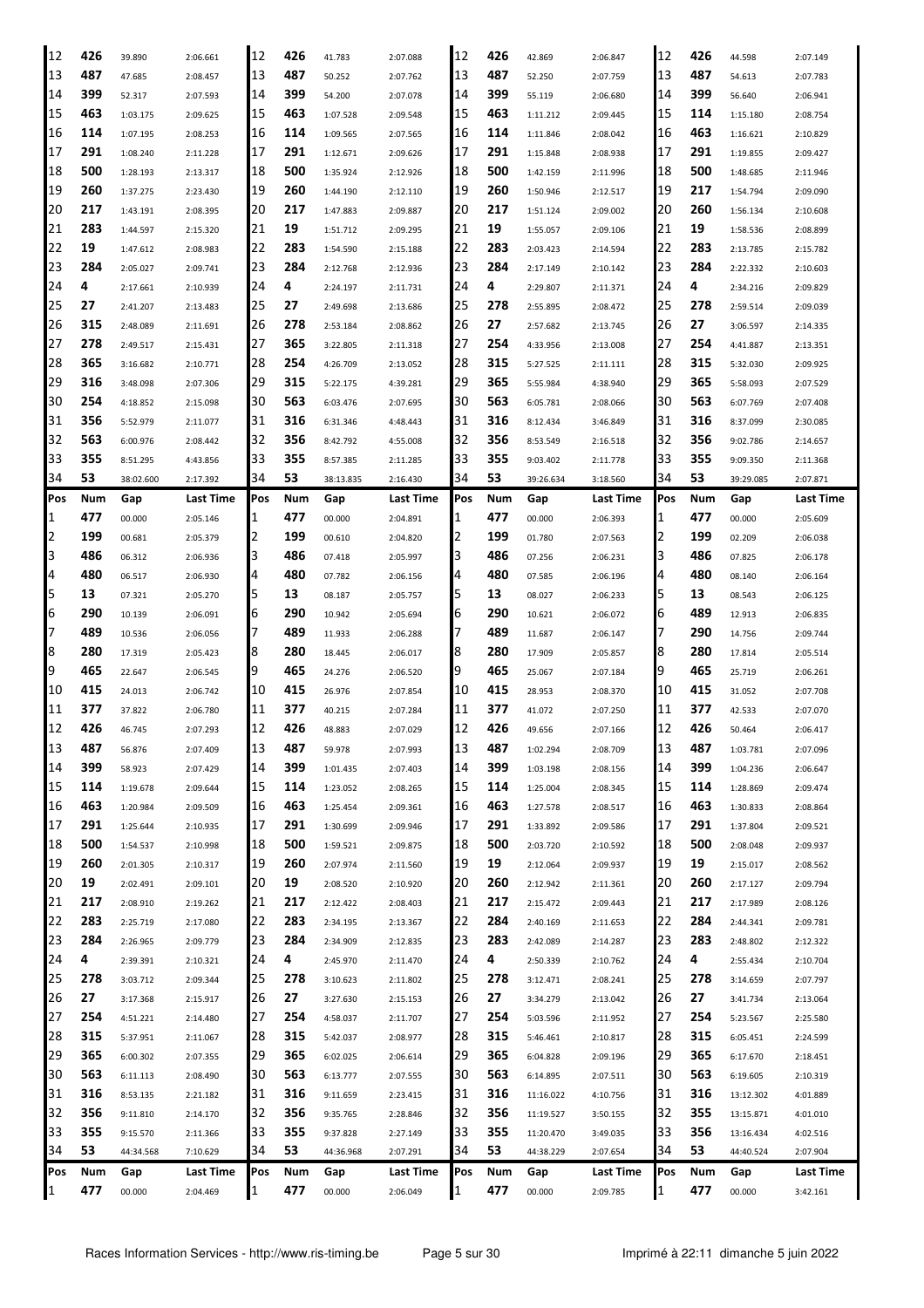| 2   | 199 | 02.842    | 2:05.102  | 2   | 199 | 02.612    | 2:05.819  | 2   | 199 | 00.824    | 2:07.997  | 2   | 199        | 00.758    | 3:42.095         |
|-----|-----|-----------|-----------|-----|-----|-----------|-----------|-----|-----|-----------|-----------|-----|------------|-----------|------------------|
| 3   | 13  | 10.058    | 2:05.984  | 3   | 13  | 29.547    | 2:25.538  | 3   | 290 | 2:47.465  | 4:22.272  | 3   | 486        | 3:16.182  | 4:01.487         |
| 4   | 480 | 10.705    | 2:07.034  | 4   | 480 | 30.271    | 2:25.615  | 4   | 399 | 2:54.389  | 3:43.265  | 4   | 480        | 3:17.175  | 4:00.472         |
| 5   | 486 | 11.234    | 2:07.878  | 5   | 486 | 30.972    | 2:25.787  | 5   | 486 | 2:56.856  | 4:35.669  | 5   | 13         | 3:18.097  | 4:00.484         |
| 6   | 489 | 14.082    | 2:05.638  | 6   | 280 | 33.109    | 2:20.533  | 6   | 480 | 2:58.864  | 4:38.378  | 6   | 415        | 3:20.101  | 3:59.250         |
| 7   | 290 | 16.676    | 2:06.389  | 7   | 290 | 34.978    | 2:24.351  | 7   | 13  | 2:59.774  | 4:40.012  | 7   | 465        | 3:21.477  | 4:00.133         |
| 8   | 280 | 18.625    | 2:05.280  | 8   | 465 | 35.584    | 2:13.998  | 8   | 415 | 3:03.012  | 4:35.989  | 8   | 377        | 3:23.778  | 3:58.410         |
| 9   | 465 | 27.635    | 2:06.385  | 9   | 415 | 36.808    | 2:09.785  | 9   | 465 | 3:03.505  | 4:37.706  | 9   | 280        | 3:24.978  | 3:57.321         |
| 10  | 415 | 33.072    | 2:06.489  | 10  | 377 | 49.775    | 2:10.980  | 10  | 377 | 3:07.529  | 4:27.539  | 10  | 426        | 3:26.754  | 3:56.866         |
| 11  | 377 | 44.844    | 2:06.780  | 11  | 426 | 1:12.218  | 2:25.227  | 11  | 280 | 3:09.818  | 4:46.494  | 11  | 114        | 3:27.860  | 3:56.788         |
| 12  | 426 | 53.040    | 2:07.045  | 12  | 487 | 1:20.231  | 2:19.427  | 12  | 426 | 3:12.049  | 4:09.616  | 12  | 463        | 3:33.948  | 3:44.502         |
| 13  | 399 | 1:06.499  | 2:06.732  | 13  | 399 | 1:20.909  | 2:20.459  | 13  | 114 | 3:13.233  | 2:24.241  | 13  | 487        | 3:35.017  | 3:43.573         |
| 14  | 487 | 1:06.853  | 2:07.541  | 14  | 463 | 1:38.712  | 2:10.450  | 14  | 463 | 3:31.607  | 4:02.680  | 14  | 291        | 3:37.227  | 3:32.470         |
| 15  | 114 | 1:33.882  | 2:09.482  | 15  | 291 | 1:59.474  | 2:21.709  | 15  | 487 | 3:33.605  | 4:23.159  | 15  | 290        | 3:40.508  | 4:35.204         |
| 16  | 463 | 1:34.311  | 2:07.947  | 16  | 114 | 2:58.777  | 3:30.944  | 16  | 291 | 3:46.918  | 3:57.229  | 16  | 399        | 3:45.355  | 4:33.127         |
| 17  | 291 | 1:43.814  |           | 17  | 500 |           |           | 17  | 4   |           |           | 17  | 284        |           |                  |
| 18  | 500 |           | 2:10.479  | 18  | 19  | 4:55.087  | 4:22.979  | 18  | 284 | 6:53.298  | 4:01.068  | 18  | 260        | 7:23.525  | 4:00.862         |
|     |     | 2:38.157  | 2:34.578  |     |     | 4:56.072  | 4:22.968  | 19  | 260 | 7:04.824  | 3:58.404  |     | 19         | 7:30.468  | 4:01.403         |
| 19  | 217 | 2:38.527  | 2:25.007  | 19  | 283 | 5:00.750  | 3:51.027  |     |     | 7:11.226  | 3:56.851  | 19  |            | 7:38.171  | 3:58.816         |
| 20  | 19  | 2:39.153  | 2:28.605  | 20  | 4   | 5:02.015  | 3:51.378  | 20  | 19  | 7:21.516  | 4:35.229  | 20  | 500        | 7:40.083  | 3:58.649         |
| 21  | 284 | 2:54.873  | 2:15.001  | 21  | 278 | 5:05.376  | 3:41.185  | 21  | 500 | 7:23.595  | 4:38.293  | 21  | 283        | 7:41.452  | 3:59.192         |
| 22  | 283 | 3:15.772  | 2:31.439  | 22  | 27  | 5:10.316  | 3:12.184  | 22  | 283 | 7:24.421  | 4:33.456  | 22  | 278        | 7:42.735  | 3:59.040         |
| 23  | 4   | 3:16.686  | 2:25.721  | 23  | 284 | 5:16.205  | 4:27.381  | 23  | 278 | 7:25.856  | 4:30.265  | 23  | 27         | 7:44.338  | 3:58.513         |
| 24  | 260 | 3:25.297  | 3:12.639  | 24  | 260 | 5:24.160  | 4:04.912  | 24  | 27  | 7:27.986  | 4:27.455  | 24  | 4          | 7:47.122  | 4:35.985         |
| 25  | 278 | 3:30.240  | 2:20.050  | 25  | 217 | 5:43.906  | 5:11.428  | 25  | 254 | 11:11.269 | 4:01.696  | 25  | 254        | 11:02.398 | 3:33.290         |
| 26  | 27  | 4:04.181  | 2:26.916  | 26  | 365 | 9:10.676  | 3:58.335  | 26  | 563 | 11:19.762 | 3:58.929  | 26  | 563        | 11:12.727 | 3:35.126         |
| 27  | 365 | 7:18.390  | 3:05.189  | 27  | 254 | 9:19.358  | 3:56.942  | 27  | 315 | 11:28.106 | 3:58.571  | 27  | 315        | 11:19.905 | 3:33.960         |
| 28  | 254 | 7:28.465  | 4:09.367  | 28  | 563 | 9:30.618  | 3:20.132  | 28  | 365 | 11:58.819 | 4:57.928  | 28  | 365        | 11:22.153 | 3:05.495         |
| 29  | 563 | 8:16.535  | 4:01.399  | 29  | 315 | 9:39.320  | 2:38.766  | 29  | 217 | 15:52.305 | 12:18.184 | 29  | 217        | 15:25.088 | 3:14.944         |
| 30  | 315 | 9:06.603  | 5:05.621  | 30  | 356 | 16:40.477 | 3:31.149  | 30  | 316 | 19:05.492 | 4:00.452  | 30  | 316        | 18:42.915 | 3:19.584         |
| 31  | 356 | 15:15.377 | 4:03.412  | 31  | 316 | 17:14.825 | 3:04.940  | 31  | 355 | 19:06.397 | 3:59.896  | 31  | 355        | 18:44.671 | 3:20.435         |
|     | 316 | 16:15.934 |           | 32  | 355 | 17:16.286 |           | 32  |     |           |           | 32  |            |           | 3:13.707         |
| 32  |     |           | 5:08.101  |     |     |           | 3:05.363  |     | 356 | 19:28.503 | 4:57.811  |     | 356        | 19:00.049 |                  |
| 33  | 355 | 16:16.972 | 5:05.570  | 33  | 53  | 44:46.042 | 2:07.031  | 33  | 53  | 44:46.186 | 2:09.929  | 33  | 53         | 44:42.875 | 3:38.850         |
| 34  | 53  | 44:45.060 | 2:09.005  |     |     |           |           |     |     |           |           |     |            |           |                  |
| Pos | Num | Gap       | Last Time | Pos | Num | Gap       | Last Time | Pos | Num | Gap       | Last Time | Pos | <b>Num</b> | Gap       | <b>Last Time</b> |
| 1   | 477 | 00.000    | 3:35.966  | 1   | 477 | 00.000    | 3:59.315  | 1   | 477 | 00.000    | 3:35.727  | 1   | 477        | 00.000    | 3:56.706         |
| 2   | 199 | 00.440    | 3:35.648  | 2   | 199 | 00.478    | 3:59.353  | 2   | 199 | 00.543    | 3:35.792  | 2   | 199        | 00.413    | 3:56.576         |
| 3   | 486 | 3:42.401  | 4:02.185  | 3   | 486 | 3:13.372  | 3:30.286  |     | 486 | 1:53.179  | 2:15.534  | 3   | 486        | 18.730    | 2:22.257         |
| 4   | 480 | 3:43.386  | 4:02.177  | 4   | 480 | 3:14.058  | 3:29.987  | 4   | 480 | 1:54.025  | 2:15.694  | 4   | 480        | 19.468    | 2:22.149         |
| 5   | 13  | 3:44.517  | 4:02.386  | 5   | 13  | 3:14.790  | 3:29.588  | 5   | 13  | 1:54.835  | 2:15.772  | 5   | 13         | 20.096    | 2:21.967         |
| 6   | 415 | 3:45.321  | 4:01.186  | 6   | 415 | 3:15.067  | 3:29.061  | 6   | 415 | 1:55.069  | 2:15.729  | 6   | 415        | 20.490    | 2:22.127         |
| 7   | 465 | 3:45.994  | 4:00.483  | 7   | 465 | 3:15.586  | 3:28.907  | 7   | 465 | 1:55.455  | 2:15.596  | 7   | 465        | 20.832    | 2:22.083         |
| 8   | 377 | 3:48.982  | 4:01.170  | 18  | 377 | 3:17.495  | 3:27.828  | 8   | 377 | 1:57.306  | 2:15.538  | 8   | 377        | 22.651    | 2:22.051         |
| 9   | 280 | 3:50.907  | 4:01.895  | 9   | 280 | 3:17.726  | 3:26.134  | 9   | 280 | 1:57.672  | 2:15.673  | 9   | 280        | 23.996    | 2:23.030         |
| 10  | 426 | 3:52.513  | 4:01.725  | 10  | 426 | 3:18.811  | 3:25.613  | 10  | 426 | 1:58.229  | 2:15.145  | 10  | 426        | 24.509    | 2:22.986         |
| 11  | 114 | 3:53.624  | 4:01.730  | 11  | 114 | 3:27.559  | 3:33.250  | 11  | 114 | 2:07.929  | 2:16.097  | 11  | 114        | 27.415    | 2:16.192         |
| 12  | 463 | 3:58.054  | 4:00.072  | 12  | 463 | 3:30.430  | 3:31.691  | 12  | 463 | 2:12.277  | 2:17.574  | 12  | 463        | 31.696    | 2:16.125         |
| 13  | 487 | 3:58.779  | 3:59.728  | 13  | 487 | 3:31.811  | 3:32.347  | 13  | 487 | 2:13.077  | 2:16.993  | 13  | 487        | 32.153    | 2:15.782         |
| 14  | 291 | 4:00.424  | 3:59.163  | 14  | 291 | 3:36.797  | 3:35.688  | 14  | 291 | 3:57.744  | 3:56.674  | 14  | 291        | 3:24.338  | 3:23.300         |
| 15  | 290 | 4:03.338  | 3:58.796  | 15  | 290 | 3:38.820  | 3:34.797  | 15  | 290 | 4:00.215  | 3:57.122  | 15  | 290        | 3:25.957  | 3:22.448         |
| 16  | 399 | 4:07.977  | 3:58.588  | 16  | 399 | 3:42.982  | 3:34.320  | 16  | 399 | 4:05.091  | 3:57.836  | 16  | 399        | 3:30.584  | 3:22.199         |
| 17  | 284 | 7:16.249  | 3:28.690  | 17  | 284 | 5:32.396  | 2:15.462  | 17  | 284 | 4:18.915  | 2:22.246  | 17  | 284        | 3:41.659  | 3:19.450         |
| 18  | 260 | 7:27.449  | 3:32.947  | 18  | 260 | 5:45.995  | 2:17.861  | 18  | 260 | 4:26.373  | 2:16.105  | 18  | 260        | 3:48.221  | 3:18.554         |
| 19  | 19  | 7:37.296  | 3:35.091  | 19  | 19  | 7:35.458  | 3:57.477  | 19  | 19  | 7:22.417  | 3:22.686  | 19  | 500        | 5:36.535  | 2:10.189         |
| 20  | 500 | 7:38.754  | 3:34.637  | 20  | 500 | 7:36.533  | 3:57.094  | 20  | 500 | 7:23.052  | 3:22.246  | 20  | 278        | 5:36.858  | 2:08.066         |
| 21  | 283 | 7:40.406  | 3:34.920  | 21  | 283 | 7:38.269  | 3:57.178  | 21  | 283 | 7:25.203  | 3:22.661  | 21  | 283        | 5:41.368  | 2:12.871         |
| 22  | 278 | 7:41.372  | 3:34.603  | 22  | 278 | 7:39.709  | 3:57.652  | 22  | 278 | 7:25.498  | 3:21.516  | 22  | 27         | 5:42.631  | 2:11.433         |
| 23  | 27  | 7:42.645  | 3:34.273  | 23  | 27  | 7:41.331  | 3:58.001  | 23  | 27  | 7:27.904  | 3:22.300  | 23  | 4          | 5:42.863  | 2:10.417         |
| 24  | 4   | 7:44.721  | 3:33.565  | 24  | 4   | 7:45.642  | 4:00.236  | 24  | 4   | 7:29.152  | 3:19.237  | 24  | 19         | 5:55.071  | 2:29.360         |
| 25  | 254 | 9:42.520  | 2:16.088  | 25  | 254 | 7:58.926  | 2:15.721  | 25  | 254 | 7:42.642  | 3:19.443  | 25  | 254        | 6:00.825  | 2:14.889         |
| 26  | 563 | 11:33.614 | 3:56.853  | 26  | 563 | 10:57.346 | 3:23.047  | 26  | 563 | 9:30.478  | 2:08.859  | 26  | 563        | 7:43.325  | 2:09.553         |
| 27  | 315 | 11:44.193 | 4:00.254  | 27  | 315 | 11:04.253 | 3:19.375  | 27  | 365 | 9:38.359  | 2:08.593  | 27  | 365        | 7:49.402  | 2:07.749         |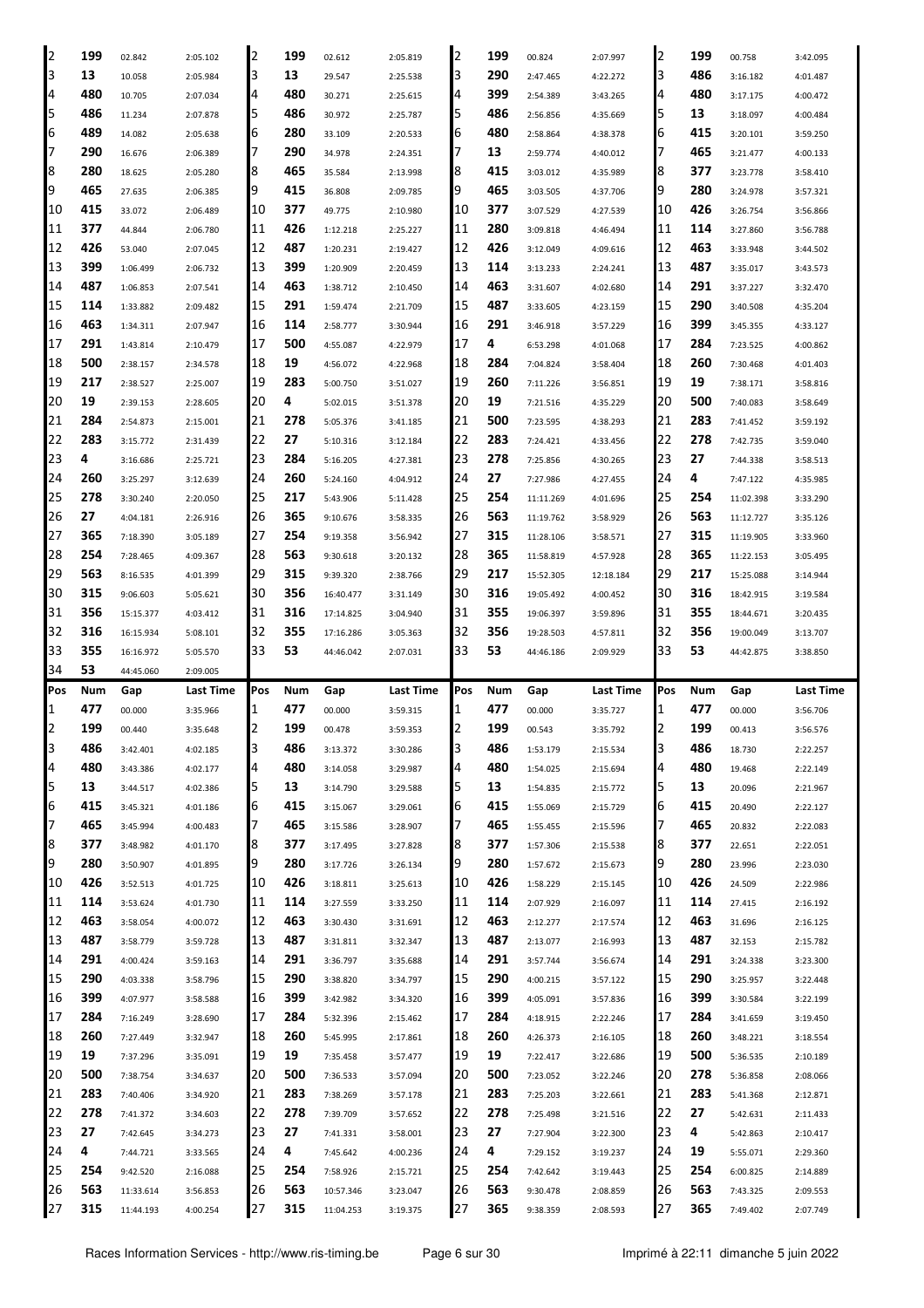| 28          | 365 | 11:46.506              | 4:00.319              | 28  | 365 | 11:05.493              | 3:18.302  | 28  | 217 | 12:02.388 | 2:12.400         | 28     | 217 | 10:18.427 | 2:12.745             |
|-------------|-----|------------------------|-----------------------|-----|-----|------------------------|-----------|-----|-----|-----------|------------------|--------|-----|-----------|----------------------|
| 29          | 217 | 15:09.815              | 3:20.693              | 29  | 217 | 13:25.715              | 2:15.215  | 29  | 315 | 12:19.960 | 4:51.434         | 29     | 315 | 10:35.569 | 2:12.315             |
| 30          | 316 | 17:19.670              | 2:12.721              | 30  | 316 | 15:32.238              | 2:11.883  | 30  | 316 | 14:07.414 | 2:10.903         | 30     | 316 | 12:21.652 | 2:10.944             |
| 31          | 355 | 17:21.613              | 2:12.908              | 31  | 355 | 15:33.730              | 2:11.432  | 31  | 355 | 14:10.029 | 2:12.026         | 31     | 355 | 12:33.714 | 2:20.391             |
| 32          | 356 | 17:36.300              | 2:12.217              | 32  | 356 | 15:50.561              | 2:13.576  | 32  | 356 | 14:28.328 | 2:13.494         | 32     | 356 | 12:42.922 | 2:11.300             |
| 33          | 53  | 43:24.793              | 2:17.884              | 33  | 53  | 42:45.078              | 3:19.600  | 33  | 53  | 41:15.789 | 2:06.438         | 33     | 53  | 39:25.549 | 2:06.466             |
| Pos         | Num | Gap                    | <b>Last Time</b>      | Pos | Num | Gap                    | Last Time | Pos | Num | Gap       | <b>Last Time</b> | Pos    | Num | Gap       | Last Time            |
| $\mathbf 1$ | 477 | 00.000                 |                       | 11  | 477 | 00.000                 |           | 1   | 477 | 00.000    |                  | 1      | 477 | 00.000    |                      |
| 2           | 199 |                        | 3:23.227              | 2   | 199 |                        | 2:04.655  | 2   | 199 |           | 2:04.207         |        | 199 |           | 2:04.338             |
| 3           | 486 | 00.341                 | 3:23.155              | 3   | 486 | 00.645                 | 2:04.959  |     |     | 00.933    | 2:04.495         | 2<br>3 |     | 01.610    | 2:05.015             |
|             |     | 15.105                 | 3:19.602              |     |     | 16.331                 | 2:05.881  | 3   | 486 | 20.226    | 2:08.102         |        | 486 | 21.710    | 2:05.822             |
| 4           | 480 | 15.681                 | 3:19.440              | 4   | 480 | 17.697                 | 2:06.671  | 4   | 480 | 21.712    | 2:08.222         | 4      | 480 | 22.713    | 2:05.339             |
| 5           | 13  | 16.745                 | 3:19.876              | 5   | 415 | 19.026                 | 2:06.789  | 5   | 415 | 22.152    | 2:07.333         | 5      | 415 | 23.795    | 2:05.981             |
| 6           | 415 | 16.892                 | 3:19.629              | 16  | 280 | 20.837                 | 2:06.314  | 6   | 280 | 23.000    | 2:06.370         | 6      | 280 | 24.248    | 2:05.586             |
| 7           | 465 | 17.496                 | 3:19.891              |     | 13  | 22.221                 | 2:10.131  |     | 426 | 24.377    | 2:06.149         | 7      | 426 | 29.150    | 2:09.111             |
| 8           | 377 | 18.790                 | 3:19.366              | 18  | 426 | 22.435                 | 2:07.451  | 8   | 377 | 26.167    | 2:06.606         | 8      | 377 | 29.256    | 2:07.427             |
| 9           | 280 | 19.178                 | 3:18.409              | 9   | 377 | 23.768                 | 2:09.633  | 9   | 13  | 26.852    | 2:08.838         | 9      | 13  | 30.683    | 2:08.169             |
| 10          | 426 | 19.639                 | 3:18.357              | 10  | 465 | 27.376                 | 2:14.535  | 10  | 465 | 30.590    | 2:07.421         | 10     | 465 | 33.199    | 2:06.947             |
| 11          | 114 | 24.469                 | 3:20.281              | 11  | 114 | 28.226                 | 2:08.412  | 11  | 487 | 40.632    | 2:11.092         | 11     | 487 | 45.900    | 2:09.606             |
| 12          | 463 | 27.656                 | 3:19.187              | 12  | 487 | 33.747                 | 2:10.168  | 12  | 463 | 47.295    | 2:13.986         | 12     | 114 | 54.647    | 2:10.908             |
| 13          | 487 | 28.234                 | 3:19.308              | 13  | 463 | 37.516                 | 2:14.515  | 13  | 114 | 48.077    | 2:24.058         | 13     | 463 | 58.481    | 2:15.524             |
| 14          | 291 | 2:11.077               | 2:09.966              | 14  | 291 | 2:14.094               | 2:07.672  | 14  | 290 | 2:17.477  | 2:07.100         | 14     | 290 | 2:20.154  | 2:07.015             |
| 15          | 290 | 2:11.717               | 2:08.987              | 15  | 290 | 2:14.584               | 2:07.522  | 15  | 291 | 2:18.054  | 2:08.167         | 15     | 291 | 2:20.754  | 2:07.038             |
| 16          | 399 | 2:18.867               | 2:11.510              | 16  | 399 | 2:28.089               | 2:13.877  | 16  | 399 | 2:36.363  | 2:12.481         | 16     | 399 | 2:42.727  | 2:10.702             |
| 17          | 284 | 2:30.813               | 2:12.381              | 17  | 260 | 2:35.546               | 2:07.825  | 17  | 260 | 2:39.317  | 2:07.978         | 17     | 260 | 2:42.943  | 2:07.964             |
| 18          | 260 | 2:32.376               | 2:07.382              | 18  | 284 | 2:36.204               | 2:10.046  | 18  | 284 | 2:39.960  | 2:07.963         | 18     | 284 | 2:44.028  | 2:08.406             |
| 19          | 278 | 4:20.824               | 2:07.193              | 19  | 278 | 4:22.813               | 2:06.644  | 19  | 278 | 4:25.612  | 2:07.006         | 19     | 278 | 4:27.881  | 2:06.607             |
| 20          | 500 | 4:22.750               | 2:09.442              | 20  | 500 | 4:27.626               | 2:09.531  | 20  | 500 | 4:35.048  | 2:11.629         | 20     | 500 | 4:39.736  | 2:09.026             |
| 21          | 4   | 4:30.344               | 2:10.708              | 21  | 4   | 4:36.418               | 2:10.729  | 21  | 4   | 4:43.808  | 2:11.597         | 21     | 4   | 4:48.424  | 2:08.954             |
| 22          | 283 | 4:31.735               | 2:13.594              | 22  | 27  | 4:37.540               | 2:09.985  | 22  | 27  | 4:45.911  | 2:12.578         | 22     | 27  | 4:52.343  | 2:10.770             |
| 23          | 27  | 4:32.210               | 2:12.806              | 23  | 283 | 4:50.163               | 2:23.083  | 23  | 283 | 5:00.196  | 2:14.240         | 23     | 283 | 5:07.761  | 2:11.903             |
| 24          | 19  | 4:54.582               | 2:22.738              | 24  | 19  | 5:06.092               | 2:16.165  | 24  | 19  | 5:16.553  | 2:14.668         | 24     | 254 | 5:29.477  | 2:15.746             |
| 25          | 254 | 4:55.237               | 2:17.639              | 25  | 254 | 5:07.273               | 2:16.691  | 25  | 254 | 5:18.069  | 2:15.003         | 25     | 19  | 5:52.057  | 2:39.842             |
| 26          | 563 | 6:28.472               | 2:08.374              | 26  | 563 | 6:31.082               | 2:07.265  | 26  | 563 | 6:34.198  | 2:07.323         | 26     | 563 | 6:36.233  | 2:06.373             |
| 27          | 365 | 6:33.637               | 2:07.462              | 27  | 365 | 6:36.311               | 2:07.329  | 27  | 365 | 6:40.636  | 2:08.532         | 27     | 365 | 6:43.614  | 2:07.316             |
| 28          | 217 | 9:08.740               | 2:13.540              | 28  | 217 | 9:16.947               | 2:12.862  | 28  | 217 | 9:26.050  | 2:13.310         | 28     | 217 | 9:34.351  | 2:12.639             |
| 29          | 315 | 9:24.547               | 2:12.205              | 29  | 315 | 9:30.987               | 2:11.095  | 29  | 315 | 9:37.299  | 2:10.519         | 29     | 315 | 9:43.199  | 2:10.238             |
| 30          | 316 | 11:09.856              | 2:11.431              | 30  | 316 | 11:15.929              | 2:10.728  | 30  | 316 | 11:22.229 | 2:10.507         | 30     | 316 | 11:26.906 | 2:09.015             |
| 31          | 356 | 11:30.725              | 2:11.030              | 31  | 356 | 11:39.007              | 2:12.937  | 31  | 356 | 14:07.584 | 4:32.784         | 31     | 356 | 14:15.684 | 2:12.438             |
| 32          | 355 |                        |                       | 32  | 355 |                        |           | 32  | 355 |           |                  | 32     | 355 |           |                      |
| 33          | 53  | 34:06.303<br>38:09.484 | 24:55.816<br>2:07.162 | 33  | 53  | 34:17.580<br>38:12.498 | 2:15.932  | 33  | 53  | 34:27.913 | 2:14.540         | 33     | 53  | 34:37.079 | 2:13.504<br>2:06.419 |
|             |     |                        |                       |     |     |                        | 2:07.669  |     |     | 38:15.496 | 2:07.205         |        |     | 38:17.577 |                      |
| Pos         | Num | Gap                    | Last Time             | Pos | Num | Gap                    | Last Time | Pos | Num | Gap       | Last Time        | Pos    | Num | Gap       | Last Time            |
| 1           | 477 | 00.000                 | 2:04.366              | 11  | 477 | 00.000                 | 2:04.714  | 1   | 477 | 00.000    | 2:04.283         | 1      | 477 | 00.000    | 2:03.943             |
| 2           | 199 | 02.436                 | 2:05.192              | 12  | 199 | 03.110                 | 2:05.388  | 2   | 199 | 03.782    | 2:04.955         | 2      | 199 | 04.988    | 2:05.149             |
| 3           | 486 | 23.754                 | 2:06.410              | 3   | 486 | 24.959                 | 2:05.919  | 3   | 486 | 26.553    | 2:05.877         | 3      | 280 | 28.669    | 2:05.561             |
| 4           | 480 | 24.375                 | 2:06.028              | 4   | 415 | 25.579                 | 2:05.487  | 4   | 280 | 27.051    | 2:05.122         | 4      | 486 | 29.336    | 2:06.726             |
| 5           | 415 | 24.806                 | 2:05.377              | I5  | 280 | 26.212                 | 2:05.872  | 5   | 415 | 27.600    | 2:06.304         | 5      | 415 | 29.689    | 2:06.032             |
| 6           | 280 | 25.054                 | 2:05.172              | 16  | 480 | 26.474                 | 2:06.813  | 6   | 480 | 27.738    | 2:05.547         | 6      | 480 | 29.996    | 2:06.201             |
| 17          | 426 | 33.255                 | 2:08.471              | 17  | 426 | 34.985                 | 2:06.444  | 7   | 426 | 38.060    | 2:07.358         | 7      | 426 | 40.425    | 2:06.308             |
| 8           | 377 | 33.646                 | 2:08.756              | 8   | 377 | 35.570                 | 2:06.638  | 8   | 377 | 38.407    | 2:07.120         | 8      | 377 | 41.285    | 2:06.821             |
| 9           | 13  | 34.340                 | 2:08.023              | 19  | 13  | 36.412                 | 2:06.786  | 9   | 13  | 39.446    | 2:07.317         | 9      | 465 | 41.650    | 2:05.979             |
| 10          | 465 | 36.408                 | 2:07.575              | 10  | 465 | 37.747                 | 2:06.053  | 10  | 465 | 39.614    | 2:06.150         | 10     | 13  | 43.024    | 2:07.521             |
| 11          | 487 | 52.816                 | 2:11.282              | 11  | 487 | 59.740                 | 2:11.638  | 11  | 487 | 1:08.708  | 2:13.251         | 11     | 114 | 1:14.606  | 2:09.358             |
| 12          | 114 | 59.246                 | 2:08.965              | 12  | 114 | 1:03.708               | 2:09.176  | 12  | 114 | 1:09.191  | 2:09.766         | 12     | 487 | 1:16.170  | 2:11.405             |
| 13          | 463 | 1:08.677               | 2:14.562              | 13  | 463 | 1:17.360               | 2:13.397  | 13  | 463 | 1:25.670  | 2:12.593         | 13     | 463 | 1:33.480  | 2:11.753             |
| 14          | 290 | 2:22.647               | 2:06.859              | 14  | 290 | 2:25.279               | 2:07.346  | 14  | 290 | 2:28.811  | 2:07.815         | 14     | 290 | 2:32.108  | 2:07.240             |
| 15          | 291 | 2:24.111               | 2:07.723              | 15  | 291 | 2:26.021               | 2:06.624  | 15  | 291 | 2:29.166  | 2:07.428         | 15     | 291 | 2:32.449  | 2:07.226             |
| 16          | 260 | 2:46.498               | 2:07.921              | 16  | 260 | 2:49.682               | 2:07.898  | 16  | 260 | 2:52.863  | 2:07.464         | 16     | 260 | 2:55.454  | 2:06.534             |
| 17          | 399 | 2:48.316               | 2:09.955              | 17  | 399 | 2:54.579               | 2:10.977  | 17  | 399 | 2:58.091  | 2:07.795         | 17     | 399 | 3:02.121  | 2:07.973             |
| 18          | 284 | 2:48.788               | 2:09.126              | 18  | 284 | 2:55.808               | 2:11.734  | 18  | 284 | 3:00.767  | 2:09.242         | 18     | 284 | 3:06.347  | 2:09.523             |
| 19          | 278 | 4:30.233               | 2:06.718              | 19  | 278 | 4:32.567               | 2:07.048  | 19  | 278 | 4:35.469  | 2:07.185         | 19     | 278 | 4:41.920  | 2:10.394             |
|             |     |                        |                       |     |     |                        |           |     |     |           |                  |        |     |           |                      |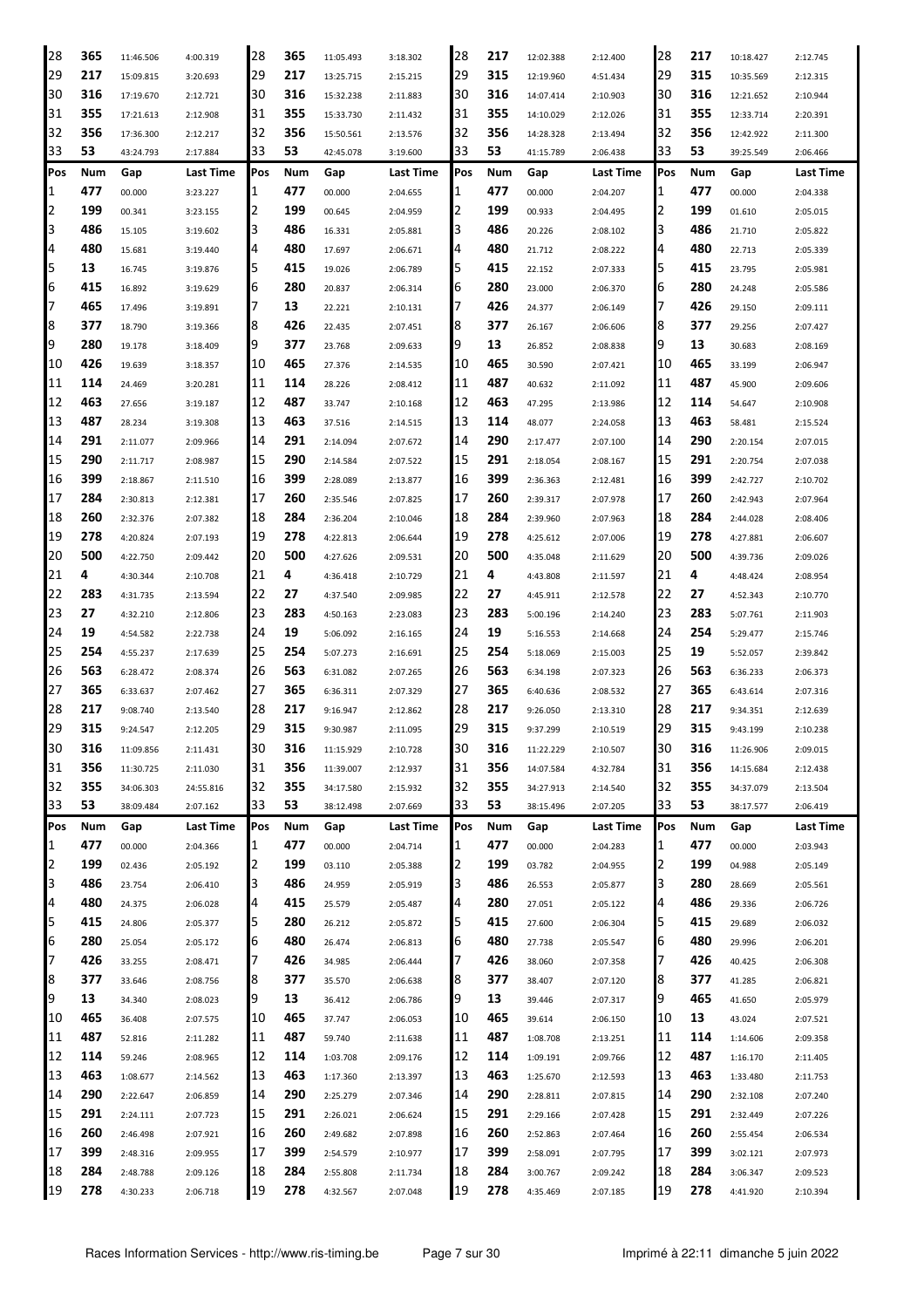| 20  | 500 | 4:44.404  | 2:09.034  | 20  | 500        | 4:49.311  | 2:09.621  | 20  | 500 | 4:55.054  | 2:10.026  | 20  | 500        | 5:00.148  | 2:09.037  |
|-----|-----|-----------|-----------|-----|------------|-----------|-----------|-----|-----|-----------|-----------|-----|------------|-----------|-----------|
| 21  | 4   | 4:54.000  | 2:09.942  | 21  | 4          | 4:58.703  | 2:09.417  | 21  | 4   | 5:03.537  | 2:09.117  | 21  | 4          | 5:09.634  | 2:10.040  |
| 22  | 27  | 4:59.945  | 2:11.968  | 22  | 27         | 5:04.578  | 2:09.347  | 22  | 27  | 5:10.921  | 2:10.626  | 22  | 27         | 5:17.481  | 2:10.503  |
| 23  | 283 | 5:16.733  | 2:13.338  | 23  | 283        | 5:25.739  | 2:13.720  | 23  | 283 | 5:32.310  | 2:10.854  | 23  | 283        | 5:40.003  | 2:11.636  |
| 24  | 254 | 5:40.736  | 2:15.625  | 24  | 254        | 5:51.984  | 2:15.962  | 24  | 254 | 6:01.260  | 2:13.559  | 24  | 254        | 6:11.321  | 2:14.004  |
| 25  | 563 | 6:38.847  | 2:06.980  | 25  | 563        | 6:40.925  | 2:06.792  | 25  | 563 | 6:47.557  | 2:10.915  | 25  | 563        | 6:51.442  | 2:07.828  |
| 26  | 365 | 6:46.131  | 2:06.883  | 26  | 365        | 6:48.261  | 2:06.844  | 26  | 365 | 6:51.242  | 2:07.264  | 26  | 365        | 6:54.127  | 2:06.828  |
| 27  | 217 | 9:39.372  | 2:09.387  | 27  | 315        | 9:54.410  | 2:10.110  | 27  | 315 | 10:05.053 | 2:14.926  | 27  | 217        | 13:35.737 | 3:50.401  |
| 28  | 315 | 9:49.014  | 2:10.181  | 28  | 217        | 11:11.927 | 3:37.269  | 28  | 217 | 11:49.279 | 2:41.635  | 28  | 315        | 13:40.154 | 5:39.044  |
| 29  | 19  | 11:48.610 | 8:00.919  | 29  | 316        | 14:07.260 | 2:28.262  | 29  | 316 | 15:40.291 | 3:37.314  | 29  | 316        | 16:58.699 | 3:22.351  |
| 30  | 316 | 13:43.712 | 4:21.172  | 30  | 356        | 14:31.602 | 2:12.193  | 30  | 356 | 15:41.568 | 3:14.249  | 30  | 356        | 16:59.427 | 3:21.802  |
| 31  | 356 | 14:24.123 | 2:12.805  | 31  | 19         | 27:25.784 | 17:41.888 | 31  | 19  | 27:30.280 | 2:08.779  | 31  | 19         | 27:34.604 | 2:08.267  |
| 32  | 355 | 34:46.469 | 2:13.756  | 32  | 355        | 34:54.391 | 2:12.636  | 32  | 355 | 35:04.076 | 2:13.968  | 32  | 355        | 35:13.605 | 2:13.472  |
| 33  | 53  | 38:19.208 | 2:05.997  | 33  | 53         | 38:20.929 | 2:06.435  | 33  | 53  | 38:22.375 | 2:05.729  | 33  | 53         | 38:23.825 | 2:05.393  |
| Pos | Num | Gap       | Last Time | Pos | <b>Num</b> | Gap       | Last Time | Pos | Num | Gap       | Last Time | Pos | Num        | Gap       | Last Time |
| 1   | 477 | 00.000    | 2:04.071  | 1   | 477        | 00.000    |           | 1   | 477 | 00.000    |           | 1   | 477        | 00.000    |           |
| 2   | 199 |           |           | 2   | 199        |           | 2:03.594  | 2   | 199 |           | 2:04.056  | 2   | 199        |           | 3:19.335  |
| 3   | 280 | 05.984    | 2:05.067  | 3   | 280        | 07.152    | 2:04.762  | 3   | 280 | 08.065    | 2:04.969  | 3   | 280        | 02.124    | 3:13.394  |
|     |     | 29.066    | 2:04.468  |     |            | 31.957    | 2:06.485  |     |     | 32.990    | 2:05.089  |     |            | 02.811    | 2:49.156  |
| 4   | 486 | 30.137    | 2:04.872  | 4   | 486<br>415 | 34.211    | 2:07.668  | 4   | 480 | 36.358    | 2:06.030  | 4   | 480<br>486 | 03.835    | 2:46.812  |
| 5   | 480 | 31.193    | 2:05.268  | 5   |            | 34.250    | 2:06.054  | 5   | 486 | 37.355    | 2:07.200  | 5   |            | 05.394    | 2:47.374  |
| 6   | 415 | 31.790    | 2:06.172  | 6   | 480        | 34.384    | 2:06.785  | 6   | 426 | 47.801    | 2:05.979  | 6   | 426        | 09.528    | 2:41.062  |
| 7   | 426 | 42.822    | 2:06.468  | 7   | 426        | 45.878    | 2:06.650  | 7   | 377 | 48.530    | 2:06.300  | 7   | 465        | 10.377    | 2:40.745  |
| 8   | 377 | 43.522    | 2:06.308  | 8   | 377        | 46.286    | 2:06.358  | 8   | 465 | 48.967    | 2:05.943  | 8   | 377        | 11.394    | 2:42.199  |
| 9   | 465 | 44.034    | 2:06.455  | 9   | 465        | 47.080    | 2:06.640  | 9   | 13  | 51.552    | 2:07.013  | 9   | 13         | 12.185    | 2:39.968  |
| 10  | 13  | 46.128    | 2:07.175  | 10  | 13         | 48.595    | 2:06.061  | 10  | 114 | 1:28.394  | 2:09.200  | 10  | 415        | 57.538    | 2:08.899  |
| 11  | 114 | 1:18.558  | 2:08.023  | 11  | 114        | 1:23.250  | 2:08.286  | 11  | 487 | 1:29.508  | 2:08.660  | 11  | 114        | 1:41.284  | 3:32.225  |
| 12  | 487 | 1:20.349  | 2:08.250  | 12  | 487        | 1:24.904  | 2:08.149  | 12  | 463 | 2:07.034  | 2:18.407  | 12  | 487        | 1:41.810  | 3:31.637  |
| 13  | 463 | 1:42.934  | 2:13.525  | 13  | 463        | 1:52.683  | 2:13.343  | 13  | 415 | 2:07.974  | 3:37.780  | 13  | 463        | 2:29.437  | 3:41.738  |
| 14  | 290 | 2:37.600  | 2:09.563  | 14  | 290        | 2:41.852  | 2:07.846  | 14  | 260 | 3:35.101  | 2:37.332  | 14  | 290        | 4:07.317  | 3:12.368  |
| 15  | 260 | 2:58.061  | 2:06.678  | 15  | 260        | 3:01.825  | 2:07.358  | 15  | 290 | 4:14.284  | 3:36.488  | 15  | 399        | 4:09.734  | 2:49.958  |
| 16  | 399 | 3:06.669  | 2:08.619  | 16  | 399        | 3:13.494  | 2:10.419  | 16  | 399 | 4:39.111  | 3:29.673  | 16  | 284        | 4:16.045  | 2:46.494  |
| 17  | 284 | 3:10.810  | 2:08.534  | 17  | 284        | 3:15.379  | 2:08.163  | 17  | 284 | 4:48.886  | 3:37.563  | 17  | 260        | 4:26.320  | 4:10.554  |
| 18  | 278 | 4:46.843  | 2:08.994  | 18  | 278        | 5:30.082  | 2:46.833  | 18  | 4   | 7:32.975  | 2:47.204  | 18  | 4          | 7:36.341  | 3:22.701  |
| 19  | 500 | 5:05.153  | 2:09.076  | 19  | 500        | 5:37.862  | 2:36.303  | 19  | 278 | 7:38.867  | 4:12.841  | 19  | 278        | 7:40.774  | 3:21.242  |
| 20  | 4   | 5:15.716  | 2:10.153  | 20  | 27         | 6:05.649  | 2:42.644  | 20  | 500 | 7:46.729  | 4:12.923  | 20  | 500        | 7:47.053  | 3:19.659  |
| 21  | 27  | 5:26.599  | 2:13.189  | 21  | 283        | 6:08.436  | 2:20.991  | 21  | 27  | 7:48.865  | 3:47.272  | 21  | 27         | 7:49.492  | 3:19.962  |
| 22  | 283 | 5:51.039  | 2:15.107  | 22  | 4          | 6:49.827  | 3:37.705  | 22  | 283 | 8:23.310  | 4:18.930  | 22  | 283        | 7:56.241  | 2:52.266  |
| 23  | 254 | 7:28.459  | 3:21.209  | 23  | 365        | 9:26.221  | 3:51.063  | 23  | 563 | 10:56.363 | 3:22.233  | 23  | 563        | 9:44.299  | 2:07.271  |
| 24  | 563 | 7:34.574  | 2:47.203  | 24  | 563        | 9:38.186  | 4:07.206  | 24  | 254 | 11:25.537 | 3:49.850  | 24  | 254        | 10:24.714 | 2:18.512  |
| 25  | 365 | 7:38.752  | 2:48.696  | 25  | 254        | 9:39.743  | 4:14.878  | 25  | 365 | 11:57.809 | 4:35.644  | 25  | 365        | 10:49.875 | 2:11.401  |
| 26  | 217 | 14:53.095 | 3:21.429  | 26  | 217        | 14:58.924 | 2:09.423  | 26  | 217 | 15:03.870 | 2:09.002  | 26  | 217        | 13:53.362 | 2:08.827  |
| 27  | 315 | 15:00.810 | 3:24.727  | 27  | 315        | 15:09.324 | 2:12.108  | 27  | 315 | 15:18.572 | 2:13.304  | 27  | 315        | 14:09.905 | 2:10.668  |
| 28  | 316 | 17:05.429 | 2:10.801  | 28  | 316        | 17:13.206 | 2:11.371  | 28  | 316 | 17:23.563 | 2:14.413  | 28  | 316        | 16:18.882 | 2:14.654  |
| 29  | 356 | 17:10.554 | 2:15.198  | 29  | 356        | 19:56.295 | 4:49.335  | 29  | 356 | 20:03.584 | 2:11.345  | 29  | 356        | 18:55.371 | 2:11.122  |
| 30  | 19  | 27:38.630 | 2:08.097  | 30  | 19         | 27:44.316 | 2:09.280  | 30  | 19  | 27:48.961 | 2:08.701  | 30  | 19         | 26:39.095 | 2:09.469  |
| 31  | 355 | 35:23.620 | 2:14.086  | 31  | 355        | 35:35.339 | 2:15.313  | 31  | 355 | 38:10.952 | 4:39.669  | 31  | 355        | 37:06.768 | 2:15.151  |
| 32  | 53  | 38:25.473 | 2:05.719  | 32  | 53         | 38:29.047 | 2:07.168  | 32  | 53  | 38:31.199 | 2:06.208  | 32  | 53         | 37:16.726 | 2:04.862  |
| 33  | 291 | 38:54.213 | 38:25.835 | 33  | 291        | 38:57.626 | 2:07.007  | 33  | 291 | 39:00.248 | 2:06.678  | 33  | 291        | 37:46.994 | 2:06.081  |
| Pos | Num | Gap       | Last Time | Pos | Num        | Gap       | Last Time | Pos | Num | Gap       | Last Time | Pos | Num        | Gap       | Last Time |
| 1   | 415 | 00.000    | 3:10.047  | 1   | 415        | 00.000    | 3:22.156  | 1   | 415 | 00.000    | 2:07.123  | 1   | 415        | 00.000    | 2:06.317  |
| 2   | 199 | 03.019    | 4:08.480  | 2   | 199        | 04.532    | 3:23.669  | 2   | 477 | 03.697    | 2:05.937  | 2   | 477        | 00.984    | 2:03.604  |
| 3   | 477 | 04.589    | 4:12.174  | 3   | 477        | 04.883    | 3:22.450  | 3   | 199 | 05.054    | 2:07.645  | 3   | 480        | 02.879    | 2:03.936  |
| 4   | 280 | 04.888    | 4:09.662  | 4   | 280        | 05.267    | 3:22.535  | 4   | 480 | 05.260    | 2:05.505  | 4   | 199        | 03.579    | 2:04.842  |
| 5   | 480 | 06.708    | 4:10.458  | 5   | 480        | 06.878    | 3:22.326  | 5   | 280 | 05.494    | 2:07.350  | 5   | 280        | 04.370    | 2:05.193  |
| 6   | 377 | 10.979    | 4:07.170  | 6   | 377        | 10.106    | 3:21.283  | 6   | 377 | 09.708    | 2:06.725  | 6   | 377        | 09.292    | 2:05.901  |
| 7   | 114 | 12.812    | 2:39.113  | 7   | 114        | 11.908    | 3:21.252  | 7   | 13  | 12.376    | 2:05.520  | 7   | 13         | 10.553    | 2:04.494  |
| 8   | 487 | 13.562    | 2:39.337  | 8   | 487        | 12.807    | 3:21.401  | 8   | 114 | 12.778    | 2:07.993  | 8   | 426        | 13.659    | 2:06.815  |
| 9   | 465 | 13.961    | 4:11.169  | 9   | 465        | 13.628    | 3:21.823  | 9   | 426 | 13.161    | 2:05.430  | 9   | 486        | 14.284    | 2:05.726  |
| 10  | 13  | 15.252    | 4:10.652  | 10  | 13         | 13.979    | 3:20.883  | 10  | 487 | 14.193    | 2:08.509  | 10  | 114        | 15.208    | 2:08.747  |
| 11  | 486 | 15.817    | 4:18.008  | 11  | 486        | 14.301    | 3:20.640  | 11  | 465 | 14.472    | 2:07.967  | 11  | 487        | 16.769    | 2:08.893  |
|     |     |           |           |     |            |           |           |     |     |           |           |     |            |           |           |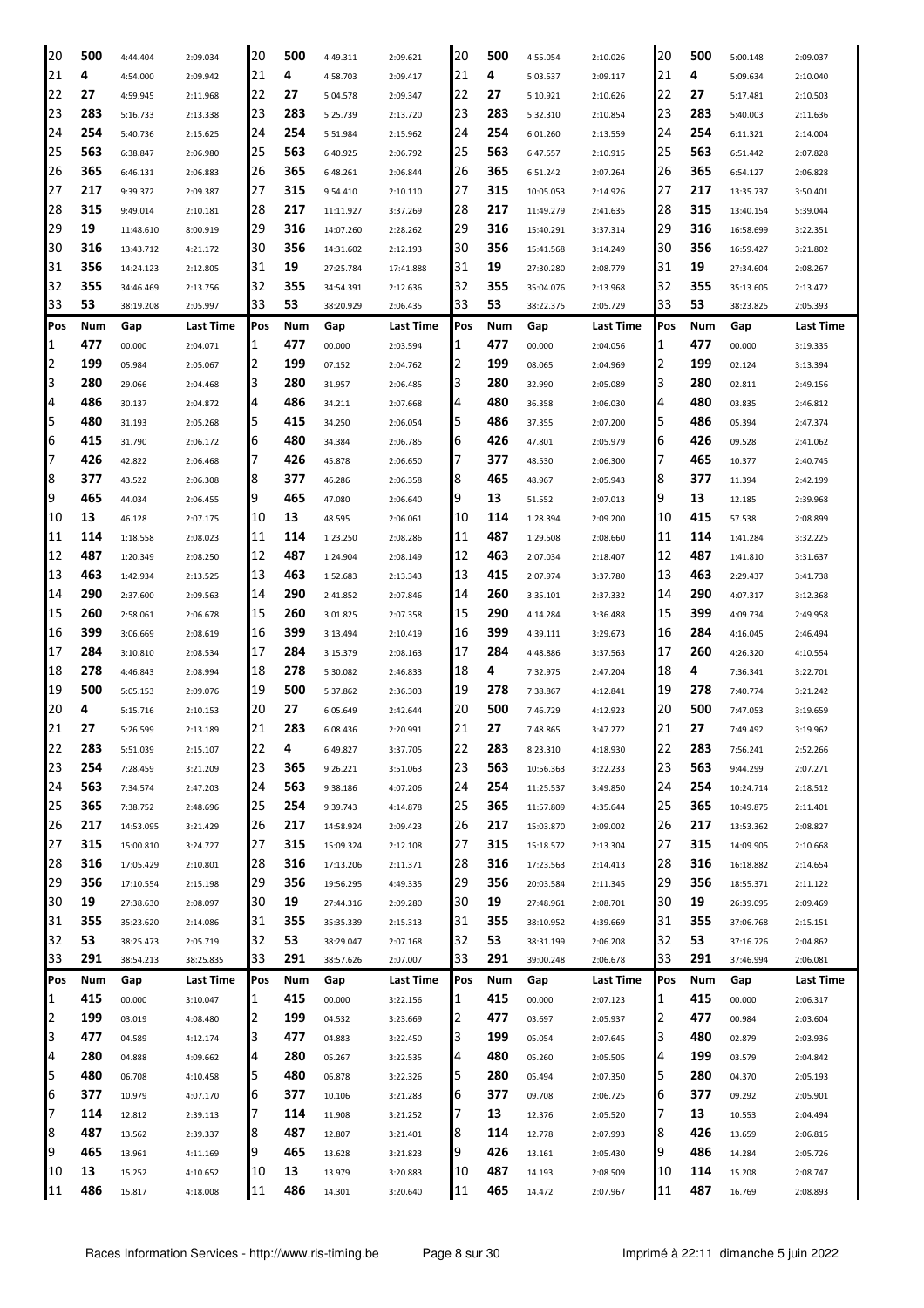| 12  | 426 | 16.640    | 4:14.697  | 12  | 426 | 14.854    | 3:20.370  | 12  | 486 | 14.875    | 2:07.697  | 12  | 465 | 16.944    | 2:08.789  |
|-----|-----|-----------|-----------|-----|-----|-----------|-----------|-----|-----|-----------|-----------|-----|-----|-----------|-----------|
| 13  | 463 | 32.773    | 2:10.921  | 13  | 463 | 20.033    | 3:09.416  | 13  | 463 | 20.914    | 2:08.004  | 13  | 463 | 23.091    | 2:08.494  |
| 14  | 290 | 3:21.347  | 3:21.615  | 14  | 290 | 2:04.278  | 2:05.087  | 14  | 290 | 2:01.843  | 2:04.688  | 14  | 290 | 2:00.223  | 2:04.697  |
| 15  | 399 | 3:26.419  | 3:24.270  | 15  | 399 | 2:12.986  | 2:08.723  | 15  | 399 | 2:11.139  | 2:05.276  | 15  | 399 | 2:10.702  | 2:05.880  |
| 16  | 284 | 3:31.742  | 3:23.282  | 16  | 284 | 2:21.005  | 2:11.419  | 16  | 284 | 2:24.761  | 2:10.879  | 16  | 284 | 2:27.463  | 2:09.019  |
| 17  | 260 | 3:39.041  | 3:20.306  | 17  | 260 | 2:27.304  | 2:10.419  | 17  | 260 | 2:31.295  | 2:11.114  | 17  | 260 | 2:35.245  | 2:10.267  |
| 18  | 4   | 5:38.654  | 2:09.898  | 18  | 278 | 4:24.337  | 2:07.016  | 18  | 278 | 4:24.575  | 2:07.361  | 18  | 278 | 4:25.052  | 2:06.794  |
| 19  | 278 | 5:39.477  | 2:06.288  | 19  | 4   | 4:26.606  | 2:10.108  | 19  | 4   | 4:28.182  | 2:08.699  | 19  | 4   | 4:31.452  | 2:09.587  |
| 20  | 500 | 5:49.773  | 2:10.305  | 20  | 500 | 4:37.680  | 2:10.063  | 20  | 500 | 4:38.547  | 2:07.990  | 20  | 500 | 4:40.949  | 2:08.719  |
| 21  | 27  | 5:51.491  | 2:09.584  | 21  | 27  | 4:38.803  | 2:09.468  | 21  | 27  | 4:40.630  | 2:08.950  | 21  | 27  | 4:43.780  | 2:09.467  |
| 22  | 283 | 6:16.891  | 2:28.235  | 22  | 283 | 5:20.604  | 2:25.869  | 22  | 283 | 5:40.594  | 2:27.113  | 22  | 283 | 5:59.440  | 2:25.163  |
| 23  | 563 | 7:44.329  | 2:07.615  | 23  | 563 | 6:30.329  | 2:08.156  | 23  | 563 | 6:29.642  | 2:06.436  | 23  | 563 | 6:30.150  | 2:06.825  |
| 24  | 254 | 8:35.008  | 2:17.879  | 24  | 254 | 7:29.205  | 2:16.353  | 24  | 254 | 7:38.014  | 2:15.932  | 24  | 254 | 7:47.051  | 2:15.354  |
| 25  | 365 | 8:54.899  | 2:12.609  | 25  | 365 | 7:46.295  | 2:13.552  | 25  | 365 | 7:52.435  | 2:13.263  | 25  | 365 | 7:58.819  | 2:12.701  |
| 26  | 217 | 11:54.057 | 2:08.280  | 26  | 217 | 10:40.789 | 2:08.888  | 26  | 217 | 10:43.733 | 2:10.067  | 26  | 217 | 10:46.404 | 2:08.988  |
| 27  | 315 | 12:12.275 | 2:09.955  | 27  | 315 | 10:59.118 | 2:08.999  | 27  | 315 | 11:00.894 | 2:08.899  | 27  | 315 | 11:03.285 | 2:08.708  |
| 28  | 316 | 14:23.790 | 2:12.493  | 28  | 316 | 13:12.240 | 2:10.606  | 28  | 316 | 13:15.641 | 2:10.524  | 28  | 316 | 13:20.604 | 2:11.280  |
| 29  | 356 | 16:58.071 | 2:10.285  | 29  | 356 | 15:46.845 | 2:10.930  | 29  | 356 | 15:49.950 | 2:10.228  | 29  | 356 | 15:53.270 | 2:09.637  |
| 30  | 19  | 24:39.717 | 2:08.207  | 30  | 19  | 23:25.787 | 2:08.226  | 30  | 19  | 23:27.905 | 2:09.241  | 30  | 19  | 24:52.273 | 3:30.685  |
| 31  | 355 |           |           | 31  | 355 | 34:07.069 |           | 31  | 355 | 34:14.371 |           | 31  | 355 | 34:20.778 |           |
| 32  | 291 | 35:15.471 | 2:16.288  | 32  | 291 |           | 2:13.754  | 32  | 291 |           | 2:14.425  | 32  | 291 |           | 2:12.724  |
| 33  | 53  | 35:45.560 | 2:06.151  | 33  | 53  | 34:29.203 | 2:05.799  | 33  | 53  | 34:28.060 | 2:05.980  | 33  | 53  | 34:27.716 | 2:05.973  |
|     |     | 36:41.016 | 3:31.875  |     |     | 35:25.774 | 2:06.914  |     |     | 35:25.116 | 2:06.465  |     |     | 35:25.002 | 2:06.203  |
| Pos | Num | Gap       | Last Time | Pos | Num | Gap       | Last Time | Pos | Num | Gap       | Last Time | Pos | Num | Gap       | Last Time |
| 1   | 477 | 00.000    | 2:03.607  | 1   | 477 | 00.000    | 2:04.099  | 1   | 477 | 00.000    | 2:04.150  | 1   | 477 | 00.000    | 2:05.345  |
| 2   | 415 | 01.513    | 2:06.104  | 2   | 480 | 02.268    | 2:04.445  | 2   | 480 | 01.998    | 2:03.880  | 2   | 480 | 00.648    | 2:03.995  |
| 3   | 480 | 01.922    | 2:03.634  | 3   | 415 | 03.856    | 2:06.442  | 3   | 199 | 04.747    | 2:04.764  | 3   | 199 | 04.878    | 2:05.476  |
| 4   | 199 | 03.880    | 2:04.892  | 4   | 199 | 04.133    | 2:04.352  | 4   | 415 | 05.985    | 2:06.279  | 4   | 280 | 06.026    | 2:05.294  |
| 5   | 280 | 04.857    | 2:05.078  | 5   | 280 | 05.086    | 2:04.328  | 5   | 280 | 06.077    | 2:05.141  | 5   | 415 | 06.827    | 2:06.187  |
| 6   | 13  | 12.820    | 2:06.858  | 6   | 13  | 13.732    | 2:05.011  | 6   | 13  | 13.860    | 2:04.278  | 6   | 13  | 13.239    | 2:04.724  |
| 7   | 377 | 13.170    | 2:08.469  | 7   | 377 | 15.801    | 2:06.730  | 7   | 486 | 17.087    | 2:04.632  | 7   | 486 | 17.604    | 2:05.862  |
| 8   | 486 | 15.137    | 2:05.444  | 8   | 486 | 16.605    | 2:05.567  | 8   | 377 | 17.767    | 2:06.116  | 8   | 377 | 18.233    | 2:05.811  |
| 9   | 426 | 15.847    | 2:06.779  | 9   | 426 | 17.476    | 2:05.728  | 9   | 426 | 20.878    | 2:07.552  | 9   | 465 | 27.442    | 2:06.451  |
| 10  | 114 | 18.151    | 2:07.534  | 10  | 114 | 22.306    | 2:08.254  | 10  | 465 | 26.336    | 2:07.516  | 10  | 487 | 29.422    | 2:06.611  |
| 11  | 465 | 19.448    | 2:07.095  | 11  | 465 | 22.970    | 2:07.621  | 11  | 114 | 27.526    | 2:09.370  | 11  | 114 | 29.853    | 2:07.672  |
| 12  | 487 | 20.616    | 2:08.438  | 12  | 487 | 24.804    | 2:08.287  | 12  | 487 | 28.156    | 2:07.502  | 12  | 463 | 33.001    | 2:06.905  |
| 13  | 463 | 25.325    | 2:06.825  | 13  | 463 | 28.394    | 2:07.168  | 13  | 463 | 31.441    | 2:07.197  | 13  | 426 | 1:06.392  | 2:50.859  |
| 14  | 290 | 2:00.343  | 2:04.711  | 14  | 290 | 2:00.900  | 2:04.656  | 14  | 290 | 2:01.921  | 2:05.171  | 14  | 290 | 2:01.403  | 2:04.827  |
| 15  | 399 | 2:21.223  | 2:15.112  | 15  | 399 | 2:22.444  | 2:05.320  | 15  | 399 | 2:24.144  | 2:05.850  | 15  | 399 | 2:24.402  | 2:05.603  |
| 16  | 284 | 2:33.185  | 2:10.313  | 16  | 284 | 2:38.682  | 2:09.596  | 16  | 284 | 2:43.245  | 2:08.713  | 16  | 284 | 2:46.222  | 2:08.322  |
| 17  | 260 | 2:39.880  | 2:09.226  | 17  | 260 | 2:45.732  | 2:09.951  | 17  | 260 | 2:51.384  | 2:09.802  | 17  | 260 | 2:56.848  | 2:10.809  |
| 18  | 278 | 4:28.558  | 2:08.097  | 18  | 278 | 4:30.913  | 2:06.454  | 18  | 278 | 4:33.698  | 2:06.935  | 18  | 278 | 4:36.890  | 2:08.537  |
| 19  | 4   | 4:37.021  | 2:10.160  | 19  | 4   | 4:39.957  | 2:07.035  | 19  | 4   | 4:43.666  | 2:07.859  | 19  | 4   | 4:47.273  | 2:08.952  |
| 20  | 500 | 4:44.236  | 2:07.878  | 20  | 500 | 4:48.822  | 2:08.685  | 20  | 500 | 4:52.666  | 2:07.994  | 20  | 500 | 4:55.603  | 2:08.282  |
| 21  | 27  | 4:49.061  | 2:09.872  | 21  | 27  | 4:54.628  | 2:09.666  | 21  | 27  | 4:59.855  | 2:09.377  | 21  | 27  | 5:03.929  | 2:09.419  |
| 22  | 283 | 6:17.597  | 2:22.748  | 22  | 563 | 6:34.826  | 2:05.803  | 22  | 563 | 6:38.701  | 2:08.025  | 22  | 563 | 6:40.431  | 2:07.075  |
| 23  | 563 | 6:33.122  | 2:07.563  | 23  | 283 | 6:37.526  | 2:24.028  | 23  | 283 | 6:56.701  | 2:23.325  | 23  | 283 | 7:13.586  | 2:22.230  |
| 24  | 254 | 7:57.252  | 2:14.792  | 24  | 254 | 8:08.530  | 2:15.377  | 24  | 254 | 8:19.918  | 2:15.538  | 24  | 365 | 8:31.347  | 2:13.028  |
| 25  | 365 | 8:06.755  | 2:12.527  | 25  | 365 | 8:15.537  | 2:12.881  | 25  | 365 | 8:23.664  | 2:12.277  | 25  | 254 | 8:32.493  | 2:17.920  |
| 26  | 217 | 10:51.730 | 2:09.917  | 26  | 217 | 10:56.027 | 2:08.396  | 26  | 217 | 10:59.448 | 2:07.571  | 26  | 217 | 11:02.674 | 2:08.571  |
| 27  | 315 | 11:08.335 | 2:09.641  | 27  | 315 | 11:15.252 | 2:11.016  | 27  | 315 | 11:21.085 | 2:09.983  | 27  | 315 | 11:25.349 | 2:09.609  |
| 28  | 316 | 13:28.771 | 2:12.758  | 28  | 316 | 13:35.961 | 2:11.289  | 28  | 356 | 16:10.175 | 2:09.702  | 28  | 356 | 16:14.340 | 2:09.510  |
| 29  | 356 | 15:58.473 | 2:09.794  | 29  | 356 | 16:04.623 | 2:10.249  | 29  | 316 | 16:17.734 | 4:45.923  | 29  | 316 | 16:20.779 | 2:08.390  |
| 30  | 19  | 24:56.849 | 2:09.167  | 30  | 19  | 25:01.109 | 2:08.359  | 30  | 19  | 25:05.265 | 2:08.306  | 30  | 19  | 25:08.118 | 2:08.198  |
| 31  | 355 | 34:29.063 | 2:12.876  | 31  | 291 | 34:31.973 | 2:06.958  | 31  | 291 | 34:34.174 | 2:06.351  | 31  | 291 | 34:35.181 | 2:06.352  |
| 32  | 291 | 34:29.114 | 2:05.989  | 32  | 355 | 34:38.691 | 2:13.727  | 32  | 355 | 34:50.188 | 2:15.647  | 32  | 53  | 35:33.199 | 2:06.310  |
| 33  | 53  | 35:26.521 | 2:06.110  | 33  | 53  | 35:29.565 | 2:07.143  | 33  | 53  | 35:32.234 | 2:06.819  | 33  | 355 | 37:21.891 | 4:37.048  |
| Pos | Num | Gap       | Last Time | Pos | Num | Gap       | Last Time | Pos | Num | Gap       | Last Time | Pos | Num | Gap       | Last Time |
| 1   | 477 | 00.000    | 2:05.012  | 1   | 480 | 00.000    | 2:04.568  | 1   | 480 | 00.000    | 2:04.873  | 1   | 480 | 00.000    | 2:04.448  |
| 2   | 480 | 00.218    | 2:04.582  | 2   | 477 | 00.393    | 2:05.179  | 2   | 477 | 00.878    | 2:05.358  | 2   | 477 | 01.012    | 2:04.582  |
| 3   | 199 | 06.381    | 2:06.515  | 3   | 199 | 07.754    | 2:06.159  | 3   | 199 | 08.101    | 2:05.220  | 3   | 199 | 09.059    | 2:05.406  |
|     |     |           |           |     |     |           |           |     |     |           |           |     |     |           |           |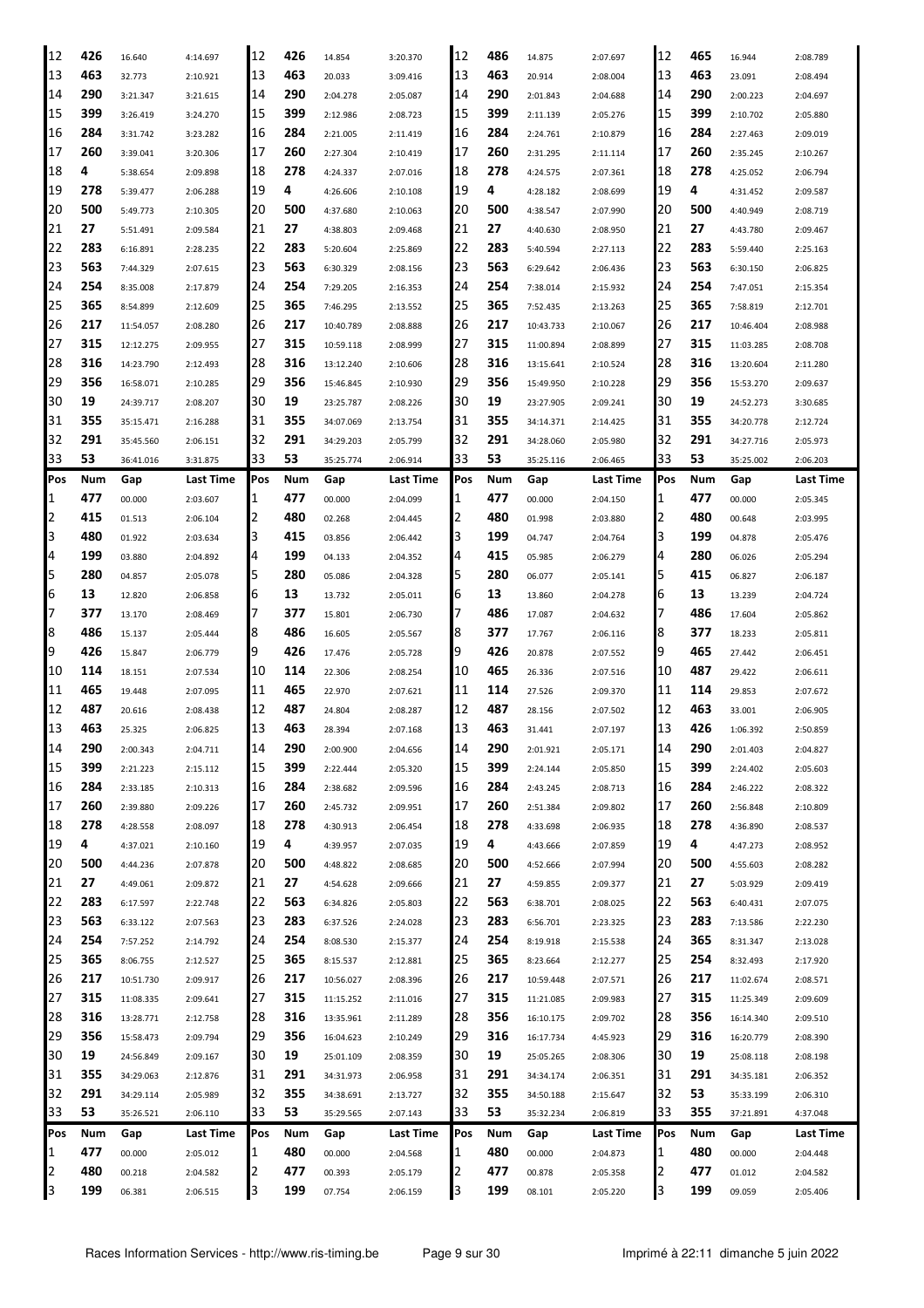| 4   | 280 | 06.579    | 2:05.565  | 4   | 280 | 08.043    | 2:06.250  | 4   | 280 | 08.381    | 2:05.211  | 4   | 280 | 09.662    | 2:05.729  |
|-----|-----|-----------|-----------|-----|-----|-----------|-----------|-----|-----|-----------|-----------|-----|-----|-----------|-----------|
| 5   | 415 | 08.252    | 2:06.437  | 5   | 415 | 10.154    | 2:06.688  | 5   | 415 | 12.935    | 2:07.654  | 5   | 13  | 13.704    | 2:05.068  |
| 6   | 13  | 13.660    | 2:05.433  | 6   | 13  | 13.429    | 2:04.555  | 6   | 13  | 13.084    | 2:04.528  | 6   | 415 | 15.173    | 2:06.686  |
| 7   | 486 | 18.325    | 2:05.733  | 7   | 486 | 18.847    | 2:05.308  | 7   | 486 | 20.145    | 2:06.171  | 17  | 486 | 21.328    | 2:05.631  |
| 8   | 377 | 18.755    | 2:05.534  | 8   | 377 | 19.358    | 2:05.389  | 8   | 377 | 21.646    | 2:07.161  | 8   | 377 | 22.333    | 2:05.135  |
| 9   | 465 | 30.039    | 2:07.609  | 9   | 465 | 35.153    | 2:09.900  | 9   | 487 | 38.539    | 2:07.966  | 9   | 487 | 40.788    | 2:06.697  |
| 10  | 487 | 30.589    | 2:06.179  | 10  | 487 | 35.446    | 2:09.643  | 10  | 463 | 39.492    | 2:07.552  | 10  | 463 | 41.195    | 2:06.151  |
| 11  | 114 | 31.344    | 2:06.503  | 11  | 114 | 36.221    | 2:09.663  | 11  | 114 | 40.034    | 2:08.686  | 11  | 465 | 42.343    | 2:06.435  |
| 12  | 463 | 34.824    | 2:06.835  | 12  | 463 | 36.813    | 2:06.775  | 12  | 465 | 40.356    | 2:10.076  | 12  | 114 | 43.025    | 2:07.439  |
| 13  | 426 | 1:08.665  | 2:07.285  | 13  | 290 | 2:02.296  | 2:05.648  | 13  | 290 | 2:02.436  | 2:05.013  | 13  | 290 | 2:02.353  | 2:04.365  |
| 14  | 290 | 2:01.434  | 2:05.043  | 14  | 399 | 2:26.019  | 2:06.073  | 14  | 399 | 2:26.060  | 2:04.914  | 14  | 399 | 2:27.963  | 2:06.351  |
| 15  | 399 | 2:24.732  | 2:05.342  | 15  | 426 | 2:34.165  | 3:30.286  | 15  | 426 | 2:34.561  | 2:05.269  | 15  | 426 | 2:35.692  | 2:05.579  |
| 16  | 284 | 2:50.280  | 2:09.070  | 16  | 284 | 2:56.473  | 2:10.979  | 16  | 284 | 3:01.589  | 2:09.989  | 16  | 284 | 3:07.850  | 2:10.709  |
| 17  | 260 | 3:02.845  | 2:11.009  | 17  | 260 | 3:09.879  | 2:11.820  | 17  | 260 | 3:16.317  | 2:11.311  | 17  | 260 | 3:23.414  | 2:11.545  |
| 18  | 278 | 4:38.019  | 2:06.141  | 18  | 278 | 4:40.160  | 2:06.927  | 18  | 278 | 4:41.114  | 2:05.827  | 18  | 278 | 4:42.914  | 2:06.248  |
| 19  | 4   | 4:50.561  | 2:08.300  | 19  | 4   | 4:53.656  | 2:07.881  | 19  | 4   | 4:56.250  | 2:07.467  | 19  | 4   | 4:59.846  | 2:08.044  |
| 20  | 500 | 4:59.360  | 2:08.769  | 20  | 500 | 5:04.140  | 2:09.566  | 20  | 27  | 5:17.009  | 2:08.804  | 20  | 500 | 5:21.928  | 2:08.706  |
| 21  | 27  | 5:08.767  | 2:09.850  | 21  | 27  | 5:13.078  | 2:09.097  | 21  | 500 | 5:17.670  | 2:18.403  | 21  | 27  | 5:22.930  | 2:10.369  |
| 22  | 563 |           |           | 22  | 563 | 6:42.722  |           | 22  | 563 |           |           | 22  | 563 |           |           |
| 23  | 283 | 6:41.658  | 2:06.239  | 23  | 283 |           | 2:05.850  | 23  | 283 | 6:43.995  | 2:06.146  | 23  | 365 | 6:46.280  | 2:06.733  |
| 24  | 365 | 7:31.868  | 2:23.294  | 24  | 365 | 7:54.327  | 2:27.245  | 24  | 365 | 8:14.865  | 2:25.411  | 24  | 254 | 8:56.684  | 2:10.693  |
| 25  | 254 | 8:37.917  | 2:11.582  |     |     | 8:44.360  | 2:11.229  | 25  | 254 | 8:50.439  | 2:10.952  |     |     | 9:11.888  | 2:14.419  |
|     |     | 8:43.051  | 2:15.570  | 25  | 254 | 8:53.515  | 2:15.250  |     |     | 9:01.917  | 2:13.275  | 25  | 283 | 9:42.113  | 3:31.696  |
| 26  | 217 | 11:05.742 | 2:08.080  | 26  | 315 | 11:33.806 | 2:09.035  | 26  | 315 | 11:37.962 | 2:09.029  | 126 | 315 | 11:43.036 | 2:09.522  |
| 27  | 315 | 11:29.557 | 2:09.220  | 27  | 217 | 12:41.538 | 3:40.582  | 27  | 217 | 12:44.626 | 2:07.961  | 27  | 217 | 12:50.228 | 2:10.050  |
| 28  | 356 | 16:18.687 | 2:09.359  | 28  | 356 | 16:22.770 | 2:08.869  | 28  | 356 | 16:27.430 | 2:09.533  | 28  | 356 | 16:33.817 | 2:10.835  |
| 29  | 316 | 16:23.964 | 2:08.197  | 29  | 316 | 16:26.860 | 2:07.682  | 29  | 316 | 16:29.672 | 2:07.685  | 29  | 316 | 16:35.050 | 2:09.826  |
| 30  | 19  | 25:11.951 | 2:08.845  | 30  | 19  | 25:16.104 | 2:08.939  | 30  | 19  | 25:19.516 | 2:08.285  | 30  | 19  | 25:23.808 | 2:08.740  |
| 31  | 291 | 34:35.416 | 2:05.247  | 31  | 291 | 34:36.253 | 2:05.623  | 31  | 291 | 34:36.775 | 2:05.395  | 31  | 291 | 34:37.477 | 2:05.150  |
| 32  | 53  | 35:34.368 | 2:06.181  | 32  | 53  | 35:35.618 | 2:06.036  | 32  | 53  | 35:36.411 | 2:05.666  | 32  | 53  | 35:40.153 | 2:08.190  |
| 33  | 355 | 37:31.895 | 2:15.016  | 33  | 355 | 37:39.976 | 2:12.867  | 33  | 355 | 37:48.312 | 2:13.209  | 33  | 355 | 37:57.780 | 2:13.916  |
|     |     |           |           |     |     |           |           |     |     |           |           |     |     |           |           |
| Pos | Num | Gap       | Last Time | Pos | Num | Gap       | Last Time | Pos | Num | Gap       | Last Time | Pos | Num | Gap       | Last Time |
| 1   | 480 | 00.000    | 2:03.920  | 1   | 480 | 00.000    | 2:03.877  | 1   | 480 | 00.000    | 2:03.553  | 1   | 480 | 00.000    | 2:04.113  |
| 2   | 477 | 00.944    | 2:03.852  | 2   | 477 | 00.853    | 2:03.786  | 2   | 477 | 00.892    | 2:03.592  | 2   | 477 | 00.978    | 2:04.199  |
| 3   | 199 | 10.596    | 2:05.457  | 3   | 199 | 11.628    | 2:04.909  | 3   | 199 | 12.600    | 2:04.525  | IЗ  | 199 | 13.960    | 2:05.473  |
| 4   | 280 | 10.808    | 2:05.066  | 4   | 280 | 11.899    | 2:04.968  | 4   | 280 | 13.644    | 2:05.298  | 4   | 280 | 14.902    | 2:05.371  |
| 5   | 13  | 14.383    | 2:04.599  | 5   | 13  | 14.645    | 2:04.139  | 5   | 13  | 15.426    | 2:04.334  | 5   | 13  | 15.491    | 2:04.178  |
| IЮ  | 415 | 18.725    | 2:07.472  | 6   | 415 | 21.243    | 2:06.395  | ь   | 415 | 24.253    | 2:06.563  | Iр  | 415 | 27.078    | 2:06.938  |
| 17  | 486 | 23.036    | 2:05.628  | 7   | 486 | 25.116    | 2:05.957  | 7   | 486 | 26.622    | 2:05.059  | 17  | 486 | 27.325    | 2:04.816  |
| 8   | 377 | 25.068    | 2:06.655  | 8   | 377 | 26.859    | 2:05.668  | 8   | 487 | 48.441    | 2:05.760  | 8   | 487 | 50.570    | 2:06.242  |
| 9   | 463 | 42.975    | 2:05.700  | 9   | 463 | 45.665    | 2:06.567  | 9   | 463 | 49.050    | 2:06.938  | 9   | 463 | 51.440    | 2:06.503  |
| 10  | 487 | 43.636    | 2:06.768  | 10  | 487 | 46.234    | 2:06.475  | 10  | 465 | 49.937    | 2:06.135  | 10  | 465 | 51.655    | 2:05.831  |
| 11  | 465 | 45.284    | 2:06.861  | 11  | 465 | 47.355    | 2:05.948  | 11  | 114 | 51.122    | 2:06.469  | 11  | 114 | 53.681    | 2:06.672  |
| 12  | 114 | 45.787    | 2:06.682  | 12  | 114 | 48.206    | 2:06.296  | 12  | 377 | 1:57.165  | 3:33.859  | 12  | 377 | 1:59.014  | 2:05.962  |
| 13  | 290 | 2:03.107  | 2:04.674  | 13  | 290 | 2:04.043  | 2:04.813  | 13  | 290 | 2:04.629  | 2:04.139  | 13  | 290 | 2:05.736  | 2:05.220  |
| 14  | 399 | 2:29.277  | 2:05.234  | 14  | 399 | 2:30.493  | 2:05.093  | 14  | 399 | 2:31.767  | 2:04.827  | 14  | 399 | 2:34.019  | 2:06.365  |
| 15  | 426 | 2:37.101  | 2:05.329  | 15  | 426 | 2:38.806  | 2:05.582  | 15  | 426 | 2:41.733  | 2:06.480  | 15  | 426 | 2:43.028  | 2:05.408  |
| 16  | 284 | 3:12.354  | 2:08.424  | 16  | 284 | 3:17.134  | 2:08.657  | 16  | 278 | 4:49.631  | 2:05.894  | 16  | 278 | 4:50.739  | 2:05.221  |
| 17  | 278 | 4:44.877  | 2:05.883  | 17  | 278 | 4:47.290  | 2:06.290  | 17  | 284 | 4:53.448  | 3:39.867  | 17  | 284 | 4:57.625  | 2:08.290  |
| 18  | 260 | 4:53.854  | 3:34.360  | 18  | 260 | 4:58.723  | 2:08.746  | 18  | 260 | 5:03.444  | 2:08.274  | 18  | 260 | 5:05.479  | 2:06.148  |
| 19  | 4   | 5:02.759  | 2:06.833  | 19  | 500 | 5:30.800  | 2:08.564  | 19  | 500 | 5:35.226  | 2:07.979  | 19  | 4   | 6:45.429  | 2:09.554  |
| 20  | 500 | 5:26.113  | 2:08.105  | 20  | 27  | 5:33.416  | 2:08.880  | 20  | 27  | 5:38.082  | 2:08.219  | 20  | 500 | 7:09.633  | 3:38.520  |
| 21  | 27  | 5:28.413  | 2:09.403  | 21  | 4   | 6:31.822  | 3:32.940  | 21  | 4   | 6:39.988  | 2:11.719  | 21  | 27  | 7:14.026  | 3:40.057  |
| 22  | 563 | 6:49.656  | 2:07.296  | 22  | 563 | 6:50.704  | 2:04.925  | 22  | 563 | 8:26.496  | 3:39.345  | 22  | 563 | 8:31.541  | 2:09.158  |
| 23  | 365 | 9:03.661  | 2:10.897  | 23  | 254 | 9:31.720  | 2:13.475  | 23  | 283 | 9:49.168  | 2:05.812  | 23  | 283 | 9:50.833  | 2:05.778  |
| 24  | 254 | 9:22.122  | 2:14.154  | 24  | 283 | 9:46.909  | 2:06.142  | 24  | 254 | 11:07.277 | 3:39.110  | 24  | 254 | 11:16.139 | 2:12.975  |
| 25  | 283 | 9:44.644  | 2:06.451  | 25  | 365 | 11:18.117 | 4:18.333  | 25  | 365 | 11:25.584 | 2:11.020  | 25  | 365 | 11:31.777 | 2:10.306  |
| 26  | 315 | 11:47.187 | 2:08.071  | 26  | 315 | 11:51.387 | 2:08.077  | 26  | 315 | 11:56.269 | 2:08.435  | 126 | 315 | 11:59.562 | 2:07.406  |
| 27  | 217 | 12:54.406 | 2:08.098  | 27  | 217 | 12:59.008 | 2:08.479  | 27  | 217 | 13:03.017 | 2:07.562  | 27  | 217 | 13:06.603 | 2:07.699  |
| 28  | 356 | 16:38.008 | 2:08.111  | 28  | 316 | 16:44.627 | 2:09.584  | 28  | 316 | 16:50.329 | 2:09.255  | 28  | 316 | 16:53.708 | 2:07.492  |
| 29  | 316 | 16:38.920 | 2:07.790  | 29  | 356 | 16:53.201 | 2:19.070  | 29  | 356 | 19:37.037 | 4:47.389  | 29  | 356 | 19:45.236 | 2:12.312  |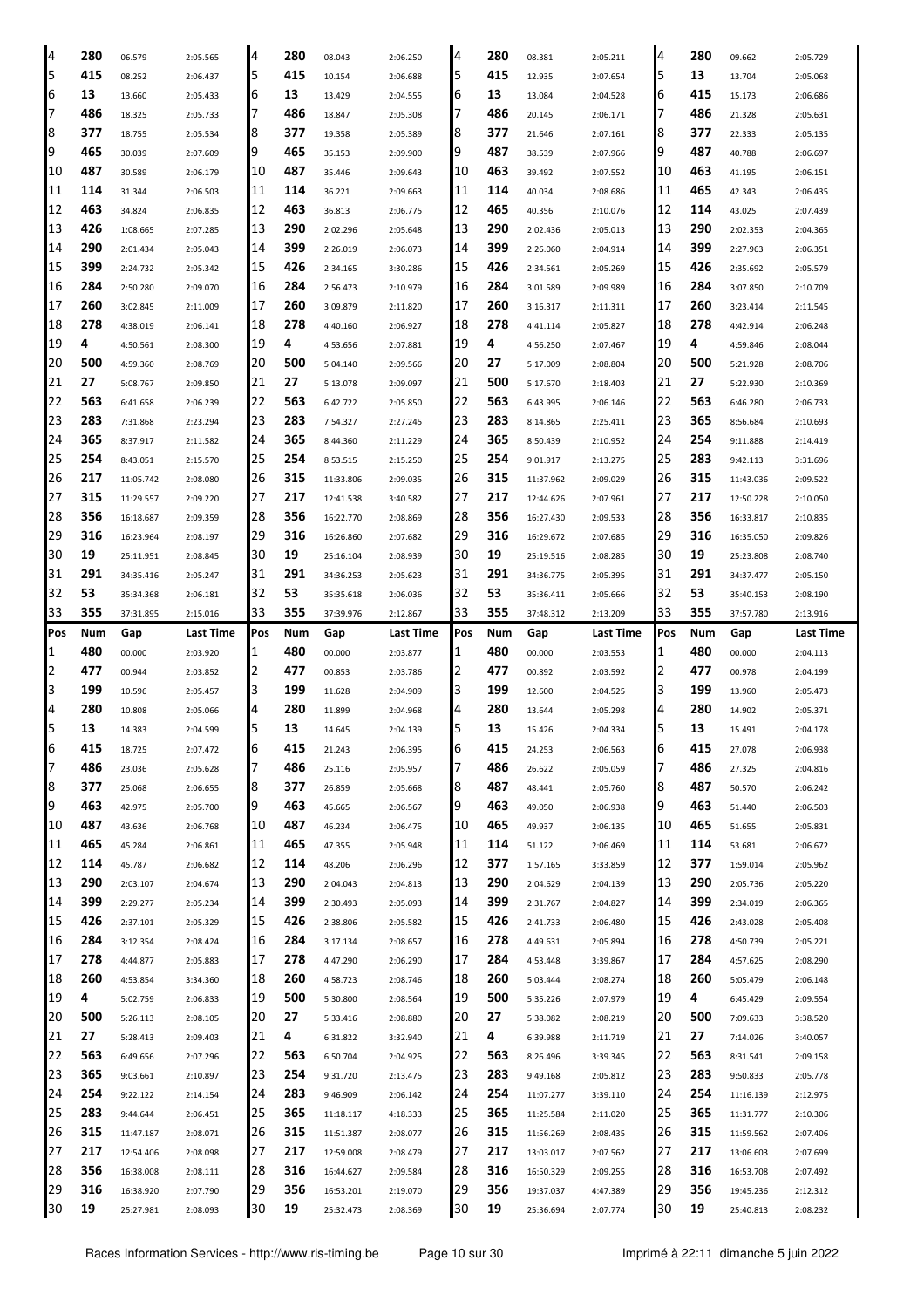| 31  | 291 | 34:40.106 | 2:06.549  | 31  | 291 | 34:41.198 | 2:04.969  | 31  | 291 | 34:43.125 | 2:05.480         | 31           | 291 | 34:44.867 | 2:05.855         |
|-----|-----|-----------|-----------|-----|-----|-----------|-----------|-----|-----|-----------|------------------|--------------|-----|-----------|------------------|
| 32  | 53  | 35:44.175 | 2:07.942  | 32  | 53  | 35:46.800 | 2:06.502  | 32  | 53  | 35:49.010 | 2:05.763         | 32           | 53  | 35:52.755 | 2:07.858         |
| 33  | 355 | 38:07.357 | 2:13.497  | 33  | 355 | 38:16.563 | 2:13.083  | 33  | 355 | 38:26.843 | 2:13.833         | 33           | 355 | 41:16.196 | 4:53.466         |
| Pos | Num | Gap       | Last Time | Pos | Num | Gap       | Last Time | Pos | Num | Gap       | <b>Last Time</b> | Pos          | Num | Gap       | <b>Last Time</b> |
| 1   | 480 | 00.000    | 2:04.187  | 1   | 480 | 00.000    | 2:03.909  | 1   | 480 | 00.000    | 2:02.592         | $\mathbf{1}$ | 480 | 00.000    | 3:27.968         |
| 2   | 477 | 00.854    | 2:04.063  | 2   | 477 | 00.911    | 2:03.966  | 2   | 477 | 00.835    | 2:02.516         | 2            | 477 | 01.909    | 3:29.042         |
| 3   | 199 | 14.467    | 2:04.694  | 3   | 13  | 14.355    | 2:03.255  | 3   | 487 | 58.922    | 2:07.236         | 3            | 199 | 14.391    | 2:05.289         |
| 4   | 13  | 15.009    | 2:03.705  | 4   | 199 | 15.213    | 2:04.655  | 4   | 199 | 1:37.070  | 3:24.449         | 4            | 13  | 17.376    | 2:05.305         |
| 5   | 280 | 15.421    | 2:04.706  | 5   | 280 | 15.881    | 2:04.369  | 5   | 13  | 1:40.039  | 3:28.276         | 5            | 280 | 18.452    | 2:04.472         |
| 6   | 486 | 28.478    | 2:05.340  | 6   | 486 | 28.605    | 2:04.036  | 6   | 280 | 1:41.948  | 3:28.659         | 6            | 486 | 34.280    | 2:06.884         |
| 7   | 415 | 29.428    | 2:06.537  | 7   | 415 | 29.611    | 2:04.092  | 7   | 486 | 1:55.364  | 3:29.351         | 17           | 415 | 34.552    | 2:06.134         |
| 8   | 487 | 52.172    |           | 8   | 487 | 54.278    |           | 8   | 415 | 1:56.386  | 3:29.367         | 8            | 377 | 44.472    | 2:05.683         |
| 9   | 463 |           | 2:05.789  | 9   | 463 |           | 2:06.015  | 9   | 377 |           |                  | 9            | 487 |           |                  |
| 10  | 465 | 52.967    | 2:05.714  | 10  | 465 | 54.698    | 2:05.640  | 10  | 463 | 2:06.757  | 2:06.962         | 10           | 463 | 1:02.009  | 3:31.055         |
|     | 114 | 54.231    | 2:06.763  | 11  | 377 | 55.815    | 2:05.493  | 11  | 114 | 2:22.561  | 3:30.455         | 11           | 465 | 1:03.310  | 2:08.717         |
| 11  | 377 | 57.088    | 2:07.594  |     |     | 2:02.387  | 2:05.446  | 12  | 465 | 2:23.207  | 2:06.939         | 12           |     | 1:04.158  | 2:08.608         |
| 12  |     | 2:00.850  | 2:06.023  | 12  | 114 | 2:18.860  | 3:25.681  |     |     | 2:23.518  | 3:30.295         |              | 114 | 1:04.814  | 2:09.575         |
| 13  | 290 | 2:04.426  | 2:02.877  | 13  | 290 | 3:31.134  | 3:30.617  | 13  | 290 | 3:34.453  | 2:05.911         | 13           | 290 | 2:12.147  | 2:05.662         |
| 14  | 426 | 2:45.316  | 2:06.475  | 14  | 426 | 4:08.972  | 3:27.565  | 14  | 426 | 4:11.849  | 2:05.469         | 14           | 426 | 2:49.778  | 2:05.897         |
| 15  | 399 | 4:12.123  | 3:42.291  | 15  | 399 | 4:14.613  | 2:06.399  | 15  | 399 | 4:18.093  | 2:06.072         | 15           | 399 | 2:56.207  | 2:06.082         |
| 16  | 284 | 5:02.830  | 2:09.392  | 16  | 284 | 5:06.867  | 2:07.946  | 16  | 284 | 5:11.735  | 2:07.460         | 16           | 284 | 3:51.695  | 2:07.928         |
| 17  | 260 | 5:09.010  | 2:07.718  | 17  | 260 | 5:11.247  | 2:06.146  | 17  | 260 | 5:15.181  | 2:06.526         | 17           | 260 | 3:53.245  | 2:06.032         |
| 18  | 278 | 6:17.344  | 3:30.792  | 18  | 278 | 6:21.966  | 2:08.531  | 18  | 278 | 6:27.189  | 2:07.815         | 18           | 278 | 5:08.052  | 2:08.831         |
| 19  | 4   | 6:51.716  | 2:10.474  | 19  | 4   | 6:58.580  | 2:10.773  | 19  | 4   | 7:06.527  | 2:10.539         | 19           | 4   | 5:50.120  | 2:11.561         |
| 20  | 500 | 7:13.245  | 2:07.799  | 20  | 500 | 7:16.719  | 2:07.383  | 20  | 500 | 7:21.831  | 2:07.704         | 20           | 500 | 6:02.393  | 2:08.530         |
| 21  | 27  | 7:22.185  | 2:12.346  | 21  | 27  | 7:30.201  | 2:11.925  | 21  | 27  | 7:40.568  | 2:12.959         | 21           | 27  | 6:25.156  | 2:12.556         |
| 22  | 563 | 8:36.080  | 2:08.726  | 22  | 563 | 8:42.205  | 2:10.034  | 22  | 563 | 8:48.348  | 2:08.735         | 22           | 563 | 7:28.642  | 2:08.262         |
| 23  | 283 | 9:52.448  | 2:05.802  | 23  | 283 | 9:55.663  | 2:07.124  | 23  | 283 | 9:58.333  | 2:05.262         | 23           | 283 | 8:37.839  | 2:07.474         |
| 24  | 254 | 11:25.055 | 2:13.103  | 24  | 254 | 11:35.715 | 2:14.569  | 24  | 254 | 11:47.173 | 2:14.050         | 24           | 254 | 10:32.296 | 2:13.091         |
| 25  | 365 | 11:38.108 | 2:10.518  | 25  | 365 | 11:48.911 | 2:14.712  | 25  | 365 | 11:58.118 | 2:11.799         | 25           | 365 | 10:42.135 | 2:11.985         |
| 26  | 315 | 12:04.609 | 2:09.234  | 26  | 217 | 13:15.370 | 2:07.666  | 26  | 217 | 13:22.500 | 2:09.722         | 26           | 217 | 12:02.018 | 2:07.486         |
| 27  | 217 | 13:11.613 | 2:09.197  | 27  | 315 | 14:40.163 | 4:39.463  | 27  | 315 | 14:46.589 | 2:09.018         | 27           | 315 | 13:27.176 | 2:08.555         |
| 28  | 316 | 16:57.044 | 2:07.523  | 28  | 316 | 17:02.250 | 2:09.115  | 28  | 316 | 17:08.119 | 2:08.461         | 28           | 316 | 15:48.895 | 2:08.744         |
| 29  | 356 | 19:52.185 | 2:11.136  | 29  | 356 | 19:59.915 | 2:11.639  | 29  | 356 | 20:10.910 | 2:13.587         | 29           | 356 | 18:55.090 | 2:12.148         |
| 30  | 19  | 25:45.241 | 2:08.615  | 30  | 19  | 25:49.986 | 2:08.654  | 30  | 19  | 25:56.499 | 2:09.105         | 30           | 19  | 24:38.164 | 2:09.633         |
| 31  | 291 | 34:46.477 | 2:05.797  | 31  | 291 | 34:47.547 | 2:04.979  | 31  | 291 | 34:50.172 | 2:05.217         | 31           | 291 | 33:27.396 | 2:05.192         |
| 32  | 53  | 35:54.795 | 2:06.227  | 32  | 53  | 35:56.781 | 2:05.895  | 32  | 53  | 37:22.287 | 3:28.098         | 32           | 53  | 36:00.226 | 2:05.907         |
| 33  | 355 | 41:20.309 | 2:08.300  | 33  | 355 | 41:25.713 | 2:09.313  | 33  | 355 | 41:30.312 | 2:07.191         | 33           | 355 | 40:09.463 | 2:07.119         |
| Pos | Num | Gap       | Last Time | Pos | Num | Gap       | Last Time | Pos | Num | Gap       | Last Time        | <b>Pos</b>   | Num | Gap       | Last Time        |
| 1   | 480 | 00.000    | 2:05.669  | 1   | 480 | 00.000    | 2:05.159  | 1   | 480 | 00.000    | 2:05.309         | 11           | 480 | 00.000    | 2:04.883         |
| 2   | 477 | 00.834    | 2:04.594  | 2   | 477 | 00.781    | 2:05.106  | 2   | 477 | 00.834    | 2:05.362         | 2            | 477 | 00.000    | 2:04.049         |
| 3   | 199 | 13.344    | 2:04.622  | 3   | 199 | 13.335    | 2:05.150  | 3   | 199 | 13.239    | 2:05.213         | 3            | 199 | 13.310    | 2:04.954         |
| 4   | 13  | 16.731    | 2:05.024  | 4   | 13  | 16.260    | 2:04.688  | 4   | 280 | 15.947    | 2:04.669         | 4            | 280 | 15.945    | 2:04.881         |
| 15  | 280 | 17.152    | 2:04.369  | 5   | 280 | 16.587    | 2:04.594  | 5   | 13  | 16.447    | 2:05.496         | 5            | 13  | 16.492    | 2:04.928         |
| 16  | 415 | 34.351    | 2:05.468  | 6   | 415 | 35.175    | 2:05.983  | 6   | 415 | 35.595    | 2:05.729         | 6            | 415 | 36.142    | 2:05.430         |
| 7   | 486 | 35.531    | 2:06.920  | 7   | 486 | 36.413    | 2:06.041  | 7   | 486 | 36.854    | 2:05.750         | 17           | 486 | 38.073    | 2:06.102         |
| 18  | 377 | 44.561    | 2:05.758  | 8   | 377 | 45.231    | 2:05.829  | 8   | 377 | 45.059    | 2:05.137         | 8            | 377 | 46.367    | 2:06.191         |
| 9   | 487 | 1:04.416  | 2:08.076  | 9   | 465 | 1:06.993  | 2:06.926  | 9   | 465 | 1:08.190  | 2:06.506         | 9            | 465 | 1:09.849  | 2:06.542         |
| 10  | 465 | 1:05.226  | 2:06.737  | 10  | 487 | 1:07.625  | 2:08.368  | 10  | 487 | 1:09.172  | 2:06.856         | 10           | 487 | 1:10.471  | 2:06.182         |
| 11  | 463 | 1:06.721  | 2:09.080  | 11  | 463 | 1:08.634  | 2:07.072  | 11  | 463 | 1:11.352  | 2:08.027         | 11           | 463 | 1:13.959  | 2:07.490         |
| 12  | 114 | 1:07.362  | 2:08.217  | 12  | 114 | 1:10.564  | 2:08.361  | 12  | 114 | 1:12.847  | 2:07.592         | 12           | 114 | 1:15.594  | 2:07.630         |
| 13  | 290 | 2:12.163  | 2:05.685  | 13  | 290 | 2:13.662  | 2:06.658  | 13  | 290 | 2:14.454  | 2:06.101         | 13           | 290 | 2:15.640  | 2:06.069         |
| 14  | 426 | 2:49.916  | 2:05.807  | 14  | 426 | 2:49.990  | 2:05.233  | 14  | 426 | 2:50.441  | 2:05.760         | 14           | 426 | 2:51.126  | 2:05.568         |
| 15  | 399 | 2:57.551  | 2:07.013  | 15  | 399 | 2:59.136  | 2:06.744  | 15  | 399 | 3:00.467  | 2:06.640         | 15           | 399 | 3:02.654  | 2:07.070         |
| 16  | 284 | 3:53.529  | 2:07.503  | 16  | 260 | 3:56.079  | 2:07.331  | 16  | 260 | 3:57.320  | 2:06.550         | 16           | 260 | 3:59.478  | 2:07.041         |
| 17  | 260 | 3:53.907  | 2:06.331  | 17  | 284 | 3:56.876  | 2:08.506  | 17  | 284 | 3:58.389  | 2:06.822         | 17           | 284 | 4:00.750  | 2:07.244         |
| 18  | 278 | 5:10.312  | 2:07.929  | 18  | 278 | 5:13.038  | 2:07.885  | 18  | 278 | 5:14.567  | 2:06.838         | 18           | 278 | 5:18.129  | 2:08.445         |
| 19  | 4   | 5:53.863  | 2:09.412  | 19  | 4   | 5:57.906  | 2:09.202  | 19  | 4   | 6:02.414  | 2:09.817         | 19           | 500 | 6:08.669  | 2:07.410         |
| 20  | 500 | 6:03.380  | 2:06.656  | 20  | 500 | 6:04.621  | 2:06.400  | 20  | 500 | 6:06.142  | 2:06.830         | 20           | 4   | 6:10.306  | 2:12.775         |
| 21  | 27  | 6:33.634  | 2:14.147  | 21  | 27  | 6:40.192  | 2:11.717  | 21  | 27  | 6:46.266  | 2:11.383         | 21           | 27  | 6:52.692  | 2:11.309         |
| 22  | 563 | 7:31.655  | 2:08.682  | 22  | 563 | 7:33.969  | 2:07.473  | 22  | 563 | 7:36.359  | 2:07.699         | 22           | 563 | 7:40.785  | 2:09.309         |
|     |     |           |           |     |     |           |           |     |     |           |                  |              |     |           |                  |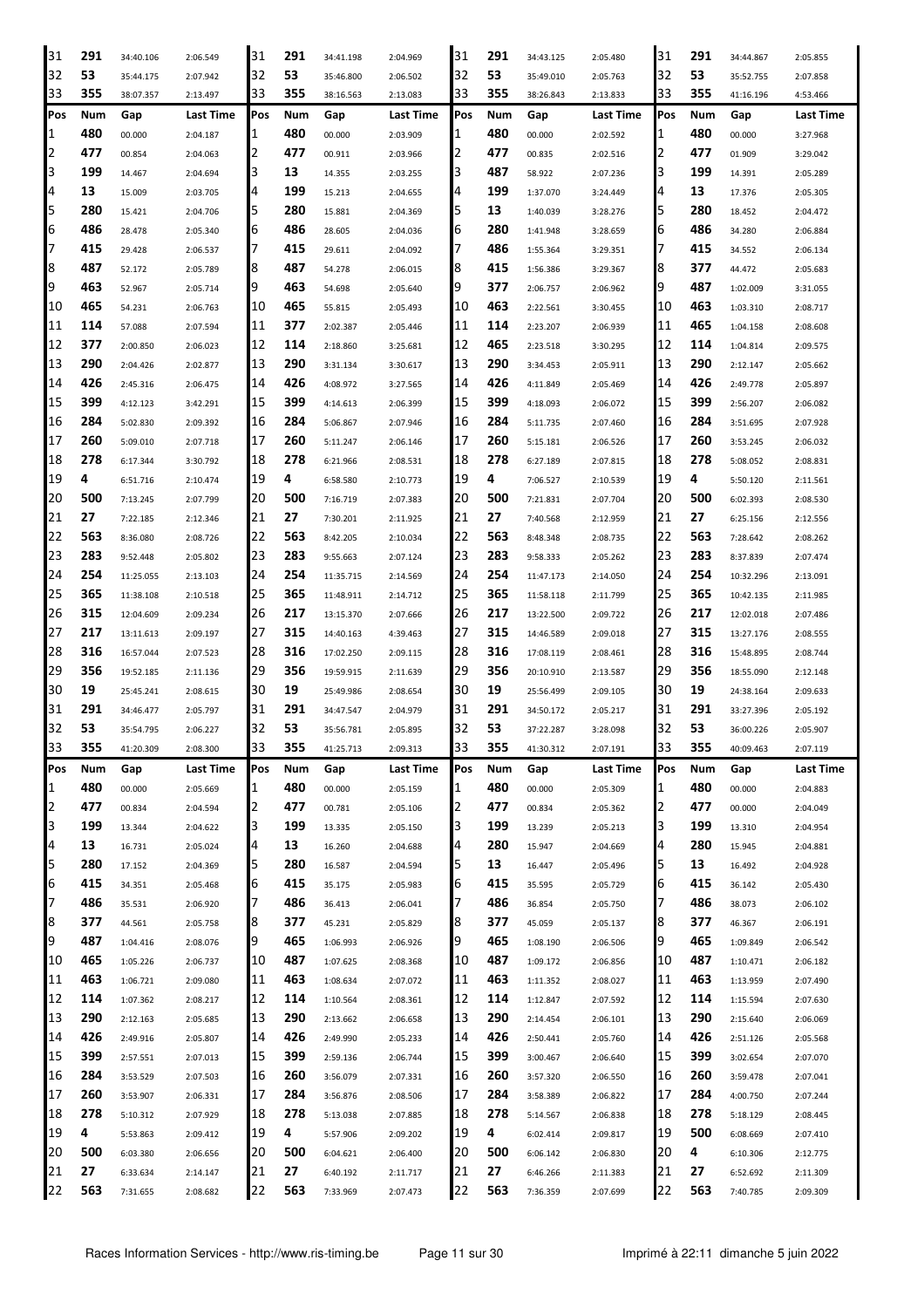| 23  | 283 | 8:37.477  | 2:05.307  | 23  | 283 | 8:38.351  | 2:06.033  | 23  | 283 | 8:38.887  | 2:05.845  | 23  | 283 | 8:40.021  | 2:06.017  |
|-----|-----|-----------|-----------|-----|-----|-----------|-----------|-----|-----|-----------|-----------|-----|-----|-----------|-----------|
| 24  | 254 | 10:41.010 | 2:14.383  | 24  | 254 | 10:50.128 | 2:14.277  | 24  | 254 | 10:58.208 | 2:13.389  | 24  | 365 | 11:09.273 | 2:13.683  |
| 25  | 365 | 10:48.272 | 2:11.806  | 25  | 365 | 10:54.297 | 2:11.184  | 25  | 365 | 11:00.473 | 2:11.485  | 25  | 254 | 11:10.802 | 2:17.477  |
| 26  | 217 | 12:04.068 | 2:07.719  | 126 | 217 | 12:06.165 | 2:07.256  | 26  | 217 | 12:10.512 | 2:09.656  | 26  | 217 | 12:14.417 | 2:08.788  |
| 27  | 315 | 13:31.623 | 2:10.116  | 27  | 315 | 13:35.979 | 2:09.515  | 27  | 315 | 13:38.522 | 2:07.852  | 27  | 315 | 13:41.135 | 2:07.496  |
| 28  | 316 | 18:30.970 | 4:47.744  | 28  | 316 | 18:38.254 | 2:12.443  | 28  | 316 | 18:44.634 | 2:11.689  | 28  | 316 | 18:54.053 | 2:14.302  |
| 29  | 356 | 19:00.776 | 2:11.355  | 29  | 356 | 19:08.267 | 2:12.650  | 29  | 356 | 19:14.330 | 2:11.372  | 29  | 356 | 19:20.658 | 2:11.211  |
| 30  | 19  | 24:39.980 | 2:07.485  | 30  | 19  | 26:10.705 | 3:35.884  | 30  | 19  | 26:20.330 | 2:14.934  | 30  | 19  | 26:30.734 | 2:15.287  |
| 31  | 53  | 36:00.189 | 2:05.632  | 31  | 53  | 36:00.709 | 2:05.679  | 31  | 53  | 36:01.080 | 2:05.680  | 31  | 53  | 36:01.832 | 2:05.635  |
| 32  | 291 | 38:56.469 | 7:34.742  | 32  | 291 | 38:59.566 | 2:08.256  | 32  | 291 | 39:03.447 | 2:09.190  | 32  | 291 | 39:07.434 | 2:08.870  |
| 33  | 355 | 40:10.463 | 2:06.669  | 33  | 355 | 40:12.648 | 2:07.344  | 33  | 355 | 40:13.116 | 2:05.777  | 33  | 355 | 40:18.073 | 2:09.840  |
| Pos | Num | Gap       | Last Time | Pos | Num | Gap       | Last Time | Pos | Num | Gap       | Last Time | Pos | Num | Gap       | Last Time |
| 1   | 480 | 00.000    | 2:05.770  | 11  | 480 | 00.000    | 2:05.589  | 1   | 480 | 00.000    | 2:05.373  | 11  | 480 | 00.000    | 2:05.359  |
| 2   | 199 | 12.929    | 2:05.389  | 12  | 199 | 12.509    | 2:05.169  | 2   | 199 | 11.790    | 2:04.654  | 2   | 280 | 11.380    | 2:04.543  |
| 3   | 280 | 14.521    | 2:04.346  | 13  | 280 | 13.495    | 2:04.563  | 3   | 280 | 12.196    | 2:04.074  | З   | 199 | 11.988    | 2:05.557  |
| 4   | 13  | 15.590    | 2:04.868  | 4   | 13  | 14.591    | 2:04.590  | 4   | 13  | 13.295    | 2:04.077  | 4   | 13  | 12.734    | 2:04.798  |
| 5   | 477 | 18.188    | 2:23.958  | 5   | 477 | 17.375    | 2:04.776  | 5   | 477 | 16.268    | 2:04.266  | 5   | 477 | 15.296    | 2:04.387  |
| 6   | 415 | 36.415    | 2:06.043  | 16  | 415 | 37.014    | 2:06.188  | 6   | 415 | 36.806    | 2:05.165  | 6   | 415 | 37.891    | 2:06.444  |
| 7   | 486 | 38.828    | 2:06.525  | 17  | 486 | 39.729    | 2:06.490  | 7   | 486 | 40.420    | 2:06.064  | 7   | 486 | 41.357    | 2:06.296  |
| 8   | 377 | 46.110    | 2:05.513  | 8   | 377 | 45.562    | 2:05.041  | 8   | 377 | 46.342    | 2:06.153  | 8   | 377 | 46.178    | 2:05.195  |
| 9   | 465 | 1:09.617  | 2:05.538  | Ι9  | 465 | 1:09.999  | 2:05.971  | 9   | 465 | 1:10.158  | 2:05.532  | 9   | 465 | 1:10.927  | 2:06.128  |
| 10  | 487 | 1:10.877  | 2:06.176  | 10  | 487 | 1:13.338  | 2:08.050  | 10  | 487 | 1:14.974  | 2:07.009  | 10  | 487 | 1:16.701  | 2:07.086  |
| 11  | 463 | 1:16.173  | 2:07.984  | 11  | 463 | 1:18.553  | 2:07.969  | 11  | 114 | 1:21.610  | 2:07.993  | 11  | 114 | 1:24.214  | 2:07.963  |
| 12  | 114 | 1:16.623  | 2:06.799  | 12  | 114 | 1:18.990  | 2:07.956  | 12  | 463 | 1:30.022  | 2:16.842  | 12  | 463 | 1:33.921  | 2:09.258  |
| 13  | 290 | 2:16.085  | 2:06.215  | 13  | 290 | 2:16.739  | 2:06.243  | 13  | 290 | 2:17.800  | 2:06.434  | 13  | 290 | 2:18.781  | 2:06.340  |
| 14  | 426 | 2:50.957  | 2:05.601  | 14  | 426 | 2:51.084  | 2:05.716  | 14  | 426 | 2:50.724  | 2:05.013  | 14  | 426 | 2:51.390  | 2:06.025  |
| 15  | 399 | 3:03.790  | 2:06.906  | 15  | 399 | 3:05.082  | 2:06.881  | 15  | 399 | 3:07.867  | 2:08.158  | 15  | 399 | 3:10.260  | 2:07.752  |
| 16  | 260 | 4:00.885  | 2:07.177  | 16  | 260 | 4:02.582  | 2:07.286  | 16  | 260 | 4:03.486  | 2:06.277  | 16  | 260 | 4:04.663  | 2:06.536  |
| 17  | 284 | 4:05.022  | 2:10.042  | 17  | 284 | 4:08.452  | 2:09.019  | 17  | 284 | 4:53.671  | 2:50.592  | 17  | 284 | 4:59.714  | 2:11.402  |
| 18  | 278 | 5:19.565  | 2:07.206  | 18  | 278 | 5:22.634  | 2:08.658  | 18  | 278 | 5:24.745  | 2:07.484  | 18  | 278 | 5:26.671  | 2:07.285  |
| 19  | 500 | 6:09.013  | 2:06.114  | 19  | 500 | 6:09.784  | 2:06.360  | 19  | 500 | 6:10.552  | 2:06.141  | 19  | 500 | 6:12.263  | 2:07.070  |
| 20  | 4   | 6:15.331  | 2:10.795  | 20  | 4   | 6:20.007  | 2:10.265  | 20  | 4   | 6:25.038  | 2:10.404  | 20  | 4   | 6:31.382  | 2:11.703  |
| 21  | 27  | 6:59.648  | 2:12.726  | 21  | 27  | 7:07.792  | 2:13.733  | 21  | 27  | 7:15.301  | 2:12.882  | 21  | 27  | 7:22.315  | 2:12.373  |
| 22  | 563 | 7:44.386  | 2:09.371  | 22  | 563 | 7:48.119  | 2:09.322  | 22  | 563 | 7:51.088  | 2:08.342  | 22  | 563 | 7:54.263  | 2:08.534  |
| 23  | 283 | 8:40.953  | 2:06.702  | 23  | 283 | 8:41.689  | 2:06.325  | 23  | 283 | 8:42.776  | 2:06.460  | 23  | 283 | 8:43.860  | 2:06.443  |
| 24  | 365 | 11:15.503 | 2:12.000  | 24  | 365 | 11:20.343 | 2:10.429  | 24  | 365 | 11:25.071 | 2:10.101  | 24  | 365 | 11:31.155 | 2:11.443  |
| 25  | 254 | 11:17.040 | 2:12.008  | 25  | 254 | 11:23.334 | 2:11.883  | 25  | 254 | 11:30.405 | 2:12.444  | 25  | 254 | 11:38.365 | 2:13.319  |
| 26  | 217 | 12:16.623 | 2:07.976  | 26  | 217 | 12:18.480 | 2:07.446  | 26  | 217 | 12:20.601 | 2:07.494  | 26  | 217 | 13:52.110 | 3:36.868  |
| 27  | 315 | 13:43.103 | 2:07.738  | 27  | 315 | 13:46.946 | 2:09.432  | 27  | 315 | 13:50.068 | 2:08.495  | 27  | 315 | 13:52.926 | 2:08.217  |
| 28  | 316 | 19:00.949 | 2:12.666  | 28  | 316 | 19:07.564 | 2:12.204  | 28  | 316 | 19:12.908 | 2:10.717  | 28  | 316 | 19:20.443 | 2:12.894  |
| 29  | 356 | 19:25.150 | 2:10.262  | 29  | 356 | 19:30.283 | 2:10.722  | 29  | 356 | 22:33.542 | 5:08.632  | 29  | 356 | 23:03.225 | 2:35.042  |
| 30  | 19  | 26:56.806 | 2:31.842  | 30  | 19  | 27:07.599 | 2:16.382  | 30  | 19  | 27:17.457 | 2:15.231  | 30  | 19  | 27:25.114 | 2:13.016  |
| 31  | 53  | 36:01.431 | 2:05.369  | 31  | 53  | 36:02.658 | 2:06.816  | 31  | 53  | 36:03.145 | 2:05.860  | 31  | 53  | 36:03.513 | 2:05.727  |
| 32  | 291 | 39:31.726 | 2:30.062  | 32  | 291 | 39:35.722 | 2:09.585  | 32  | 291 | 39:38.950 | 2:08.601  | 32  | 291 | 39:42.137 | 2:08.546  |
| 33  | 355 | 40:19.709 | 2:07.406  | 33  | 355 | 40:20.793 | 2:06.673  | 33  | 355 | 40:21.580 | 2:06.160  | 33  | 355 | 40:22.908 | 2:06.687  |
| Pos | Num | Gap       | Last Time | Pos | Num | Gap       | Last Time | Pos | Num | Gap       | Last Time | Pos | Num | Gap       | Last Time |
| 1   | 480 | 00.000    | 2:06.429  | 11  | 480 | 00.000    | 2:04.950  | 1   | 480 | 00.000    | 2:05.398  | 1   | 480 | 00.000    | 2:04.544  |
| 2   | 199 | 10.693    | 2:05.134  | 12  | 280 | 10.059    | 2:03.958  | 2   | 280 | 09.459    | 2:04.798  | 2   | 199 | 09.954    | 2:04.139  |
| 3   | 280 | 11.051    | 2:06.100  | 13  | 199 | 10.572    | 2:04.829  | 3   | 199 | 10.359    | 2:05.185  | 3   | 280 | 10.226    | 2:05.311  |
| 4   | 13  | 11.791    | 2:05.486  | 4   | 13  | 12.209    | 2:05.368  | 4   | 13  | 12.669    | 2:05.858  | 4   | 477 | 12.826    | 2:04.080  |
| 5   | 477 | 13.760    | 2:04.893  | 5   | 477 | 12.929    | 2:04.119  | 5   | 477 | 13.290    | 2:05.759  | 5   | 13  | 13.588    | 2:05.463  |
| 6   | 415 | 38.112    | 2:06.650  | 6   | 415 | 38.680    | 2:05.518  | 6   | 415 | 38.713    | 2:05.431  | 6   | 415 | 39.441    | 2:05.272  |
| 7   | 486 | 42.460    | 2:07.532  | 17  | 486 | 44.344    | 2:06.834  | 7   | 486 | 45.298    | 2:06.352  | 17  | 486 | 47.085    | 2:06.331  |
| 8   | 377 | 45.458    | 2:05.709  | 8   | 377 | 47.088    | 2:06.580  | 8   | 377 | 47.784    | 2:06.094  | 8   | 377 | 48.296    | 2:05.056  |
| 9   | 465 | 1:10.655  | 2:06.157  | 9   | 465 | 1:12.004  | 2:06.299  | 9   | 465 | 1:12.645  | 2:06.039  | 9   | 465 | 1:15.162  | 2:07.061  |
| 10  | 487 | 1:17.748  | 2:07.476  | 10  | 487 | 1:19.975  | 2:07.177  | 10  | 487 | 1:21.922  | 2:07.345  | 10  | 487 | 1:24.881  | 2:07.503  |
| 11  | 114 | 1:26.123  | 2:08.338  | 11  | 114 | 1:28.789  | 2:07.616  | 11  | 114 | 1:31.185  | 2:07.794  | 11  | 114 | 1:34.902  | 2:08.261  |
| 12  | 463 | 1:36.440  | 2:08.948  | 12  | 463 | 1:39.701  | 2:08.211  | 12  | 463 | 1:42.420  | 2:08.117  | 12  | 463 | 1:46.318  | 2:08.442  |
| 13  | 290 | 2:17.468  | 2:05.116  | 13  | 290 | 2:20.200  | 2:07.682  | 13  | 290 | 2:21.247  | 2:06.445  | 13  | 290 | 2:22.423  | 2:05.720  |
| 14  | 426 | 2:51.528  | 2:06.567  | 14  | 426 | 2:51.116  | 2:04.538  | 14  | 426 | 2:50.984  | 2:05.266  | 14  | 426 | 2:51.749  | 2:05.309  |
|     |     |           |           |     |     |           |           |     |     |           |           |     |     |           |           |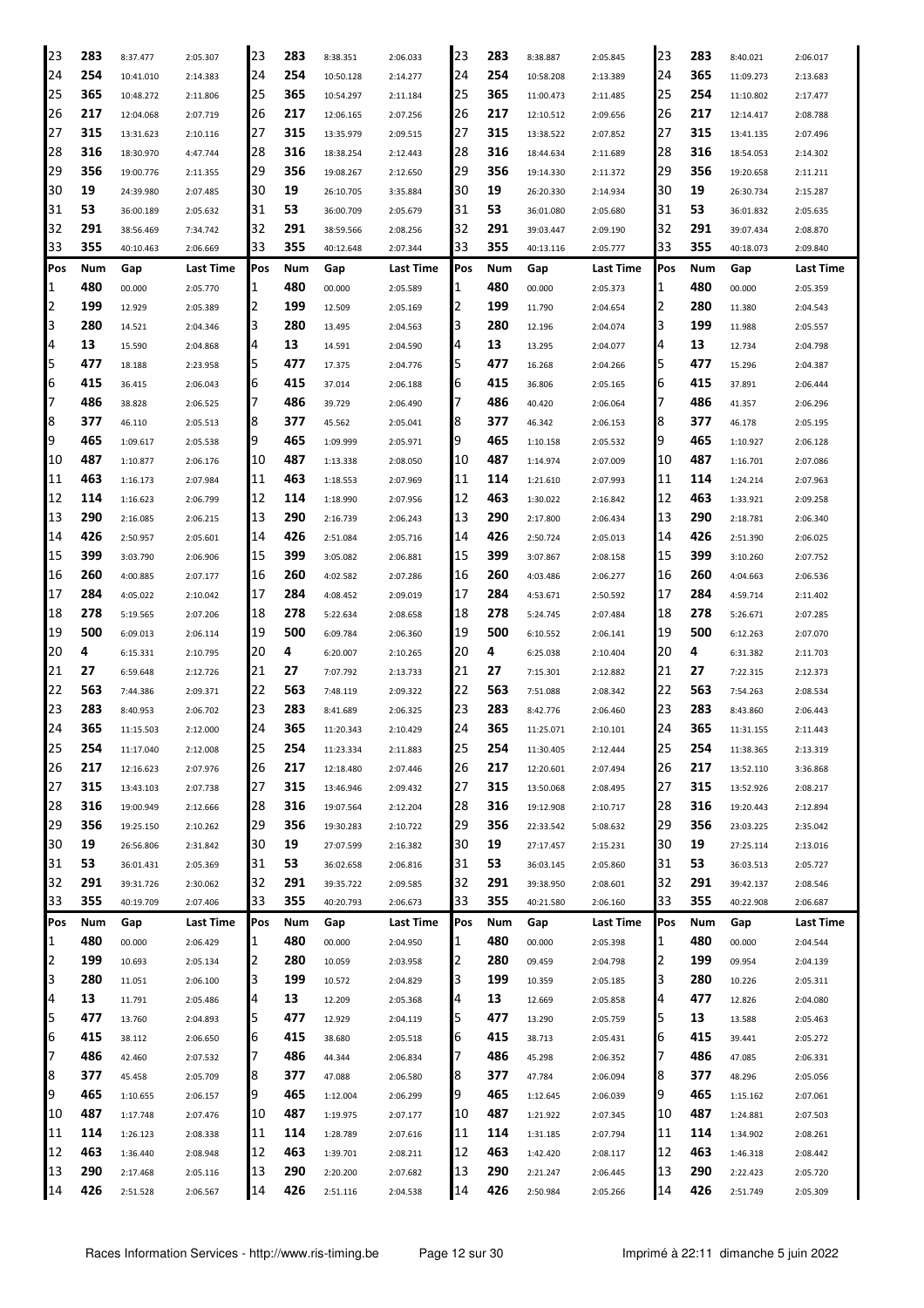| 15             | 399 | 3:10.364  | 2:06.533  | 15  | 399 | 3:12.904  | 2:07.490  | 15  | 399 | 3:15.144  | 2:07.638  | 15  | 399 | 3:16.435  | 2:05.835             |
|----------------|-----|-----------|-----------|-----|-----|-----------|-----------|-----|-----|-----------|-----------|-----|-----|-----------|----------------------|
| 16             | 260 | 4:05.263  | 2:07.029  | 16  | 260 | 4:07.221  | 2:06.908  | 16  | 260 | 4:08.585  | 2:06.762  | 16  | 284 | 5:12.126  | 2:09.107             |
| 17             | 284 | 5:01.912  | 2:08.627  | 17  | 284 | 5:05.253  | 2:08.291  | 17  | 284 | 5:07.563  | 2:07.708  | 17  | 278 | 5:34.937  | 2:06.605             |
| 18             | 278 | 5:27.947  | 2:07.705  | 18  | 278 | 5:30.740  | 2:07.743  | 18  | 278 | 5:32.876  | 2:07.534  | 18  | 260 | 5:36.451  | 3:32.410             |
| 19             | 500 | 6:12.635  | 2:06.801  | 19  | 500 | 6:16.501  | 2:08.816  | 19  | 500 | 6:17.947  | 2:06.844  | 19  | 500 | 6:18.568  | 2:05.165             |
| 20             | 4   | 6:38.445  | 2:13.492  | 20  | 4   | 6:43.291  | 2:09.796  | 20  | 4   | 6:49.536  | 2:11.643  | 20  | 4   | 6:56.854  | 2:11.862             |
| 21             | 27  | 7:29.494  | 2:13.608  | 21  | 27  | 7:37.911  | 2:13.367  | 21  | 27  | 7:44.337  | 2:11.824  | 21  | 27  | 7:51.850  | 2:12.057             |
| 22             | 563 | 7:56.439  | 2:08.605  | 22  | 563 | 8:01.572  | 2:10.083  | 22  | 563 | 8:04.949  | 2:08.775  | 22  | 283 | 8:47.624  | 2:05.423             |
| 23             | 283 | 8:44.501  | 2:07.070  | 23  | 283 | 8:45.608  | 2:06.057  | 23  | 283 | 8:46.745  | 2:06.535  | 23  | 563 | 9:32.117  | 3:31.712             |
| 24             | 365 |           |           | 24  | 365 |           | 2:11.785  | 24  | 365 |           |           | 24  | 365 |           |                      |
| 25             | 254 | 11:35.594 | 2:10.868  | 25  | 254 | 11:42.429 |           | 25  | 254 | 11:49.326 | 2:12.295  | 25  | 254 | 11:55.357 | 2:10.575<br>3:37.873 |
|                | 315 | 11:46.030 | 2:14.094  | 26  | 315 | 11:52.644 | 2:11.564  |     | 315 | 11:58.176 | 2:10.930  | 26  | 315 | 13:31.505 |                      |
| 26             |     | 13:54.388 | 2:07.891  |     |     | 13:57.943 | 2:08.505  | 26  |     | 14:07.290 | 2:14.745  |     |     | 14:12.352 | 2:09.606             |
| 27             | 217 | 13:55.460 | 2:09.779  | 27  | 217 | 14:00.076 | 2:09.566  | 27  | 217 | 14:08.706 | 2:14.028  | 27  | 217 | 14:14.059 | 2:09.897             |
| 28             | 316 | 19:24.944 | 2:10.930  | 28  | 316 | 19:31.135 | 2:11.141  | 28  | 316 | 19:35.682 | 2:09.945  | 28  | 316 | 19:43.701 | 2:12.563             |
| 29             | 356 | 23:11.111 | 2:14.315  | 29  | 356 | 23:19.637 | 2:13.476  | 29  | 356 | 23:26.511 | 2:12.272  | 29  | 356 | 23:35.890 | 2:13.923             |
| 30             | 19  | 27:32.655 | 2:13.970  | 30  | 19  | 27:57.982 | 2:30.277  | 30  | 19  | 28:09.168 | 2:16.584  | 30  | 19  | 28:20.158 | 2:15.534             |
| 31             | 53  | 36:03.158 | 2:06.074  | 31  | 53  | 36:04.504 | 2:06.296  | 31  | 53  | 36:05.227 | 2:06.121  | 31  | 53  | 36:07.028 | 2:06.345             |
| 32             | 291 | 39:44.223 | 2:08.515  | 32  | 291 | 39:49.419 | 2:10.146  | 32  | 291 | 39:52.531 | 2:08.510  | 32  | 291 | 39:58.672 | 2:10.685             |
| 33             | 355 | 40:22.509 | 2:06.030  | 33  | 355 | 42:40.100 | 4:22.541  | 33  | 355 | 42:42.811 | 2:08.109  | 33  | 355 | 42:45.409 | 2:07.142             |
| Pos            | Num | Gap       | Last Time | Pos | Num | Gap       | Last Time | Pos | Num | Gap       | Last Time | Pos | Num | Gap       | Last Time            |
| 1              | 480 | 00.000    | 2:05.389  | 1   | 480 | 00.000    | 2:05.226  | 1   | 480 | 00.000    | 2:04.663  | 1   | 480 | 00.000    | 2:04.723             |
| 2              | 280 | 09.246    | 2:04.409  | 2   | 199 | 08.919    | 2:04.452  | 2   | 199 | 08.862    | 2:04.606  | 2   | 280 | 08.877    | 2:04.269             |
| 3              | 199 | 09.693    | 2:05.128  | 3   | 280 | 09.115    | 2:05.095  | З   | 280 | 09.331    | 2:04.879  | 3   | 477 | 09.551    | 2:04.422             |
| 4              | 477 | 11.441    | 2:04.004  | 4   | 477 | 11.001    | 2:04.786  | 4   | 477 | 09.852    | 2:03.514  | 4   | 199 | 09.943    | 2:05.804             |
| 5              | 13  | 12.300    | 2:04.101  | 5   | 13  | 11.584    | 2:04.510  | 5   | 13  | 11.630    | 2:04.709  | 5   | 13  | 10.465    | 2:03.558             |
| 6              | 415 | 39.416    | 2:05.364  | 16  | 415 | 39.735    | 2:05.545  | 16  | 415 | 40.155    | 2:05.083  | 6   | 415 | 40.785    | 2:05.353             |
| 7              | 486 | 47.141    | 2:05.445  | 7   | 377 | 47.183    | 2:04.778  | 7   | 486 | 48.698    | 2:05.645  | 7   | 486 | 49.507    | 2:05.532             |
| 8              | 377 | 47.631    | 2:04.724  | 18  | 486 | 47.716    | 2:05.801  | 18  | 465 | 1:19.971  | 2:05.585  | 8   | 465 | 1:19.797  | 2:04.549             |
| 9              | 465 | 1:16.408  | 2:06.635  | 9   | 465 | 1:19.049  | 2:07.867  | q   | 487 | 1:32.203  | 2:07.467  | 9   | 487 | 1:34.458  | 2:06.978             |
| 10             | 487 | 1:27.494  | 2:08.002  | 10  | 487 | 1:29.399  | 2:07.131  | 10  | 114 | 1:41.830  | 2:07.401  | 10  | 463 | 2:00.159  | 2:07.586             |
| 11             | 114 | 1:37.317  | 2:07.804  | 11  | 114 | 1:39.092  | 2:07.001  | 11  | 463 | 1:57.296  | 2:08.725  | 11  | 377 | 2:17.610  | 2:05.993             |
| 12             | 463 | 1:49.456  | 2:08.527  | 12  | 463 | 1:53.234  | 2:09.004  | 12  | 377 | 2:16.340  | 3:33.820  | 12  | 114 | 3:06.427  | 3:29.320             |
| 13             | 290 | 2:23.209  | 2:06.175  | 13  | 290 | 2:23.770  | 2:05.787  | 13  | 290 | 2:24.642  | 2:05.535  | 13  | 290 | 3:47.624  | 3:27.705             |
| 14             | 426 | 2:52.175  | 2:05.815  | 14  | 426 | 2:52.143  | 2:05.194  | 14  | 426 | 2:51.704  | 2:04.224  | 14  | 426 | 4:13.455  | 3:26.474             |
| 15             | 399 | 3:17.926  | 2:06.880  | 15  | 399 | 4:40.129  | 3:27.429  | 15  | 399 | 4:42.746  | 2:07.280  | 15  | 399 | 4:46.410  | 2:08.387             |
| 16             | 284 | 5:14.928  | 2:08.191  | 16  | 260 | 5:37.617  | 2:06.574  | 16  | 260 | 5:40.678  | 2:07.724  | 16  | 260 | 5:42.050  | 2:06.095             |
| 17             | 260 |           |           | 17  | 278 | 5:40.403  |           | 17  | 284 |           |           | 17  | 284 |           |                      |
| 18             | 278 | 5:36.269  | 2:05.207  | 18  | 284 |           | 2:07.420  | 18  | 278 | 6:45.531  | 2:08.746  | 18  | 278 | 6:49.372  | 2:08.564             |
| 19             | 500 | 5:38.209  | 2:08.661  |     | 500 | 6:41.448  | 3:31.746  | 19  | 500 | 7:05.420  | 3:29.680  | 19  | 500 | 7:09.063  | 2:08.366             |
|                |     | 6:18.872  | 2:05.693  | 19  |     | 7:50.339  | 3:36.693  |     |     | 7:56.398  | 2:10.722  |     |     | 8:02.375  | 2:10.700             |
| 20             | 4   | 8:25.509  | 3:34.044  | 20  | 4   | 8:30.536  | 2:10.253  | 20  | 4   | 8:35.160  | 2:09.287  | 20  | 4   | 8:38.659  | 2:08.222             |
| 21             | 283 | 8:46.935  | 2:04.700  | 21  | 27  | 9:21.456  | 2:10.546  | 21  | 27  | 9:28.505  | 2:11.712  | 21  | 27  | 9:33.394  | 2:09.612             |
| 22             | 27  | 9:16.136  | 3:29.675  | 22  | 563 | 9:37.255  | 2:07.799  | 22  | 563 | 9:39.743  | 2:07.151  | 22  | 563 | 9:43.000  | 2:07.980             |
| 23             | 563 | 9:34.682  | 2:07.954  | 23  | 283 | 10:30.000 | 3:48.291  | 23  | 283 | 10:39.617 | 2:14.280  | 23  | 283 | 10:49.054 | 2:14.160             |
| 24             | 365 | 11:59.804 | 2:09.836  | 24  | 254 | 13:48.218 | 2:14.068  | 24  | 254 | 13:56.957 | 2:13.402  | 24  | 254 | 14:06.816 | 2:14.582             |
| 25             | 254 | 13:39.376 | 2:13.260  | 25  | 365 | 14:12.609 | 4:18.031  | 25  | 365 | 14:21.383 | 2:13.437  | 25  | 365 | 14:31.059 | 2:14.399             |
| 26             | 315 | 14:15.518 | 2:08.555  | 26  | 217 | 14:25.142 | 2:10.412  | 26  | 217 | 14:30.872 | 2:10.393  | 26  | 217 | 14:36.594 | 2:10.445             |
| 27             | 217 | 14:19.956 | 2:11.286  | 27  | 315 | 16:51.366 | 4:41.074  | 27  | 315 | 16:55.413 | 2:08.710  | 27  | 315 | 16:58.036 | 2:07.346             |
| 28             | 316 | 23:22.367 | 5:44.055  | 28  | 356 | 23:51.419 | 2:14.069  | 28  | 356 | 23:59.578 | 2:12.822  | 28  | 356 | 24:27.212 | 2:32.357             |
| 29             | 356 | 23:42.576 | 2:12.075  | 29  | 316 | 24:49.444 | 3:32.303  | 29  | 316 | 24:56.025 | 2:11.244  | 29  | 316 | 26:33.999 | 3:42.697             |
| 30             | 19  | 28:29.327 | 2:14.558  | 30  | 19  | 28:40.027 | 2:15.926  | 30  | 19  | 28:49.972 | 2:14.608  | 30  | 19  | 29:01.599 | 2:16.350             |
| 31             | 53  | 36:07.539 | 2:05.900  | 31  | 53  | 36:07.605 | 2:05.292  | 31  | 53  | 36:08.256 | 2:05.314  | 31  | 53  | 36:08.821 | 2:05.288             |
| 32             | 291 | 40:01.889 | 2:08.606  | 32  | 291 | 40:06.035 | 2:09.372  | 32  | 291 | 41:36.105 | 3:34.733  | 32  | 291 | 41:38.706 | 2:07.324             |
| 33             | 355 | 42:47.474 | 2:07.454  | 33  | 355 | 42:49.996 | 2:07.748  | 33  | 355 | 42:52.778 | 2:07.445  | 33  | 355 | 42:55.152 | 2:07.097             |
| Pos            | Num | Gap       | Last Time | Pos | Num | Gap       | Last Time | Pos | Num | Gap       | Last Time | Pos | Num | Gap       | Last Time            |
| $\mathbf{1}$   | 480 | 00.000    | 2:03.285  | 1   | 480 | 00.000    | 3:27.192  | 1   | 480 | 00.000    | 2:05.986  | 1   | 480 | 00.000    | 2:05.921             |
| $\overline{2}$ | 280 | 09.304    | 2:03.712  | 2   | 199 | 08.656    | 3:25.320  | 2   | 199 | 07.370    | 2:04.700  | 2   | 199 | 06.197    | 2:04.748             |
| 3              | 477 | 09.928    | 2:03.662  | 3   | 280 | 10.896    | 3:28.784  | З   | 280 | 09.211    | 2:04.301  | 3   | 280 | 07.579    | 2:04.289             |
| 4              | 199 | 10.528    | 2:03.870  | 4   | 477 | 13.044    | 3:30.308  | 4   | 477 | 10.970    | 2:03.912  | 4   | 477 | 09.360    | 2:04.311             |
| 5              | 415 | 41.206    | 2:03.706  | 5   | 13  | 22.210    | 2:08.134  | 5   | 13  | 24.513    | 2:08.289  | 5   | 13  | 24.879    | 2:06.287             |
| 6              | 486 | 51.734    | 2:05.512  | 6   | 415 | 44.175    | 3:30.161  | 6   | 415 | 44.557    | 2:06.368  | 6   | 415 | 45.582    | 2:06.946             |
|                |     |           |           |     |     |           |           |     |     |           |           |     |     |           |                      |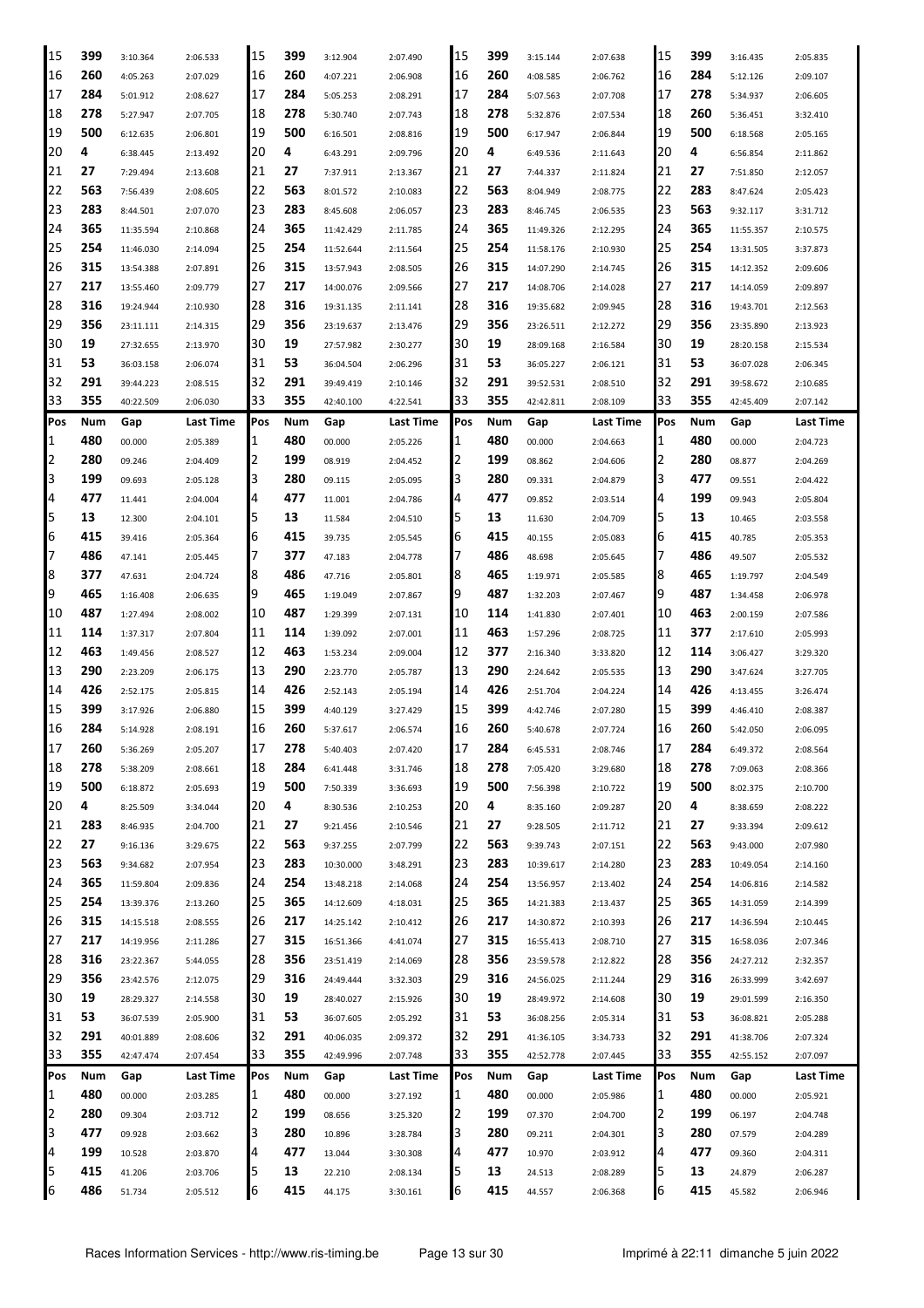| 17       | 487       | 1:39.034               | 2:07.861             | 17       | 486       | 53.197                 | 3:28.655             | 7        | 486       | 54.533                 | 2:07.322             | 17       | 486       | 55.039                 | 2:06.427             |
|----------|-----------|------------------------|----------------------|----------|-----------|------------------------|----------------------|----------|-----------|------------------------|----------------------|----------|-----------|------------------------|----------------------|
| 8        | 13        |                        |                      | 8        | 377       |                        |                      | 8        | 377       |                        |                      | 8        | 377       |                        |                      |
|          |           | 1:41.268               | 3:34.088             |          |           | 58.810                 | 2:05.715             |          |           | 58.712                 | 2:05.888             |          |           | 58.289                 | 2:05.498             |
| 9        | 377       | 2:20.287               | 2:05.962             | 9        | 465       | 1:29.015               | 2:06.950             | 9        | 465       | 1:30.122               | 2:07.093             | 9        | 465       | 1:30.222               | 2:06.021             |
| 10       | 465       | 2:49.257               | 3:32.745             | 10       | 487       | 1:41.771               | 3:29.929             | 10       | 487       | 1:43.615               | 2:07.830             | 10       | 487       | 1:46.181               | 2:08.487             |
| 11       | 114       | 3:11.821               | 2:08.679             | 11       | 114       | 1:52.580               | 2:07.951             | 11       | 114       | 1:55.034               | 2:08.440             | 11       | 114       | 1:57.227               | 2:08.114             |
| 12       | 463       | 3:26.713               | 3:29.839             | 12       | 463       | 2:11.378               | 2:11.857             | 12       | 463       | 2:16.536               | 2:11.144             | 12       | 463       | 2:21.070               | 2:10.455             |
| 13       | 290       | 3:52.678               | 2:08.339             | 13       | 290       | 2:33.505               | 2:08.019             | 13       | 290       | 2:34.962               | 2:07.443             | 13       | 290       | 2:35.465               | 2:06.424             |
| 14       | 426       | 4:17.531               | 2:07.361             | 14       | 426       | 2:56.752               | 2:06.413             | 14       | 426       | 2:57.241               | 2:06.475             | 14       | 426       | 2:57.116               | 2:05.796             |
| 15       | 399       | 4:51.114               | 2:07.989             | 15       | 399       | 3:31.267               | 2:07.345             | 15       | 399       | 3:31.767               | 2:06.486             | 15       | 399       | 3:32.975               | 2:07.129             |
| 16       | 260       | 5:44.554               | 2:05.789             | 16       | 260       | 4:22.692               | 2:05.330             | 16       | 260       | 4:23.380               | 2:06.674             | 16       | 260       | 4:23.488               | 2:06.029             |
| 17       | 284       | 6:55.334               | 2:09.247             | 17       | 284       | 5:36.492               | 2:08.350             | 17       | 284       | 5:38.655               | 2:08.149             | 17       | 284       | 5:43.536               | 2:10.802             |
| 18       | 278       | 7:12.338               | 2:06.560             | 18       | 278       | 5:52.032               | 2:06.886             | 18       | 278       | 5:52.216               | 2:06.170             | 18       | 278       | 5:52.691               | 2:06.396             |
| 19       | 500       | 8:08.777               | 2:09.687             | 19       | 500       | 6:50.286               | 2:08.701             | 19       | 500       | 6:53.767               | 2:09.467             | 19       | 500       | 6:57.391               | 2:09.545             |
| 20       | 4         | 8:45.049               | 2:09.675             | 20       | 4         | 7:26.612               | 2:08.755             | 20       | 4         | 7:29.857               | 2:09.231             | 20       | 4         | 7:33.337               | 2:09.401             |
| 21       | 27        | 9:39.935               | 2:09.826             | 21       | 27        | 8:23.468               | 2:10.725             | 21       | 563       | 8:26.746               | 2:06.242             | 21       | 563       | 8:27.507               | 2:06.682             |
| 22       | 563       | 9:46.820               | 2:07.105             | 22       | 563       | 8:26.490               | 2:06.862             | 22       | 27        | 8:27.780               | 2:10.298             | 22       | 27        | 8:31.722               | 2:09.863             |
| 23       | 283       | 10:57.354              | 2:11.585             | 23       | 283       | 9:43.998               | 2:13.836             | 23       | 283       | 9:50.898               | 2:12.886             | 23       | 283       | 9:58.882               | 2:13.905             |
| 24       | 254       | 14:15.826              | 2:12.295             | 24       | 254       | 13:00.919              | 2:12.285             | 24       | 254       | 13:07.043              | 2:12.110             | 24       | 254       | 13:12.852              | 2:11.730             |
| 25       | 365       | 14:40.840              | 2:13.066             | 25       | 217       | 13:27.526              | 2:11.992             | 25       | 217       | 13:33.981              | 2:12.441             | 25       | 217       | 13:37.155              | 2:09.095             |
| 26       | 217       | 14:42.726              | 2:09.417             | 26       | 365       | 13:29.121              | 2:15.473             | 26       | 365       | 13:38.225              | 2:15.090             | 126      | 365       | 13:44.949              | 2:12.645             |
| 27       | 315       |                        |                      | 27       | 315       |                        |                      | 27       | 315       |                        |                      | 27       | 315       |                        |                      |
|          |           | 17:02.228              | 2:07.477             |          |           | 15:43.431              | 2:08.395             |          |           | 15:45.412              | 2:07.967             |          |           | 15:47.687              | 2:08.196             |
| 28       | 356       | 24:38.004              | 2:14.077             | 28       | 356       | 23:25.231              | 2:14.419             | 28       | 316       | 25:30.261              | 2:11.891             | 28       | 316       | 25:34.140              | 2:09.800             |
| 29       | 316       | 26:41.704              | 2:10.990             | 29       | 316       | 25:24.356              | 2:09.844             | 29       | 356       | 26:09.444              | 4:50.199             | 29       | 356       | 26:14.165              | 2:10.642             |
| 30       | 19        | 29:14.268              | 2:15.954             | 30       | 19        | 29:27.164              | 3:40.088             | 30       | 19        | 29:30.338              | 2:09.160             | 30       | 19        | 29:33.173              | 2:08.756             |
| 31       | 53        | 36:11.936              | 2:06.400             | 31       | 53        | 34:51.625              | 2:06.881             | 31       | 53        | 36:15.144              | 3:29.505             | 31       | 53        | 36:15.421              | 2:06.198             |
| 32       | 291       | 41:42.681              | 2:07.260             | 32       | 291       | 40:22.567              | 2:07.078             | 32       | 291       | 40:23.626              | 2:07.045             | 32       | 291       | 40:25.078              | 2:07.373             |
| 33       | 355       | 42:59.234              | 2:07.367             | 33       | 355       | 41:39.234              | 2:07.192             | 33       | 355       | 41:40.777              | 2:07.529             | 33       | 355       | 41:42.391              | 2:07.535             |
| Pos      | Num       | Gap                    | Last Time            | Pos      | Num       | Gap                    | Last Time            | Pos      | Num       | Gap                    | Last Time            | Pos      | Num       | Gap                    | Last Time            |
| 1        | 480       | 00.000                 | 2:05.283             | 1        | 480       | 00.000                 | 2:05.125             | 1        | 480       | 00.000                 | 2:04.732             | 1        | 480       | 00.000                 | 2:04.725             |
|          | 199       | 05.862                 | 2:04.948             | 2        | 199       | 05.348                 | 2:04.611             | 2        | 477       | 06.057                 | 2:04.712             | 2        | 477       | 05.161                 | 2:03.829             |
| 2        |           |                        |                      |          |           |                        |                      |          |           |                        |                      |          |           |                        |                      |
| 3        | 280       | 06.254                 | 2:03.958             | 3        | 280       | 05.510                 | 2:04.381             | 3        | 280       | 07.612                 | 2:06.834             | 3        | 280       | 07.149                 | 2:04.262             |
| 4        | 477       | 07.691                 | 2:03.614             | 4        | 477       | 06.077                 | 2:03.511             | 4        | 199       | 08.209                 | 2:07.593             | 4        | 199       | 07.959                 | 2:04.475             |
| 5        | 13        | 26.317                 | 2:06.721             | 5        | 13        | 27.226                 | 2:06.034             | 5        | 13        | 28.528                 | 2:06.034             | 5        | 13        | 30.696                 | 2:06.893             |
| 6        | 415       | 46.939                 | 2:06.640             | 6        | 415       | 48.347                 | 2:06.533             | 6        | 415       | 49.953                 | 2:06.338             | 6        | 415       | 56.101                 | 2:10.873             |
| 7        | 486       | 55.651                 | 2:05.895             | 7        | 486       | 56.845                 | 2:06.319             | 7        | 486       | 57.757                 | 2:05.644             | 7        | 486       | 58.899                 | 2:05.867             |
| 8        | 377       | 58.623                 | 2:05.617             | 8        | 377       | 59.728                 | 2:06.230             | 8        | 377       | 1:00.726               | 2:05.730             | 8        | 377       | 1:01.454               | 2:05.453             |
|          | 465       | 1:30.674               | 2:05.735             | 9        | 465       |                        |                      |          | 465       | 1:33.211               |                      |          | 465       |                        |                      |
| 9        |           |                        |                      |          |           | 1:31.758               | 2:06.209             | 9        |           |                        | 2:06.185             | 9        |           | 1:35.908               | 2:07.422             |
| 10       | 487       | 1:49.070               | 2:08.172             | 10       | 487       | 1:51.655               | 2:07.710             | 10       | 487       | 1:54.297               | 2:07.374             | 10       | 487       | 1:56.763               | 2:07.191             |
| 11       | 114       | 1:59.667               | 2:07.723             | 11       | 114       | 2:02.500               | 2:07.958             | 11       | 114       | 2:05.707               | 2:07.939             | 11       | 114       | 2:08.224               | 2:07.242             |
| 12       | 463       | 2:26.323               | 2:10.536             | 12       | 463       | 2:32.510               | 2:11.312             | 12       | 463       | 2:38.230               | 2:10.452             | 12       | 463       | 2:43.258               | 2:09.753             |
| 13       | 290       | 2:37.663               | 2:07.481             | 13       | 290       | 2:39.844               | 2:07.306             | 13       | 290       | 2:41.875               | 2:06.763             | 13       | 290       | 2:43.668               | 2:06.518             |
| 14       | 426       | 2:57.717               | 2:05.884             | 14       | 426       | 2:58.471               | 2:05.879             | 14       | 426       | 3:00.590               | 2:06.851             | 14       | 426       | 3:02.088               | 2:06.223             |
| 15       | 399       | 3:35.746               | 2:08.054             | 15       | 399       | 3:37.764               | 2:07.143             | 15       | 399       | 3:41.365               | 2:08.333             | 15       | 399       | 3:42.987               | 2:06.347             |
| 16       | 260       | 4:25.238               | 2:07.033             | 16       | 260       | 4:25.795               | 2:05.682             | 16       | 260       | 4:26.725               | 2:05.662             | 16       | 260       | 4:27.676               | 2:05.676             |
| 17       | 284       | 5:46.802               | 2:08.549             | 17       | 284       | 5:49.702               | 2:08.025             | 17       | 284       | 5:55.040               | 2:10.070             | 17       | 284       | 5:58.491               | 2:08.176             |
| 18       | 278       | 5:55.331               | 2:07.923             | 18       | 278       | 5:56.496               | 2:06.290             | 18       | 278       | 5:58.337               | 2:06.573             | 18       | 278       | 5:59.813               | 2:06.201             |
| 19       | 500       | 7:01.136               | 2:09.028             | 19       | 500       | 7:05.163               | 2:09.152             | 19       | 500       | 7:09.561               | 2:09.130             | 19       | 500       | 7:13.996               | 2:09.160             |
| 20       | 4         | 7:36.303               | 2:08.249             | 20       | 4         | 7:40.617               | 2:09.439             | 20       | 4         | 7:45.011               | 2:09.126             | 20       | 4         | 7:47.792               | 2:07.506             |
| 21       | 563       | 8:28.717               | 2:06.493             | 21       | 563       | 8:29.861               | 2:06.269             | 21       | 563       | 8:31.938               | 2:06.809             | 21       | 563       | 8:33.683               | 2:06.470             |
| 22       | 27        | 8:36.823               | 2:10.384             | 22       | 27        | 8:40.735               | 2:09.037             | 22       | 27        | 8:45.958               | 2:09.955             | 22       | 27        | 8:51.060               | 2:09.827             |
| 23       | 283       | 10:06.730              | 2:13.131             | 23       | 283       | 10:17.406              | 2:15.801             | 23       | 283       | 10:25.273              | 2:12.599             | 23       | 283       | 10:36.094              | 2:15.546             |
| 24       | 254       | 13:20.409              | 2:12.840             | 24       | 254       | 13:31.473              | 2:16.189             | 24       | 254       | 13:39.850              | 2:13.109             | 24       | 254       | 13:47.160              | 2:12.035             |
| 25       | 217       | 13:41.985              | 2:10.113             | 25       | 217       | 13:46.312              | 2:09.452             | 25       | 217       | 13:51.613              | 2:10.033             | 25       | 217       | 13:56.956              | 2:10.068             |
| 26       | 365       | 13:52.578              | 2:12.912             | 26       | 315       | 15:55.614              | 2:08.788             | 26       | 315       | 15:59.421              | 2:08.539             | 126      | 315       | 16:02.953              | 2:08.257             |
| 27       | 315       | 15:51.951              | 2:09.547             | 27       | 365       | 16:32.806              | 4:45.353             | 27       | 365       | 16:39.566              | 2:11.492             | 27       | 365       | 16:47.672              | 2:12.831             |
| 28       | 316       | 25:38.251              | 2:09.394             | 28       | 316       | 25:42.352              | 2:09.226             | 28       | 316       | 25:48.126              | 2:10.506             | 28       | 316       | 25:53.011              | 2:09.610             |
|          |           |                        |                      |          |           |                        |                      |          |           |                        |                      |          |           |                        |                      |
| 29       | 356       | 26:18.191              | 2:09.309             | 29       | 356       | 26:21.780              | 2:08.714             | 29       | 356       | 26:25.743              | 2:08.695             | 29       | 356       | 26:29.956              | 2:08.938             |
| 30       | 19        | 29:35.919              | 2:08.029             | 30       | 19        | 29:39.693              | 2:08.899             | 30       | 19        | 29:42.967              | 2:08.006             | 30       | 19        | 29:47.227              | 2:08.985             |
| 31<br>32 | 53<br>291 | 36:16.881<br>40:26.888 | 2:06.743<br>2:07.093 | 31<br>32 | 53<br>291 | 36:17.875<br>40:28.848 | 2:06.119<br>2:07.085 | 31<br>32 | 53<br>291 | 36:19.590<br>40:31.280 | 2:06.447<br>2:07.164 | 31<br>32 | 53<br>291 | 36:22.155<br>40:33.788 | 2:07.290<br>2:07.233 |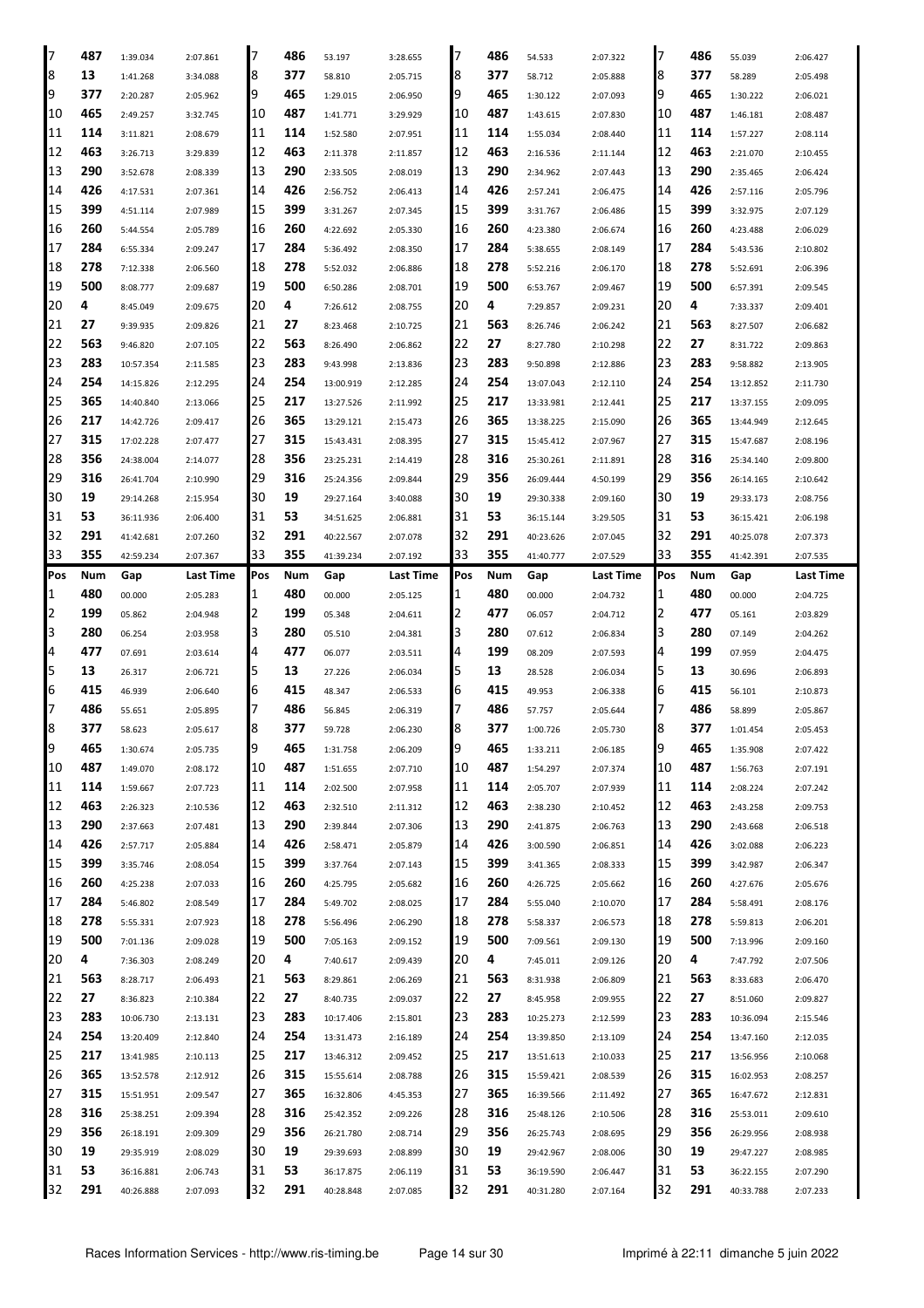| 33             | 355        | 41:44.137 | 2:07.029  | 33       | 355        | 41:47.196 | 2:08.184  | 33         | 355        | 41:50.100 | 2:07.636  | 33             | 355        | 41:52.375 | 2:07.000  |
|----------------|------------|-----------|-----------|----------|------------|-----------|-----------|------------|------------|-----------|-----------|----------------|------------|-----------|-----------|
| Pos            | Num        | Gap       | Last Time | Pos      | Num        | Gap       | Last Time | <b>Pos</b> | Num        | Gap       | Last Time | Pos            | Num        | Gap       | Last Time |
| 11             | 480        | 00.000    | 2:04.549  | 1        | 480        | 00.000    | 2:06.081  | 1          | 480        | 00.000    | 2:04.899  | 1              | 477        | 00.000    | 2:04.362  |
| 2              | 477        | 04.199    | 2:03.587  | 2        | 477        | 02.025    | 2:03.907  | 2          | 477        | 01.234    | 2:04.108  | 2              | 480        | 00.422    | 2:06.018  |
| 3              | 280        | 06.284    | 2:03.684  | 3        | 280        | 04.069    | 2:03.866  | 3          | 280        | 03.538    | 2:04.368  | 3              | 280        | 01.358    | 2:03.416  |
| 4              | 199        | 07.057    | 2:03.647  | 4        | 199        | 04.853    | 2:03.877  | 4          | 199        | 04.276    | 2:04.322  | 4              | 199        | 02.406    | 2:03.726  |
| 5              | 13         | 32.517    | 2:06.370  | 5        | 13         | 32.223    | 2:05.787  | 5          | 13         | 33.285    | 2:05.961  | 5              | 13         | 33.782    | 2:06.093  |
| 6              | 415        | 58.327    | 2:06.775  | 6        | 415        | 57.863    | 2:05.617  | 6          | 415        | 58.703    | 2:05.739  | 6              | 415        | 59.071    | 2:05.964  |
| 17             | 486        | 1:00.681  | 2:06.331  | 7        | 486        | 1:00.256  | 2:05.656  | 7          | 486        | 1:00.569  | 2:05.212  | 7              | 486        | 1:00.209  | 2:05.236  |
| 8              | 377        | 1:03.016  | 2:06.111  | 18       | 377        | 1:02.459  | 2:05.524  | 8          | 377        | 1:03.177  | 2:05.617  | 8              | 377        | 1:02.989  | 2:05.408  |
| 9              | 465        | 1:37.290  | 2:05.931  | 9        | 465        | 1:36.942  | 2:05.733  | 19         | 465        | 1:38.017  | 2:05.974  | $\overline{9}$ | 465        | 1:38.626  | 2:06.205  |
| 10             | 487        | 2:00.627  | 2:08.413  | 10       | 487        | 2:02.044  | 2:07.498  | 10         | 487        | 2:06.759  | 2:09.614  | 10             | 487        | 2:09.586  | 2:08.423  |
| 11             | 114        | 2:11.651  | 2:07.976  | 11       | 114        | 2:12.891  | 2:07.321  | 11         | 114        | 2:15.758  | 2:07.766  | 11             | 114        | 2:17.404  | 2:07.242  |
| 12             | 290        | 2:46.770  | 2:07.651  | 12       | 290        | 2:47.209  | 2:06.520  | 12         | 290        | 2:48.109  | 2:05.799  | 12             | 290        | 2:48.496  | 2:05.983  |
| 13             | 463        | 2:49.621  | 2:10.912  | 13       | 463        | 2:53.279  | 2:09.739  | 13         | 463        | 2:58.053  | 2:09.673  | 13             | 426        | 3:02.717  | 2:06.048  |
| 14             | 426        | 3:03.040  | 2:05.501  | 14       | 426        | 3:02.276  | 2:05.317  | 14         | 426        | 3:02.265  | 2:04.888  | 14             | 463        | 3:03.454  | 2:10.997  |
| 15             | 399        | 3:44.399  | 2:05.961  | 15       | 399        | 3:44.503  | 2:06.185  | 15         | 399        | 3:46.383  | 2:06.779  | 15             | 399        | 3:47.811  | 2:07.024  |
| 16             | 260        | 4:28.526  | 2:05.399  | 16       | 260        | 4:28.629  | 2:06.184  | 16         | 260        | 4:28.824  | 2:05.094  | 16             | 260        | 4:28.210  | 2:04.982  |
| 17             | 278        | 6:02.039  | 2:06.775  | 17       | 278        | 6:02.356  | 2:06.398  | 17         | 278        | 6:05.687  | 2:08.230  | 17             | 278        | 6:06.593  | 2:06.502  |
| 18             | 284        | 6:02.833  | 2:08.891  | 18       | 284        | 6:05.001  | 2:08.249  | 18         | 284        | 6:08.190  | 2:08.088  | 18             | 284        | 6:10.863  | 2:08.269  |
| 19             | 500        | 7:20.187  | 2:10.740  | 19       | 500        | 7:22.539  | 2:08.433  | 19         | 500        | 7:26.444  | 2:08.804  | 19             | 500        | 7:29.528  | 2:08.680  |
| 20             | 4          | 7:51.509  | 2:08.266  | 20       | 4          | 7:53.785  | 2:08.357  | 20         | 4          | 7:57.389  | 2:08.503  | 20             | 4          | 7:59.288  | 2:07.495  |
| 21             | 563        | 8:36.681  | 2:07.547  | 21       | 563        | 8:37.415  | 2:06.815  | 21         | 563        | 8:38.599  | 2:06.083  | 21             | 563        | 8:39.520  | 2:06.517  |
| 22             | 27         | 8:57.049  | 2:10.538  | 22       | 27         | 8:59.933  | 2:08.965  | 22         | 27         | 9:04.558  | 2:09.524  | 22             | 27         | 9:10.308  | 2:11.346  |
| 23             | 283        | 10:47.096 | 2:15.551  | 23       | 283        | 10:55.980 |           | 23         | 283        | 11:03.157 |           | 23             | 283        | 11:11.187 |           |
| 24             | 254        |           |           | 24       | 254        |           | 2:14.965  | 24         | 254        |           | 2:12.076  | 24             | 254        |           | 2:13.626  |
| 25             | 217        | 13:54.731 | 2:12.120  | 25       | 217        | 14:01.842 | 2:13.192  | 25         | 217        | 14:08.534 | 2:11.591  | 25             | 217        | 14:16.649 | 2:13.711  |
| 26             | 315        | 14:01.365 | 2:08.958  | 26       | 365        | 15:33.486 | 3:38.202  | 26         | 365        | 15:38.513 | 2:09.926  | 26             | 365        | 15:43.370 | 2:10.453  |
| 27             | 365        | 16:12.392 | 2:13.988  | 27       | 315        | 17:00.537 | 2:12.084  | 27         | 315        | 17:07.130 | 2:11.492  | 27             | 315        | 17:12.489 | 2:10.955  |
| 28             | 316        | 16:54.534 | 2:11.411  | 28       | 356        | 18:48.537 | 4:42.226  | 28         | 356        | 18:52.924 | 2:09.286  | 28             | 356        | 18:57.139 | 2:09.811  |
|                | 356        | 25:57.045 | 2:08.583  | 29       | 316        | 26:38.304 | 2:09.041  | 29         | 316        | 26:43.041 | 2:09.636  | 29             | 316        | 26:46.464 | 2:09.019  |
| 29             |            | 26:35.344 | 2:09.937  |          |            | 28:09.196 | 4:18.232  |            |            | 28:16.142 | 2:11.845  |                |            | 28:22.868 | 2:12.322  |
| 30             | 19<br>53   | 29:51.533 | 2:08.855  | 30       | 19<br>53   | 29:54.129 | 2:08.677  | 30         | 19<br>53   | 29:57.821 | 2:08.591  | 30<br>31       | 19<br>53   | 30:02.566 | 2:10.341  |
| 31             |            | 36:24.325 | 2:06.719  | 31       |            | 36:24.369 | 2:06.125  | 31         |            | 36:25.812 | 2:06.342  |                |            | 36:26.775 | 2:06.559  |
| 32             | 291        | 40:35.985 | 2:06.746  | 32       | 291        | 40:37.580 | 2:07.676  | 32         | 291        | 40:39.726 | 2:07.045  | 32             | 291        | 40:42.070 | 2:07.940  |
| 33             | 355        | 44:34.463 | 4:46.637  | 33       | 355        | 44:40.754 | 2:12.372  | 33         | 355        | 44:47.089 | 2:11.234  | 33             | 355        | 44:53.863 | 2:12.370  |
| Pos            | Num        | Gap       | Last Time | Pos      | Num        | Gap       | Last Time | Pos        | Num        | Gap       | Last Time | Pos            | Num        | Gap       | Last Time |
| I1             | 477        | 00.000    | 2:05.123  | 1        | 477        | 00.000    | 2:04.203  | I1         | 477        | 00.000    | 2:04.550  | 11             | 477        | 00.000    | 2:05.016  |
| $\overline{2}$ | 480        | 00.369    | 2:05.070  | 2        | 480        | 00.351    | 2:04.185  | 2          | 280        | 00.120    | 2:04.007  | 2              | 480        | 00.660    | 2:05.252  |
| 3              | 280        | 01.026    | 2:04.791  | 3        | 280        | 00.663    | 2:03.840  | 3          | 480        | 00.424    | 2:04.623  | 3              | 280        | 00.818    | 2:05.714  |
| 4              | 199        | 01.681    | 2:04.398  | 4        | 199        | 01.339    | 2:03.861  | 4          | 199        | 00.869    | 2:04.080  | 4              | 199        | 01.957    | 2:06.104  |
| 5              | 13         | 34.559    | 2:05.900  | 5        | 13         | 37.092    | 2:06.736  | 5          | 13         | 38.831    | 2:06.289  | 5              | 13         | 40.163    | 2:06.348  |
| 6              | 486        | 1:01.883  | 2:06.797  | 6        | 486        | 1:03.236  | 2:05.556  | 6          | 486        | 1:05.489  | 2:06.803  | 6              | 486        | 1:06.767  | 2:06.294  |
| 17             | 415        | 1:02.329  | 2:08.381  | 7        | 415        | 1:03.819  | 2:05.693  | 17         | 415        | 1:06.480  | 2:07.211  | 7              | 377        | 1:07.113  | 2:05.378  |
| 8              | 377        | 1:03.185  | 2:05.319  | 8        | 377        | 1:04.326  | 2:05.344  | 8          | 377        | 1:06.751  | 2:06.975  | 8              | 415        | 1:07.726  | 2:06.262  |
| 9              | 465        | 1:39.346  | 2:05.843  | 9        | 465        | 1:41.018  | 2:05.875  | 9          | 465        | 1:43.100  | 2:06.632  | 9              | 465        | 1:43.984  | 2:05.900  |
| 10             | 487        | 2:11.561  | 2:07.098  | 10       | 487        | 2:14.806  | 2:07.448  | 10         | 487        | 2:18.042  | 2:07.786  | 10             | 487        | 2:20.952  | 2:07.926  |
| 11             | 114        | 2:20.711  | 2:08.430  | 11       | 114        | 2:24.198  | 2:07.690  | 11         | 114        | 2:27.090  | 2:07.442  | 11             | 114        | 2:28.413  | 2:06.339  |
| 12             | 290        | 2:49.884  | 2:06.511  | 12       | 290        | 2:53.258  | 2:07.577  | 12         | 290        | 2:53.793  | 2:05.085  | 12             | 426        | 3:06.702  | 2:05.052  |
| 13             | 426        | 3:04.402  | 2:06.808  | 13       | 426        | 3:05.791  | 2:05.592  | 13         | 426        | 3:06.666  | 2:05.425  | 13             | 463        | 3:25.072  | 2:09.022  |
| 14             | 463        | 3:07.105  | 2:08.774  | 14       | 463        | 3:15.601  | 2:12.699  | 14         | 463        | 3:21.066  | 2:10.015  | 14             | 290        | 4:16.873  | 3:28.096  |
| 15             | 399        | 3:49.384  | 2:06.696  | 15       | 399        | 3:51.674  | 2:06.493  | 15         | 399        | 3:55.394  | 2:08.270  | 15             | 260        | 4:31.930  | 2:05.332  |
| 16             | 260        | 4:28.644  | 2:05.557  | 16       | 260        | 4:30.421  | 2:05.980  | 16         | 260        | 4:31.614  | 2:05.743  | 16             | 399        | 5:29.737  | 3:39.359  |
| 17             | 278        | 6:07.384  | 2:05.914  | 17       | 278        | 6:09.999  | 2:06.818  | 17         | 278        | 6:11.876  | 2:06.427  | 17             | 278        | 6:15.758  | 2:08.898  |
| 18             | 284        | 6:15.856  | 2:10.116  | 18       | 284        | 6:19.891  | 2:08.238  | 18         | 284        | 6:23.970  | 2:08.629  | 18             | 284        | 6:29.813  | 2:10.859  |
| 19             | 500        | 7:33.343  | 2:08.938  | 19       | 500        | 7:38.126  | 2:08.986  | 19         | 500        | 9:07.991  | 3:34.415  | 19             | 500        | 9:12.214  | 2:09.239  |
| 20             | 4          | 8:02.265  | 2:08.100  | 20       | 4          | 9:28.842  | 3:30.780  | 20         | 4          | 9:31.743  | 2:07.451  | 20             | 4          | 9:34.486  | 2:07.759  |
| 21             | 563        | 8:40.710  | 2:06.313  | 21       | 563        | 10:12.044 | 3:35.537  | 21         | 563        | 10:14.596 | 2:07.102  | 21             | 563        | 10:17.502 | 2:07.922  |
| 22             | 27         |           |           |          |            |           |           | 22         |            |           |           | 22             | 27         |           | 2:09.861  |
|                |            | 9:14.223  | 2:09.038  | 22       | 27         | 10:44.173 | 3:34.153  |            | 27         | 10:49.698 | 2:10.075  |                |            | 10:54.543 |           |
| 23<br>24       | 283<br>217 | 12:43.139 | 3:37.075  | 23<br>24 | 283<br>217 | 12:49.421 | 2:10.485  | 23<br>24   | 283<br>217 | 12:55.049 | 2:10.178  | 23<br>24       | 283<br>217 | 12:59.262 | 2:09.229  |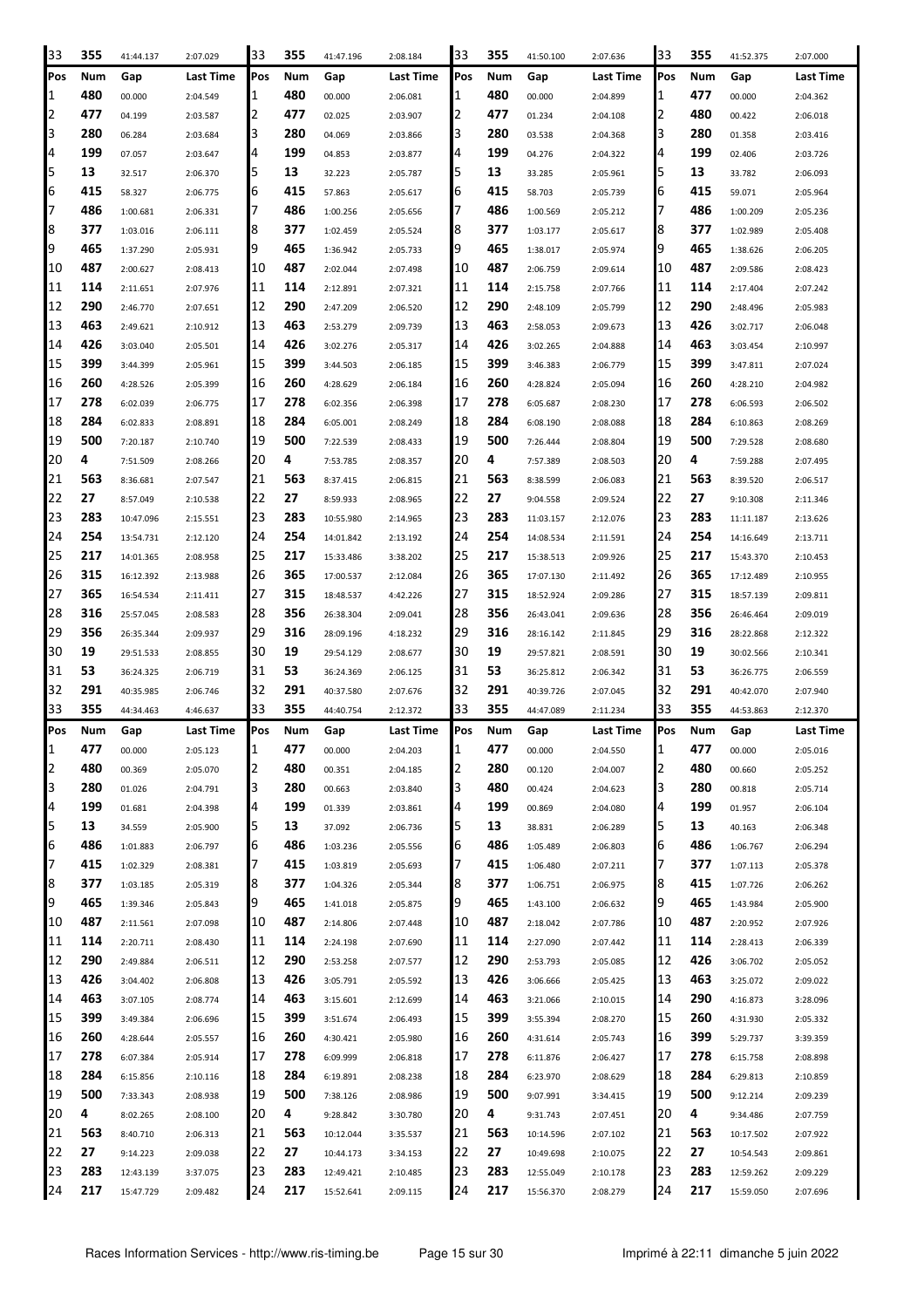| 25             | 254 | 15:56.679 | 3:45.153  | 25       | 254 | 16:10.175 | 2:17.699  | 25       | 254 | 16:21.085 | 2:15.460  | 25  | 254        | 16:32.486 | 2:16.417         |
|----------------|-----|-----------|-----------|----------|-----|-----------|-----------|----------|-----|-----------|-----------|-----|------------|-----------|------------------|
| 26             | 365 | 17:16.806 | 2:09.440  | 26       | 365 | 17:21.967 | 2:09.364  | 26       | 365 | 17:26.686 | 2:09.269  | 26  | 365        | 17:30.797 | 2:09.127         |
| 27             | 315 | 19:02.012 | 2:09.996  | 27       | 315 | 19:07.803 | 2:09.994  | 27       | 315 | 19:13.543 | 2:10.290  | 27  | 315        | 19:18.886 | 2:10.359         |
| 28             | 356 | 26:50.161 | 2:08.820  | 28       | 356 | 26:54.987 | 2:09.029  | 28       | 356 | 27:07.858 | 2:17.421  | 28  | 316        | 28:50.659 | 2:11.734         |
| 29             | 316 | 28:29.565 | 2:11.820  | 29       | 316 | 28:35.939 | 2:10.577  | 29       | 316 | 28:43.941 | 2:12.552  | 29  | 356        | 29:46.471 | 4:43.629         |
| 30             | 19  | 30:06.585 | 2:09.142  | 30       | 19  | 30:12.517 | 2:10.135  | 30       | 19  | 30:16.374 | 2:08.407  | 30  | 19         | 30:20.579 | 2:09.221         |
| 31             | 53  | 36:28.447 | 2:06.795  | 31       | 53  | 36:30.584 | 2:06.340  | 31       | 53  | 36:34.314 | 2:08.280  | 31  | 53         | 36:35.816 | 2:06.518         |
| 32             | 291 | 40:44.077 | 2:07.130  | 32       | 291 | 40:46.719 | 2:06.845  | 32       | 291 | 40:48.464 | 2:06.295  | 32  | 291        | 40:51.247 | 2:07.799         |
| 33             | 355 | 45:01.549 | 2:12.809  | 33       | 355 | 45:10.574 | 2:13.228  | 33       | 355 | 45:18.773 | 2:12.749  | 33  | 355        | 45:26.839 | 2:13.082         |
| Pos            | Num | Gap       | Last Time | Pos      | Num | Gap       | Last Time | Pos      | Num | Gap       | Last Time | Pos | Num        | Gap       | Last Time        |
| 1              | 477 | 00.000    | 2:03.903  | 1        | 477 | 00.000    | 2:03.532  | 1        | 477 | 00.000    | 2:04.387  | 1   | 477        | 00.000    | 2:03.114         |
| 2              | 480 | 00.544    | 2:03.787  | 12       | 480 | 01.169    | 2:04.157  | 2        | 280 | 00.573    | 2:03.436  | 2   | 480        | 01.229    | 2:03.443         |
| 3              | 280 | 01.035    | 2:04.120  | 3        | 280 | 01.524    | 2:04.021  | 3        | 480 | 00.900    | 2:04.118  | 3   | 199        | 1:25.297  | 3:25.644         |
| 4              | 199 | 02.695    | 2:04.641  | 4        | 199 | 02.849    | 2:03.686  | 4        | 199 | 02.767    | 2:04.305  | 4   | 280        | 1:26.732  | 3:29.273         |
| 5              | 13  | 41.889    | 2:05.629  | 5        | 486 | 1:10.284  | 2:05.340  | 5        | 486 | 1:10.833  | 2:04.936  | 5   | 13         | 2:06.315  | 2:04.230         |
| 6              | 486 | 1:08.476  | 2:05.612  | 16       | 377 | 1:10.077  | 2:04.412  | 6        | 415 | 1:12.316  | 2:04.482  | 6   | 415        | 2:36.358  | 3:27.156         |
| 7              | 377 | 1:09.197  | 2:05.987  | 17       | 415 | 1:12.221  | 2:05.768  |          | 13  | 2:05.199  | 2:03.384  | 7   | 486        | 2:36.910  | 3:29.191         |
| 8              | 415 | 1:09.985  | 2:06.162  | 8        | 465 | 1:47.993  | 2:05.498  | 8        | 377 | 2:40.132  | 3:34.442  | 8   | 377        | 2:42.593  | 2:05.575         |
| 9              | 465 | 1:46.027  | 2:05.946  | 9        | 13  | 2:06.202  | 3:27.845  | 9        | 465 | 3:13.616  | 3:30.010  | 9   | 465        | 3:15.952  | 2:05.450         |
| 10             | 487 | 2:25.078  | 2:08.029  | 10       | 487 | 2:28.019  | 2:06.473  | 10       | 487 | 3:51.772  | 3:28.140  | 10  | 487        | 3:57.438  | 2:08.780         |
| 11             | 114 | 2:31.911  | 2:07.401  | 11       | 114 | 3:57.050  | 3:28.671  | 11       | 114 | 4:00.191  | 2:07.528  | 11  | 114        | 4:03.969  | 2:06.892         |
| 12             | 426 | 3:07.167  | 2:04.368  | 12       | 290 | 4:18.309  | 2:04.539  | 12       | 290 | 4:18.771  | 2:04.849  | 12  | 290        | 4:19.863  | 2:04.206         |
| 13             | 463 | 3:30.168  | 2:08.999  | 13       | 426 | 4:41.079  | 3:37.444  | 13       | 426 | 4:41.816  | 2:05.124  | 13  | 426        | 4:44.546  | 2:05.844         |
| 14             | 290 | 4:17.302  |           | 14       | 463 | 5:10.160  |           | 14       | 463 | 5:12.422  |           | 14  | 463        | 5:15.683  |                  |
| 15             | 260 |           | 2:04.332  | 15       | 399 |           | 3:43.524  | 15       | 399 |           | 2:06.649  | 15  | 399        |           | 2:06.375         |
| 16             | 399 | 4:32.924  | 2:04.897  | 16       | 260 | 5:36.769  | 2:06.438  | 16       | 260 | 5:41.182  | 2:08.800  | 16  | 260        | 5:44.098  | 2:06.030         |
|                | 284 | 5:33.863  | 2:08.029  |          | 278 | 6:14.610  | 3:45.218  |          | 278 | 6:17.289  | 2:07.066  | 17  | 278        | 6:20.728  | 2:06.553         |
| 17<br>18       | 278 | 6:36.127  | 2:10.217  | 17<br>18 | 284 | 7:44.426  | 2:07.199  | 17<br>18 | 284 | 7:46.407  | 2:06.368  | 18  | 284        | 7:49.926  | 2:06.633         |
|                | 500 | 7:40.759  | 3:28.904  |          | 500 | 8:05.636  | 3:33.041  | 19       | 500 | 8:09.451  | 2:08.202  | 19  | 500        | 8:15.060  | 2:08.723         |
| 19             | 4   | 9:16.520  | 2:08.209  | 19       |     | 9:20.990  | 2:08.002  |          |     | 9:25.328  | 2:08.725  | 20  |            | 9:30.926  | 2:08.712         |
| 20             |     | 9:38.332  | 2:07.749  | 20       | 4   | 9:42.788  | 2:07.988  | 20       | 4   | 9:46.434  | 2:08.033  |     | 4          | 9:50.415  | 2:07.095         |
| 21             | 563 | 10:20.209 | 2:06.610  | 21       | 563 | 10:24.225 | 2:07.548  | 21       | 563 | 10:26.363 | 2:06.525  | 21  | 563        | 10:30.640 | 2:07.391         |
| 22             | 27  | 11:01.026 | 2:10.386  | 22       | 27  | 11:07.893 | 2:10.399  | 22       | 27  | 11:13.941 | 2:10.435  | 22  | 27         | 11:20.012 | 2:09.185         |
| 23             | 283 | 13:05.692 | 2:10.333  | 23       | 283 | 13:11.450 | 2:09.290  | 23       | 283 | 13:16.715 | 2:09.652  | 23  | 283        | 13:23.973 | 2:10.372         |
| 24             | 217 | 16:02.758 | 2:07.611  | 24       | 217 | 16:07.296 | 2:08.070  | 24       | 217 | 16:11.224 | 2:08.315  | 24  | 217        | 16:17.294 | 2:09.184         |
| 25             | 254 | 16:43.644 | 2:15.061  | 25       | 254 | 16:54.533 | 2:14.421  | 25       | 254 | 17:04.315 | 2:14.169  | 25  | 254        | 17:17.862 | 2:16.661         |
| 26             | 365 | 17:37.971 | 2:11.077  | 26       | 365 | 17:45.778 | 2:11.339  | 26       | 315 | 19:35.765 | 2:09.599  | 26  | 315        | 19:42.397 | 2:09.746         |
| 27             | 315 | 19:24.940 | 2:09.957  | 27       | 315 | 19:30.553 | 2:09.145  | 27       | 365 | 20:17.573 | 4:36.182  | 27  | 365        | 20:20.500 | 2:06.041         |
| 28             | 316 | 28:57.967 | 2:11.211  | 28       | 316 | 29:04.519 | 2:10.084  | 28       | 316 | 29:11.049 | 2:10.917  | 28  | 356        | 30:15.972 | 2:10.624         |
| 29             | 356 | 29:54.024 | 2:11.456  | 29       | 356 | 30:00.917 | 2:10.425  | 29       | 356 | 30:08.462 | 2:11.932  | 29  | 316        | 31:55.644 | 4:47.709         |
| 30             | 19  | 30:25.792 | 2:09.116  | 30       | 19  | 30:30.733 | 2:08.473  | 30       | 19  | 30:34.560 | 2:08.214  | 30  | 19         | 32:01.775 | 3:30.329         |
| 31             | 53  | 36:39.884 | 2:07.971  | 31       | 53  | 36:44.628 | 2:08.276  | 31       | 53  | 38:07.106 | 3:26.865  | 31  | 53         | 38:09.548 | 2:05.556         |
| 32             | 291 | 40:56.000 | 2:08.656  | 32       | 291 | 41:00.646 | 2:08.178  | 32       | 291 | 42:27.940 | 3:31.681  | 32  | 291        | 42:30.742 | 2:05.916         |
| 33             | 355 | 45:35.716 | 2:12.780  | 33       | 355 | 45:46.265 | 2:14.081  | 33       | 355 | 45:54.126 | 2:12.248  | 33  | 355        | 48:36.784 | 4:45.772         |
| Pos            | Num | Gap       | Last Time | Pos      | Num | Gap       | Last Time | Pos      | Num | Gap       | Last Time | Pos | <b>Num</b> | Gap       | <b>Last Time</b> |
| 1              | 477 | 00.000    | 3:28.432  | 11       | 477 | 00.000    | 2:05.168  | 1        | 477 | 00.000    | 2:04.386  | 1   | 477        | 00.000    | 2:03.897         |
| $\overline{2}$ | 199 | 01.126    | 2:04.261  | 12       | 199 | 00.664    | 2:04.706  | 2        | 199 | 00.680    | 2:04.402  | 2   | 199        | 00.879    | 2:04.096         |
| 3              | 280 | 03.110    | 2:04.810  | З        | 280 | 03.473    | 2:05.531  | 3        | 280 | 03.632    | 2:04.545  | 3   | 280        | 04.462    | 2:04.727         |
| 4              | 480 | 14.540    | 3:41.743  | 4        | 480 | 15.325    | 2:05.953  | 4        | 480 | 16.103    | 2:05.164  | 4   | 480        | 16.760    | 2:04.554         |
| 5              | 13  | 41.952    | 2:04.069  | 5        | 13  | 40.640    | 2:03.856  | 5        | 13  | 40.364    | 2:04.110  | 5   | 13         | 40.816    | 2:04.349         |
| 6              | 415 | 1:13.028  | 2:05.102  | 16       | 415 | 1:13.477  | 2:05.617  | 6        | 415 | 1:14.430  | 2:05.339  | 6   | 486        | 1:17.220  | 2:06.447         |
| 7              | 486 | 1:13.561  | 2:05.083  | 17       | 486 | 1:13.814  | 2:05.421  | 7        | 486 | 1:14.670  | 2:05.242  | 7   | 415        | 1:17.499  | 2:06.966         |
| 8              | 377 | 1:19.361  | 2:05.200  | 8        | 377 | 1:19.682  | 2:05.489  | 8        | 377 | 1:20.513  | 2:05.217  | 8   | 377        | 1:22.374  | 2:05.758         |
| 9              | 465 | 1:52.620  | 2:05.100  | Ι9       | 465 | 1:52.682  | 2:05.230  | 9        | 465 | 1:53.382  | 2:05.086  | 9   | 465        | 1:54.524  | 2:05.039         |
| 10             | 487 | 2:37.206  | 2:08.200  | 10       | 487 | 2:40.430  | 2:08.392  | 10       | 487 | 2:43.817  | 2:07.773  | 10  | 487        | 2:47.765  | 2:07.845         |
| 11             | 114 | 2:42.540  | 2:07.003  | 11       | 114 | 2:44.366  | 2:06.994  | 11       | 114 | 2:46.639  | 2:06.659  | 11  | 114        | 2:49.224  | 2:06.482         |
| 12             | 290 | 2:56.009  | 2:04.578  | 12       | 290 | 2:54.757  | 2:03.916  | 12       | 290 | 2:54.891  | 2:04.520  | 12  | 290        | 2:55.349  | 2:04.355         |
| 13             | 426 | 3:21.350  | 2:05.236  | 13       | 426 | 3:21.760  | 2:05.578  | 13       | 426 | 3:23.016  | 2:05.642  | 13  | 426        | 3:24.334  | 2:05.215         |
| 14             | 463 | 3:54.344  | 2:07.093  | 14       | 463 | 3:55.901  | 2:06.725  | 14       | 463 | 3:59.177  | 2:07.662  | 14  | 463        | 4:01.327  | 2:06.047         |
| 15             | 399 | 4:22.108  | 2:06.442  | 15       | 399 | 4:23.078  | 2:06.138  | 15       | 399 | 4:25.085  | 2:06.393  | 15  | 399        | 4:28.274  | 2:07.086         |
| 16             | 260 | 4:58.916  | 2:06.620  | 16       | 260 | 5:00.270  | 2:06.522  | 16       | 260 | 5:09.388  | 2:13.504  | 16  | 260        | 5:12.847  | 2:07.356         |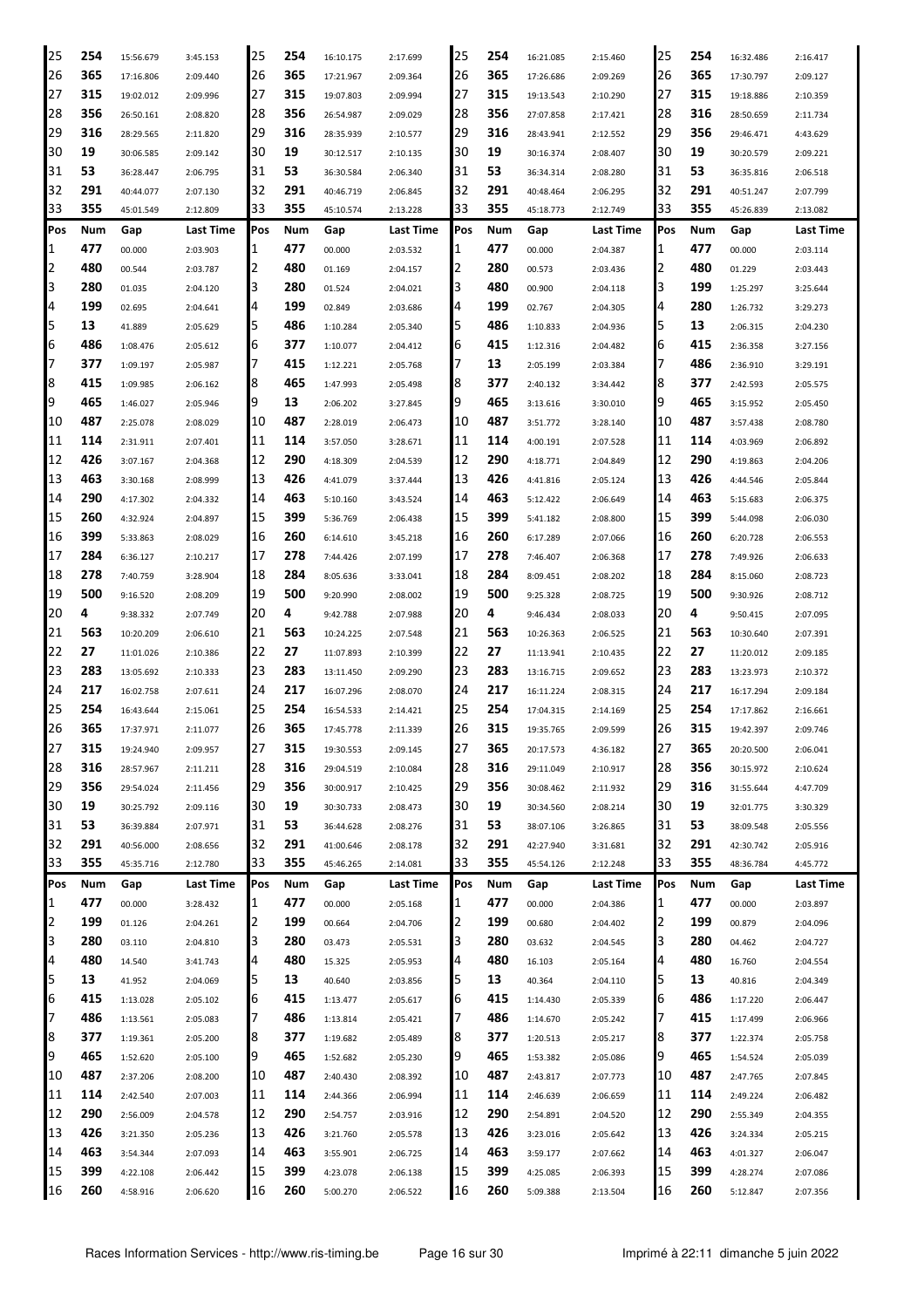| 17     | 278        | 6:27.617             | 2:06.123             | 17  | 278        | 6:30.404             | 2:07.955             | 17  | 278        | 6:31.647             | 2:05.629             | 17     | 278        | 6:33.342             | 2:05.592             |
|--------|------------|----------------------|----------------------|-----|------------|----------------------|----------------------|-----|------------|----------------------|----------------------|--------|------------|----------------------|----------------------|
| 18     | 284        | 6:55.063             | 2:08.435             | 18  | 284        | 6:56.968             | 2:07.073             | 18  | 284        | 7:01.193             | 2:08.611             | 18     | 284        | 7:05.506             | 2:08.210             |
| 19     | 500        | 8:10.061             | 2:07.567             | 19  | 500        | 8:11.450             | 2:06.557             | 19  | 500        | 8:14.640             | 2:07.576             | 19     | 500        | 8:19.178             | 2:08.435             |
| 20     | 4          | 8:29.919             | 2:07.936             | 20  | 4          | 8:32.481             | 2:07.730             | 20  | 4          | 8:35.281             | 2:07.186             | 20     | 4          | 8:41.364             | 2:09.980             |
| 21     | 563        | 9:09.327             | 2:07.119             | 21  | 563        | 9:10.289             | 2:06.130             | 21  | 563        | 9:12.973             | 2:07.070             | 21     | 563        | 9:15.113             | 2:06.037             |
| 22     | 27         | 10:01.095            | 2:09.515             | 22  | 27         | 10:05.850            | 2:09.923             | 22  | 27         | 10:24.280            | 2:22.816             | 22     | 27         | 10:30.241            | 2:09.858             |
| 23     | 283        | 12:05.501            | 2:09.960             | 23  | 283        | 12:10.072            | 2:09.739             | 23  | 283        | 12:14.731            | 2:09.045             | 23     | 283        | 12:23.566            | 2:12.732             |
| 24     | 217        | 14:56.440            | 2:07.578             | 24  | 217        | 15:00.858            | 2:09.586             | 24  | 217        | 15:05.105            | 2:08.633             | 24     | 217        | 15:10.237            | 2:09.029             |
| 25     | 254        |                      |                      | 25  | 254        |                      |                      | 25  | 254        |                      |                      | 25     | 254        | 16:34.930            |                      |
| 26     | 315        | 16:04.212            | 2:14.782             | 26  | 315        | 16:13.563            | 2:14.519             | 26  | 315        | 16:23.870            | 2:14.693             | 26     | 315        |                      | 2:14.957             |
|        | 365        | 18:24.949            | 2:10.984             |     |            | 18:29.819            | 2:10.038             |     | 365        | 18:36.203            | 2:10.770             | 27     | 365        | 18:43.058            | 2:10.752             |
| 27     |            | 18:57.828            | 2:05.760             | 27  | 365        | 18:59.124            | 2:06.464             | 27  |            | 19:00.652            | 2:05.914             |        |            | 19:03.493            | 2:06.738             |
| 28     | 356        | 28:57.792            | 2:10.252             | 28  | 356        | 29:03.255            | 2:10.631             | 28  | 356        | 29:09.644            | 2:10.775             | 28     | 356        | 29:15.763            | 2:10.016             |
| 29     | 316        | 30:34.747            | 2:07.535             | 29  | 316        | 30:37.565            | 2:07.986             | 29  | 316        | 30:40.215            | 2:07.036             | 29     | 316        | 30:43.797            | 2:07.479             |
| 30     | 19         | 30:41.980            | 2:08.637             | 30  | 19         | 30:45.455            | 2:08.643             | 30  | 19         | 30:49.925            | 2:08.856             | 30     | 19         | 30:54.552            | 2:08.524             |
| 31     | 53         | 36:48.156            | 2:07.040             | 31  | 53         | 36:48.855            | 2:05.867             | 31  | 53         | 36:50.758            | 2:06.289             | 31     | 53         | 36:52.651            | 2:05.790             |
| 32     | 291        | 41:07.897            | 2:05.587             | 32  | 291        | 41:08.193            | 2:05.464             | 32  | 291        | 41:09.832            | 2:06.025             | 32     | 291        | 41:12.498            | 2:06.563             |
| 33     | 355        | 47:22.335            | 2:13.983             | 33  | 355        | 47:29.907            | 2:12.740             | 33  | 355        | 47:37.245            | 2:11.724             | 33     | 355        | 47:46.077            | 2:12.729             |
| Pos    | Num        | Gap                  | Last Time            | Pos | Num        | Gap                  | Last Time            | Pos | Num        | Gap                  | Last Time            | Pos    | Num        | Gap                  | Last Time            |
| 1      | 199        | 00.000               | 2:03.430             | 1   | 477        | 00.000               | 2:04.249             | 1   | 477        | 00.000               | 2:03.957             | 1      | 477        | 00.000               | 2:05.433             |
| 2      | 477        | 00.260               | 2:04.569             | 2   | 280        | 05.511               | 2:05.243             | 2   | 280        | 07.006               | 2:05.452             | 2      | 280        | 07.559               | 2:05.986             |
| 3      | 280        | 04.777               | 2:04.624             | 3   | 480        | 17.709               | 2:04.800             | 3   | 480        | 19.019               | 2:05.267             | 3      | 480        | 21.764               | 2:08.178             |
| 4      | 480        | 17.418               | 2:04.967             | 4   | 13         | 40.070               | 2:03.955             | 4   | 13         | 39.931               | 2:03.818             | 4      | 13         | 38.315               | 2:03.817             |
| 5      | 13         | 40.624               | 2:04.117             | 5   | 486        | 1:20.019             | 2:05.370             | 5   | 486        | 1:21.122             | 2:05.060             | 5      | 486        | 1:20.760             | 2:05.071             |
| 6      | 415        | 1:19.057             | 2:05.867             | 6   | 415        | 1:20.637             | 2:06.089             | 6   | 415        | 1:21.614             | 2:04.934             | 6      | 415        | 1:21.110             | 2:04.929             |
| 7      | 486        | 1:19.158             | 2:06.247             | 7   | 377        | 1:24.718             | 2:05.647             | 7   | 377        | 1:26.059             | 2:05.298             | 7      | 377        | 1:25.756             | 2:05.130             |
| 8      | 377        | 1:23.580             | 2:05.515             | 8   | 465        | 1:56.234             | 2:05.526             | 8   | 465        | 1:57.753             | 2:05.476             | 8      | 465        | 1:57.529             | 2:05.209             |
| 9      | 465        | 1:55.217             | 2:05.002             | 9   | 114        | 2:55.009             | 2:07.308             | 9   | 290        | 2:56.622             | 2:04.798             | 9      | 290        | 2:55.419             | 2:04.230             |
| 10     | 487        | 2:51.079             | 2:07.623             | 10  | 487        | 2:55.606             | 2:09.036             | 10  | 114        | 2:58.182             | 2:07.130             | 10     | 114        | 3:00.182             | 2:07.433             |
| 11     | 114        | 2:52.210             | 2:07.295             | 11  | 290        | 2:55.781             | 2:04.893             | 11  | 487        | 2:59.184             | 2:07.535             | 11     | 487        | 3:01.218             | 2:07.467             |
| 12     | 290        | 2:55.397             | 2:04.357             | 12  | 426        | 3:26.557             | 2:05.407             | 12  | 426        | 3:27.007             | 2:04.407             | 12     | 426        | 3:27.758             | 2:06.184             |
| 13     | 426        | 3:25.659             | 2:05.634             | 13  | 463        | 4:05.325             | 2:06.709             | 13  | 463        | 4:07.615             | 2:06.247             | 13     | 463        | 4:08.805             | 2:06.623             |
| 14     | 463        | 4:03.125             | 2:06.107             | 14  | 399        | 4:33.621             | 2:07.805             | 14  | 399        | 4:36.118             | 2:06.454             | 14     | 399        | 4:35.922             | 2:05.237             |
| 15     | 399        | 4:30.325             |                      | 15  | 199        | 5:03.924             |                      | 15  | 199        | 5:05.103             |                      | 15     | 199        | 5:04.793             |                      |
| 16     | 260        |                      | 2:06.360             | 16  | 260        |                      | 7:08.433             | 16  | 260        |                      | 2:05.136             | 16     | 260        |                      | 2:05.123             |
|        | 278        | 5:15.288             | 2:06.750             |     | 278        | 5:18.266             | 2:07.487             | 17  | 278        | 5:21.967             | 2:07.658             | 17     | 278        | 5:23.480             | 2:06.946             |
| 17     |            | 6:36.418             | 2:07.385             | 17  |            | 6:37.177             | 2:05.268             |     |            | 6:38.884             | 2:05.664             |        |            | 6:39.266             | 2:05.815             |
| 18     | 284        | 7:09.707             | 2:08.510             | 18  | 284        | 7:13.467             | 2:08.269             | 18  | 284        | 7:16.819             | 2:07.309             | 18     | 284        | 7:18.876             | 2:07.490             |
| 19     | 500        | 8:22.589             | 2:07.720             | 19  | 500        | 8:26.573             | 2:08.493             | 19  | 500        | 8:30.597             | 2:07.981             | 19     | 500        | 8:32.582             | 2:07.418             |
| 20     | 4          | 8:43.457             | 2:06.402             | 20  | 4          | 8:45.852             | 2:06.904             | 20  | 4          | 8:48.030             | 2:06.135             | 20     | 4          | 8:48.892             | 2:06.295             |
| 21     | 563        | 9:16.912             | 2:06.108             | 21  | 563        | 9:18.831             | 2:06.428             | 21  | 563        | 9:20.488             | 2:05.614             | 21     | 563        | 9:21.285             | 2:06.230             |
| 22     | 27         | 10:36.669            | 2:10.737             | 22  | 27         | 10:41.671            | 2:09.511             | 22  | 27         | 10:47.675            | 2:09.961             | 22     | 27         | 10:51.210            | 2:08.968             |
| 23     | 283        | 12:33.042            | 2:13.785             | 23  | 283        | 12:41.714            | 2:13.181             | 23  | 283        | 12:50.511            | 2:12.754             | 23     | 283        | 12:59.761            | 2:14.683             |
| 24     | 217        | 15:14.124            | 2:08.196             | 24  | 217        | 15:18.471            | 2:08.856             | 24  | 217        | 15:22.248            | 2:07.734             | 24     | 217        | 16:54.191            | 3:37.376             |
| 25     | 254        | 16:44.646            | 2:14.025             | 25  | 254        | 16:54.875            | 2:14.738             | 25  | 254        | 17:07.365            | 2:16.447             | 25     | 254        | 17:16.072            | 2:14.140             |
| 26     | 315        | 18:47.430            | 2:08.681             | 26  | 315        | 18:53.032            | 2:10.111             | 26  | 315        | 18:56.853            | 2:07.778             | 26     | 315        | 18:59.477            | 2:08.057             |
| 27     | 365        | 19:05.341            | 2:06.157             | 27  | 365        | 19:07.741            | 2:06.909             | 27  | 365        | 19:08.889            | 2:05.105             | 27     | 365        | 19:09.085            | 2:05.629             |
| 28     | 356        | 29:21.781            | 2:10.327             | 28  | 356        | 29:27.968            | 2:10.696             | 28  | 356        | 29:34.046            | 2:10.035             | 28     | 316        | 30:54.904            | 2:07.373             |
| 29     | 316        | 30:46.588            | 2:07.100             | 29  | 316        | 30:49.310            | 2:07.231             | 29  | 316        | 30:52.964            | 2:07.611             | 29     | 19         | 31:11.712            | 2:08.154             |
| 30     | 19         | 30:59.187            | 2:08.944             | 30  | 19         | 31:03.691            | 2:09.013             | 30  | 19         | 31:08.991            | 2:09.257             | 30     | 356        | 32:19.181            | 4:50.568             |
| 31     | 53         | 36:54.740            | 2:06.398             | 31  | 53         | 36:54.930            | 2:04.699             | 31  | 53         | 36:55.779            | 2:04.806             | 31     | 53         | 36:55.351            | 2:05.005             |
| 32     | 291        | 41:14.692            | 2:06.503             | 32  | 291        | 41:15.376            | 2:05.193             | 32  | 291        | 41:16.365            | 2:04.946             | 32     | 291        | 41:15.687            | 2:04.755             |
| 33     | 355        | 47:53.813            | 2:12.045             | 33  | 355        | 48:03.282            | 2:13.978             | 33  | 355        | 48:12.989            | 2:13.664             | 33     | 355        | 48:18.438            | 2:10.882             |
| Pos    | Num        | Gap                  | Last Time            | Pos | Num        | Gap                  | Last Time            | Pos | Num        | Gap                  | Last Time            | Pos    | Num        | Gap                  | <b>Last Time</b>     |
| 1      | 477        | 00.000               | 2:03.859             | 1   | 477        | 00.000               | 2:03.952             | 1   | 477        | 00.000               | 2:05.453             | 1      | 477        | 00.000               | 2:03.930             |
| 2      | 280        | 08.690               | 2:04.990             | 2   | 280        | 09.887               | 2:05.149             | 2   | 280        | 10.373               | 2:05.939             | 2      | 280        | 12.080               | 2:05.637             |
| 3      | 480        | 22.515               | 2:04.610             | 3   | 480        | 23.811               | 2:05.248             | 3   | 480        | 23.166               | 2:04.808             | 3      | 480        | 24.126               | 2:04.890             |
| 4      | 13         | 38.193               | 2:03.737             | 4   | 13         | 38.099               | 2:03.858             | 4   | 13         | 36.509               | 2:03.863             | 4      | 13         | 36.327               | 2:03.748             |
| 5      | 486        | 1:23.069             | 2:06.168             | 5   | 415        | 1:23.969             | 2:04.476             | 5   | 486        | 1:23.723             | 2:04.935             | 5      | 415        | 1:24.336             | 2:04.260             |
| 6      | 415        | 1:23.445             | 2:06.194             | 6   | 486        | 1:24.241             | 2:05.124             | 6   | 415        | 1:24.006             | 2:05.490             | 6      | 486        | 1:24.723             | 2:04.930             |
|        |            |                      |                      |     |            |                      |                      |     |            |                      |                      |        |            |                      |                      |
|        |            |                      |                      | 7   |            |                      |                      | 7   |            |                      |                      |        |            |                      |                      |
| 7<br>8 | 377<br>465 | 1:28.029<br>1:58.596 | 2:06.132<br>2:04.926 | 8   | 377<br>465 | 1:29.610<br>1:59.458 | 2:05.533<br>2:04.814 | 8   | 377<br>465 | 1:30.100<br>2:00.072 | 2:05.943<br>2:06.067 | 7<br>8 | 377<br>465 | 1:31.247<br>2:01.459 | 2:05.077<br>2:05.317 |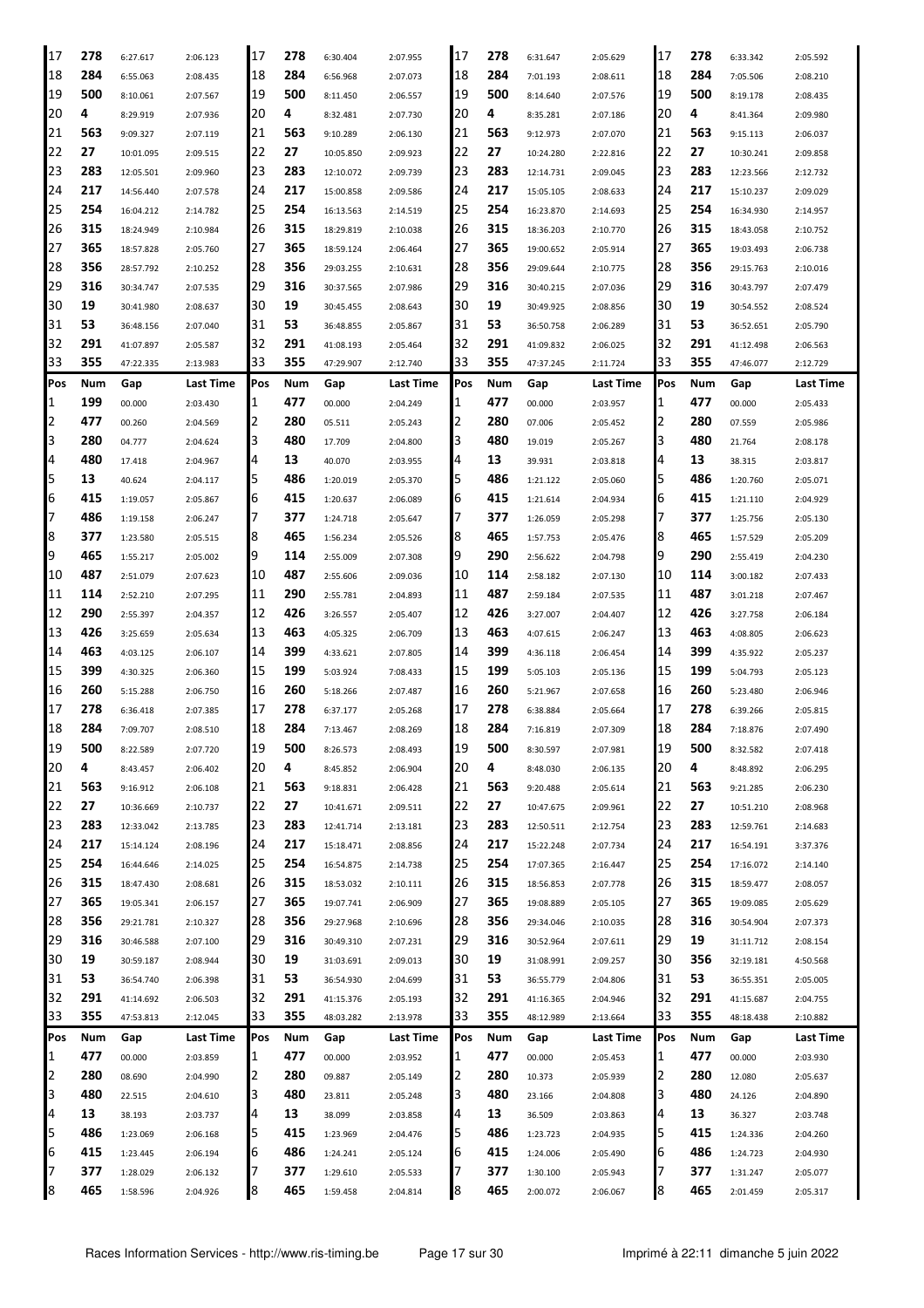| 9   | 290 | 2:55.637  | 2:04.077  | 19  | 290 | 2:55.490  | 2:03.805  | 9   | 290 | 2:54.766  | 2:04.729  | 19  | 290 | 2:55.395  | 2:04.559  |
|-----|-----|-----------|-----------|-----|-----|-----------|-----------|-----|-----|-----------|-----------|-----|-----|-----------|-----------|
| 10  | 114 | 3:02.208  | 2:05.885  | 10  | 114 | 3:04.915  | 2:06.659  | '10 | 114 | 3:06.712  | 2:07.250  | 10  | 114 | 3:10.029  | 2:07.247  |
| 11  | 487 | 3:04.896  | 2:07.537  | 11  | 487 | 3:08.282  | 2:07.338  | 11  | 487 | 3:09.270  | 2:06.441  | 11  | 487 | 3:12.232  | 2:06.892  |
| 12  | 426 | 3:28.853  | 2:04.954  | 12  | 426 | 3:29.973  | 2:05.072  | 12  | 426 | 3:29.129  | 2:04.609  | 12  | 426 | 3:30.541  | 2:05.342  |
| 13  | 463 | 4:11.466  | 2:06.520  | 13  | 463 | 4:13.878  | 2:06.364  | 13  | 463 | 4:15.382  | 2:06.957  | 13  | 463 | 4:17.734  | 2:06.282  |
| 14  | 399 | 4:37.542  | 2:05.479  | 14  | 399 | 4:39.418  | 2:05.828  | 14  | 399 | 4:39.786  | 2:05.821  | 14  | 199 | 5:05.651  | 2:04.465  |
| 15  | 199 | 5:05.601  | 2:04.667  | 15  | 199 | 5:06.131  | 2:04.482  | 15  | 199 | 5:05.116  | 2:04.438  | 15  | 260 | 5:37.460  | 2:09.051  |
| 16  | 260 | 5:27.171  | 2:07.550  | 16  | 260 | 5:31.067  | 2:07.848  | 16  | 260 | 5:32.339  | 2:06.725  | 16  | 399 | 6:06.439  | 3:30.583  |
| 17  | 278 | 6:41.346  | 2:05.939  | 17  | 278 | 6:43.578  | 2:06.184  | 17  | 278 | 6:44.629  | 2:06.504  | 17  | 278 | 6:46.186  | 2:05.487  |
| 18  | 284 | 7:23.086  | 2:08.069  | 18  | 284 | 7:27.314  | 2:08.180  | 18  | 284 | 7:30.159  | 2:08.298  | 18  | 284 | 7:34.391  | 2:08.162  |
| 19  | 500 | 8:37.205  | 2:08.482  | 19  | 500 | 8:41.636  | 2:08.383  | 19  | 500 | 8:44.648  | 2:08.465  | 19  | 500 | 8:47.192  | 2:06.474  |
| 20  | 4   | 8:51.091  | 2:06.058  | 20  | 4   | 8:54.655  | 2:07.516  | 20  | 4   | 8:57.315  | 2:08.113  | 20  | 563 | 9:28.689  | 2:05.384  |
| 21  | 563 | 9:23.840  | 2:06.414  | 21  | 563 | 9:26.406  | 2:06.518  | 21  | 563 | 9:27.235  | 2:06.282  | 21  | 4   | 10:33.820 | 3:40.435  |
| 22  | 27  | 10:57.259 | 2:09.908  | 22  | 27  | 11:03.241 | 2:09.934  | 22  | 27  | 11:06.346 | 2:08.558  | 22  | 27  | 11:11.649 | 2:09.233  |
| 23  | 283 | 13:10.875 | 2:14.973  | 23  | 283 | 13:19.320 | 2:12.397  | 23  | 283 | 13:26.862 | 2:12.995  | 23  | 283 | 15:22.728 | 3:59.796  |
| 24  | 217 | 16:57.125 | 2:06.793  | 24  | 217 | 17:00.452 | 2:07.279  | 24  | 217 | 17:03.823 | 2:08.824  | 24  | 217 | 17:08.095 | 2:08.202  |
| 25  | 254 | 17:27.023 | 2:14.810  | 25  | 254 | 19:03.906 | 3:40.835  | 25  | 254 | 19:12.802 | 2:14.349  | 25  | 254 | 19:21.024 | 2:12.152  |
| 26  | 365 | 19:10.892 | 2:05.666  | 26  | 365 | 19:12.911 | 2:05.971  | 26  | 365 | 19:13.282 | 2:05.824  | 26  | 315 | 19:27.215 | 2:09.417  |
| 27  | 315 | 19:14.524 | 2:18.906  | 27  | 315 | 19:19.596 | 2:09.024  | 27  | 315 | 19:21.728 | 2:07.585  | 27  | 365 | 21:46.198 | 4:36.846  |
| 28  | 316 | 31:00.710 | 2:09.665  | 28  | 316 | 31:04.902 | 2:08.144  | 28  | 316 | 31:06.096 | 2:06.647  | 28  | 19  | 31:26.950 | 2:07.853  |
| 29  | 19  | 31:16.414 | 2:08.561  | 29  | 19  | 31:20.500 | 2:08.038  | 29  | 19  | 31:23.027 | 2:07.980  | 29  | 356 | 32:52.315 | 2:13.339  |
| 30  | 356 | 32:28.218 | 2:12.896  | 30  | 356 | 32:37.218 | 2:12.952  | 30  | 356 | 32:42.906 | 2:11.141  | 30  | 316 | 33:53.785 | 4:51.619  |
| 31  | 53  | 36:56.051 | 2:04.559  | 31  | 53  | 36:58.251 | 2:06.152  | 31  | 53  | 36:58.106 | 2:05.308  | 31  | 53  | 37:01.196 | 2:07.020  |
| 32  | 291 | 41:16.710 | 2:04.882  | 32  | 291 | 41:18.856 | 2:06.098  | 32  | 291 | 41:18.321 | 2:04.918  | 32  | 291 | 41:19.636 | 2:05.245  |
| 33  | 355 | 51:04.967 | 4:50.388  | 33  | 355 | 51:06.510 | 2:05.495  | 33  | 355 | 51:06.873 | 2:05.816  | 33  | 355 | 51:08.970 | 2:06.027  |
| Pos | Num | Gap       | Last Time | Pos | Num | Gap       | Last Time | Pos | Num | Gap       | Last Time | Pos | Num | Gap       | Last Time |
| 1   | 477 | 00.000    | 2:04.424  | 1   | 477 | 00.000    | 2:04.619  | 1   | 477 | 00.000    | 2:03.683  | 1   | 477 | 00.000    | 2:04.228  |
| 2   | 280 | 12.457    | 2:04.801  | 2   | 280 | 12.273    | 2:04.435  | 2   | 280 | 13.103    | 2:04.513  | 2   | 280 | 13.332    | 2:04.457  |
| 3   | 480 | 24.153    | 2:04.451  | 3   | 480 | 24.450    | 2:04.916  | З   | 480 | 26.674    | 2:05.907  | 3   | 480 | 27.189    | 2:04.743  |
| 4   | 13  | 35.535    | 2:03.632  | 4   | 13  | 35.058    | 2:04.142  | 4   | 13  | 35.380    | 2:04.005  | 4   | 13  | 34.521    | 2:03.369  |
| 5   | 415 | 1:25.399  | 2:05.487  | 5   | 415 | 1:26.159  | 2:05.379  | 5   | 415 | 1:27.617  | 2:05.141  | 5   | 415 | 1:28.319  | 2:04.930  |
| 6   | 486 | 1:25.783  | 2:05.484  | 6   | 486 | 1:27.418  | 2:06.254  | 6   | 486 | 1:28.486  | 2:04.751  | 6   | 486 | 1:28.188  | 2:03.930  |
| 7   | 377 | 1:32.569  | 2:05.746  | 7   | 377 | 1:33.551  | 2:05.601  |     | 377 | 1:35.195  | 2:05.327  | 7   | 377 | 1:36.335  | 2:05.368  |
| 8   | 465 | 2:02.223  | 2:05.188  | 18  | 465 | 2:02.502  | 2:04.898  | 8   | 465 | 2:04.544  | 2:05.725  | 8   | 465 | 2:05.879  | 2:05.563  |
| 9   | 290 | 2:54.930  | 2:03.959  | 9   | 290 | 2:54.325  | 2:04.014  | 9   | 290 | 2:54.766  | 2:04.124  | 9   | 290 | 2:55.545  | 2:05.007  |
| 10  | 114 | 3:13.962  | 2:08.357  | 10  | 114 | 3:16.877  | 2:07.534  | 10  | 114 | 3:19.390  | 2:06.196  | 10  | 487 | 3:23.003  | 2:06.487  |
| 11  | 487 | 3:15.364  | 2:07.556  | 11  | 487 | 3:17.361  | 2:06.616  | 11  | 487 | 3:20.744  | 2:07.066  | 11  |     |           |           |
| 12  | 426 | 3:31.674  | 2:05.557  |     |     |           |           |     |     |           |           |     | 426 | 3:33.698  | 2:05.715  |
| 13  | 463 |           |           | 12  | 426 | 3:31.665  | 2:04.610  | 12  | 426 | 3:32.211  | 2:04.229  | 12  | 463 | 4:24.796  | 2:06.972  |
| 14  |     | 4:18.858  | 2:05.548  | 13  | 463 | 4:20.075  | 2:05.836  | 13  | 463 | 4:22.052  | 2:05.660  | 13  | 114 | 4:42.176  | 3:27.014  |
| 15  | 260 | 5:38.892  | 2:05.856  | 14  | 260 | 5:40.483  | 2:06.210  | 14  | 260 | 5:43.660  | 2:06.860  | 14  | 260 | 5:45.327  | 2:05.895  |
|     | 399 | 6:08.975  | 2:06.960  | 15  | 399 | 6:11.972  | 2:07.616  | 15  | 399 | 6:16.215  | 2:07.926  | 15  | 399 | 6:19.683  | 2:07.696  |
| 16  | 199 | 6:31.204  | 3:29.977  | 16  | 199 | 6:30.628  | 2:04.043  | 16  | 199 | 6:32.648  | 2:05.703  | 16  | 199 | 6:33.972  | 2:05.552  |
| 17  | 278 | 6:48.634  | 2:06.872  | 17  | 278 | 6:49.809  | 2:05.794  | 17  | 278 | 6:51.776  | 2:05.650  | 17  | 278 | 8:20.648  | 3:33.100  |
| 18  | 284 | 7:37.847  | 2:07.880  | 18  | 284 | 7:43.001  | 2:09.773  | 18  | 284 | 7:48.189  | 2:08.871  | 18  | 284 | 9:18.746  | 3:34.785  |
| 19  | 500 | 10:15.455 | 3:32.687  | 19  | 500 | 10:19.429 | 2:08.593  | 19  | 500 | 10:23.468 | 2:07.722  | 19  | 500 | 10:27.627 | 2:08.387  |
| 20  | 4   | 10:42.304 | 2:12.908  | 20  | 4   | 10:48.590 | 2:10.905  | 20  | 563 | 10:56.259 | 2:07.237  | 20  | 563 | 10:57.488 | 2:05.457  |
| 21  | 563 | 10:50.563 | 3:26.298  | 21  | 563 | 10:52.705 | 2:06.761  | 21  | 4   | 10:58.356 | 2:13.449  | 21  | 4   | 12:30.586 | 3:36.458  |
| 22  | 27  | 12:56.622 | 3:49.397  | 22  | 27  | 13:04.857 | 2:12.854  | 22  | 27  | 13:14.018 | 2:12.844  | 22  | 27  | 13:23.438 | 2:13.648  |
| 23  | 283 | 15:42.922 | 2:24.618  | 23  | 283 | 15:59.717 | 2:21.414  | 23  | 283 | 16:17.756 | 2:21.722  | 23  | 283 | 16:35.404 | 2:21.876  |
| 24  | 217 | 17:11.916 | 2:08.245  | 24  | 217 | 17:14.151 | 2:06.854  | 24  | 217 | 17:17.740 | 2:07.272  | 24  | 217 | 17:21.069 | 2:07.557  |
| 25  | 254 | 19:29.786 | 2:13.186  | 25  | 315 | 19:35.507 | 2:08.018  | 25  | 254 | 19:48.534 | 2:12.372  | 25  | 254 | 19:55.851 | 2:11.545  |
| 26  | 315 | 19:32.108 | 2:09.317  | 26  | 254 | 19:39.845 | 2:14.678  | 26  | 365 | 21:51.773 | 2:05.849  | 26  | 365 | 21:53.280 | 2:05.735  |
| 27  | 365 | 21:48.145 | 2:06.371  | 27  | 365 | 21:49.607 | 2:06.081  | 27  | 315 | 22:14.542 | 4:42.718  | 27  | 315 | 22:19.507 | 2:09.193  |
| 28  | 19  | 31:29.932 | 2:07.406  | 28  | 19  | 31:32.921 | 2:07.608  | 28  | 19  | 31:37.826 | 2:08.588  | 28  | 19  | 31:43.069 | 2:09.471  |
| 29  | 356 | 33:00.804 | 2:12.913  | 29  | 356 | 33:09.945 | 2:13.760  | 29  | 356 | 33:19.261 | 2:12.999  | 29  | 356 | 33:28.682 | 2:13.649  |
| 30  | 316 | 34:02.172 | 2:12.811  | 30  | 316 | 34:07.460 | 2:09.907  | 30  | 316 | 34:15.146 | 2:11.369  | 30  | 316 | 34:21.110 | 2:10.192  |
| 31  | 53  | 37:02.018 | 2:05.246  | 31  | 53  | 37:03.181 | 2:05.782  | 31  | 53  | 37:05.233 | 2:05.735  | 31  | 53  | 37:07.414 | 2:06.409  |
| 32  | 291 | 41:20.424 | 2:05.212  | 32  | 291 | 41:21.639 | 2:05.834  | 32  | 291 | 41:23.294 | 2:05.338  | 32  | 291 | 41:24.108 | 2:05.042  |
| 33  | 355 | 51:10.373 | 2:05.827  | 33  | 355 | 51:11.967 | 2:06.213  | 33  | 355 | 51:15.721 | 2:07.437  | 33  | 355 | 51:18.276 | 2:06.783  |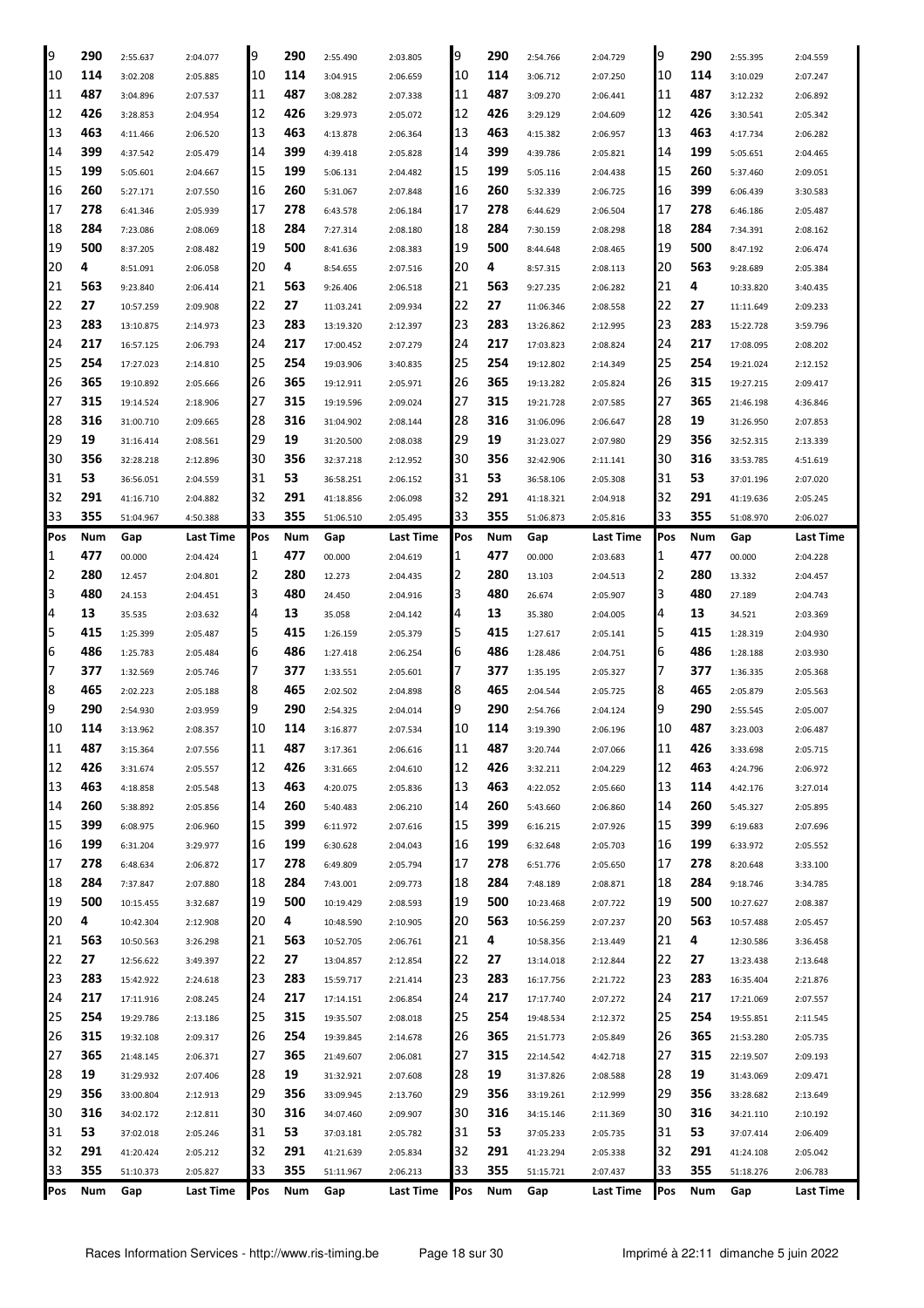| 1   | 477        |           |           | 1              | 477 |           |           | 11  | 477 |           |           | 1   | 477        |           |           |
|-----|------------|-----------|-----------|----------------|-----|-----------|-----------|-----|-----|-----------|-----------|-----|------------|-----------|-----------|
|     |            | 00.000    | 2:04.790  |                |     | 00.000    | 2:04.055  |     |     | 00.000    | 2:03.265  |     |            | 00.000    | 3:27.507  |
| 2   | 280        | 13.310    | 2:04.768  | $\overline{2}$ | 280 | 14.941    | 2:05.686  | 12  | 280 | 1:40.812  | 3:29.136  | 2   | 280        | 17.979    | 2:04.674  |
| 3   | 480        | 27.849    | 2:05.450  | 3              | 480 | 27.127    | 2:03.333  | 13  | 480 | 1:50.879  | 3:27.017  | 3   | 480        | 28.113    | 2:04.741  |
| 4   | 415        | 1:27.693  | 2:04.164  | 4              | 13  | 2:00.352  | 2:04.500  | 14  | 13  | 2:01.922  | 2:04.835  | 4   | 13         | 39.073    | 2:04.658  |
| 5   | 377        | 1:36.568  | 2:05.023  | 5              | 415 | 2:53.936  | 3:30.298  | 5   | 486 | 2:58.233  | 2:07.272  | 5   | 415        | 1:37.647  | 2:06.610  |
| 6   | 13         | 1:59.907  | 3:30.176  | 6              | 486 | 2:54.226  | 2:06.504  | 6   | 415 | 2:58.544  | 2:07.873  | 6   | 486        | 1:38.014  | 2:07.288  |
| 17  | 465        | 2:05.300  | 2:04.211  |                | 377 | 3:07.327  | 3:34.814  |     | 377 | 3:10.738  | 2:06.676  |     | 377        | 1:48.851  | 2:05.620  |
| 8   | 486        | 2:51.777  | 3:28.379  | 18             | 465 | 3:35.138  | 3:33.893  | 18  | 465 | 3:38.223  | 2:06.350  | 8   | 465        | 2:16.707  | 2:05.991  |
| 9   | 290        | 4:18.001  | 3:27.246  | 19             | 290 | 4:18.949  | 2:05.003  | 19  | 290 | 4:21.829  | 2:06.145  | 9   | 290        | 2:59.750  | 2:05.428  |
| 10  | 463        |           |           |                | 114 |           |           | 10  | 487 |           |           | 10  | 487        |           |           |
|     |            | 4:26.256  | 2:06.250  | 10             |     | 4:49.830  | 2:07.280  |     |     | 4:53.004  | 2:05.799  |     |            | 3:33.572  | 2:08.075  |
| 11  | 114        | 4:46.605  | 2:09.219  | 11             | 487 | 4:50.470  | 2:07.520  | 11  | 114 | 4:53.831  | 2:07.266  | 11  | 114        | 3:35.330  | 2:09.006  |
| 12  | 487        | 4:47.005  | 3:28.792  | 12             | 426 | 5:00.391  | 2:06.952  | 12  | 426 | 5:02.564  | 2:05.438  | 12  | 426        | 3:40.531  | 2:05.474  |
| 13  | 426        | 4:57.494  | 3:28.586  | 13             | 463 | 5:55.191  | 3:32.990  | 13  | 463 | 6:00.174  | 2:08.248  | 13  | 463        | 4:40.322  | 2:07.655  |
| 14  | 399        | 6:21.979  | 2:07.086  | 14             | 399 | 6:24.675  | 2:06.751  | 14  | 399 | 6:28.068  | 2:06.658  | 14  | 399        | 5:07.149  | 2:06.588  |
| 15  | 199        | 6:34.971  | 2:05.789  | 15             | 199 | 6:35.811  | 2:04.895  | 15  | 199 | 6:37.406  | 2:04.860  | 15  | 199        | 5:14.822  | 2:04.923  |
| 16  | 260        | 7:23.022  | 3:42.485  | 16             | 260 | 7:29.698  | 2:10.731  | 16  | 260 | 7:36.638  | 2:10.205  | 16  | 260        | 6:17.996  | 2:08.865  |
| 17  | 278        | 8:24.178  | 2:08.320  | 17             | 278 | 8:27.792  | 2:07.669  | 17  | 278 | 8:31.340  | 2:06.813  | 17  | 278        | 7:11.234  | 2:07.401  |
| 18  | 284        | 9:22.940  | 2:08.984  | 18             | 284 | 9:28.309  | 2:09.424  | 18  | 284 | 9:34.255  | 2:09.211  | 18  | 284        | 8:15.518  | 2:08.770  |
| 19  | 500        | 10:30.798 | 2:07.961  | 19             | 500 | 10:36.715 | 2:09.972  | 19  | 500 | 10:41.488 | 2:08.038  | 19  | 500        | 9:24.462  | 2:10.481  |
| 20  | 563        | 10:58.399 | 2:05.701  | 20             | 563 | 11:00.619 | 2:06.275  | 120 | 563 | 11:03.795 | 2:06.441  | 20  | 563        | 10:03.511 | 2:27.223  |
| 21  | 4          |           |           | 21             | 4   |           |           | 21  | 4   |           |           | 21  | 4          |           |           |
|     |            | 12:34.685 | 2:08.889  |                |     | 12:41.814 | 2:11.184  |     |     | 12:49.151 | 2:10.602  |     |            | 11:31.654 | 2:10.010  |
| 22  | 27         | 13:32.206 | 2:13.558  | 22             | 27  | 13:45.029 | 2:16.878  | 22  | 27  | 13:57.897 | 2:16.133  | 22  | 27         | 12:44.733 | 2:14.343  |
| 23  | 283        | 16:50.971 | 2:20.357  | 23             | 283 | 17:07.513 | 2:20.597  | 23  | 283 | 17:23.261 | 2:19.013  | 23  | 217        | 16:13.891 | 2:08.577  |
| 24  | 217        | 17:23.907 | 2:07.628  | 24             | 217 | 17:27.572 | 2:07.720  | 24  | 217 | 17:32.821 | 2:08.514  | 24  | 283        | 16:16.388 | 2:20.634  |
| 25  | 254        | 20:02.814 | 2:11.753  | 25             | 254 | 20:10.368 | 2:11.609  | 25  | 254 | 20:19.652 | 2:12.549  | 25  | 254        | 19:02.853 | 2:10.708  |
| 26  | 365        | 21:54.247 | 2:05.757  | 26             | 365 | 21:55.589 | 2:05.397  | 26  | 365 | 21:58.638 | 2:06.314  | 26  | 365        | 20:37.176 | 2:06.045  |
| 27  | 315        | 22:22.123 | 2:07.406  | 27             | 315 | 22:26.281 | 2:08.213  | 27  | 315 | 22:31.514 | 2:08.498  | 27  | 19         | 30:36.479 | 2:07.272  |
| 28  | 19         | 31:46.738 | 2:08.459  | 28             | 19  | 31:51.194 | 2:08.511  | 28  | 19  | 31:56.714 | 2:08.785  | 28  | 316        | 33:27.036 | 2:10.774  |
| 29  | 356        | 33:38.092 | 2:14.200  | 29             | 356 | 33:46.027 | 2:11.990  | 29  | 356 | 33:54.639 | 2:11.877  | 29  | 315        | 34:52.816 | 15:48.809 |
| 30  | 316        | 34:28.742 | 2:12.422  | 30             | 316 | 34:36.497 | 2:11.810  | 30  | 316 | 34:43.769 | 2:10.537  | 30  | 356        | 35:12.238 | 4:45.106  |
|     |            |           |           |                |     |           |           |     |     |           |           |     |            |           |           |
| 31  | 53         | 37:08.398 | 2:05.774  | 31             | 53  | 38:47.002 | 3:42.659  | 31  | 53  | 38:49.524 | 2:05.787  | 31  | 53         | 37:27.928 | 2:05.911  |
|     |            |           |           |                |     |           |           |     |     |           |           |     |            |           |           |
| 32  | 291<br>355 | 43:01.129 | 3:41.811  | 32             | 291 | 43:08.272 | 2:11.198  | 32  | 291 | 43:14.191 | 2:09.184  | 32  | 291<br>355 | 41:55.870 | 2:09.186  |
| 33  |            | 51:18.694 | 2:05.208  | 33             | 355 | 51:19.803 | 2:05.164  | 33  | 355 | 51:21.487 | 2:04.949  | 33  |            | 50:00.115 | 2:06.135  |
| Pos | Num        | Gap       | Last Time | Pos            | Num | Gap       | Last Time | Pos | Num | Gap       | Last Time | Pos | Num        | Gap       | Last Time |
| 1   | 477        | 00.000    | 2:03.788  | 1              | 477 | 00.000    | 2:04.294  | 11  | 477 | 00.000    | 2:03.799  | 1   | 477        | 00.000    | 2:03.822  |
| 2   | 280        | 18.259    | 2:04.068  | 2              | 280 | 17.816    | 2:03.851  | 12  | 280 | 17.792    | 2:03.775  | 2   | 280        | 18.570    | 2:04.600  |
| 3   | 480        | 29.040    | 2:04.715  | 3              | 480 | 29.764    | 2:05.018  | 13  | 480 | 30.855    | 2:04.890  | 3   | 480        | 31.025    | 2:03.992  |
| 4   | 13         | 39.630    | 2:04.345  | 4              | 13  | 39.716    | 2:04.380  | 14  | 13  | 40.731    | 2:04.814  | 4   | 13         | 41.053    | 2:04.144  |
| 5   | 486        | 1:40.169  | 2:05.943  | 5              | 486 | 1:42.335  | 2:06.460  | 15  | 486 | 1:44.845  | 2:06.309  | 5   | 415        | 1:46.863  | 2:05.464  |
| 6   | 415        | 1:40.660  | 2:06.801  | 16             | 415 | 1:42.678  | 2:06.312  | 16  | 415 | 1:45.221  | 2:06.342  | 6   | 486        | 1:47.277  | 2:06.254  |
| 17  | 377        | 1:50.921  | 2:05.858  | 7              | 377 | 1:52.984  | 2:06.357  | 17  | 377 | 1:54.741  | 2:05.556  | 7   | 377        | 1:56.282  | 2:05.363  |
| 8   | 465        | 2:19.498  | 2:06.579  | 8              | 465 | 2:22.205  | 2:07.001  | 8   | 465 | 2:23.633  | 2:05.227  | 8   | 465        | 2:25.610  | 2:05.799  |
| 9   | 290        | 3:01.597  | 2:05.635  | 19             | 290 | 3:03.559  | 2:06.256  | 19  | 290 | 3:06.441  | 2:06.681  | 9   | 290        | 3:08.824  | 2:06.205  |
| 10  | 487        | 3:35.755  | 2:05.971  | 10             | 487 | 3:37.684  | 2:06.223  | 10  | 487 | 3:39.771  | 2:05.886  | 10  | 487        | 3:41.931  | 2:05.982  |
| 11  | 114        | 3:38.272  |           | 11             | 114 | 3:41.046  |           |     | 114 | 3:44.298  |           | 11  | 426        | 3:45.987  |           |
|     |            |           | 2:06.730  |                |     |           | 2:07.068  | 11  |     |           | 2:07.051  |     |            |           | 2:04.679  |
| 12  | 426        | 3:42.727  | 2:05.984  | 12             | 426 | 3:43.526  | 2:05.093  | 12  | 426 | 3:45.130  | 2:05.403  | 12  | 114        | 3:47.548  | 2:07.072  |
| 13  | 463        | 4:46.563  | 2:10.029  | 13             | 463 | 4:50.344  | 2:08.075  | 13  | 463 | 4:53.444  | 2:06.899  | 13  | 463        | 4:57.299  | 2:07.677  |
| 14  | 399        | 5:10.487  | 2:07.126  | 14             | 399 | 5:14.087  | 2:07.894  | 14  | 399 | 5:17.700  | 2:07.412  | 14  | 199        | 5:18.944  | 2:04.890  |
| 15  | 199        | 5:15.691  | 2:04.657  | 15             | 199 | 5:15.781  | 2:04.384  | 15  | 199 | 5:17.876  | 2:05.894  | 15  | 399        | 5:20.140  | 2:06.262  |
| 16  | 260        | 6:23.073  | 2:08.865  | 16             | 260 | 6:28.258  | 2:09.479  | 16  | 260 | 6:33.110  | 2:08.651  | 16  | 260        | 6:39.120  | 2:09.832  |
| 17  | 278        | 7:15.800  | 2:08.354  | 17             | 278 | 7:17.909  | 2:06.403  | 17  | 278 | 7:20.082  | 2:05.972  | 17  | 278        | 7:22.792  | 2:06.532  |
| 18  | 284        | 8:21.544  | 2:09.814  | 18             | 284 | 8:26.243  | 2:08.993  | 18  | 284 | 8:30.504  | 2:08.060  | 18  | 284        | 8:35.117  | 2:08.435  |
| 19  | 500        | 9:28.439  | 2:07.765  | 19             | 500 | 9:43.906  | 2:19.761  | 19  | 500 | 9:48.963  | 2:08.856  | 19  | 500        | 9:53.415  | 2:08.274  |
| 20  | 563        | 10:05.959 | 2:06.236  | 20             | 563 | 10:07.498 | 2:05.833  | 20  | 563 | 10:09.122 | 2:05.423  | 20  | 563        | 10:12.522 | 2:07.222  |
| 21  | 4          | 11:36.890 | 2:09.024  | 21             | 4   | 11:50.912 | 2:18.316  | 21  | 4   | 12:33.279 | 2:46.166  | 21  | 27         | 13:23.338 | 2:12.889  |
| 22  | 27         | 12:55.277 | 2:14.332  | 22             | 27  | 13:05.448 | 2:14.465  | 22  | 27  | 13:14.271 | 2:12.622  | 22  | 4          | 13:40.770 | 3:11.313  |
| 23  | 217        | 16:16.594 | 2:06.491  | 23             | 217 | 16:19.428 | 2:07.128  | 23  | 217 | 16:24.846 | 2:09.217  | 23  | 217        | 16:31.922 | 2:10.898  |
| 24  | 283        | 16:32.743 | 2:20.143  | 24             | 283 | 17:04.169 | 2:35.720  | 24  | 283 | 17:21.151 | 2:20.781  | 24  | 283        | 17:37.176 | 2:19.847  |
| 25  | 254        | 19:10.151 | 2:11.086  | 25             | 254 | 19:17.696 | 2:11.839  | 25  | 254 | 19:25.395 | 2:11.498  | 25  | 254        | 19:33.088 | 2:11.515  |
| 26  | 365        | 20:39.538 | 2:06.150  | 26             | 365 | 20:41.848 | 2:06.604  | 26  | 365 | 20:43.919 | 2:05.870  | 26  | 365        | 20:46.460 | 2:06.363  |
| 27  | 19         | 32:12.264 | 3:39.573  | 27             | 19  | 32:22.800 | 2:14.830  | 27  | 19  | 32:34.057 | 2:15.056  | 27  | 19         | 32:44.676 | 2:14.441  |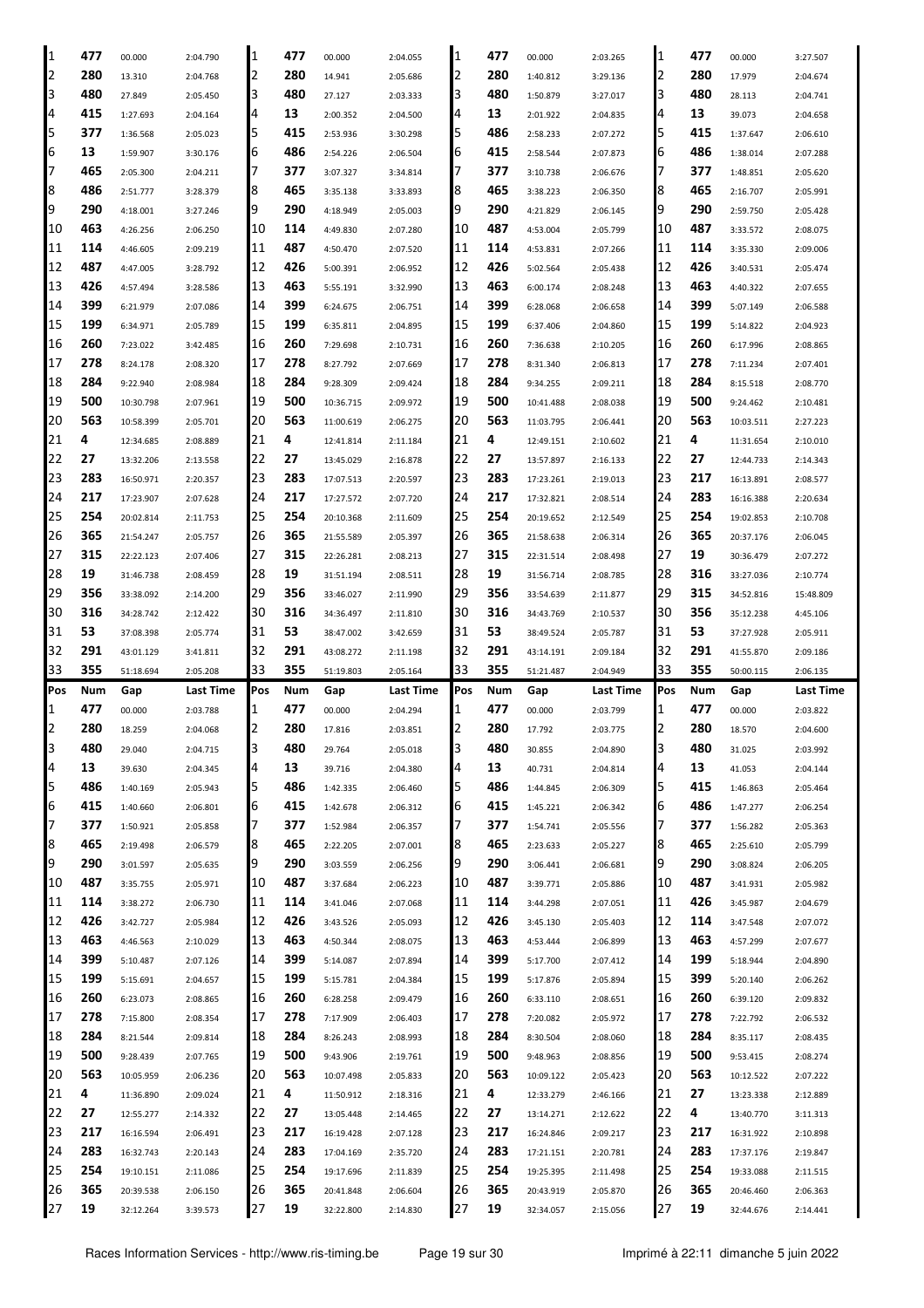| 28  | 316 | 33:57.215 | 2:33.967         | 28  | 316 | 34:04.805 | 2:11.884         | 28  | 316 | 34:11.757 | 2:10.751         | 28  | 315 | 35:16.782 | 2:09.386         |
|-----|-----|-----------|------------------|-----|-----|-----------|------------------|-----|-----|-----------|------------------|-----|-----|-----------|------------------|
| 29  | 315 | 35:00.354 | 2:11.326         | 29  | 315 | 35:06.223 | 2:10.163         | 29  | 315 | 35:11.218 | 2:08.794         | 29  | 356 | 35:35.574 | 2:08.668         |
| 30  | 356 | 35:19.557 | 2:11.107         | 30  | 356 | 35:25.400 | 2:10.137         | 30  | 356 | 35:30.728 | 2:09.127         | 30  | 316 | 36:57.116 | 4:49.181         |
| 31  | 53  | 37:30.321 | 2:06.181         | 31  | 53  | 37:32.985 | 2:06.958         | 31  | 53  | 37:35.221 | 2:06.035         | 31  | 53  | 37:37.424 | 2:06.025         |
| 32  | 291 | 42:00.393 | 2:08.311         | 32  | 291 | 42:05.080 | 2:08.981         | 32  | 291 | 42:10.751 | 2:09.470         | 32  | 291 | 42:15.534 | 2:08.605         |
| 33  | 355 | 50:02.705 | 2:06.378         | 33  | 355 | 50:03.133 | 2:04.722         | 33  | 355 | 52:39.442 | 4:40.108         | 33  | 355 | 52:43.786 | 2:08.166         |
| Pos | Num | Gap       | <b>Last Time</b> | Pos | Num | Gap       | <b>Last Time</b> | Pos | Num | Gap       | <b>Last Time</b> | Pos | Num | Gap       | Last Time        |
| 1   | 477 | 00.000    | 2:04.067         | 1   | 477 | 00.000    | 2:02.983         | 1   | 477 | 00.000    | 2:03.153         | 1   | 477 | 00.000    | 2:02.705         |
| 2   | 280 | 18.765    | 2:04.262         | 2   | 280 | 20.608    | 2:04.826         | 2   | 280 | 22.306    | 2:04.851         | 2   | 280 | 23.861    | 2:04.260         |
| 3   | 480 | 31.872    | 2:04.914         | 3   | 480 | 33.732    | 2:04.843         | 3   | 480 | 34.654    | 2:04.075         | 3   | 480 | 37.008    | 2:05.059         |
| 4   | 13  | 41.794    | 2:04.808         | 4   | 13  | 43.693    | 2:04.882         | 4   | 13  | 45.023    | 2:04.483         | 4   | 13  | 46.463    | 2:04.145         |
| 5   | 415 | 1:49.106  | 2:06.310         | 5   | 415 | 1:52.346  | 2:06.223         | 5   | 415 | 1:54.922  | 2:05.729         | 5   | 415 | 1:57.875  | 2:05.658         |
| 6   | 486 | 1:49.656  | 2:06.446         | 6   | 486 | 1:52.607  | 2:05.934         | 6   | 486 | 1:55.893  | 2:06.439         | 6   | 486 | 1:59.357  | 2:06.169         |
| 7   | 377 | 1:57.643  | 2:05.428         | 7   | 377 | 2:00.136  | 2:05.476         | 7   | 377 | 2:03.070  | 2:06.087         | 7   | 377 | 2:05.145  | 2:04.780         |
| 8   | 465 | 2:27.748  | 2:06.205         | 8   | 465 | 2:31.112  | 2:06.347         | 8   | 465 | 2:32.998  | 2:05.039         | 8   | 465 | 2:35.614  | 2:05.321         |
| 9   | 290 | 3:10.325  | 2:05.568         | 9   | 290 | 3:12.347  | 2:05.005         | 9   | 290 | 3:15.146  | 2:05.952         | 9   | 290 | 3:19.795  | 2:07.354         |
| 10  | 487 | 3:45.149  | 2:07.285         | 10  | 487 | 3:48.333  | 2:06.167         | 10  | 487 | 3:51.001  | 2:05.821         | 10  | 426 | 3:53.461  | 2:04.609         |
| 11  | 426 | 3:46.436  | 2:04.516         | 11  | 426 | 3:49.270  | 2:05.817         | 11  | 426 | 3:51.557  | 2:05.440         | 11  | 487 | 3:54.663  | 2:06.367         |
| 12  | 114 | 3:49.655  | 2:06.174         | 12  | 114 | 3:53.845  | 2:07.173         | 12  | 114 | 3:58.717  | 2:08.025         | 12  | 114 | 4:03.957  | 2:07.945         |
| 13  | 463 | 5:01.025  | 2:07.793         | 13  | 463 | 5:05.467  | 2:07.425         | 13  | 463 | 5:09.218  | 2:06.904         | 13  | 463 | 5:13.966  | 2:07.453         |
| 14  | 199 | 5:19.057  | 2:04.180         | 14  | 199 | 5:20.762  | 2:04.688         | 14  | 199 | 5:21.848  | 2:04.239         | 14  | 199 | 5:23.866  | 2:04.723         |
| 15  | 399 | 5:21.756  | 2:05.683         | 15  | 399 | 5:24.581  | 2:05.808         | 15  | 399 | 5:28.363  | 2:06.935         | 15  | 399 | 5:33.283  | 2:07.625         |
| 16  | 260 | 6:44.195  | 2:09.142         | 16  | 260 | 6:51.317  | 2:10.105         | 16  | 260 | 6:57.664  | 2:09.500         | 16  | 260 | 7:06.051  | 2:11.092         |
| 17  | 278 | 7:26.130  | 2:07.405         | 17  | 278 | 7:29.261  | 2:06.114         | 17  | 278 | 7:33.127  | 2:07.019         | 17  | 278 | 7:37.396  | 2:06.974         |
| 18  | 284 | 8:40.535  | 2:09.485         | 18  | 284 | 8:46.828  | 2:09.276         | 18  | 284 | 8:53.519  | 2:09.844         | 18  | 284 | 8:59.537  | 2:08.723         |
| 19  | 500 | 9:56.875  | 2:07.527         | 19  | 500 | 10:02.116 | 2:08.224         | 19  | 500 | 10:07.890 | 2:08.927         | 19  | 500 | 10:13.392 | 2:08.207         |
| 20  | 563 | 10:13.675 | 2:05.220         | 20  | 563 | 10:17.101 | 2:06.409         | 20  | 563 | 10:19.497 | 2:05.549         | 20  | 563 | 10:22.111 | 2:05.319         |
| 21  | 27  | 13:31.383 | 2:12.112         | 21  | 27  | 13:41.221 | 2:12.821         | 21  | 27  | 13:49.599 | 2:11.531         | 21  | 27  | 15:18.220 | 3:31.326         |
| 22  | 4   | 13:45.835 | 2:09.132         | 22  | 4   | 13:51.995 | 2:09.143         | 22  | 4   | 15:22.741 | 3:33.899         | 22  | 4   | 15:29.898 | 2:09.862         |
| 23  | 217 | 16:34.831 | 2:06.976         | 23  | 217 | 18:10.032 | 3:38.184         | 23  | 217 | 18:18.940 | 2:12.061         | 23  | 217 | 18:25.552 | 2:09.317         |
| 24  | 283 | 17:53.546 | 2:20.437         | 24  | 283 | 18:11.813 | 2:21.250         | 24  | 283 | 18:28.611 | 2:19.951         | 24  | 283 | 20:11.628 | 3:45.722         |
| 25  | 254 | 19:41.932 | 2:12.911         | 25  | 254 | 19:50.315 | 2:11.366         | 25  | 365 | 20:53.154 | 2:05.130         | 25  | 365 | 20:55.860 | 2:05.411         |
| 26  | 365 | 20:48.357 | 2:05.964         | 26  | 365 | 20:51.177 | 2:05.803         | 26  | 254 | 21:24.378 | 3:37.216         | 26  | 254 | 21:34.157 | 2:12.484         |
| 27  | 19  | 32:53.485 | 2:12.876         | 27  | 19  | 33:02.513 | 2:12.011         | 27  | 19  | 33:12.514 | 2:13.154         | 27  | 19  | 33:22.415 | 2:12.606         |
| 28  | 315 | 35:21.240 | 2:08.525         | 28  | 315 | 35:27.142 | 2:08.885         | 28  | 315 | 35:32.073 | 2:08.084         | 28  | 315 | 35:38.619 | 2:09.251         |
| 29  | 356 | 35:41.488 | 2:09.981         | 29  | 356 | 35:53.235 | 2:14.730         | 29  | 356 | 35:59.165 | 2:09.083         | 29  | 356 | 36:05.478 | 2:09.018         |
| 30  | 316 | 37:04.110 | 2:11.061         | 30  | 316 | 37:10.714 | 2:09.587         | 30  | 316 | 37:18.117 | 2:10.556         | 30  | 316 | 37:24.447 | 2:09.035         |
| 31  | 53  | 37:38.980 | 2:05.623         | 31  | 53  | 37:41.995 | 2:05.998         | 31  | 53  | 37:47.724 | 2:08.882         | 31  | 53  | 37:53.137 | 2:08.118         |
| 32  | 291 | 42:19.713 | 2:08.246         | 32  | 291 | 42:25.279 | 2:08.549         | 32  | 291 | 42:31.531 | 2:09.405         | 32  | 291 | 42:37.453 | 2:08.627         |
| 33  | 355 | 52:47.366 | 2:07.647         | 33  | 355 | 52:52.845 | 2:08.462         | 33  | 355 | 52:59.482 | 2:09.790         | 33  | 355 | 53:04.465 | 2:07.688         |
| Pos | Num | Gap       | Last Time        | Pos | Num | Gap       | Last Time        | Pos | Num | Gap       | Last Time        | Pos | Num | Gap       | <b>Last Time</b> |
| 1   | 477 | 00.000    | 2:04.676         | 1   | 477 | 00.000    | 2:02.817         | 1   | 477 | 00.000    | 2:03.401         | 1   | 477 | 00.000    | 2:04.092         |
| 2   | 280 | 23.471    | 2:04.286         | 2   | 280 | 26.496    | 2:05.842         | 2   | 280 | 27.592    | 2:04.497         | 2   | 280 | 28.346    | 2:04.846         |
| 3   | 480 | 36.692    | 2:04.360         | 3   | 480 | 38.932    | 2:05.057         | 3   | 480 | 40.691    | 2:05.160         | 3   | 480 | 41.247    | 2:04.648         |
| 4   | 13  | 46.924    | 2:05.137         | 4   | 13  | 48.033    | 2:03.926         | 4   | 13  | 53.741    | 2:09.109         | 4   | 13  | 54.073    | 2:04.424         |
| 5   | 415 | 1:58.879  | 2:05.680         | 5   | 415 | 2:01.704  | 2:05.642         | 5   | 415 | 2:04.507  | 2:06.204         | 5   | 415 | 2:05.433  | 2:05.018         |
| 6   | 486 | 1:59.799  | 2:05.118         | 6   | 486 | 2:02.360  | 2:05.378         | 6   | 486 | 2:05.433  | 2:06.474         | 6   | 486 | 2:06.815  | 2:05.474         |
| 7   | 377 | 2:05.669  | 2:05.200         | 7   | 377 | 2:07.500  | 2:04.648         | 7   | 377 | 2:09.631  | 2:05.532         | 7   | 377 | 2:10.553  | 2:05.014         |
| 8   | 465 | 2:37.793  | 2:06.855         | 8   | 465 | 2:40.612  | 2:05.636         | 8   | 465 | 2:42.889  | 2:05.678         | 8   | 465 | 2:43.825  | 2:05.028         |
| 9   | 290 | 3:21.493  | 2:06.374         | 9   | 290 | 3:23.582  | 2:04.906         | 9   | 290 | 3:25.203  | 2:05.022         | 9   | 290 | 3:27.313  | 2:06.202         |
| 10  | 426 | 3:54.031  | 2:05.246         | 10  | 426 | 3:57.122  | 2:05.908         | 10  | 426 | 3:59.464  | 2:05.743         | 10  | 426 | 4:00.749  | 2:05.377         |
| 11  | 487 | 3:56.326  | 2:06.339         | 11  | 487 | 3:58.979  | 2:05.470         | 11  | 487 | 4:01.878  | 2:06.300         | 11  | 487 | 4:03.504  | 2:05.718         |
| 12  | 114 | 4:05.968  | 2:06.687         | 12  | 114 | 4:10.312  | 2:07.161         | 12  | 114 | 4:13.224  | 2:06.313         | 12  | 114 | 4:15.625  | 2:06.493         |
| 13  | 463 | 5:16.561  | 2:07.271         | 13  | 463 | 5:22.056  | 2:08.312         | 13  | 199 | 5:27.309  | 2:04.985         | 13  | 199 | 5:27.650  | 2:04.433         |
| 14  | 199 | 5:23.690  | 2:04.500         | 14  | 199 | 5:25.725  | 2:04.852         | 14  | 463 | 5:28.705  | 2:10.050         | 14  | 463 | 5:31.914  | 2:07.301         |
| 15  | 399 | 5:35.710  | 2:07.103         | 15  | 399 | 6:57.578  | 3:24.685         | 15  | 399 | 7:00.624  | 2:06.447         | 15  | 399 | 7:01.464  | 2:04.932         |
| 16  | 260 | 7:12.235  | 2:10.860         | 16  | 278 | 7:42.647  | 2:06.204         | 16  | 278 | 7:46.379  | 2:07.133         | 16  | 278 | 7:48.302  | 2:06.015         |
| 17  | 278 | 7:39.260  | 2:06.540         | 17  | 260 | 8:40.378  | 3:30.960         | 17  | 260 | 8:41.733  | 2:04.756         | 17  | 260 | 8:42.515  | 2:04.874         |
| 18  | 284 | 9:03.920  | 2:09.059         | 18  | 284 | 9:08.902  | 2:07.799         | 18  | 284 | 9:14.527  | 2:09.026         | 18  | 284 | 10:41.033 | 3:30.598         |
| 19  | 500 | 10:15.245 | 2:06.529         | 19  | 500 | 10:18.740 | 2:06.312         | 19  | 500 | 11:55.445 | 3:40.106         | 19  | 563 | 12:00.305 | 2:07.659         |
|     |     |           |                  |     |     |           |                  |     |     |           |                  |     |     |           |                  |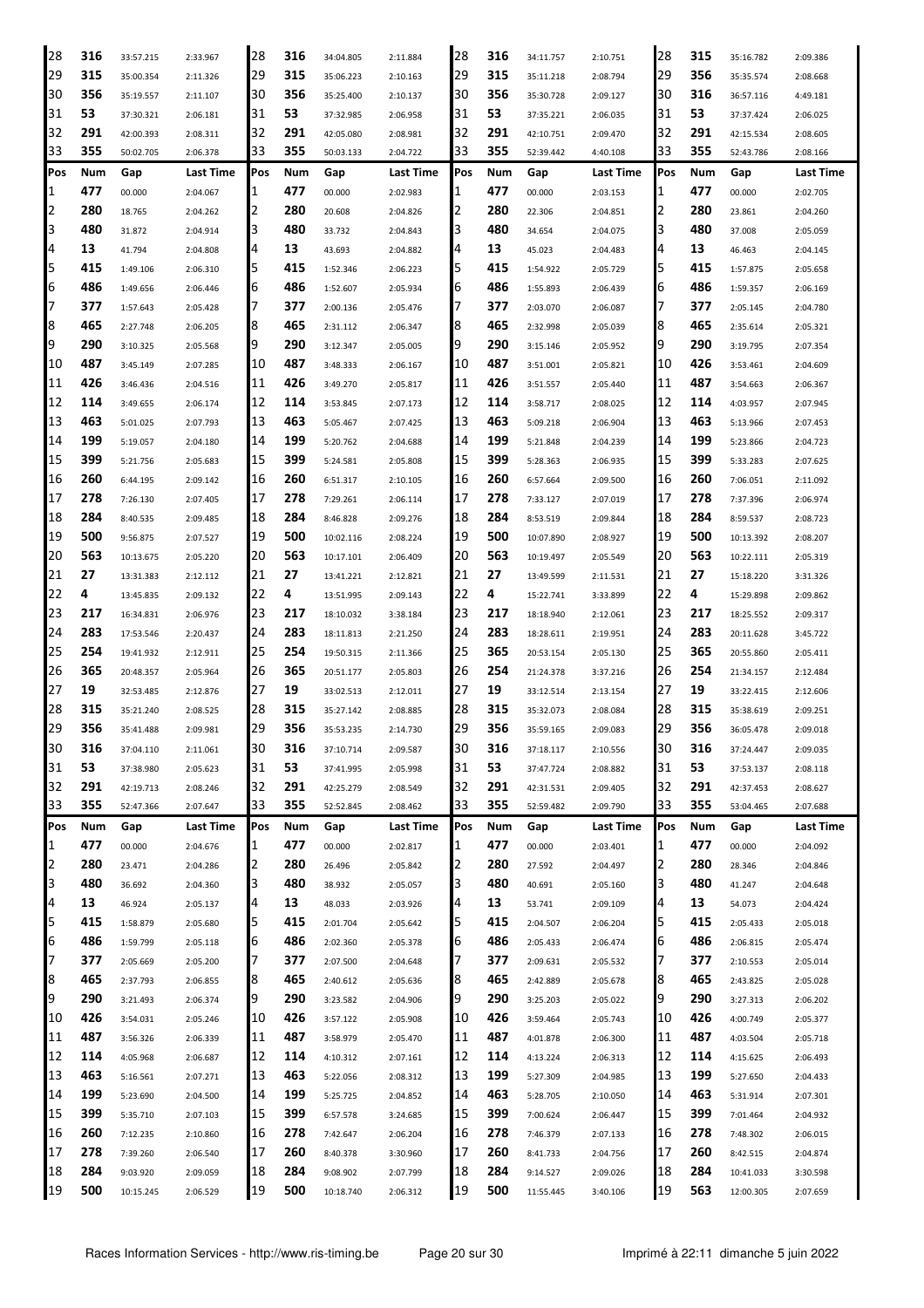| 20  | 563 | 10:22.524 | 2:05.089  | 20  | 563 | 10:24.869 | 2:05.162  | 20           | 563 | 11:56.738 | 3:35.270         | 20  | 500 | 12:00.904 | 2:09.551  |
|-----|-----|-----------|-----------|-----|-----|-----------|-----------|--------------|-----|-----------|------------------|-----|-----|-----------|-----------|
| 21  | 27  | 15:24.764 | 2:11.220  | 21  | 27  | 15:33.480 | 2:11.533  | 21           | 27  | 15:40.351 | 2:10.272         | 21  | 27  | 15:46.126 | 2:09.867  |
| 22  | 4   | 15:34.345 | 2:09.123  | 22  | 4   | 15:40.955 | 2:09.427  | 22           | 4   | 15:46.490 | 2:08.936         | 22  | 4   | 15:50.874 | 2:08.476  |
| 23  | 217 | 18:30.270 | 2:09.394  | 23  | 217 | 18:37.095 | 2:09.642  | 23           | 217 | 18:43.235 | 2:09.541         | 23  | 217 | 18:48.210 | 2:09.067  |
| 24  | 283 | 20:21.442 | 2:14.490  | 24  | 283 | 20:30.706 | 2:12.081  | 24           | 283 | 20:38.772 | 2:11.467         | 24  | 283 | 20:47.067 | 2:12.387  |
| 25  | 254 | 21:41.550 | 2:12.069  | 25  | 254 | 21:50.799 | 2:12.066  | 25           | 254 | 22:02.166 | 2:14.768         | 25  | 254 | 22:10.469 | 2:12.395  |
| 26  | 365 | 23:10.404 | 4:19.220  | 26  | 365 | 23:18.744 | 2:11.157  | 26           | 365 | 23:26.667 | 2:11.324         | 26  | 365 | 23:33.432 | 2:10.857  |
| 27  | 19  | 33:31.122 | 2:13.383  | 27  | 19  | 33:41.040 | 2:12.735  | 27           | 19  | 33:50.140 | 2:12.501         | 27  | 19  | 33:58.063 | 2:12.015  |
| 28  | 315 | 35:42.007 | 2:08.064  | 28  | 315 | 35:47.767 | 2:08.577  | 28           | 315 | 35:52.989 | 2:08.623         | 28  | 315 | 35:55.842 | 2:06.945  |
| 29  | 356 | 36:09.686 | 2:08.884  | 29  | 356 | 36:15.874 | 2:09.005  | 29           | 356 | 36:21.552 | 2:09.079         | 29  | 356 | 36:26.323 | 2:08.863  |
| 30  | 316 | 37:28.546 | 2:08.775  | 30  | 316 | 37:35.198 | 2:09.469  | 30           | 316 | 37:55.009 | 2:23.212         | 30  | 316 | 37:59.979 | 2:09.062  |
| 31  | 53  | 37:55.248 | 2:06.787  | 31  | 53  | 37:58.012 | 2:05.581  | 31           | 53  | 38:01.227 | 2:06.616         | 31  | 53  | 38:02.799 | 2:05.664  |
| 32  | 291 | 42:41.119 | 2:08.342  | 32  | 291 | 42:47.159 | 2:08.857  | 32           | 291 | 42:53.720 | 2:09.962         | 32  | 291 | 42:58.966 | 2:09.338  |
| 33  | 355 | 53:07.087 | 2:07.298  | 33  | 355 | 53:11.433 | 2:07.163  | 33           | 355 | 53:15.118 | 2:07.086         | 33  | 355 | 53:18.729 | 2:07.703  |
| Pos | Num | Gap       | Last Time | Pos | Num | Gap       | Last Time | Pos          | Num | Gap       | <b>Last Time</b> | Pos | Num | Gap       | Last Time |
| 1   | 477 | 00.000    | 2:02.910  | 1   | 477 | 00.000    | 2:03.217  | 1            | 477 | 00.000    | 2:02.388         | 1   | 477 | 00.000    | 2:03.389  |
| 2   | 280 | 29.909    | 2:04.473  | 2   | 280 | 30.862    | 2:04.170  | 2            | 280 | 32.384    | 2:03.910         | 12  | 280 | 32.681    | 2:03.686  |
| 3   | 480 | 42.022    | 2:03.685  | 3   | 480 | 43.310    | 2:04.505  | 3            | 480 | 44.713    | 2:03.791         | З   | 480 | 45.280    | 2:03.956  |
| 4   | 13  | 55.085    | 2:03.922  | 4   | 13  | 56.084    | 2:04.216  | 4            | 13  | 58.494    | 2:04.798         | 4   | 13  | 59.614    | 2:04.509  |
| 5   | 415 | 2:08.248  | 2:05.725  | 5   | 415 | 2:10.085  | 2:05.054  | 5            | 486 | 2:13.814  | 2:04.317         | 5   | 377 | 2:21.557  | 2:06.517  |
| 6   | 486 | 2:08.651  | 2:04.746  | 6   | 486 | 2:11.885  | 2:06.451  | 6            | 377 | 2:18.429  | 2:05.165         | 6   | 465 | 2:54.681  | 2:04.671  |
| 7   | 377 | 2:13.268  | 2:05.625  | 7   | 377 | 2:15.652  | 2:05.601  | 7            | 465 | 2:53.399  | 2:05.769         | 17  | 415 | 3:39.007  | 2:07.073  |
| 8   | 465 | 2:47.741  | 2:06.826  | 8   | 465 | 2:50.018  | 2:05.494  | 8            | 290 | 3:34.309  | 2:04.369         | 8   | 486 | 3:39.484  | 3:29.059  |
| 9   | 290 | 3:29.705  | 2:05.302  | 9   | 290 | 3:32.328  | 2:05.840  | 9            | 415 | 3:35.323  | 3:27.626         | 9   | 290 | 5:02.844  | 3:31.924  |
| 10  | 426 | 4:03.334  | 2:05.495  | 10  | 426 | 4:06.488  | 2:06.371  | 10           | 426 | 4:06.857  | 2:02.757         | 10  | 426 | 5:29.412  | 3:25.944  |
| 11  | 487 | 4:06.238  | 2:05.644  | 11  | 487 | 4:08.050  | 2:05.029  | 11           | 487 | 4:09.932  | 2:04.270         | 11  | 487 | 5:36.137  | 3:29.594  |
| 12  | 114 | 4:20.574  | 2:07.859  | 12  | 114 | 4:23.560  | 2:06.203  | 12           | 114 | 4:28.857  | 2:07.685         | 12  | 114 | 5:54.384  | 3:28.916  |
| 13  | 199 | 5:29.262  | 2:04.522  | 13  | 199 | 5:29.236  | 2:03.191  | 13           | 199 | 6:52.521  | 3:25.673         | 13  | 199 | 6:53.802  | 2:04.670  |
| 14  | 463 | 5:36.742  | 2:07.738  | 14  | 463 | 5:40.185  | 2:06.660  | 14           | 399 | 7:07.428  | 2:05.284         | 14  | 399 | 7:08.375  | 2:04.336  |
| 15  | 399 | 7:03.145  | 2:04.591  | 15  | 399 | 7:04.532  | 2:04.604  | 15           | 463 | 7:16.036  | 3:38.239         | 15  | 463 | 7:23.173  | 2:10.526  |
| 16  | 278 | 7:51.278  | 2:05.886  | 16  | 260 | 8:45.754  | 2:04.376  | 16           | 260 | 8:48.026  | 2:04.660         | 16  | 260 | 8:48.518  | 2:03.881  |
| 17  | 260 | 8:44.595  | 2:04.990  | 17  | 278 | 9:19.783  | 3:31.722  | 17           | 278 | 9:23.515  | 2:06.120         | 17  | 278 | 9:27.675  | 2:07.549  |
| 18  | 284 | 10:46.508 | 2:08.385  | 18  | 284 | 10:51.704 | 2:08.413  | 18           | 284 | 10:56.512 | 2:07.196         | 18  | 284 | 11:00.294 | 2:07.171  |
| 19  | 563 | 12:04.676 | 2:07.281  | 19  | 563 | 12:08.546 | 2:07.087  | 19           | 563 | 12:12.917 | 2:06.759         | 19  | 563 | 12:15.496 | 2:05.968  |
| 20  | 500 | 12:05.898 | 2:07.904  | 20  | 4   | 15:59.478 | 2:07.684  | 20           | 4   | 16:04.863 | 2:07.773         | 20  | 4   | 16:09.437 | 2:07.963  |
| 21  | 27  | 15:52.977 | 2:09.761  | 21  | 27  | 15:59.961 | 2:10.201  | 21           | 27  | 16:07.186 | 2:09.613         | 21  | 27  | 16:13.885 | 2:10.088  |
| 22  | 4   | 15:55.011 | 2:07.047  | 22  | 500 | 16:17.215 | 6:14.534  | 22           | 500 | 16:22.819 | 2:07.992         | 22  | 500 | 16:25.654 | 2:06.224  |
| 23  | 217 | 18:56.460 | 2:11.160  | 23  | 217 | 19:03.095 | 2:09.852  | 23           | 217 | 19:10.585 | 2:09.878         | 23  | 217 | 19:17.781 | 2:10.585  |
| 24  | 283 | 20:55.920 | 2:11.763  | 24  | 283 | 21:03.591 | 2:10.888  | 24           | 283 | 21:13.964 | 2:12.761         | 24  | 283 | 21:23.477 | 2:12.902  |
| 25  | 254 | 22:22.010 | 2:14.451  | 25  | 254 | 22:30.925 | 2:12.132  | 25           | 254 | 22:41.330 | 2:12.793         | 25  | 254 | 22:49.119 | 2:11.178  |
| 26  | 365 | 23:40.394 | 2:09.872  | 26  | 365 | 23:47.385 | 2:10.208  | 26           | 365 | 23:54.907 | 2:09.910         | 26  | 365 | 24:03.029 | 2:11.511  |
| 27  | 19  | 34:06.552 | 2:11.399  | 27  | 19  | 34:14.359 | 2:11.024  | 27           | 19  | 34:22.161 | 2:10.190         | 27  | 19  | 34:31.416 | 2:12.644  |
| 28  | 53  | 38:05.428 | 2:05.539  | 28  | 53  | 38:08.115 | 2:05.904  | 28           | 53  | 38:12.019 | 2:06.292         | 28  | 53  | 38:18.894 | 2:10.264  |
| 29  | 316 | 38:06.632 | 2:09.563  | 29  | 316 | 38:13.346 | 2:09.931  | 29           | 316 | 38:20.044 | 2:09.086         | 29  | 316 | 38:26.191 | 2:09.536  |
| 30  | 315 | 38:33.851 | 4:40.919  | 30  | 315 | 38:39.414 | 2:08.780  | 30           | 315 | 38:46.385 | 2:09.359         | 30  | 315 | 38:50.803 | 2:07.807  |
| 31  | 356 | 39:08.993 | 4:45.580  | 31  | 356 | 39:17.587 | 2:11.811  | 31           | 356 | 39:27.735 | 2:12.536         | 31  | 356 | 39:36.676 | 2:12.330  |
| 32  | 291 | 43:05.786 | 2:09.730  | 32  | 291 | 44:34.205 | 3:31.636  | 32           | 291 | 44:38.899 | 2:07.082         | 32  | 291 | 44:42.875 | 2:07.365  |
| 33  | 355 | 53:24.335 | 2:08.516  | 33  | 355 | 53:28.585 | 2:07.467  | 33           | 355 | 53:33.414 | 2:07.217         | 33  | 355 | 53:37.167 | 2:07.142  |
| Pos | Num | Gap       | Last Time | Pos | Num | Gap       | Last Time | Pos          | Num | Gap       | Last Time        | Pos | Num | Gap       | Last Time |
| 1   | 477 | 00.000    | 2:02.181  | 1   | 477 | 00.000    | 3:32.072  | $\mathbf{1}$ | 477 | 00.000    | 2:04.241         | 1   | 477 | 00.000    | 2:04.669  |
| 2   | 280 | 33.139    | 2:02.639  | 2   | 280 | 32.215    | 3:31.148  | 2            | 280 | 33.424    | 2:05.450         | 2   | 280 | 33.968    | 2:05.213  |
| 3   | 480 | 47.133    | 2:04.034  | 3   | 480 | 43.663    | 3:28.602  | 3            | 480 | 45.594    | 2:06.172         | 3   | 480 | 45.558    | 2:04.633  |
| 4   | 13  | 2:28.100  | 3:30.667  | 4   | 13  | 1:01.872  | 2:05.844  | 4            | 13  | 1:04.020  | 2:06.389         | 4   | 13  | 1:04.636  | 2:05.285  |
| 5   | 415 | 3:41.477  | 2:04.651  | 5   | 415 | 2:14.797  | 2:05.392  | 5            | 415 | 2:15.948  | 2:05.392         | 5   | 415 | 2:16.244  | 2:04.965  |
| 6   | 486 | 3:42.543  | 2:05.240  | 6   | 486 | 2:15.627  | 2:05.156  | 6            | 486 | 2:16.723  | 2:05.337         | 6   | 486 | 2:17.850  | 2:05.796  |
| 7   | 377 | 3:53.172  | 3:33.796  | 7   | 377 | 2:27.582  | 2:06.482  | 7            | 377 | 2:29.218  | 2:05.877         | 17  | 377 | 2:30.076  | 2:05.527  |
| 8   | 465 | 4:27.214  | 3:34.714  | 8   | 465 | 3:00.797  | 2:05.655  | 8            | 465 | 3:02.162  | 2:05.606         | 8   | 465 | 3:04.425  | 2:06.932  |
| 9   | 290 | 5:06.967  | 2:06.304  | 9   | 290 | 3:40.276  | 2:05.381  | 9            | 290 | 3:41.706  | 2:05.671         | 9   | 290 | 3:42.796  | 2:05.759  |
| 10  | 426 | 5:32.944  | 2:05.713  | 10  | 426 | 4:06.933  | 2:06.061  | 10           | 426 | 4:08.739  | 2:06.047         | 10  | 426 | 4:10.411  | 2:06.341  |
| 11  | 487 | 5:41.597  | 2:07.641  | 11  | 487 | 4:16.631  | 2:07.106  | 11           | 487 | 4:20.715  | 2:08.325         | 11  | 487 | 4:22.437  | 2:06.391  |
|     |     |           |           |     |     |           |           |              |     |           |                  |     |     |           |           |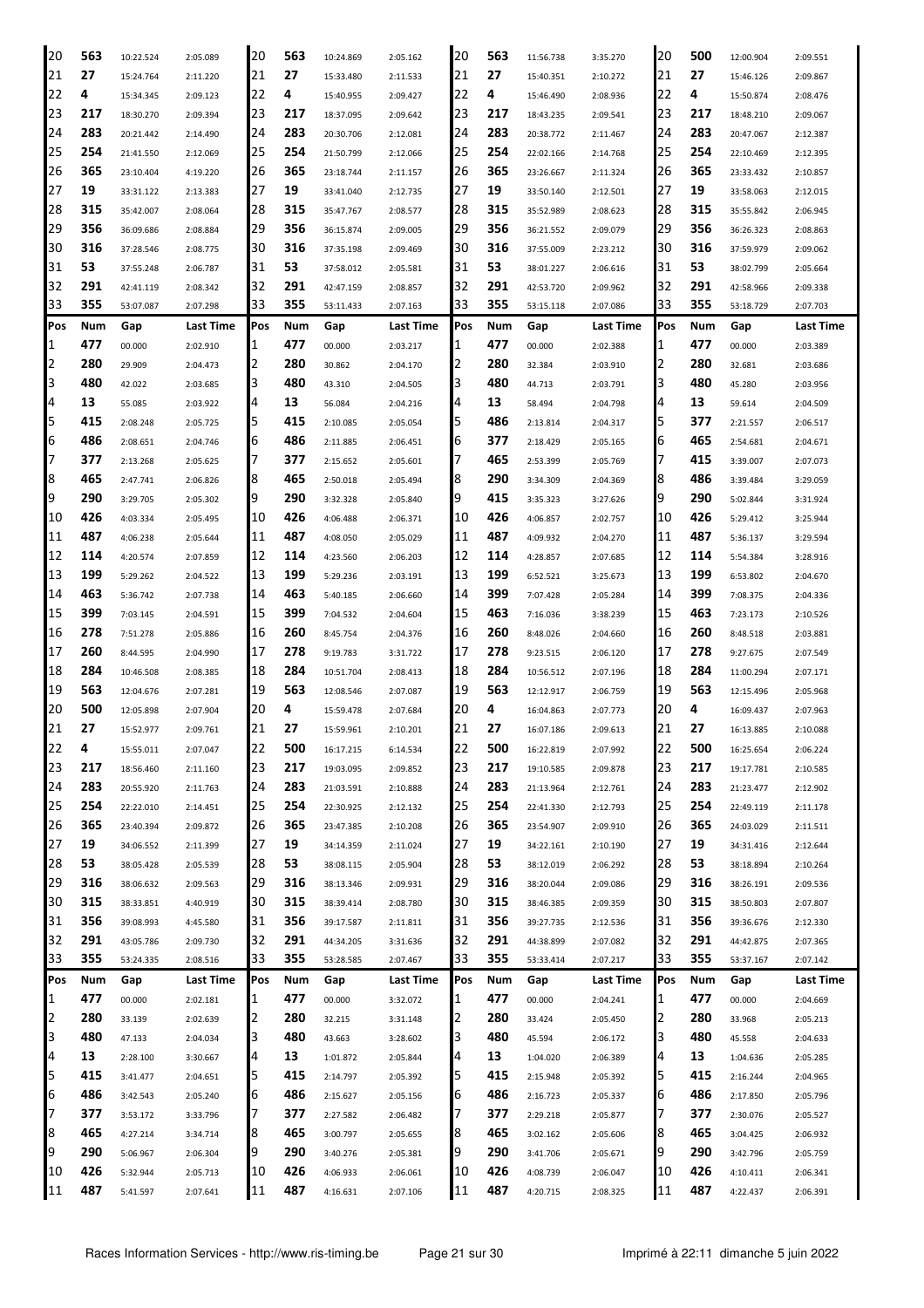| 12     | 114        | 6:00.207  | 2:08.004         | 12  | 114        | 4:34.317  | 2:06.182  | 12  | 114        | 4:35.885  | 2:05.809  | 12     | 114        | 4:37.317  | 2:06.101  |
|--------|------------|-----------|------------------|-----|------------|-----------|-----------|-----|------------|-----------|-----------|--------|------------|-----------|-----------|
| 13     | 199        | 6:56.481  | 2:04.860         | 13  | 199        | 5:28.634  | 2:04.225  | 13  | 199        | 5:28.866  | 2:04.473  | 13     | 199        | 5:28.501  | 2:04.304  |
| 14     | 399        | 7:10.336  | 2:04.142         | 14  | 399        | 5:42.666  | 2:04.402  | 14  | 399        | 5:42.428  | 2:04.003  | 14     | 399        | 5:42.111  | 2:04.352  |
| 15     | 463        | 7:30.757  | 2:09.765         | 15  | 463        | 6:09.435  | 2:10.750  | 15  | 463        | 6:14.953  | 2:09.759  | 15     | 463        | 6:19.359  | 2:09.075  |
| 16     | 260        | 8:50.030  | 2:03.693         | 16  | 260        | 7:21.412  | 2:03.454  | 16  | 260        | 7:20.727  | 2:03.556  | 16     | 260        | 7:20.479  | 2:04.421  |
| 17     | 278        | 9:32.699  | 2:07.205         | 17  | 278        | 8:06.162  | 2:05.535  | 17  | 278        | 8:08.915  | 2:06.994  | 17     | 278        | 8:11.459  | 2:07.213  |
| 18     | 284        | 11:06.156 | 2:08.043         | 18  | 284        | 9:40.437  | 2:06.353  | 18  | 284        | 9:43.869  | 2:07.673  | 18     | 284        | 9:46.760  | 2:07.560  |
| 19     | 563        | 12:19.625 | 2:06.310         | 19  | 563        | 10:53.437 | 2:05.884  | 19  | 563        | 10:56.457 | 2:07.261  | 19     | 563        | 10:58.592 | 2:06.804  |
| 20     | 4          | 16:14.695 | 2:07.439         | 20  | 4          | 14:50.071 | 2:07.448  | 20  | 4          | 14:52.790 | 2:06.960  | 20     | 4          | 14:55.823 | 2:07.702  |
| 21     | 27         | 16:22.476 | 2:10.772         | 21  | 27         | 15:01.106 | 2:10.702  | 21  | 500        | 15:05.278 | 2:06.479  | 21     | 500        | 15:06.997 | 2:06.388  |
| 22     | 500        | 16:28.881 | 2:05.408         | 22  | 500        | 15:03.040 | 2:06.231  | 22  | 27         | 15:07.101 | 2:10.236  | 22     | 27         | 15:12.135 | 2:09.703  |
| 23     | 217        |           |                  | 23  | 217        |           |           | 23  | 217        |           |           | 23     | 217        |           |           |
|        | 283        | 19:26.077 | 2:10.477         |     | 283        | 18:02.557 | 2:08.552  |     |            | 18:06.953 | 2:08.637  |        | 283        | 18:11.855 | 2:09.571  |
| 24     |            | 21:33.725 | 2:12.429         | 24  |            | 20:14.125 | 2:12.472  | 24  | 283        | 20:21.512 | 2:11.628  | 24     |            | 20:26.229 | 2:09.386  |
| 25     | 254        | 22:57.648 | 2:10.710         | 25  | 254        | 21:37.141 | 2:11.565  | 25  | 254        | 21:44.167 | 2:11.267  | 25     | 254        | 21:50.427 | 2:10.929  |
| 26     | 365        | 24:10.473 | 2:09.625         | 26  | 365        | 24:52.313 | 4:13.912  | 26  | 365        | 24:58.378 | 2:10.306  | 26     | 365        | 25:03.182 | 2:09.473  |
| 27     | 19         | 34:53.484 | 2:24.249         | 27  | 19         | 34:53.793 | 3:32.381  | 27  | 19         | 34:58.395 | 2:08.843  | 27     | 19         | 35:02.372 | 2:08.646  |
| 28     | 316        | 38:32.765 | 2:08.755         | 28  | 315        | 37:32.596 | 2:08.435  | 28  | 315        | 37:38.333 | 2:09.978  | 28     | 315        | 37:40.883 | 2:07.219  |
| 29     | 315        | 38:56.233 | 2:07.611         | 29  | 53         | 38:15.177 | 2:05.495  | 29  | 53         | 38:16.247 | 2:05.311  | 29     | 53         | 38:18.422 | 2:06.844  |
| 30     | 53         | 39:41.754 | 3:25.041         | 30  | 356        | 38:24.049 | 2:10.839  | 30  | 356        | 38:32.173 | 2:12.365  | 30     | 356        | 38:37.517 | 2:10.013  |
| 31     | 356        | 39:45.282 | 2:10.787         | 31  | 316        | 39:20.351 | 4:19.658  | 31  | 316        | 39:27.512 | 2:11.402  | 31     | 316        | 39:33.311 | 2:10.468  |
| 32     | 291        | 44:48.240 | 2:07.546         | 32  | 291        | 43:25.312 | 2:09.144  | 32  | 291        | 43:27.596 | 2:06.525  | 32     | 291        | 43:29.215 | 2:06.288  |
| 33     | 355        | 53:40.993 | 2:06.007         | 33  | 355        | 55:00.663 | 4:51.742  | 33  | 355        | 55:09.327 | 2:12.905  | 33     | 355        | 55:16.814 | 2:12.156  |
| Pos    | Num        | Gap       | <b>Last Time</b> | Pos | Num        | Gap       | Last Time | Pos | Num        | Gap       | Last Time | Pos    | Num        | Gap       | Last Time |
| 1      | 477        | 00.000    | 2:04.490         | 1   | 477        | 00.000    | 2:05.029  | 1   | 477        | 00.000    | 2:03.681  | 1      | 477        | 00.000    | 2:04.215  |
| 2      | 280        | 34.480    | 2:05.002         | 2   | 280        | 33.933    | 2:04.482  | 2   | 280        | 35.112    | 2:04.860  | 2      | 280        | 35.315    | 2:04.418  |
| 3      | 480        | 45.935    | 2:04.867         | 3   | 480        | 45.868    | 2:04.962  | З   | 480        | 46.719    | 2:04.532  | 3      | 480        | 47.443    | 2:04.939  |
| 4      | 13         | 1:05.394  | 2:05.248         | 4   | 13         | 1:05.183  | 2:04.818  | 4   | 13         | 1:07.085  | 2:05.583  | 4      | 13         | 1:10.286  | 2:07.416  |
| 5      | 415        | 2:16.982  | 2:05.228         | 5   | 415        | 2:16.957  | 2:05.004  | 5   | 415        | 2:19.086  | 2:05.810  | 5      | 415        | 2:19.448  | 2:04.577  |
| 6      | 486        | 2:19.650  | 2:06.290         | 6   | 486        | 2:21.502  | 2:06.881  | 6   | 486        | 2:24.177  | 2:06.356  | 6      | 486        | 2:25.709  | 2:05.747  |
| 7      | 377        | 2:30.972  | 2:05.386         | 7   | 377        | 2:31.835  | 2:05.892  |     | 377        | 2:34.106  | 2:05.952  | 7      | 377        | 2:35.838  | 2:05.947  |
| 8      | 465        | 3:06.950  | 2:07.015         | 8   | 465        | 3:08.085  | 2:06.164  | 8   | 465        | 3:11.098  | 2:06.694  | 8      | 465        | 3:12.219  | 2:05.336  |
| 9      | 290        | 4:00.854  | 2:22.548         | 9   | 290        | 4:02.221  | 2:06.396  | 9   | 290        | 4:06.262  | 2:07.722  | 9      | 290        | 4:07.684  | 2:05.637  |
| 10     | 426        | 4:11.274  | 2:05.353         | 10  | 426        | 4:11.511  | 2:05.266  | 10  | 426        | 4:13.246  | 2:05.416  | 10     | 426        | 4:14.186  | 2:05.155  |
| 11     | 487        | 4:24.721  | 2:06.774         | 11  | 487        | 4:26.129  | 2:06.437  | 11  | 487        | 4:28.919  | 2:06.471  | 11     | 487        | 4:32.120  | 2:07.416  |
| 12     | 114        | 4:39.629  |                  | 12  | 114        |           |           | 12  | 114        |           |           | 12     | 114        | 4:45.987  |           |
| 13     | 199        |           | 2:06.802         | 13  | 199        | 4:41.236  | 2:06.636  | 13  | 199        | 4:43.866  | 2:06.311  | 13     | 199        |           | 2:06.336  |
|        |            | 5:28.921  | 2:04.910         |     |            | 5:28.636  | 2:04.744  |     |            | 5:29.166  | 2:04.211  |        |            | 5:30.259  | 2:05.308  |
| 14     | 399        | 5:42.247  | 2:04.626         | 14  | 399        | 5:41.863  | 2:04.645  | 14  | 399        | 5:42.222  | 2:04.040  | 14     | 399        | 5:41.745  | 2:03.738  |
| 15     | 463        | 6:24.060  | 2:09.191         | 15  | 463        | 6:28.205  | 2:09.174  | 15  | 463        | 6:33.228  | 2:08.704  | 15     | 463        | 6:39.963  | 2:10.950  |
| 16     | 260        | 7:21.430  | 2:05.441         | 16  | 260        | 7:20.598  | 2:04.197  | 16  | 260        | 7:21.158  | 2:04.241  | 16     | 260        | 7:21.313  | 2:04.370  |
| 17     | 278        | 8:15.621  | 2:08.652         | 17  | 278        | 8:17.166  | 2:06.574  | 17  | 278        | 8:18.238  | 2:04.753  | 17     | 278        | 8:18.561  | 2:04.538  |
| 18     | 284        | 9:49.868  | 2:07.598         | 18  | 284        | 9:51.647  | 2:06.808  | 18  | 284        | 9:55.094  | 2:07.128  | 18     | 284        | 9:58.499  | 2:07.620  |
| 19     | 563        | 10:59.972 | 2:05.870         | 19  | 563        | 11:01.639 | 2:06.696  | 19  | 563        | 11:04.284 | 2:06.326  | 19     | 563        | 11:06.607 | 2:06.538  |
| 20     | 4          | 14:58.317 | 2:06.984         | 20  | 4          | 15:00.931 | 2:07.643  | 20  | 4          | 15:03.401 | 2:06.151  | 20     | 4          | 15:05.288 | 2:06.102  |
| 21     | 500        | 15:08.266 | 2:05.759         | 21  | 500        | 15:08.655 | 2:05.418  | 21  | 500        | 15:10.721 | 2:05.747  | 21     | 500        | 15:13.489 | 2:06.983  |
| 22     | 27         | 15:16.140 | 2:08.495         | 22  | 27         | 15:20.069 | 2:08.958  | 22  | 27         | 15:26.895 | 2:10.507  | 22     | 27         | 15:33.728 | 2:11.048  |
| 23     | 217        | 18:17.209 | 2:09.844         | 23  | 217        | 18:22.860 | 2:10.680  | 23  | 217        | 18:27.505 | 2:08.326  | 23     | 217        | 19:56.542 | 3:33.252  |
| 24     | 283        | 20:32.292 | 2:10.553         | 24  | 283        | 20:39.910 | 2:12.647  | 24  | 283        | 20:48.527 | 2:12.298  | 24     | 283        | 20:54.753 | 2:10.441  |
| 25     | 254        | 21:57.656 | 2:11.719         | 25  | 254        | 22:02.825 | 2:10.198  | 25  | 254        | 22:10.012 | 2:10.868  | 25     | 254        | 22:16.189 | 2:10.392  |
| 26     | 365        | 25:08.242 | 2:09.550         | 26  | 365        | 25:12.248 | 2:09.035  | 26  | 365        | 25:18.529 | 2:09.962  | 26     | 365        | 25:24.473 | 2:10.159  |
| 27     | 19         | 35:07.418 | 2:09.536         | 27  | 19         | 35:10.216 | 2:07.827  | 27  | 19         | 35:14.095 | 2:07.560  | 27     | 19         | 35:18.450 | 2:08.570  |
| 28     | 315        | 37:44.293 | 2:07.900         | 28  | 315        | 37:46.609 | 2:07.345  | 28  | 315        | 37:50.366 | 2:07.438  | 28     | 315        | 37:54.207 | 2:08.056  |
| 29     | 53         | 38:19.361 | 2:05.429         | 29  | 53         | 38:19.859 | 2:05.527  | 29  | 53         | 38:22.136 | 2:05.958  | 29     | 53         | 38:23.173 | 2:05.252  |
| 30     | 356        | 38:44.275 | 2:11.248         | 30  | 356        | 38:49.568 | 2:10.322  | 30  | 356        | 38:55.662 | 2:09.775  | 30     | 356        | 39:03.129 | 2:11.682  |
| 31     | 316        | 39:39.232 | 2:10.411         | 31  | 316        | 39:46.601 | 2:12.398  | 31  | 316        | 39:56.053 | 2:13.133  | 31     | 316        | 40:04.362 | 2:12.524  |
| 32     | 291        | 43:31.473 | 2:06.748         | 32  | 291        | 43:32.769 | 2:06.325  | 32  | 291        | 43:35.744 | 2:06.656  | 32     | 291        | 43:38.484 | 2:06.955  |
| 33     | 355        | 55:23.505 | 2:11.181         | 33  | 355        | 55:28.953 | 2:10.477  | 33  | 355        | 55:37.345 | 2:12.073  | 33     | 355        | 55:46.401 | 2:13.271  |
|        |            |           |                  |     |            |           |           |     |            |           |           | Pos    |            |           |           |
| Pos    | Num        | Gap       | Last Time        | Pos | Num<br>477 | Gap       | Last Time | Pos | Num        | Gap       | Last Time |        | Num        | Gap       | Last Time |
| 1<br>2 | 477<br>280 | 00.000    | 2:04.621         | 1   | 280        | 00.000    | 2:04.199  | 1   | 477<br>280 | 00.000    | 2:03.829  | 1<br>2 | 477<br>280 | 00.000    | 2:03.935  |
|        |            | 35.167    | 2:04.473         | 2   |            | 35.288    | 2:04.320  | 2   |            | 35.402    | 2:03.943  |        |            | 36.180    | 2:04.713  |
| 3      | 480        | 47.031    | 2:04.209         | 3   | 480        | 47.030    | 2:04.198  | З   | 480        | 47.402    | 2:04.201  | 3      | 480        | 47.655    | 2:04.188  |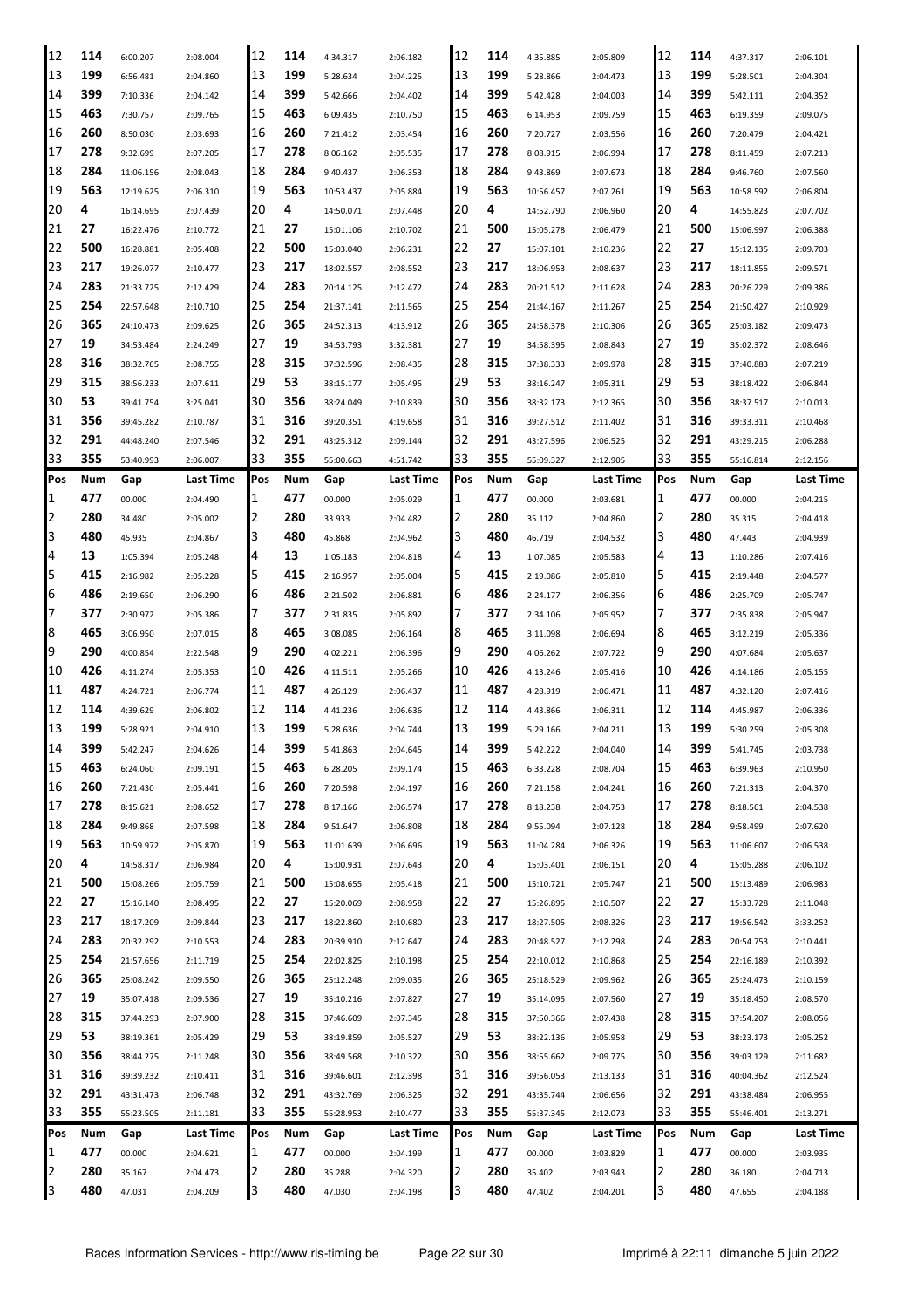| 4   | 13  | 1:09.987  | 2:04.322  | 4   | 13  | 1:10.554  | 2:04.766  | 4   | 13  | 1:11.229  | 2:04.504  | 4   | 13  | 1:13.358  | 2:06.064  |
|-----|-----|-----------|-----------|-----|-----|-----------|-----------|-----|-----|-----------|-----------|-----|-----|-----------|-----------|
| 5   | 486 | 2:26.922  | 2:05.834  | 5   | 486 | 2:28.735  | 2:06.012  | 5   | 486 | 2:30.873  | 2:05.967  | 5   | 486 | 2:32.940  | 2:06.002  |
| 6   | 377 | 2:37.268  | 2:06.051  | 6   | 377 | 2:38.640  | 2:05.571  | 6   | 377 | 2:41.074  | 2:06.263  | 6   | 377 | 2:41.772  | 2:04.633  |
| 17  | 465 | 3:13.318  | 2:05.720  | 7   | 465 | 3:13.698  | 2:04.579  | 7   | 465 | 3:20.809  | 2:10.940  | 17  | 465 | 3:23.988  | 2:07.114  |
| 8   | 415 | 3:42.149  | 3:27.322  | 8   | 415 | 3:42.504  | 2:04.554  | 8   | 415 | 3:44.602  | 2:05.927  | 8   | 415 | 3:45.295  | 2:04.628  |
| 9   | 290 | 4:08.944  | 2:05.881  | 9   | 290 | 4:09.503  | 2:04.758  | 9   | 290 | 4:10.841  | 2:05.167  | 9   | 290 | 4:12.759  | 2:05.853  |
| 10  | 426 | 4:14.708  | 2:05.143  | 10  | 426 | 4:15.547  | 2:05.038  | 10  | 426 | 4:16.988  | 2:05.270  | 10  | 426 | 4:18.087  | 2:05.034  |
| 11  | 487 | 4:34.090  | 2:06.591  | 11  | 487 | 4:37.028  | 2:07.137  | 11  | 487 | 4:39.625  | 2:06.426  | 11  | 487 | 4:41.615  | 2:05.925  |
| 12  | 114 | 4:48.820  | 2:07.454  | 12  | 114 | 4:51.883  | 2:07.262  | 12  | 114 | 4:54.629  | 2:06.575  | 12  | 114 | 4:57.575  | 2:06.881  |
| 13  | 199 | 5:30.562  | 2:04.924  | 13  | 199 | 5:31.152  | 2:04.789  | 13  | 199 | 5:31.309  | 2:03.986  | 13  | 199 | 5:31.709  | 2:04.335  |
| 14  | 399 | 5:41.130  | 2:04.006  | 14  | 399 | 5:41.461  | 2:04.530  | 14  | 399 | 5:41.490  | 2:03.858  | 14  | 399 | 5:41.060  | 2:03.505  |
| 15  | 463 | 6:43.637  | 2:08.295  | 15  | 463 | 6:47.346  | 2:07.908  | 15  | 463 | 6:54.970  | 2:11.453  | 15  | 463 | 6:58.770  | 2:07.735  |
| 16  | 260 | 7:21.057  | 2:04.365  | 16  | 260 | 7:21.000  | 2:04.142  | 16  | 260 | 7:21.189  | 2:04.018  | 116 | 260 | 7:22.110  | 2:04.856  |
| 17  | 278 | 8:19.450  | 2:05.510  | 17  | 278 | 8:19.771  | 2:04.520  | 17  | 278 | 8:21.988  | 2:06.046  | 17  | 278 | 8:25.486  | 2:07.433  |
| 18  | 284 | 10:00.869 | 2:06.991  | 18  | 284 | 10:04.507 | 2:07.837  | 18  | 284 | 10:07.899 | 2:07.221  | 18  | 284 | 10:10.835 | 2:06.871  |
| 19  | 563 | 11:09.041 | 2:07.055  | 19  | 563 | 11:10.512 | 2:05.670  | 19  | 563 | 11:12.170 | 2:05.487  | 19  | 563 | 11:13.305 | 2:05.070  |
| 20  | 4   | 15:09.524 | 2:08.857  | 20  | 500 | 15:17.362 | 2:06.415  | 20  | 500 | 15:19.632 | 2:06.099  | 20  | 500 | 15:20.972 | 2:05.275  |
| 21  | 500 |           |           | 21  | 27  |           |           | 21  | 27  |           |           | 21  | 27  |           |           |
| 22  | 27  | 15:15.146 | 2:06.278  | 22  | 4   | 15:47.259 | 2:10.808  | 22  | 4   | 15:52.653 | 2:09.223  | 22  | 4   | 15:57.478 | 2:08.760  |
| 23  | 217 | 15:40.650 | 2:11.543  | 23  | 217 | 16:35.154 | 3:29.829  | 23  | 217 | 16:38.322 | 2:06.997  | 23  | 217 | 16:41.645 | 2:07.258  |
|     | 283 | 20:00.144 | 2:08.223  | 24  | 283 | 20:04.404 | 2:08.459  | 24  | 283 | 20:08.868 | 2:08.293  |     | 283 | 20:13.550 | 2:08.617  |
| 24  |     | 21:03.295 | 2:13.163  |     |     | 21:12.344 | 2:13.248  |     |     | 22:48.271 | 3:39.756  | 24  |     | 22:55.476 | 2:11.140  |
| 25  | 254 | 23:52.556 | 3:40.988  | 25  | 254 | 24:04.713 | 2:16.356  | 25  | 254 | 24:18.460 | 2:17.576  | 25  | 254 | 24:31.015 | 2:16.490  |
| 26  | 365 | 25:30.337 | 2:10.485  | 26  | 365 | 25:36.570 | 2:10.432  | 26  | 365 | 25:42.727 | 2:09.986  | 126 | 365 | 27:52.361 | 4:13.569  |
| 27  | 19  | 35:22.910 | 2:09.081  | 27  | 19  | 35:27.295 | 2:08.584  | 27  | 19  | 35:32.581 | 2:09.115  | 27  | 19  | 35:36.578 | 2:07.932  |
| 28  | 315 | 37:56.407 | 2:06.821  | 28  | 315 | 37:59.685 | 2:07.477  | 28  | 315 | 38:04.967 | 2:09.111  | 28  | 315 | 38:08.348 | 2:07.316  |
| 29  | 53  | 38:24.413 | 2:05.861  | 29  | 53  | 38:25.784 | 2:05.570  | 29  | 53  | 38:27.479 | 2:05.524  | 29  | 53  | 38:28.753 | 2:05.209  |
| 30  | 356 | 39:06.924 | 2:08.416  | 30  | 356 | 39:11.436 | 2:08.711  | 30  | 356 | 39:16.912 | 2:09.305  | 30  | 356 | 39:23.931 | 2:10.954  |
| 31  | 316 | 40:12.461 | 2:12.720  | 31  | 316 | 40:19.297 | 2:11.035  | 31  | 316 | 40:27.274 | 2:11.806  | 31  | 316 | 40:35.113 | 2:11.774  |
| 32  | 291 | 43:40.953 | 2:07.090  | 32  | 291 | 43:44.306 | 2:07.552  | 32  | 291 | 43:48.246 | 2:07.769  | 32  | 291 | 43:51.767 | 2:07.456  |
| 33  | 355 | 55:54.504 | 2:12.724  | 33  | 355 | 56:01.532 | 2:11.227  | 33  | 355 | 56:08.241 | 2:10.538  | 33  | 355 | 56:15.080 | 2:10.774  |
|     |     |           |           |     |     |           |           |     |     |           |           |     |     |           |           |
| Pos | Num | Gap       | Last Time | Pos | Num | Gap       | Last Time | Pos | Num | Gap       | Last Time | Pos | Num | Gap       | Last Time |
| 1   | 477 | 00.000    | 2:03.684  | 1   | 477 | 00.000    | 2:03.697  | 1   | 477 | 00.000    | 2:03.912  | 1   | 477 | 00.000    | 2:04.661  |
| 2   | 280 | 37.330    | 2:04.834  | 2   | 280 | 37.805    | 2:04.172  | 2   | 280 | 38.282    | 2:04.389  | 2   | 280 | 38.787    | 2:05.166  |
| 3   | 480 | 47.679    | 2:03.708  | 3   | 480 | 48.777    | 2:04.795  | 3   | 480 | 48.893    | 2:04.028  | IЗ  | 480 | 48.567    | 2:04.335  |
| 4   | 13  | 1:14.822  | 2:05.148  | 4   | 13  | 1:16.058  | 2:04.933  | 4   | 13  | 1:17.341  | 2:05.195  | 4   | 13  | 1:17.798  | 2:05.118  |
| 5   | 486 | 2:35.460  | 2:06.204  | 5   | 486 | 2:38.019  | 2:06.256  | 5   | 486 | 2:39.666  | 2:05.559  | 5   | 486 | 2:40.944  | 2:05.939  |
| Iр  | 377 | 2:43.076  | 2:04.988  | ь   | 377 | 2:44.428  | 2:05.049  | ь   | 377 | 2:45.707  | 2:05.191  | Iр  | 377 | 2:47.078  | 2:06.032  |
| 7   | 465 | 3:26.683  | 2:06.379  | 7   | 415 | 3:47.778  | 2:05.150  | 7   | 415 | 3:48.551  | 2:04.685  | 17  | 415 | 3:48.906  | 2:05.016  |
| 8   | 415 | 3:46.325  | 2:04.714  | 8   | 290 | 4:18.510  | 2:07.016  | 8   | 290 | 4:21.823  | 2:07.225  | 8   | 290 | 4:22.373  | 2:05.211  |
| 9   | 290 | 4:15.191  | 2:06.116  | 9   | 426 | 4:21.042  | 2:05.503  | 9   | 426 | 4:22.240  | 2:05.110  | 9   | 426 | 4:22.647  | 2:05.068  |
| 10  | 426 | 4:19.236  | 2:04.833  | 10  | 487 | 4:47.842  | 2:07.450  | 10  | 487 | 4:50.649  | 2:06.719  | 10  | 487 | 4:54.593  | 2:08.605  |
| 11  | 487 | 4:44.089  | 2:06.158  | 11  | 114 | 5:02.023  | 2:05.971  | 11  | 114 | 5:04.164  | 2:06.053  | 11  | 114 | 5:05.062  | 2:05.559  |
| 12  | 114 | 4:59.749  | 2:05.858  | 12  | 199 | 5:33.672  | 2:04.718  | 12  | 199 | 5:33.977  | 2:04.217  | 12  | 199 | 5:34.009  | 2:04.693  |
| 13  | 199 | 5:32.651  | 2:04.626  | 13  | 399 | 5:42.554  | 2:04.322  | 13  | 399 | 5:42.834  | 2:04.192  | 13  | 465 | 6:03.219  | 2:05.458  |
| 14  | 399 | 5:41.929  | 2:04.553  | 14  | 465 | 6:00.604  | 4:37.618  | 14  | 465 | 6:02.422  | 2:05.730  | 14  | 399 | 7:06.491  | 3:28.318  |
| 15  | 463 | 7:03.784  | 2:08.698  | 15  | 463 | 7:09.200  | 2:09.113  | 15  | 463 | 7:13.214  | 2:07.926  | 15  | 463 | 7:19.322  | 2:10.769  |
| 16  | 260 | 7:22.675  | 2:04.249  | 16  | 260 | 7:22.839  | 2:03.861  | 16  | 260 | 7:22.743  | 2:03.816  | 16  | 260 | 7:20.923  | 2:02.841  |
| 17  | 278 | 8:29.033  | 2:07.231  | 17  | 278 | 8:32.289  | 2:06.953  | 17  | 278 | 8:33.546  | 2:05.169  | 17  | 278 | 9:55.263  | 3:26.378  |
| 18  | 284 | 10:13.768 | 2:06.617  | 18  | 284 | 10:16.671 | 2:06.600  | 18  | 284 | 10:19.253 | 2:06.494  | 18  | 284 | 11:44.780 | 3:30.188  |
| 19  | 563 | 12:39.366 | 3:29.745  | 19  | 563 | 12:43.279 | 2:07.610  | 19  | 563 | 12:47.407 | 2:08.040  | 19  | 563 | 12:49.043 | 2:06.297  |
| 20  | 500 | 15:23.484 | 2:06.196  | 20  | 4   | 16:49.699 | 2:07.817  | 20  | 4   | 16:54.086 | 2:08.299  | 120 | 4   | 16:56.671 | 2:07.246  |
| 21  | 4   | 16:45.579 | 2:07.618  | 21  | 500 | 16:50.276 | 3:30.489  | 21  | 500 | 16:55.720 | 2:09.356  | 21  | 500 | 16:59.489 | 2:08.430  |
| 22  | 27  | 17:35.862 | 3:42.068  | 22  | 27  | 17:42.317 | 2:10.152  | 22  | 27  | 17:48.174 | 2:09.769  | 22  | 27  | 17:52.246 | 2:08.733  |
| 23  | 217 | 20:17.156 | 2:07.290  | 23  | 217 | 20:21.173 | 2:07.714  | 23  | 217 | 20:24.744 | 2:07.483  | 23  | 217 | 20:28.406 | 2:08.323  |
| 24  | 283 | 23:00.973 | 2:09.181  | 24  | 283 | 23:06.333 | 2:09.057  | 24  | 283 | 23:11.828 | 2:09.407  | 24  | 283 | 23:16.674 | 2:09.507  |
| 25  | 254 | 24:43.226 | 2:15.895  | 25  | 254 | 24:56.582 | 2:17.053  | 25  | 254 | 25:07.617 | 2:14.947  | 25  | 254 | 25:18.696 | 2:15.740  |
| 26  | 365 | 28:00.297 | 2:11.620  | 26  | 365 | 28:09.114 | 2:12.514  | 26  | 365 | 28:18.112 | 2:12.910  | 26  | 365 | 28:24.901 | 2:11.450  |
| 27  | 19  | 35:40.455 | 2:07.561  | 27  | 19  | 35:46.206 | 2:09.448  | 27  | 19  | 35:50.350 | 2:08.056  | 27  | 19  | 35:54.789 | 2:09.100  |
| 28  | 53  | 38:30.279 | 2:05.210  | 28  | 53  | 38:32.668 | 2:06.086  | 28  | 53  | 38:34.345 | 2:05.589  | 28  | 53  | 38:35.766 | 2:06.082  |
| 29  | 356 | 39:29.409 | 2:09.162  | 29  | 315 | 40:50.398 | 2:08.417  | 29  | 315 | 40:55.582 | 2:09.096  | 29  | 315 | 41:00.147 | 2:09.226  |
| 30  | 316 | 40:41.779 | 2:10.350  | 30  | 356 | 42:08.885 | 4:43.173  | 30  | 356 | 42:16.056 | 2:11.083  | 30  | 356 | 42:21.001 | 2:09.606  |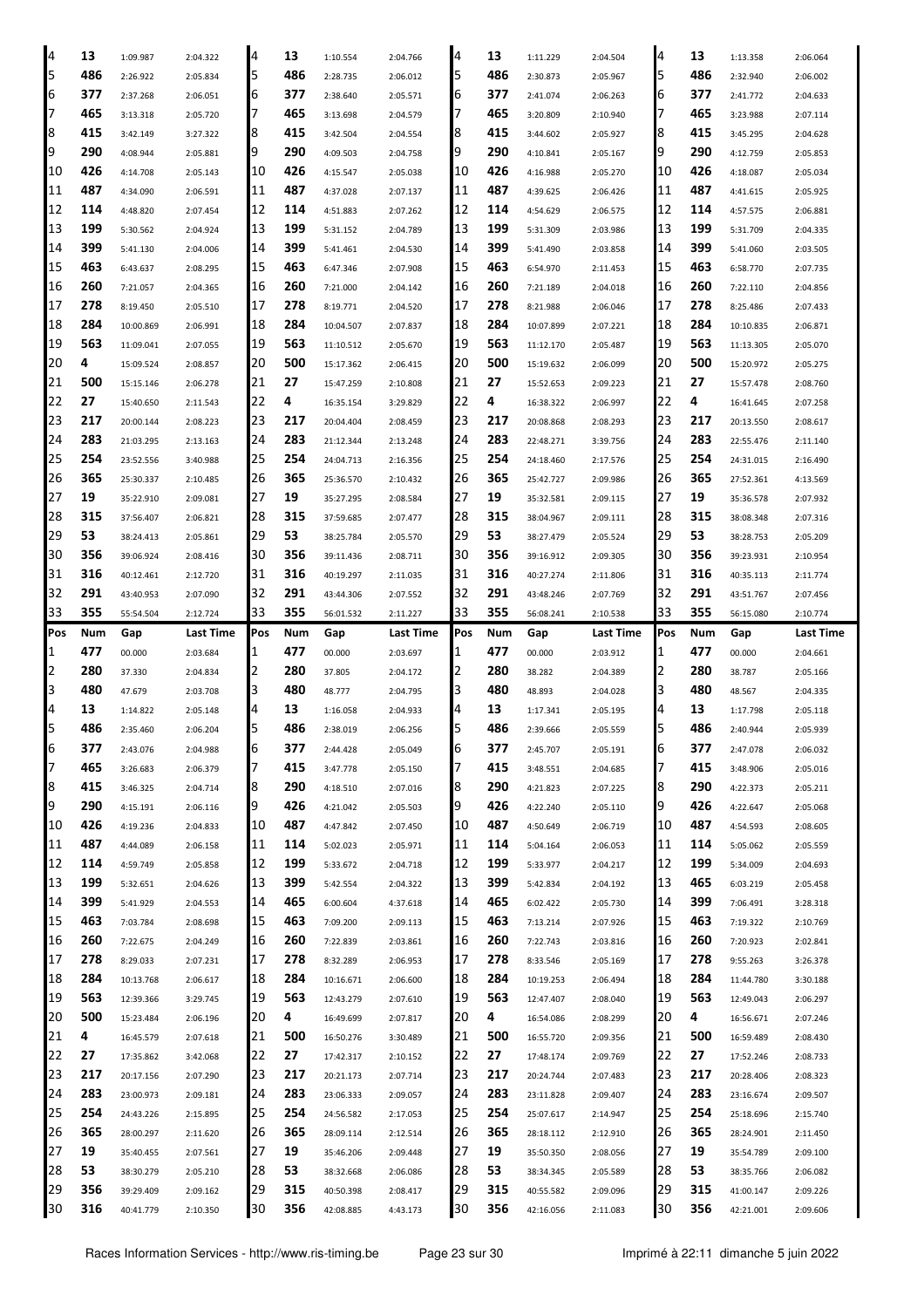| 31  | 315 | 40:45.678 | 4:41.014  | 31  | 316 | 43:22.847 | 4:44.765  | 31         | 316 | 43:27.980 | 2:09.045  | 31  | 316 | 43:30.664 | 2:07.345  |
|-----|-----|-----------|-----------|-----|-----|-----------|-----------|------------|-----|-----------|-----------|-----|-----|-----------|-----------|
| 32  | 291 | 43:55.488 | 2:07.405  | 32  | 291 | 43:58.432 | 2:06.641  | 32         | 291 | 44:01.753 | 2:07.233  | 32  | 291 | 44:04.006 | 2:06.914  |
| 33  | 355 | 56:22.066 | 2:10.670  | 33  | 355 | 56:29.223 | 2:10.854  | 33         | 355 | 56:38.433 | 2:13.122  | 33  | 355 | 56:49.592 | 2:15.820  |
| Pos | Num | Gap       | Last Time | Pos | Num | Gap       | Last Time | Pos        | Num | Gap       | Last Time | Pos | Num | Gap       | Last Time |
| 1   | 477 | 00.000    | 2:06.472  | 1   | 477 | 00.000    | 2:04.287  | 1          | 477 | 00.000    | 2:03.901  | 1   | 477 | 00.000    | 2:03.796  |
| 2   | 280 | 36.524    | 2:04.209  | 2   | 280 | 36.857    | 2:04.620  | 2          | 280 | 37.430    | 2:04.474  | 2   | 280 | 2:03.291  | 3:29.657  |
| 3   | 480 | 46.389    | 2:04.294  | 3   | 480 | 46.091    | 2:03.989  | 3          | 480 | 45.832    | 2:03.642  | 3   | 480 | 2:09.452  | 3:27.416  |
| 4   | 13  |           |           | 4   | 13  |           |           | 4          | 13  |           |           | 4   | 13  |           |           |
|     |     | 1:16.364  | 2:05.038  | 5   |     | 1:16.623  | 2:04.546  |            |     | 2:40.399  | 3:27.677  | 5   | 486 | 2:40.820  | 2:04.217  |
| 5   | 377 | 2:46.814  | 2:06.208  |     | 377 | 2:48.045  | 2:05.518  | 5          | 486 | 4:01.169  | 2:04.760  |     |     | 4:02.609  | 2:05.236  |
| 6   | 415 | 3:47.807  | 2:05.373  | 6   | 415 | 3:48.374  | 2:04.854  | 6          | 377 | 4:14.150  | 3:30.006  | 6   | 377 | 4:15.900  | 2:05.546  |
| 7   | 486 | 3:59.839  | 3:25.367  | 7   | 486 | 4:00.310  | 2:04.758  | 7          | 415 | 5:14.265  | 3:29.792  | 7   | 415 | 5:17.049  | 2:06.580  |
| 8   | 426 | 4:20.643  | 2:04.468  | 8   | 426 | 5:41.716  | 3:25.360  | 18         | 290 | 5:42.426  | 2:04.328  | 8   | 290 | 5:42.695  | 2:04.065  |
| 9   | 487 | 4:53.326  | 2:05.205  | 9   | 290 | 5:41.999  | 2:04.664  | 19         | 426 | 5:43.230  | 2:05.415  | 9   | 426 | 5:44.054  | 2:04.620  |
| 10  | 199 | 5:32.202  | 2:04.665  | 10  | 465 | 6:03.298  | 2:05.318  | 10         | 465 | 6:04.935  | 2:05.538  | 10  | 465 | 6:06.332  | 2:05.193  |
| 11  | 290 | 5:41.622  | 3:25.721  | 11  | 487 | 6:23.477  | 3:34.438  | 11         | 487 | 6:27.335  | 2:07.759  | 11  | 487 | 6:30.503  | 2:06.964  |
| 12  | 465 | 6:02.267  | 2:05.520  | 12  | 114 | 6:31.065  | 2:07.839  | 12         | 114 | 6:34.861  | 2:07.697  | 12  | 114 | 6:39.106  | 2:08.041  |
| 13  | 114 | 6:27.513  | 3:28.923  | 13  | 199 | 7:00.315  | 3:32.400  | 13         | 199 | 7:01.011  | 2:04.597  | 13  | 199 | 7:02.916  | 2:05.701  |
| 14  | 399 | 7:07.209  | 2:07.190  | 14  | 399 | 7:10.631  | 2:07.709  | 14         | 399 | 7:14.721  | 2:07.991  | 14  | 399 | 7:16.644  | 2:05.719  |
| 15  | 463 | 7:25.347  | 2:12.497  | 15  | 260 | 8:51.945  | 2:07.254  | 15         | 260 | 8:54.734  | 2:06.690  | 15  | 260 | 8:56.859  | 2:05.921  |
| 16  | 260 | 8:48.978  | 3:34.527  | 16  | 463 | 8:53.795  | 3:32.735  | 16         | 463 | 8:57.354  | 2:07.460  | 16  | 463 | 9:01.400  | 2:07.842  |
| 17  | 278 | 9:54.232  | 2:05.441  | 17  | 278 | 9:54.990  | 2:05.045  | 17         | 278 | 9:56.020  | 2:04.931  | 17  | 278 | 9:58.120  | 2:05.896  |
| 18  | 284 | 11:47.755 | 2:09.447  | 18  | 284 | 11:52.116 | 2:08.648  | 18         | 284 | 11:56.898 | 2:08.683  | 18  | 284 | 12:02.430 | 2:09.328  |
| 19  | 563 |           |           | 19  | 563 |           |           | 19         | 563 | 12:55.675 |           | 19  | 563 |           |           |
|     | 4   | 12:50.742 | 2:08.171  |     | 4   | 12:53.296 | 2:06.841  |            | 4   |           | 2:06.280  | 20  | 4   | 12:59.756 | 2:07.877  |
| 20  |     | 16:57.322 | 2:07.123  | 20  |     | 16:59.149 | 2:06.114  | 120        |     | 17:02.339 | 2:07.091  |     |     | 17:06.398 | 2:07.855  |
| 21  | 500 | 17:01.887 | 2:08.870  | 21  | 500 | 17:07.804 | 2:10.204  | 21         | 500 | 17:13.071 | 2:09.168  | 21  | 500 | 17:18.915 | 2:09.640  |
| 22  | 27  | 17:55.274 | 2:09.500  | 22  | 27  | 17:59.655 | 2:08.668  | 22         | 27  | 18:05.118 | 2:09.364  | 22  | 27  | 18:10.175 | 2:08.853  |
| 23  | 217 | 20:30.263 | 2:08.329  | 23  | 217 | 20:34.688 | 2:08.712  | 23         | 217 | 20:39.260 | 2:08.473  | 23  | 217 | 20:42.644 | 2:07.180  |
| 24  | 283 | 23:19.627 | 2:09.425  | 24  | 283 | 23:24.148 | 2:08.808  | 24         | 283 | 23:29.792 | 2:09.545  | 24  | 283 | 23:35.402 | 2:09.406  |
| 25  | 254 | 25:27.566 | 2:15.342  | 25  | 254 | 25:39.554 | 2:16.275  | 25         | 254 | 25:51.619 | 2:15.966  | 25  | 254 | 26:02.048 | 2:14.225  |
| 26  | 365 | 28:30.093 | 2:11.664  | 26  | 365 | 28:37.498 | 2:11.692  | 26         | 365 | 28:44.906 | 2:11.309  | 26  | 365 | 28:52.677 | 2:11.567  |
| 27  | 19  | 35:55.932 | 2:07.615  | 27  | 19  | 35:59.044 | 2:07.399  | 27         | 19  | 36:03.124 | 2:07.981  | 27  | 19  | 36:07.402 | 2:08.074  |
| 28  | 53  | 38:35.408 | 2:06.114  | 28  | 53  | 38:35.644 | 2:04.523  | 28         | 53  | 40:01.364 | 3:29.621  | 28  | 53  | 40:04.208 | 2:06.640  |
| 29  | 315 | 41:01.950 | 2:08.275  | 29  | 315 | 41:06.907 | 2:09.244  | 29         | 315 | 41:12.586 | 2:09.580  | 29  | 315 | 41:17.954 | 2:09.164  |
| 30  | 356 | 42:51.396 | 2:36.867  | 30  | 356 | 42:58.618 | 2:11.509  | 30         | 356 | 43:04.312 | 2:09.595  | 30  | 356 | 43:10.789 | 2:10.273  |
| 31  | 316 | 43:31.627 | 2:07.435  | 31  | 316 | 43:35.371 | 2:08.031  | 31         | 316 | 43:40.874 | 2:09.404  | 31  | 316 | 43:44.190 | 2:07.112  |
| 32  | 291 | 45:30.234 | 3:32.700  | 32  | 291 | 45:34.857 | 2:08.910  | 32         | 291 | 45:40.339 | 2:09.383  | 32  | 291 | 45:45.450 | 2:08.907  |
| 33  | 355 | 56:57.164 | 2:14.044  | 33  | 355 | 57:03.815 | 2:10.938  | 33         | 355 | 57:12.484 | 2:12.570  | 33  | 355 | 57:18.072 | 2:09.384  |
| Pos | Num | Gap       | Last Time | Pos | Num | Gap       | Last Time | <b>Pos</b> | Num | Gap       | Last Time | Pos | Num | Gap       | Last Time |
| 1   | 477 | 00.000    | 3:27.684  | 11  | 477 | 00.000    | 2:03.526  | 11         | 477 | 00.000    | 2:03.732  | 1   | 477 | 00.000    | 2:03.470  |
| 2   | 280 | 40.195    | 2:04.588  | 2   | 280 | 40.323    | 2:03.654  | 12         | 280 | 40.531    | 2:03.940  | 2   | 280 | 40.782    | 2:03.721  |
| 3   | 480 | 45.708    | 2:03.940  | 3   | 480 | 45.765    | 2:03.583  | 3          | 480 | 45.492    | 2:03.459  | 3   | 480 | 45.001    | 2:02.979  |
| 4   | 13  | 1:17.561  | 2:04.425  | 4   | 13  | 1:18.385  | 2:04.350  | 4          | 13  | 1:19.104  | 2:04.451  | 4   | 13  | 1:19.818  | 2:04.184  |
| 5   | 486 |           |           | 5   | 486 |           |           | 15         | 486 | 2:42.628  |           | 5   | 486 | 2:43.787  |           |
|     |     | 2:39.831  | 2:04.906  |     |     | 2:41.561  | 2:05.256  |            |     |           | 2:04.799  |     |     |           | 2:04.629  |
| 6   | 377 | 2:53.884  | 2:05.668  | 6   | 377 | 2:56.702  | 2:06.344  | 6          | 377 | 2:59.183  | 2:06.213  | 6   | 377 | 3:01.801  | 2:06.088  |
| 7   | 415 | 3:55.704  | 2:06.339  | 7   | 415 | 3:57.697  | 2:05.519  |            | 415 | 3:59.745  | 2:05.780  | 7   | 415 | 4:02.308  | 2:06.033  |
| 8   | 290 | 4:19.307  | 2:04.296  | 18  | 290 | 4:19.845  | 2:04.064  | 8          | 290 | 4:20.239  | 2:04.126  | 8   | 290 | 4:20.442  | 2:03.673  |
| 9   | 426 | 4:21.668  | 2:05.298  | 9   | 426 | 4:22.338  | 2:04.196  | 9          | 426 | 4:24.059  | 2:05.453  | 9   | 426 | 4:24.967  | 2:04.378  |
| 10  | 465 | 4:45.506  | 2:06.858  | 10  | 465 | 4:47.754  | 2:05.774  | 10         | 465 | 4:49.301  | 2:05.279  | 10  | 465 | 4:52.501  | 2:06.670  |
| 11  | 487 | 5:09.179  | 2:06.360  | 11  | 487 | 5:11.505  | 2:05.852  | 11         | 487 | 5:14.155  | 2:06.382  | 11  | 487 | 5:17.819  | 2:07.134  |
| 12  | 114 | 5:18.345  | 2:06.923  | 12  | 114 | 5:21.311  | 2:06.492  | 12         | 114 | 5:25.450  | 2:07.871  | 12  | 114 | 5:29.343  | 2:07.363  |
| 13  | 199 | 5:39.429  | 2:04.197  | 13  | 199 | 5:39.834  | 2:03.931  | 13         | 199 | 5:40.238  | 2:04.136  | 13  | 199 | 5:40.442  | 2:03.674  |
| 14  | 399 | 5:54.850  | 2:05.890  | 14  | 399 | 5:56.872  | 2:05.548  | 14         | 399 | 5:57.948  | 2:04.808  | 14  | 399 | 6:00.600  | 2:06.122  |
| 15  | 260 | 7:36.335  | 2:07.160  | 15  | 260 | 7:38.971  | 2:06.162  | 15         | 260 | 7:41.341  | 2:06.102  | 15  | 260 | 7:45.590  | 2:07.719  |
| 16  | 463 | 7:41.793  | 2:08.077  | 16  | 463 | 7:46.299  | 2:08.032  | 16         | 463 | 7:50.158  | 2:07.591  | 16  | 463 | 7:54.950  | 2:08.262  |
| 17  | 278 | 8:36.059  | 2:05.623  | 17  | 278 | 8:37.248  | 2:04.715  | 17         | 278 | 8:39.278  | 2:05.762  | 17  | 278 | 8:41.542  | 2:05.734  |
| 18  | 284 | 10:43.321 | 2:08.575  | 18  | 284 | 10:48.360 | 2:08.565  | 18         | 284 | 10:52.374 | 2:07.746  | 18  | 284 | 10:57.349 | 2:08.445  |
| 19  | 563 | 11:39.309 | 2:07.237  | 19  | 563 | 11:43.428 | 2:07.645  | 19         | 563 | 11:45.187 | 2:05.491  | 19  | 563 | 11:48.775 | 2:07.058  |
| 20  | 4   |           |           | 20  | 4   |           |           | 20         | 4   |           |           | 20  | 4   |           |           |
|     | 500 | 15:45.474 | 2:06.760  |     | 500 | 15:49.238 | 2:07.290  | 21         | 500 | 15:52.577 | 2:07.071  | 21  | 500 | 15:55.844 | 2:06.737  |
| 21  |     | 16:01.368 | 2:10.137  | 21  |     | 16:05.545 | 2:07.703  |            |     | 16:10.315 | 2:08.502  |     |     | 16:14.962 | 2:08.117  |
| 22  | 27  | 16:52.028 | 2:09.537  | 22  | 27  | 16:56.856 | 2:08.354  | 22         | 27  | 17:02.614 | 2:09.490  | 22  | 27  | 17:07.354 | 2:08.210  |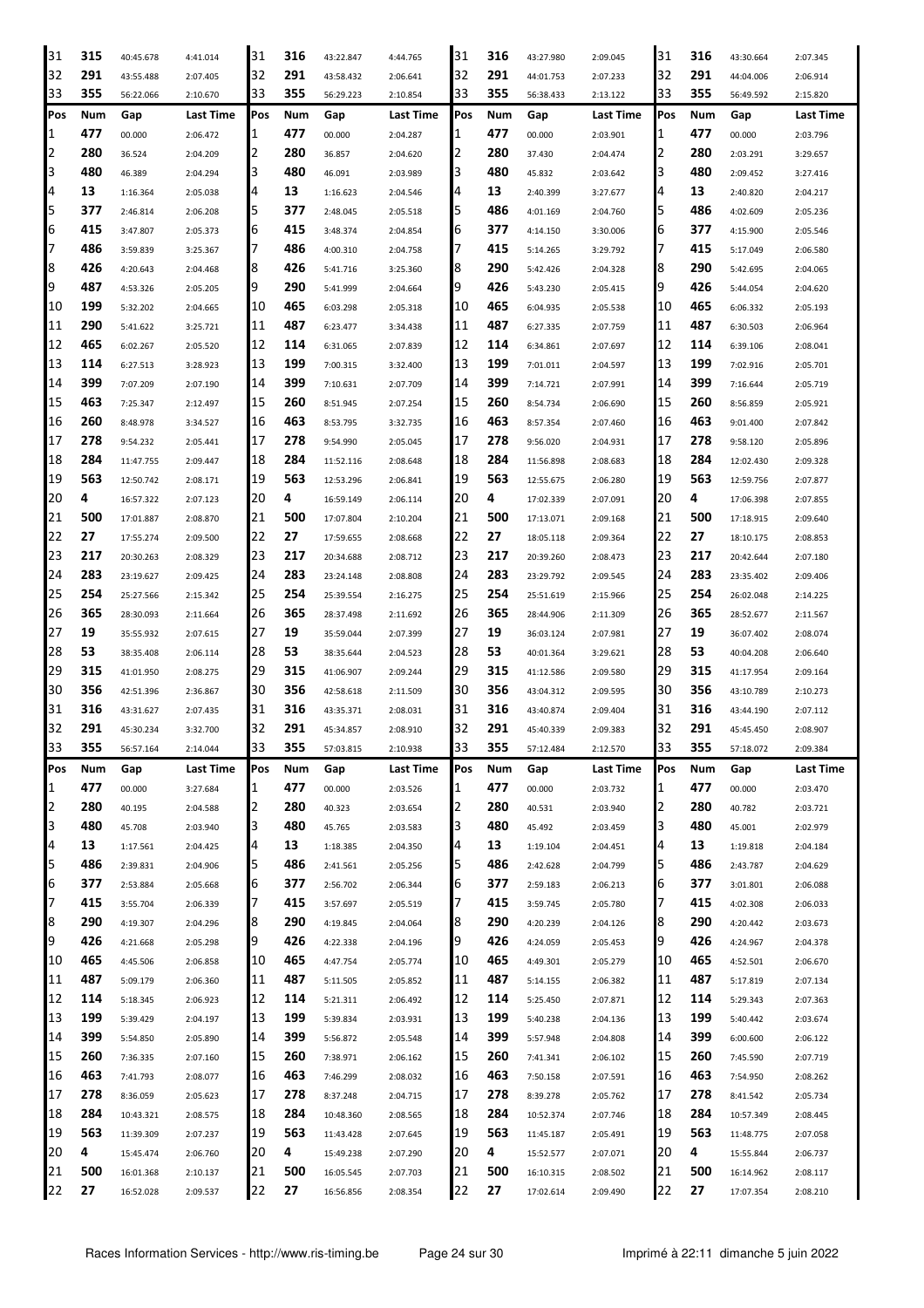| 23  | 217 | 19:23.567 | 2:08.607         | 23  | 217 | 19:29.425 | 2:09.384  | 23  | 217 | 19:33.272 | 2:07.579         | 23  | 217 | 19:38.549 | 2:08.747  |
|-----|-----|-----------|------------------|-----|-----|-----------|-----------|-----|-----|-----------|------------------|-----|-----|-----------|-----------|
| 24  | 283 | 22:18.354 | 2:10.636         | 24  | 283 | 22:23.689 | 2:08.861  | 24  | 283 | 22:28.792 | 2:08.835         | 24  | 283 | 22:34.211 | 2:08.889  |
| 25  | 254 | 24:50.165 | 2:15.801         | 25  | 254 | 25:00.554 | 2:13.915  | 25  | 254 | 25:10.781 | 2:13.959         | 25  | 254 | 25:21.459 | 2:14.148  |
| 26  | 365 | 27:37.527 | 2:12.534         | 26  | 365 | 27:45.281 | 2:11.280  | 26  | 365 | 27:52.953 | 2:11.404         | 26  | 365 | 28:00.799 | 2:11.316  |
| 27  | 19  | 34:47.803 | 2:08.085         | 27  | 19  | 34:52.219 | 2:07.942  | 27  | 19  | 36:22.505 | 3:34.018         | 27  | 19  | 36:27.991 | 2:08.956  |
| 28  | 53  | 38:44.094 | 2:07.570         | 28  | 53  | 38:46.813 | 2:06.245  | 28  | 53  | 38:48.302 | 2:05.221         | 28  | 53  | 38:50.894 | 2:06.062  |
| 29  | 356 | 41:53.335 | 2:10.230         | 29  | 356 | 42:00.164 | 2:10.355  | 29  | 356 | 42:07.600 | 2:11.168         | 29  | 356 | 42:14.816 | 2:10.686  |
| 30  | 316 | 42:23.479 | 2:06.973         | 30  | 316 | 42:26.804 | 2:06.851  | 30  | 316 | 42:30.587 | 2:07.515         | 30  | 316 | 42:35.250 | 2:08.133  |
| 31  | 315 | 42:40.294 | 4:50.024         | 31  | 315 | 42:45.100 | 2:08.332  | 31  | 315 | 42:49.963 | 2:08.595         | 31  | 315 | 42:55.813 | 2:09.320  |
| 32  | 291 | 44:26.311 | 2:08.545         | 32  | 291 | 44:30.787 | 2:08.002  | 32  | 291 | 44:37.973 | 2:10.918         | 32  | 291 | 44:44.512 | 2:10.009  |
| 33  | 355 | 56:01.058 | 2:10.670         | 33  | 355 | 56:08.231 | 2:10.699  | 33  | 355 | 56:15.135 | 2:10.636         | 33  | 355 | 56:25.128 | 2:13.463  |
| Pos | Num | Gap       | <b>Last Time</b> | Pos | Num | Gap       | Last Time | Pos | Num | Gap       | <b>Last Time</b> | Pos | Num | Gap       | Last Time |
| 1   | 477 | 00.000    | 2:03.421         | 1   | 477 | 00.000    | 2:03.376  | 1   | 477 | 00.000    | 2:03.642         | 11  | 477 | 00.000    | 2:04.287  |
| 2   | 280 | 41.431    | 2:04.070         | 2   | 280 | 41.822    | 2:03.767  | 2   | 280 | 42.184    | 2:04.004         | I2  | 280 | 41.840    | 2:03.943  |
| 3   | 480 | 44.909    | 2:03.329         | 3   | 480 | 44.532    | 2:02.999  | З   | 480 | 44.251    | 2:03.361         | 3   | 480 | 43.231    | 2:03.267  |
| 4   | 13  | 1:20.674  | 2:04.277         | 4   | 13  | 1:22.839  | 2:05.541  | 4   | 13  | 1:24.041  | 2:04.844         | 4   | 13  | 1:23.712  | 2:03.958  |
| 5   | 486 | 2:45.869  | 2:05.503         | 5   | 486 | 2:46.343  | 2:03.850  | 5   | 486 | 2:47.029  | 2:04.328         | 5   | 486 | 2:47.467  | 2:04.725  |
| 6   | 377 | 3:04.326  | 2:05.946         | 6   | 377 | 3:07.031  | 2:06.081  | 6   | 377 | 3:09.646  | 2:06.257         | 6   | 377 | 3:11.524  | 2:06.165  |
| 7   | 415 | 4:04.480  | 2:05.593         | 7   | 415 | 4:07.563  | 2:06.459  | 7   | 415 | 4:09.750  | 2:05.829         | 17  | 415 | 4:10.465  | 2:05.002  |
| 8   | 290 | 4:20.550  | 2:03.529         | 8   | 290 | 4:21.093  | 2:03.919  | 8   | 290 | 4:21.364  | 2:03.913         | 8   | 290 | 4:20.677  | 2:03.600  |
| 9   | 426 | 4:26.594  | 2:05.048         | 9   | 426 | 4:28.298  | 2:05.080  | 9   | 426 | 4:29.216  | 2:04.560         | 9   | 426 | 4:29.260  | 2:04.331  |
| 10  | 465 | 4:53.598  | 2:04.518         | 10  | 465 | 4:57.554  | 2:07.332  | 10  | 465 | 4:59.531  | 2:05.619         | 10  | 465 | 5:00.379  | 2:05.135  |
| 11  | 487 | 5:20.936  | 2:06.538         | 11  | 487 | 5:23.578  | 2:06.018  | 11  | 487 | 5:26.225  | 2:06.289         | 11  | 487 | 5:28.159  | 2:06.221  |
| 12  | 114 | 5:32.353  | 2:06.431         | 12  | 114 | 5:35.561  | 2:06.584  | 12  | 114 | 5:39.191  | 2:07.272         | 12  | 114 | 5:42.671  | 2:07.767  |
| 13  | 199 | 5:41.898  | 2:04.877         | 13  | 199 | 5:42.920  | 2:04.398  | 13  | 199 | 5:43.231  | 2:03.953         | 13  | 199 | 5:42.818  | 2:03.874  |
| 14  | 399 | 6:02.953  | 2:05.774         | 14  | 399 | 6:05.232  | 2:05.655  | 14  | 399 | 6:07.376  | 2:05.786         | 14  | 399 | 6:08.894  | 2:05.805  |
| 15  | 260 | 7:47.875  | 2:05.706         | 15  | 260 | 7:50.265  | 2:05.766  | 15  | 260 | 7:52.703  | 2:06.080         | 15  | 260 | 7:54.505  | 2:06.089  |
| 16  | 463 | 7:59.873  | 2:08.344         | 16  | 463 | 8:05.358  | 2:08.861  | 16  | 463 | 8:09.374  | 2:07.658         | 16  | 463 | 8:13.495  | 2:08.408  |
| 17  | 278 | 8:43.449  | 2:05.328         | 17  | 278 | 8:46.000  | 2:05.927  | 17  | 278 | 8:49.622  | 2:07.264         | 17  | 278 | 8:49.780  | 2:04.445  |
| 18  | 284 | 11:04.036 | 2:10.108         | 18  | 284 | 11:08.994 | 2:08.334  | 18  | 284 | 11:13.760 | 2:08.408         | 18  | 284 | 11:18.289 | 2:08.816  |
| 19  | 563 | 11:50.880 | 2:05.526         | 19  | 563 | 11:53.910 | 2:06.406  | 19  | 563 | 11:57.019 | 2:06.751         | 19  | 563 | 12:01.724 | 2:08.992  |
| 20  | 4   | 15:59.396 | 2:06.973         | 20  | 4   | 16:03.121 | 2:07.101  | 20  | 4   | 16:05.433 | 2:05.954         | 20  | 4   | 16:09.931 | 2:08.785  |
| 21  | 500 | 16:19.909 | 2:08.368         | 21  | 500 | 16:24.715 | 2:08.182  | 21  | 500 | 16:29.277 | 2:08.204         | 21  | 500 | 16:33.336 | 2:08.346  |
| 22  | 27  | 17:13.477 | 2:09.544         | 22  | 27  | 17:18.972 | 2:08.871  | 22  | 27  | 17:24.329 | 2:08.999         | 22  | 27  | 17:28.023 | 2:07.981  |
| 23  | 217 | 19:42.332 | 2:07.204         | 23  | 217 | 21:12.828 | 3:33.872  | 23  | 217 | 21:16.827 | 2:07.641         | 23  | 217 | 21:21.455 | 2:08.915  |
| 24  | 283 | 22:41.581 | 2:10.791         | 24  | 283 | 24:32.132 | 3:53.927  | 24  | 283 | 24:51.739 | 2:23.249         | 24  | 283 | 25:07.050 | 2:19.598  |
| 25  | 254 | 25:33.882 | 2:15.844         | 25  | 254 | 27:08.236 | 3:37.730  | 25  | 254 | 27:16.832 | 2:12.238         | 25  | 254 | 27:24.103 | 2:11.558  |
| 26  | 365 | 28:09.440 | 2:12.062         | 26  | 365 | 28:16.615 | 2:10.551  | 26  | 365 | 28:23.110 | 2:10.137         | 26  | 365 | 31:00.093 | 4:41.270  |
| 27  | 19  | 36:33.025 | 2:08.455         | 27  | 19  | 36:38.396 | 2:08.747  | 27  | 19  | 36:44.138 | 2:09.384         | 27  | 19  | 36:50.700 | 2:10.849  |
| 28  | 53  | 38:54.037 | 2:06.564         | 28  | 53  | 38:56.843 | 2:06.182  | 28  | 53  | 38:59.062 | 2:05.861         | 28  | 53  | 39:01.260 | 2:06.485  |
| 29  | 356 | 42:22.138 | 2:10.743         | 29  | 316 | 42:44.157 | 2:07.368  | 29  | 316 | 42:48.355 | 2:07.840         | 29  | 316 | 42:51.019 | 2:06.951  |
| 30  | 316 | 42:40.165 | 2:08.336         | 30  | 315 | 43:08.237 | 2:10.132  | 30  | 315 | 43:13.671 | 2:09.076         | 30  | 315 | 43:17.860 | 2:08.476  |
| 31  | 315 | 43:01.481 | 2:09.089         | 31  | 291 | 44:52.773 | 2:07.869  | 31  | 291 | 44:58.061 | 2:08.930         | 31  | 291 | 45:01.534 | 2:07.760  |
| 32  | 291 | 44:48.280 | 2:07.189         | 32  | 356 | 45:08.353 | 4:49.591  | 32  | 356 | 45:15.118 | 2:10.407         | 32  | 356 | 45:21.160 | 2:10.329  |
| 33  | 355 | 58:52.327 | 4:30.620         | 33  | 355 | 60:03.206 | 3:14.255  | 33  | 355 | 62:15.990 | 4:16.426         | 33  | 355 | 64:14.754 | 4:03.051  |
| Pos | Num | Gap       | Last Time        | Pos | Num | Gap       | Last Time | Pos | Num | Gap       | Last Time        | Pos | Num | Gap       | Last Time |
| 1   | 477 | 00.000    | 2:04.520         | 1   | 477 | 00.000    | 2:04.546  | 1   | 477 | 00.000    | 2:03.255         | 1   | 477 | 00.000    | 2:03.842  |
| 2   | 480 | 41.896    | 2:03.185         | 2   | 480 | 41.433    | 2:04.083  | 2   | 480 | 41.747    | 2:03.569         | 12  | 480 | 41.439    | 2:03.534  |
| 3   | 280 | 42.218    | 2:04.898         | 3   | 280 | 41.693    | 2:04.021  | 3   | 280 | 42.081    | 2:03.643         | 3   | 280 | 41.716    | 2:03.477  |
| 4   | 13  | 1:24.497  | 2:05.305         | 4   | 13  | 1:24.292  | 2:04.341  | 4   | 13  | 1:24.980  | 2:03.943         | 4   | 13  | 1:25.532  | 2:04.394  |
| 5   | 486 | 2:47.472  | 2:04.525         | 5   | 486 | 2:47.717  | 2:04.791  | 5   | 486 | 2:49.257  | 2:04.795         | 5   | 486 | 2:50.525  | 2:05.110  |
| 6   | 377 | 3:12.675  | 2:05.671         | 6   | 377 | 3:13.814  | 2:05.685  | 6   | 377 | 3:15.989  | 2:05.430         | 6   | 377 | 3:17.496  | 2:05.349  |
| 7   | 415 | 4:10.474  | 2:04.529         | 7   | 415 | 4:11.250  | 2:05.322  | 7   | 415 | 4:13.021  | 2:05.026         | 7   | 415 | 4:14.820  | 2:05.641  |
| 8   | 290 | 4:20.011  | 2:03.854         | 8   | 290 | 4:19.291  | 2:03.826  | 8   | 290 | 4:19.413  | 2:03.377         | 8   | 290 | 4:19.578  | 2:04.007  |
| 9   | 426 | 4:30.028  | 2:05.288         | 9   | 426 | 4:31.031  | 2:05.549  | 9   | 426 | 4:32.649  | 2:04.873         | 9   | 465 | 5:05.753  | 2:05.177  |
| 10  | 465 | 5:01.495  | 2:05.636         | 10  | 465 | 5:02.734  | 2:05.785  | 10  | 465 | 5:04.418  | 2:04.939         | 10  | 487 | 5:36.844  | 2:05.264  |
| 11  | 487 | 5:29.861  | 2:06.222         | 11  | 487 | 5:33.260  | 2:07.945  | 11  | 487 | 5:35.422  | 2:05.417         | 11  | 199 | 5:42.781  | 2:04.135  |
| 12  | 199 | 5:42.759  | 2:04.461         | 12  | 199 | 5:41.961  | 2:03.748  | 12  | 199 | 5:42.488  | 2:03.782         | 12  | 114 | 5:54.757  | 2:08.033  |
| 13  | 114 | 5:44.704  | 2:06.553         | 13  | 114 | 5:46.013  | 2:05.855  | 13  | 114 | 5:50.566  | 2:07.808         | 13  | 426 | 5:56.137  | 3:27.330  |
| 14  | 399 | 6:10.058  | 2:05.684         | 14  | 399 | 6:12.829  | 2:07.317  | 14  | 399 | 6:16.677  | 2:07.103         | 14  | 399 | 6:19.115  | 2:06.280  |
|     |     |           |                  |     |     |           |           |     |     |           |                  |     |     |           |           |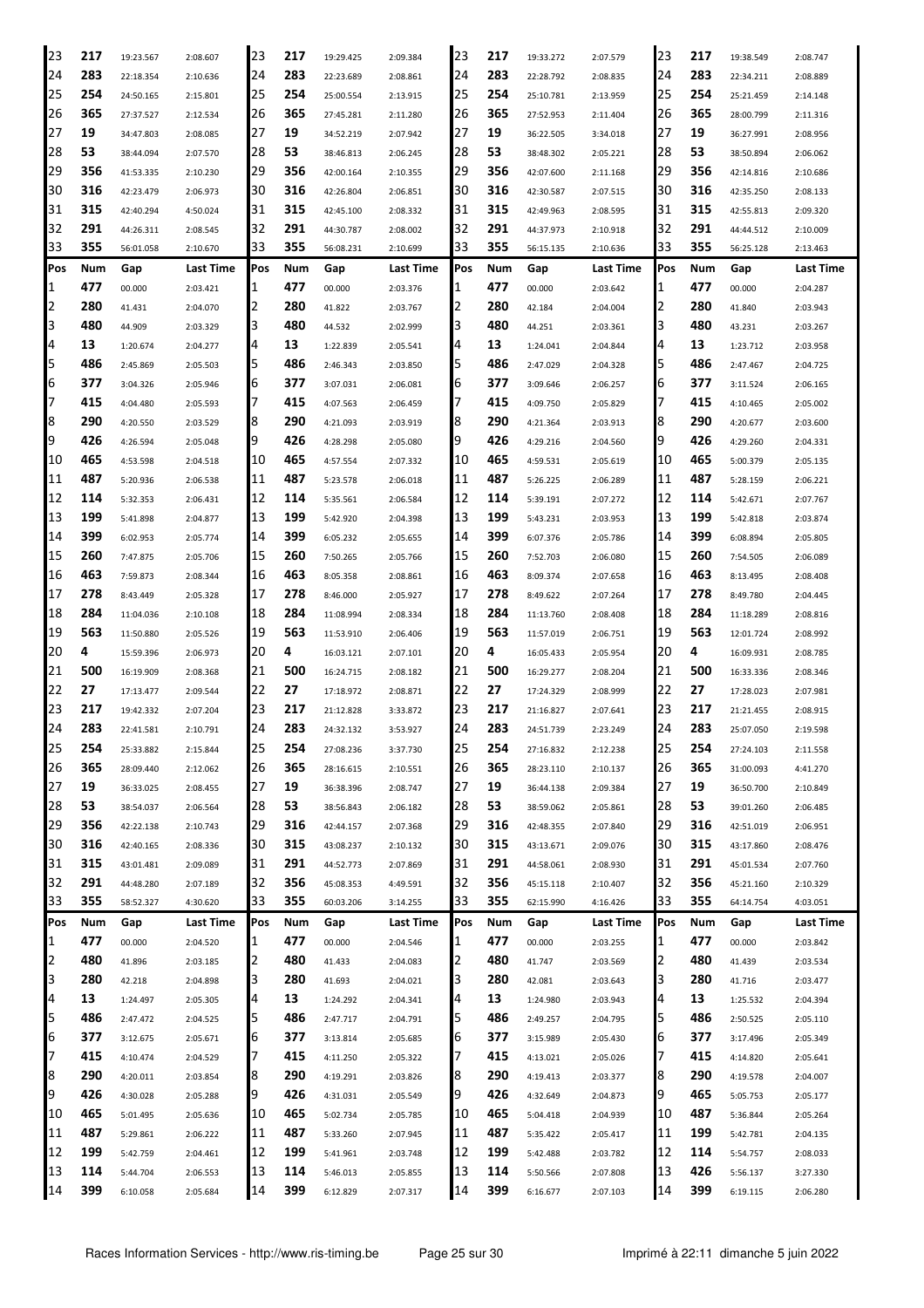| 15             | 260 | 7:55.790  | 2:05.805         | 15       | 260      | 7:57.418               | 2:06.174  | 15       | 260 | 8:00.702  | 2:06.539  | 15  | 260 | 8:02.625  | 2:05.765  |
|----------------|-----|-----------|------------------|----------|----------|------------------------|-----------|----------|-----|-----------|-----------|-----|-----|-----------|-----------|
| 16             | 463 | 8:16.578  | 2:07.603         | 16       | 463      | 8:20.539               | 2:08.507  | 16       | 463 | 8:24.068  | 2:06.784  | 16  | 463 | 8:27.830  | 2:07.604  |
| 17             | 278 | 8:49.701  | 2:04.441         | 17       | 278      | 8:50.688               | 2:05.533  | 17       | 278 | 8:53.615  | 2:06.182  | 17  | 278 | 8:55.657  | 2:05.884  |
| 18             | 284 | 11:22.032 | 2:08.263         | 18       | 284      | 11:26.770              | 2:09.284  | 18       | 284 | 11:32.134 | 2:08.619  | 18  | 284 | 11:36.824 | 2:08.532  |
| 19             | 27  | 17:33.409 | 2:09.906         | 19       | 4        | 17:46.277              | 2:10.677  | 19       | 4   | 17:53.695 | 2:10.673  | 19  | 4   | 17:59.559 | 2:09.706  |
| 20             | 4   | 17:40.146 | 3:34.735         | 20       | 500      | 18:03.748              | 2:07.954  | 20       | 500 | 18:07.784 | 2:07.291  | 20  | 500 | 18:10.519 | 2:06.577  |
| 21             | 500 | 18:00.340 | 3:31.524         | 21       | 27       | 19:04.986              | 3:36.123  | 21       | 27  | 19:14.663 | 2:12.932  | 21  | 27  | 19:23.021 | 2:12.200  |
| 22             | 217 | 21:24.470 | 2:07.535         | 22       | 217      | 21:28.350              | 2:08.426  | 22       | 217 | 21:31.589 | 2:06.494  | 22  | 217 | 21:34.677 | 2:06.930  |
| 23             | 283 | 25:23.100 | 2:20.570         | 23       | 283      | 25:38.322              | 2:19.768  | 23       | 283 | 25:55.067 | 2:20.000  | 23  | 283 | 26:08.031 | 2:16.806  |
| 24             | 563 |           |                  | 24       | 563      |                        | 2:07.429  | 24       | 563 |           |           | 24  | 563 |           |           |
| 25             | 254 | 26:56.211 | 16:59.007        | 25       | 254      | 26:59.094<br>27:39.184 |           | 25       | 254 | 27:02.769 | 2:06.930  | 25  | 254 | 27:04.783 | 2:05.856  |
|                | 365 | 27:31.666 | 2:12.083         | 26       | 365      |                        | 2:12.064  |          | 365 | 27:50.052 | 2:14.123  | 26  | 365 | 27:58.876 | 2:12.666  |
| 26             |     | 31:04.205 | 2:08.632         |          |          | 31:07.603              | 2:07.944  | 26       |     | 31:13.018 | 2:08.670  |     |     | 31:17.925 | 2:08.749  |
| 27             | 19  | 36:54.795 | 2:08.615         | 27       | 19       | 36:58.326              | 2:08.077  | 27       | 19  | 37:03.051 | 2:07.980  | 27  | 19  | 37:06.980 | 2:07.771  |
| 28             | 53  | 39:03.855 | 2:07.115         | 28       | 53       | 39:04.677              | 2:05.368  | 28       | 53  | 39:08.229 | 2:06.807  | 28  | 53  | 39:10.895 | 2:06.508  |
| 29             | 316 | 42:53.766 | 2:07.267         | 29       | 316      | 42:57.129              | 2:07.909  | 29       | 316 | 43:04.077 | 2:10.203  | 29  | 356 | 47:25.574 | 3:51.547  |
| 30             | 291 | 45:05.090 | 2:08.076         | 30       | 291      | 45:20.331              | 2:19.787  | 30       | 356 | 45:37.869 | 2:10.355  | 30  | 316 | 47:29.094 | 6:28.859  |
| 31             | 356 | 45:25.241 | 2:08.601         | 31       | 356      | 45:30.769              | 2:10.074  | 31       | 315 | 46:28.362 | 2:19.903  | 31  | 315 | 47:38.279 | 3:13.759  |
| 32             | 315 | 45:59.843 | 4:46.503         | 32       | 315      | 46:11.714              | 2:16.417  | 32       | 291 | 47:31.256 | 4:14.180  | 32  | 291 | 47:49.815 | 2:22.401  |
| 33             | 355 | 64:18.172 | 2:07.938         | 33       | 355      | 64:21.091              | 2:07.465  | 33       | 355 | 64:25.610 | 2:07.774  | 33  | 355 | 64:29.320 | 2:07.552  |
| Pos            | Num | Gap       | <b>Last Time</b> | Pos      | Num      | Gap                    | Last Time | Pos      | Num | Gap       | Last Time | Pos | Num | Gap       | Last Time |
| 1              | 477 | 00.000    | 2:05.237         | 1        | 477      | 00.000                 | 2:04.181  | 1        | 477 | 00.000    | 2:03.576  | 1   | 477 | 00.000    | 2:03.478  |
| 2              | 480 | 39.538    | 2:03.336         | 2        | 480      | 39.244                 | 2:03.887  | 2        | 480 | 39.172    | 2:03.504  | 2   | 480 | 38.741    | 2:03.047  |
| 3              | 280 | 39.745    | 2:03.266         | 3        | 280      | 39.509                 | 2:03.945  | 3        | 280 | 39.696    | 2:03.763  | 3   | 280 | 39.328    | 2:03.110  |
| 4              | 13  | 1:24.338  | 2:04.043         | 4        | 13       | 1:23.859               | 2:03.702  | 4        | 13  | 1:24.624  | 2:04.341  | 4   | 13  | 1:24.632  | 2:03.486  |
| 5              | 486 | 2:50.862  | 2:05.574         | 5        | 486      | 2:51.926               | 2:05.245  | 5        | 486 | 2:53.456  | 2:05.106  | 5   | 486 | 2:54.462  | 2:04.484  |
| 6              | 377 | 3:17.516  | 2:05.257         | 16       | 377      | 3:18.705               | 2:05.370  | 6        | 377 | 3:20.831  | 2:05.702  | 6   | 290 | 4:17.320  | 2:03.434  |
| 7              | 415 | 4:15.483  | 2:05.900         | 7        | 415      | 4:16.600               | 2:05.298  | 7        | 290 | 4:17.364  | 2:03.883  | 7   | 465 | 5:10.508  | 2:05.775  |
| 8              | 290 | 4:17.533  | 2:03.192         | 8        | 290      | 4:17.057               | 2:03.705  | 8        | 465 | 5:08.211  | 2:05.137  | 8   | 415 | 5:41.709  | 2:04.553  |
| 9              | 465 | 5:05.289  | 2:04.773         | 9        | 465      | 5:06.650               | 2:05.542  | 9        | 415 | 5:40.634  | 3:27.610  | 9   | 426 | 6:02.253  | 2:05.555  |
| 10             | 487 | 5:37.942  | 2:06.335         | 10       | 487      | 5:39.921               | 2:06.160  | 10       | 199 | 5:41.032  | 2:03.346  | 10  | 377 | 6:07.679  | 4:50.326  |
| 11             | 199 | 5:41.881  | 2:04.337         | 11       | 199      | 5:41.262               | 2:03.562  | 11       | 487 | 5:42.462  | 2:06.117  | 11  | 199 | 7:01.636  | 3:24.082  |
| 12             | 426 | 5:56.183  | 2:05.283         | 12       | 426      | 5:58.077               | 2:06.075  | 12       | 426 | 6:00.176  | 2:05.675  | 12  | 487 | 7:10.483  | 3:31.499  |
| 13             | 114 | 5:56.774  | 2:07.254         | 13       | 114      | 6:00.682               | 2:08.089  | 13       | 114 | 7:26.604  | 3:29.498  | 13  | 114 | 7:31.107  | 2:07.981  |
| 14             | 399 | 7:43.648  | 3:29.770         | 14       | 399      | 7:46.877               | 2:07.410  | 14       | 399 | 7:50.786  | 2:07.485  | 14  | 399 | 7:53.899  | 2:06.591  |
| 15             | 260 | 8:02.834  | 2:05.446         | 15       | 463      | 8:30.527               | 2:06.298  | 15       | 463 | 8:32.925  | 2:05.974  | 15  | 463 | 10:04.323 | 3:34.876  |
| 16             | 463 | 8:28.410  | 2:05.817         | 16       | 260      | 9:47.844               | 3:49.191  | 16       | 260 | 9:51.914  | 2:07.646  | 16  | 278 | 10:33.084 | 2:07.086  |
| 17             | 278 | 8:55.163  | 2:04.743         | 17       | 278      | 10:23.356              | 3:32.374  | 17       | 278 | 10:29.476 | 2:09.696  | 17  | 260 | 12:08.195 | 4:19.759  |
| 18             | 284 | 11:39.942 | 2:08.355         | 18       | 284      | 13:06.499              | 3:30.738  | 18       | 284 | 13:10.856 | 2:07.933  | 18  | 284 | 13:15.714 | 2:08.336  |
| 19             | 4   | 18:03.711 | 2:09.389         | 19       | 4        | 18:10.243              | 2:10.713  | 19       | 4   | 18:15.903 | 2:09.236  | 19  | 4   | 18:21.486 | 2:09.061  |
| 20             | 500 | 18:12.478 | 2:07.196         | 20       | 500      | 18:15.757              | 2:07.460  | 20       | 500 | 18:18.965 | 2:06.784  | 20  | 500 | 18:22.799 | 2:07.312  |
| 21             | 27  | 19:31.442 | 2:13.658         | 21       | 27       | 19:41.008              | 2:13.747  | 21       | 27  | 19:50.399 | 2:12.967  | 21  | 27  | 19:59.308 | 2:12.387  |
| 22             | 217 | 21:36.818 | 2:07.378         | 22       | 217      | 21:39.742              | 2:07.105  | 22       | 217 | 21:42.628 | 2:06.462  | 22  | 217 | 21:46.418 | 2:07.268  |
| 23             | 283 | 26:20.168 | 2:17.374         | 23       | 283      | 26:35.424              | 2:19.437  | 23       | 283 | 26:47.793 | 2:15.945  | 23  | 283 | 27:01.576 | 2:17.261  |
| 24             | 563 | 27:05.949 | 2:06.403         | 24       | 563      | 27:08.789              | 2:07.021  | 24       | 563 | 27:11.734 | 2:06.521  | 24  | 563 | 27:14.211 | 2:05.955  |
| 25             | 254 | 28:05.769 | 2:12.130         | 25       | 254      | 28:14.048              | 2:12.460  | 25       | 254 | 28:28.103 | 2:17.631  | 25  | 254 | 28:38.209 | 2:13.584  |
| 26             | 365 | 31:22.176 |                  | 26       | 365      | 31:26.920              |           | 26       | 365 |           |           | 26  | 365 |           |           |
|                | 19  |           | 2:09.488         |          |          |                        | 2:08.925  |          | 19  | 31:32.224 | 2:08.880  | 27  | 19  | 34:25.756 | 4:57.010  |
| 27<br>28       | 53  | 37:09.202 | 2:07.459         | 27<br>28 | 19<br>53 | 37:16.109              | 2:11.088  | 27<br>28 | 53  | 37:23.484 | 2:10.951  | 28  | 53  | 39:07.684 | 3:47.678  |
| 29             | 356 | 39:15.970 | 2:10.312         |          |          | 39:21.152              | 2:09.363  |          |     | 41:11.052 | 3:53.476  | 29  |     | 41:17.387 | 2:09.813  |
|                |     | 47:30.847 | 2:10.510         | 29       | 356      | 48:04.159              | 2:37.493  | 29       | 316 | 50:01.866 | 3:56.813  |     | 316 | 50:10.235 | 2:11.847  |
| 30             | 316 | 47:42.246 | 2:18.389         | 30       | 316      | 48:08.629              | 2:30.564  | 30       | 356 | 50:44.145 | 4:43.562  | 30  | 356 | 50:50.751 | 2:10.084  |
| 31             | 315 | 49:49.643 | 4:16.601         | 31       | 315      | 51:48.434              | 4:02.972  | 31       | 291 | 51:59.736 | 2:06.949  | 31  | 291 | 52:02.344 | 2:06.086  |
| 32             | 291 | 50:02.404 | 4:17.826         | 32       | 291      | 51:56.363              | 3:58.140  | 32       | 315 | 54:25.590 | 4:40.732  | 32  | 315 | 54:32.848 | 2:10.736  |
| 33             | 355 | 64:30.930 | 2:06.847         | 33       | 355      | 64:34.310              | 2:07.561  | 33       | 355 | 64:37.897 | 2:07.163  | 33  | 355 | 64:41.696 | 2:07.277  |
| Pos            | Num | Gap       | Last Time        | Pos      | Num      | Gap                    | Last Time | Pos      | Num | Gap       | Last Time | Pos | Num | Gap       | Last Time |
| $\mathbf{1}$   | 477 | 00.000    | 2:03.786         | 1        | 477      | 00.000                 | 2:03.258  | 1        | 477 | 00.000    | 2:03.148  | 1   | 477 | 00.000    | 3:30.321  |
| $\overline{2}$ | 480 | 38.006    | 2:03.051         | 2        | 480      | 37.474                 | 2:02.726  | 2        | 480 | 2:02.463  | 3:28.137  | 2   | 480 | 36.855    | 2:04.713  |
| 3              | 280 | 39.089    | 2:03.547         | 3        | 280      | 38.827                 | 2:02.996  | 3        | 280 | 2:07.304  | 3:31.625  | 3   | 280 | 41.363    | 2:04.380  |
| 4              | 13  | 1:24.170  | 2:03.324         | 4        | 13       | 2:50.585               | 3:29.673  | 4        | 13  | 2:53.201  | 2:05.764  | 4   | 13  | 1:27.727  | 2:04.847  |
| 5              | 486 | 2:55.351  | 2:04.675         | 5        | 486      | 4:21.945               | 3:29.852  | 5        | 486 | 4:24.286  | 2:05.489  | 5   | 486 | 2:59.768  | 2:05.803  |
| 6              | 290 | 5:41.874  | 3:28.340         | 6        | 290      | 5:43.475               | 2:04.859  | 6        | 290 | 5:44.562  | 2:04.235  | 6   | 290 | 4:18.950  | 2:04.709  |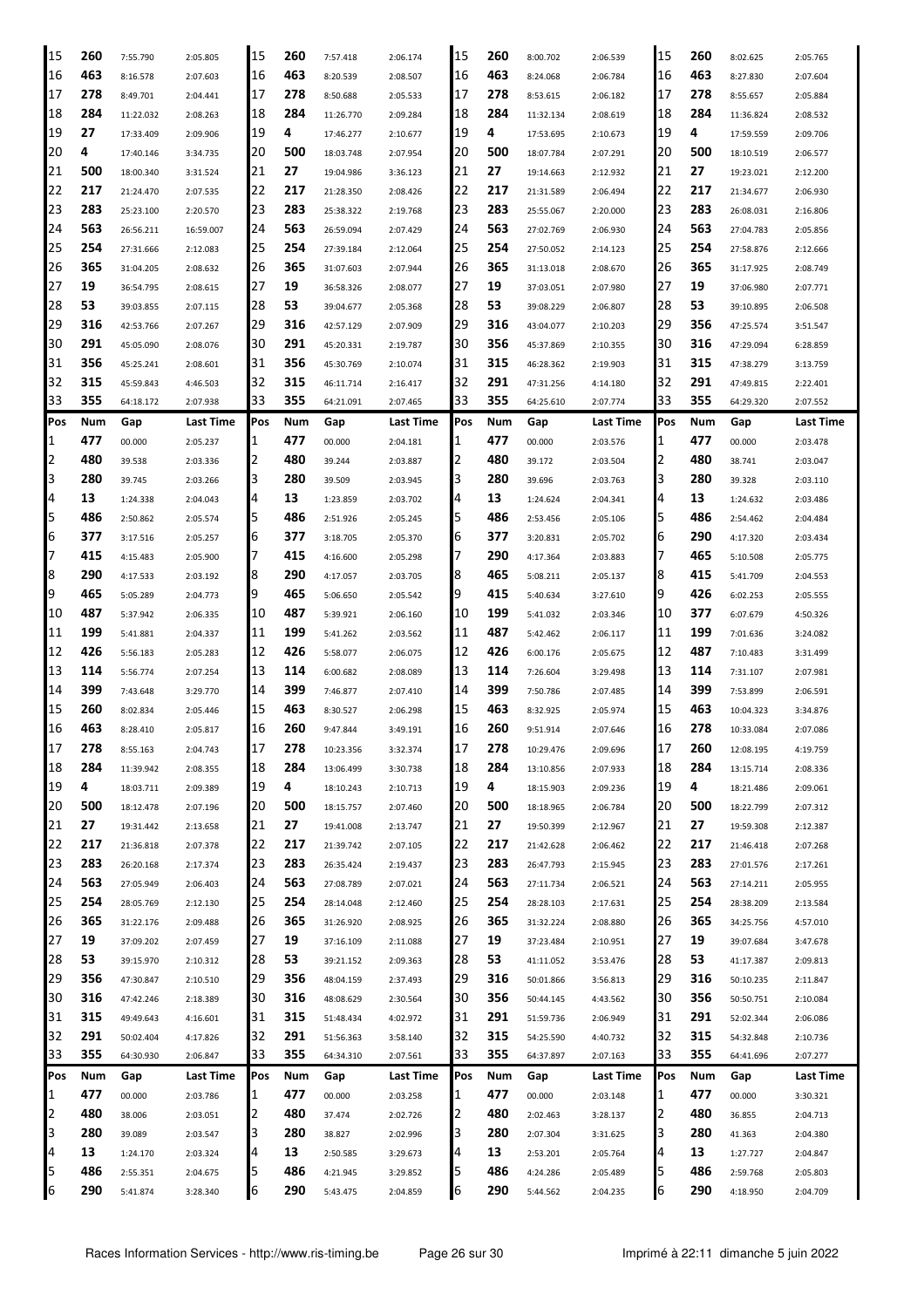| 7        | 415       | 5:43.184  | 2:05.261  | 17       | 415       | 5:44.056  | 2:04.130  | 7        | 415        | 5:45.202  | 2:04.294  | 7        | 415        | 4:19.692  | 2:04.811  |
|----------|-----------|-----------|-----------|----------|-----------|-----------|-----------|----------|------------|-----------|-----------|----------|------------|-----------|-----------|
| 8        | 426       | 6:03.871  | 2:05.404  | 8        | 426       | 6:05.761  | 2:05.148  | 8        | 426        | 6:07.189  | 2:04.576  | 8        | 426        | 4:42.346  | 2:05.478  |
| 9        | 377       | 6:09.117  | 2:05.224  | 9        | 377       | 6:10.552  | 2:04.693  | 9        | 377        | 6:12.239  | 2:04.835  | 9        | 377        | 4:46.185  | 2:04.267  |
| 10       | 465       | 6:37.218  | 3:30.496  | 10       | 465       | 6:40.315  | 2:06.355  | 10       | 465        | 6:44.226  | 2:07.059  | 10       | 465        | 5:20.857  | 2:06.952  |
| 11       | 199       | 7:02.437  | 2:04.587  | 11       | 199       | 7:02.800  | 2:03.621  | 11       | 199        | 7:04.699  | 2:05.047  | 11       | 199        | 5:39.767  | 2:05.389  |
| 12       | 487       | 7:13.922  | 2:07.225  | 12       | 487       | 7:17.672  | 2:07.008  | 12       | 487        | 7:21.138  | 2:06.614  | 12       | 487        | 5:56.479  | 2:05.662  |
| 13       | 114       | 7:34.948  | 2:07.627  | 13       | 114       | 7:38.410  | 2:06.720  | 13       | 114        | 7:40.933  | 2:05.671  | 13       | 114        | 6:17.564  | 2:06.952  |
| 14       | 399       |           |           | 14       | 399       |           |           | 14       | 399        |           |           | 14       | 399        |           |           |
|          |           | 7:55.713  | 2:05.600  |          |           | 7:58.836  | 2:06.381  |          |            | 8:01.233  | 2:05.545  |          |            | 6:35.906  | 2:04.994  |
| 15       | 463       | 10:09.417 | 2:08.880  | 15       | 463       | 10:39.810 | 2:33.651  | 15       | 278        | 10:45.267 | 2:07.311  | 15       | 278        | 9:22.123  | 2:07.177  |
| 16       | 278       | 10:37.390 | 2:08.092  | 16       | 278       | 10:41.104 | 2:06.972  | 16       | 463        | 10:48.934 | 2:12.272  | 16       | 463        | 9:28.329  | 2:09.716  |
| 17       | 260       | 12:14.099 | 2:09.690  | 17       | 260       | 12:22.815 | 2:11.974  | 17       | 260        | 12:28.178 | 2:08.511  | 17       | 260        | 11:08.949 | 2:11.092  |
| 18       | 284       | 13:19.772 | 2:07.844  | 18       | 284       | 13:23.329 | 2:06.815  | 18       | 284        | 13:28.581 | 2:08.400  | 18       | 284        | 12:06.542 | 2:08.282  |
| 19       | 4         | 18:28.317 | 2:10.617  | 19       | 500       | 18:33.736 | 2:08.519  | 19       | 500        | 18:38.499 | 2:07.911  | 19       | 500        | 17:17.270 | 2:09.092  |
| 20       | 500       | 18:28.475 | 2:09.462  | 20       | 4         | 18:34.983 | 2:09.924  | 20       | 4          | 18:40.660 | 2:08.825  | 20       | 4          | 17:21.499 | 2:11.160  |
| 21       | 27        | 20:08.468 | 2:12.946  | 21       | 27        | 20:18.839 | 2:13.629  | 21       | 27         | 20:30.649 | 2:14.958  | 21       | 27         | 19:13.772 | 2:13.444  |
| 22       | 217       | 21:49.961 |           | 22       | 217       | 21:53.445 | 2:06.742  | 22       | 217        | 21:56.753 |           | 22       | 217        | 20:33.053 |           |
|          |           |           | 2:07.329  |          |           |           |           |          |            |           | 2:06.456  |          |            |           | 2:06.621  |
| 23       | 283       | 27:13.769 | 2:15.979  | 23       | 563       | 27:19.433 | 2:06.675  | 23       | 563        | 27:25.894 | 2:09.609  | 23       | 563        | 27:48.419 | 3:52.846  |
| 24       | 563       | 27:16.016 | 2:05.591  | 24       | 283       | 27:26.928 | 2:16.417  | 24       | 283        | 27:46.253 | 2:22.473  | 24       | 283        | 29:35.724 | 5:19.792  |
| 25       | 254       | 28:45.411 | 2:10.988  | 25       | 254       | 28:55.834 | 2:13.681  | 25       | 254        | 30:47.977 | 3:55.291  | 25       | 254        | 29:50.304 | 2:32.648  |
| 26       | 365       | 34:38.575 | 2:16.605  | 26       | 365       | 35:20.501 | 2:45.184  | 26       | 365        | 37:33.866 | 4:16.513  | 26       | 365        | 38:03.759 | 4:00.214  |
| 27       | 19        | 41:51.092 | 4:47.194  | 27       | 19        | 43:46.249 | 3:58.415  | 27       | 19         | 43:55.168 | 2:12.067  | 27       | 19         | 42:37.802 | 2:12.955  |
| 28       | 316       | 50:16.679 | 2:10.230  | 28       | 316       | 50:25.337 | 2:11.916  | 28       | 316        | 50:35.910 | 2:13.721  | 28       | 356        | 49:48.576 | 2:09.964  |
| 29       | 356       | 50:56.760 | 2:09.795  | 29       | 356       | 51:02.968 | 2:09.466  | 29       | 356        | 51:08.933 | 2:09.113  | 29       | 291        | 50:41.538 | 2:05.341  |
| 30       | 291       | 52:03.497 | 2:04.939  | 30       | 291       | 52:04.903 | 2:04.664  | 30       | 291        | 52:06.518 | 2:04.763  | 30       | 316        | 51:54.204 | 4:48.615  |
| 31       | 53        | 53:59.469 | 14:45.868 | 31       | 315       | 54:42.744 | 2:08.386  | 31       | 315        | 54:47.800 | 2:08.204  | 31       | 315        | 53:27.879 | 2:10.400  |
| 32       | 315       | 54:37.616 | 2:08.554  | 32       | 53        | 56:08.738 | 4:12.527  | 32       | 53         | 56:10.807 | 2:05.217  | 32       | 53         | 54:45.275 | 2:04.789  |
| 33       | 355       | 64:45.631 | 2:07.721  | 33       | 355       | 64:50.239 | 2:07.866  | 33       | 355        | 64:55.025 | 2:07.934  | 33       | 355        | 63:33.836 | 2:09.132  |
|          |           |           |           | Pos      |           |           |           | Pos      |            |           |           | Pos      |            |           |           |
| Pos      | Num       | Gap       | Last Time |          | Num       | Gap       | Last Time |          | Num        | Gap       | Last Time |          | Num        | Gap       | Last Time |
| 1        | 477       | 00.000    | 2:04.159  | 1        | 477       | 00.000    | 2:04.630  | 1        | 477        | 00.000    | 2:04.721  | 1        | 477        | 00.000    | 2:04.153  |
| 2        | 480       | 36.776    | 2:04.080  | 2        | 480       | 36.688    | 2:04.542  | 2        |            | 36.095    | 2:04.128  | 2        | 480        | 36.102    | 2:04.160  |
|          |           |           |           |          |           |           |           |          | 480        |           |           |          |            |           |           |
| 3        | 280       | 42.017    | 2:04.813  | 3        | 280       | 41.392    | 2:04.005  | 3        | 280        | 40.758    | 2:04.087  | 3        | 280        | 40.391    | 2:03.786  |
| 4        | 13        | 1:30.544  | 2:06.976  | 4        | 13        | 1:31.515  | 2:05.601  | 4        | 13         | 1:32.830  | 2:06.036  | 4        | 13         | 1:33.671  | 2:04.994  |
| 5        | 486       | 3:02.455  | 2:06.846  | 5        | 486       | 3:04.623  | 2:06.798  | 5        | 486        | 3:05.860  | 2:05.958  | 5        | 486        | 3:07.634  | 2:05.927  |
| 6        | 290       | 4:19.467  | 2:04.676  | 6        | 290       | 4:19.378  | 2:04.541  | 6        | 290        | 4:20.390  | 2:05.733  | 6        | 415        | 4:23.070  | 2:06.171  |
| 7        | 415       | 4:20.552  | 2:05.019  | 7        | 415       | 4:20.617  | 2:04.695  | 7        | 415        | 4:21.052  | 2:05.156  | 7        | 290        | 4:23.428  | 2:07.191  |
| 8        | 426       | 4:43.618  | 2:05.431  | 8        | 426       | 4:43.630  | 2:04.642  | 8        | 426        | 4:43.838  | 2:04.929  | 8        | 426        | 4:44.608  | 2:04.923  |
| 9        | 377       | 4:46.354  | 2:04.328  | 9        | 377       | 4:47.026  | 2:05.302  | 9        | 377        | 4:47.354  | 2:05.049  | 9        | 377        | 4:49.129  | 2:05.928  |
|          |           |           |           |          |           |           |           |          |            |           |           |          |            |           |           |
| 10       | 465       | 5:22.580  | 2:05.882  | 10       | 465       | 5:23.652  | 2:05.702  | 10       | 465        | 5:24.772  | 2:05.841  | 10       | 465        | 5:26.262  | 2:05.643  |
| 11       | 199       | 5:40.419  | 2:04.811  | 11       | 199       | 5:40.534  | 2:04.745  | 11       | 199        | 5:40.351  | 2:04.538  | 11       | 199        | 5:40.594  | 2:04.396  |
| 12       | 487       | 6:00.587  | 2:08.267  | 12       | 487       | 6:03.370  | 2:07.413  | 12       | 487        | 6:05.279  | 2:06.630  | 12       | 487        | 6:08.090  | 2:06.964  |
| 13       | 114       | 6:21.268  | 2:07.863  | 13       | 114       | 6:24.714  | 2:08.076  | 13       | 114        | 6:28.648  | 2:08.655  | 13       | 114        | 6:30.141  | 2:05.646  |
| 14       | 399       | 6:37.093  | 2:05.346  | 14       | 399       | 6:42.074  | 2:09.611  | 14       | 399        | 6:44.216  | 2:06.863  | 14       | 399        | 6:46.311  | 2:06.248  |
| 15       | 278       | 9:23.901  | 2:05.937  | 15       | 278       | 9:25.057  | 2:05.786  | 15       | 278        | 9:26.977  | 2:06.641  | 15       | 278        | 9:28.832  | 2:06.008  |
| 16       | 463       | 9:34.011  | 2:09.841  | 16       | 463       | 9:38.919  | 2:09.538  | 16       | 463        | 9:44.149  | 2:09.951  | 16       | 463        | 9:51.014  | 2:11.018  |
| 17       | 260       | 11:16.263 | 2:11.473  | 17       | 260       | 11:22.390 | 2:10.757  | 17       | 260        | 11:27.229 | 2:09.560  | 17       | 260        | 11:32.193 | 2:09.117  |
| 18       | 284       | 12:09.904 | 2:07.521  | 18       | 284       | 12:12.244 | 2:06.970  | 18       | 284        | 12:14.352 | 2:06.829  | 18       | 284        | 12:17.662 | 2:07.463  |
| 19       | 500       | 17:18.330 | 2:05.219  | 19       | 500       | 17:20.385 | 2:06.685  | 19       | 500        | 17:25.110 | 2:09.446  | 19       | 500        | 17:30.591 | 2:09.634  |
| 20       | 4         | 17:27.534 | 2:10.194  | 20       | 4         | 17:31.214 | 2:08.310  | 20       | 4          | 17:39.160 | 2:12.667  | 20       | 4          | 17:51.640 | 2:16.633  |
| 21       | 27        | 19:22.725 | 2:13.112  | 21       | 27        | 19:32.494 | 2:14.399  | 21       | 27         | 21:04.995 | 3:37.222  | 21       | 27         | 21:33.198 | 2:32.356  |
| 22       | 217       | 20:36.133 | 2:07.239  | 22       | 217       | 20:43.858 | 2:12.355  | 22       | 217        | 23:26.545 | 4:47.408  | 22       | 217        | 25:36.458 | 4:14.066  |
|          | 563       |           |           |          |           |           |           |          |            |           |           |          |            |           |           |
| 23       |           | 27:57.165 | 2:12.905  | 23       | 563       | 30:03.997 | 4:11.462  | 23       | 563        | 31:56.746 | 3:57.470  | 23       | 563        | 32:02.020 | 2:09.427  |
| 24       | 283       | 29:48.186 | 2:16.621  | 24       | 283       | 30:14.571 | 2:31.015  | 24       | 283        | 32:04.865 | 3:55.015  | 24       | 283        | 32:07.381 | 2:06.669  |
| 25       | 254       | 32:02.754 | 4:16.609  | 25       | 254       | 33:59.836 | 4:01.712  | 25       | 254        | 34:13.738 | 2:18.623  | 25       | 254        | 34:21.220 | 2:11.635  |
| 26       | 365       | 38:06.875 | 2:07.275  | 26       | 365       | 38:08.691 | 2:06.446  | 26       | 365        | 40:43.805 | 4:39.835  | 26       | 365        | 40:45.413 | 2:05.761  |
| 27       | 19        | 42:46.577 | 2:12.934  | 27       | 19        | 42:55.425 | 2:13.478  | 27       | 19         | 43:04.469 | 2:13.765  | 27       | 19         | 43:12.618 | 2:12.302  |
| 28       | 356       | 49:53.630 | 2:09.213  | 28       | 356       | 49:57.623 | 2:08.623  | 28       | 356        | 50:02.159 | 2:09.257  | 28       | 356        | 50:08.389 | 2:10.383  |
| 29       | 291       | 50:41.843 | 2:04.464  | 29       | 291       | 50:42.143 | 2:04.930  | 29       | 291        | 50:43.621 | 2:06.199  | 29       | 291        | 50:43.974 | 2:04.506  |
| 30       | 316       | 52:00.706 | 2:10.661  | 30       | 316       | 52:06.407 | 2:10.331  | 30       | 316        | 52:11.659 | 2:09.973  | 30       | 316        | 52:16.999 | 2:09.493  |
| 31<br>32 | 315<br>53 | 53:33.038 | 2:09.318  | 31<br>32 | 315<br>53 | 53:37.427 | 2:09.019  | 31<br>32 | 315<br>355 | 53:41.541 | 2:08.835  | 31<br>32 | 315<br>355 | 53:46.387 | 2:08.999  |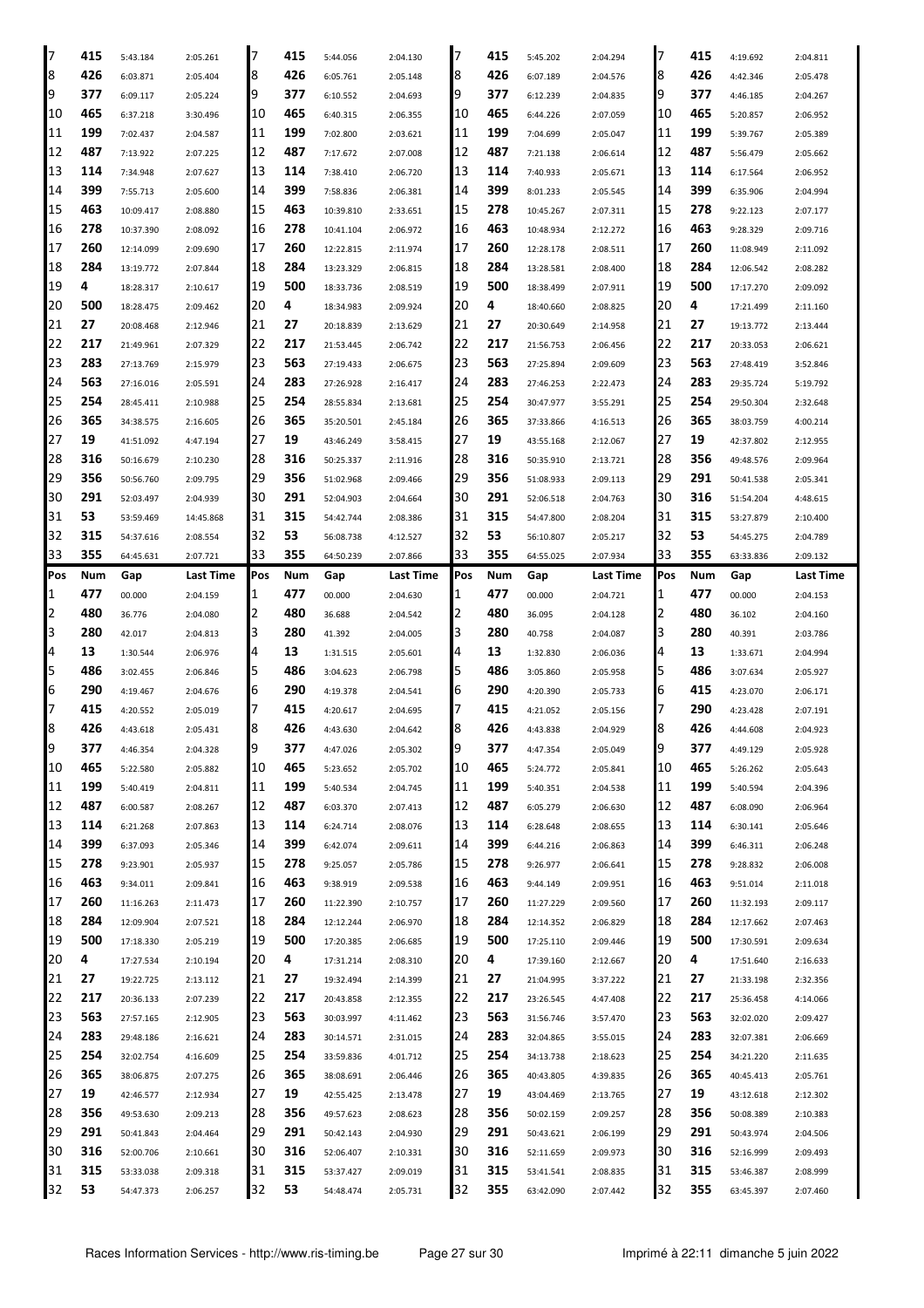| 33       | 355        | 63:36.736              | 2:07.059             | 33       | 355        | 63:39.369              | 2:07.263             |          |            |                        |                      |          |            |                        |                      |
|----------|------------|------------------------|----------------------|----------|------------|------------------------|----------------------|----------|------------|------------------------|----------------------|----------|------------|------------------------|----------------------|
| Pos      | Num        | Gap                    | Last Time            | Pos      | Num        | Gap                    | Last Time            | Pos      | Num        | Gap                    | Last Time            | Pos      | Num        | Gap                    | Last Time            |
| 1        | 477        | 00.000                 | 2:04.060             | 1        | 477        | 00.000                 | 2:03.662             | 1        | 477        | 00.000                 | 2:04.178             | 1        | 477        | 00.000                 | 2:03.844             |
| 2        | 480        | 35.903                 | 2:03.861             | 2        | 480        | 36.414                 | 2:04.173             | 2        | 480        | 36.471                 | 2:04.235             | 2        | 480        | 36.805                 | 2:04.178             |
| 3        | 280        | 40.880                 | 2:04.549             | 3        | 280        | 40.968                 | 2:03.750             | 3        | 280        | 40.929                 | 2:04.139             | 3        | 280        | 42.004                 | 2:04.919             |
| 4        | 13         | 1:34.786               | 2:05.175             | 4        | 13         | 1:35.780               | 2:04.656             | 4        | 13         | 1:36.365               | 2:04.763             | 4        | 13         | 1:37.552               | 2:05.031             |
| 5        | 486        | 3:09.047               | 2:05.473             | 5        | 486        | 3:10.834               | 2:05.449             | 5        | 486        | 3:12.006               | 2:05.350             | 5        | 486        | 3:14.687               | 2:06.525             |
| 6        | 290        | 4:24.328               | 2:04.960             | 6        | 415        | 4:26.558               | 2:05.580             | 6        | 415        | 4:26.682               | 2:04.302             | 6        | 415        | 4:27.982               | 2:05.144             |
| 7        | 415        | 4:24.640               | 2:05.630             | 7        | 290        | 4:26.967               | 2:06.301             | 7        | 290        | 4:27.599               | 2:04.810             | 7        | 290        | 4:28.706               | 2:04.951             |
| 8        | 426        | 4:44.763               | 2:04.215             | 8        | 426        | 4:45.541               | 2:04.440             | 8        | 426        | 4:46.265               | 2:04.902             | 8        | 426        | 4:46.468               | 2:04.047             |
| 9        | 377        | 4:49.572               | 2:04.503             | 9        | 377        | 4:51.174               | 2:05.264             | 9        | 377        | 4:51.802               | 2:04.806             | 9        | 465        | 5:32.264               | 2:05.851             |
| 10       | 465        | 5:27.850               | 2:05.648             | 10       | 465        | 5:29.307               | 2:05.119             | 10       | 465        | 5:30.257               | 2:05.128             | 10       | 199        | 5:42.769               | 2:04.587             |
| 11       | 199        | 5:40.673               | 2:04.139             | 11       | 199        | 5:42.130               | 2:05.119             | 11       | 199        | 5:42.026               | 2:04.074             | 11       | 487        | 6:19.999               | 2:08.536             |
| 12       | 487        | 6:10.745               | 2:06.715             | 12       | 487        | 6:13.416               | 2:06.333             | 12       | 487        | 6:15.307               | 2:06.069             | 12       | 114        | 6:56.685               | 2:11.490             |
| 13       | 114        | 6:32.837               | 2:06.756             | 13       | 114        | 6:46.024               | 2:16.849             | 13       | 114        | 6:49.039               | 2:07.193             | 13       | 399        | 6:57.316               | 2:09.693             |
| 14       | 399        | 6:48.198               | 2:05.947             | 14       | 399        | 6:51.400               | 2:06.864             | 14       | 399        | 6:51.467               | 2:04.245             | 14       | 278        | 12:54.079              | 5:10.001             |
| 15       | 278        |                        |                      | 15       | 278        | 9:34.902               |                      | 15       | 278        |                        | 2:17.198             | 15       | 463        |                        |                      |
| 16       | 463        | 9:31.121<br>9:57.669   | 2:06.349             | 16       | 463        | 10:08.066              | 2:07.443             | 16       | 463        | 9:47.922               |                      | 16       | 260        | 13:02.901              | 4:44.638             |
| 17       | 260        |                        | 2:10.715             | 17       | 260        |                        | 2:14.059             | 17       | 260        | 10:22.107              | 2:18.219             | 17       | 284        | 15:17.700              | 2:18.330             |
| 18       | 284        | 11:38.332              | 2:10.199             | 18       | 284        | 11:53.086              | 2:18.416             | 18       | 284        | 15:03.214              | 5:14.306             | 18       | 4          | 15:23.055              | 2:18.772             |
|          | 500        | 12:22.931              | 2:09.329             | 19       | 4          | 12:28.434              | 2:09.165             | 19       | 4          | 15:08.127              | 4:43.871             | 19       | 500        | 23:43.593              | 2:07.778             |
| 19       | 4          | 19:09.015              | 3:42.484             |          | 500        | 21:46.118              | 4:17.457             |          | 500        | 23:39.659              | 3:57.719             |          | 27         | 23:52.270              | 2:11.924             |
| 20       |            | 19:32.323              | 3:44.743             | 20       |            | 21:49.782              | 4:44.429             | 20       |            | 23:44.190              | 3:58.586             | 20       |            | 25:56.439              | 2:11.473             |
| 21       | 27         | 23:45.775              | 4:16.637             | 21       | 27         | 25:42.681              | 4:00.568             | 21       | 27         | 25:48.810              | 2:10.307             | 21       | 217        | 28:07.742              | 2:12.369             |
| 22       | 217        | 27:39.066              | 4:06.668             | 22       | 217        | 27:49.821              | 2:14.417             | 22<br>23 | 217        | 27:59.217              | 2:13.574             | 22       | 377        | 28:19.068              | 25:31.110            |
| 23       | 563        | 32:07.262              | 2:09.302             | 23       | 563        | 32:11.692              | 2:08.092             |          | 283        | 32:14.186              | 2:06.335             | 23       | 283        | 32:16.490              | 2:06.148             |
| 24       | 283        | 32:09.361              | 2:06.040             | 24       | 283        | 32:12.029              | 2:06.330             | 24       | 563        | 32:17.701              | 2:10.187             | 24       | 563        | 32:21.851              | 2:07.994             |
| 25       | 254        | 34:29.328              | 2:12.168             | 25       | 254        | 34:41.609              | 2:15.943             | 25<br>26 | 254        | 34:48.672              | 2:11.241             | 25       | 254        | 34:57.316              | 2:12.488             |
| 26       | 365        | 40:48.706              | 2:07.353             | 26       | 365        | 40:51.815              | 2:06.771             | 27       | 365        | 40:53.991              | 2:06.354             | 26       | 365        | 40:57.123              | 2:06.976             |
| 27       | 19         | 43:20.129              | 2:11.571             | 27       | 19         | 43:28.097              | 2:11.630             |          | 19         | 43:35.516              | 2:11.597             | 27       | 19         | 43:44.874              | 2:13.202             |
| 28       | 356        | 50:13.800              | 2:09.471             | 28       | 356        | 50:20.355              | 2:10.217             | 28       | 356        | 50:27.070              | 2:10.893             | 28       | 356        | 50:32.316              | 2:09.090             |
| 29       | 291        | 50:44.481              | 2:04.567             | 29       | 291        | 50:45.865              | 2:05.046             | 29       | 291        | 50:50.007              | 2:08.320             | 29       | 291        | 50:51.633              | 2:05.470             |
| 30       | 316        |                        |                      |          |            |                        |                      |          |            |                        |                      |          |            |                        |                      |
|          |            | 52:24.402              | 2:11.463             | 30       | 316        | 52:30.479              | 2:09.739             | 30       | 316        | 52:36.502              | 2:10.201             | 30       | 316        | 52:43.135              | 2:10.477             |
| 31       | 315        | 53:51.812              | 2:09.485             | 31       | 315        | 53:58.104              | 2:09.954             | 31       | 315        | 54:04.164              | 2:10.238             | 31       | 315        | 54:12.180              | 2:11.860             |
| Pos      | Num        | Gap                    | Last Time            | Pos      | Num        | Gap                    | Last Time            | Pos      | Num        | Gap                    | Last Time            | Pos      | Num        | Gap                    | Last Time            |
| 1        | 477        | 00.000                 | 2:03.693             | 1        | 477        | 00.000                 | 2:03.882             | 1        | 477        | 00.000                 | 2:04.599             | 1        | 477        | 00.000                 | 2:11.905             |
| 2        | 480        | 37.497                 | 2:04.385             | 2        | 480        | 38.024                 | 2:04.409             | 2        | 480        | 42.796                 | 2:09.371             | 2        | 480        | 2:05.789               | 3:34.898             |
| 3        | 280        | 42.211                 | 2:03.900             | 3        | 280        | 41.946                 | 2:03.617             | 3        | 280        | 45.220                 | 2:07.873             | 3        | 280        | 2:08.455               | 3:35.140             |
| 4        | 13         | 1:38.878               | 2:05.019             | 4        | 13         | 1:40.365               | 2:05.369             | 4        | 13         | 1:40.910               | 2:05.144             | 4        | 13         | 4:37.389               | 5:08.384             |
| 5        | 486        | 3:17.582               | 2:06.588             | 5        | 486        | 3:35.427               | 2:21.727             | 5        | 486        | 5:03.433               | 3:32.605             | 5        | 486        | 5:05.033               | 2:13.505             |
| 6        | 415        | 4:36.721               | 2:12.432             | 6        | 199        | 5:45.440               | 2:04.581             | 6        | 415        | 6:57.190               | 2:56.929             | 6        | 415        | 9:01.444               | 4:16.159             |
| 7        | 290        | 4:37.667               | 2:12.654             | 7        | 415        | 6:04.860               | 3:32.021             | 7        | 290        | 6:57.734               | 2:56.169             | 7        | 290        | 9:01.978               | 4:16.149             |
| 8        | 426        | 4:52.185               | 2:09.410             | 8        | 290        | 6:06.164               | 3:32.379             | 8        | 426        | 7:02.231               | 2:45.003             | 8        | 426        | 9:06.999               | 4:16.673             |
| 9        | 465        | 5:42.670               | 2:14.099             | 9        | 426        | 6:21.827               | 3:33.524             | 9        | 199        | 7:11.398               | 3:30.557             | 9        | 199        | 9:14.490               | 4:14.997             |
| 10       | 199        | 5:44.741               | 2:05.665             | 10       | 465        | 8:48.655               | 5:09.867             | 10       | 465        | 8:53.991               | 2:09.935             | 10       | 465        | 9:21.039               | 2:38.953             |
| 11       | 487        | 6:24.714               | 2:08.408             | 11       | 487        | 9:03.016               | 4:42.184             | 11       | 487        | 11:14.564              | 4:16.147             | 11       | 487        | 13:05.553              | 4:02.894             |
| 12       | 399        | 7:02.405               | 2:08.782             | 12       | 399        | 9:03.488               | 4:04.965             | 12       | 399        | 11:15.421              | 4:16.532             | 12       | 399        | 13:05.878              | 4:02.362             |
| 13       | 114        | 8:25.198               | 3:32.206             | 13       | 114        | 9:06.366               | 2:45.050             | 13       | 114        | 11:18.319              | 4:16.552             | 13       | 114        | 13:06.885              | 4:00.471             |
| 14       | 278        | 13:00.181              | 2:09.795             | 14       | 278        | 13:35.986              | 2:39.687             | 14       | 278        | 15:28.486              | 3:57.099             | 14       | 278        | 15:23.061              | 2:06.480             |
| 15       | 463        | 13:16.061              | 2:16.853             | 15       | 463        | 13:42.850              | 2:30.671             | 15       | 463        | 15:33.288              | 3:55.037             | 15       | 463        | 15:28.460              | 2:07.077             |
| 16       | 260        | 15:44.522              | 2:30.515             | 16       | 260        | 17:35.958              | 3:55.318             | 16       | 260        | 17:36.435              | 2:05.076             | 16       | 260        | 17:30.439              | 2:05.909             |
| 17       | 284        | 15:48.030              | 2:28.668             | 17       | 284        | 17:39.073              | 3:54.925             | 17       | 284        | 17:44.886              | 2:10.412             | 17       | 284        | 17:43.292              | 2:10.311             |
| 18       | 4          | 23:49.091              | 2:09.191             | 18       | 4          | 23:53.154              | 2:07.945             | 18       | 4          | 23:55.856              | 2:07.301             | 18       | 4          | 23:52.129              | 2:08.178             |
| 19       | 500        | 23:56.727              | 2:08.150             | 19       | 500        | 24:00.523              | 2:07.678             | 19       | 500        | 24:04.261              | 2:08.337             | 19       | 500        | 24:00.190              | 2:07.834             |
| 20       | 27         | 26:04.831              | 2:12.085             | 20       | 27         | 26:10.451              | 2:09.502             | 20       | 27         | 26:15.464              | 2:09.612             | 20       | 27         | 26:14.694              | 2:11.135             |
| 21       | 217        | 28:14.038              | 2:09.989             | 21       | 217        | 28:19.808              | 2:09.652             | 21       | 217        | 28:24.512              | 2:09.303             | 21       | 377        | 28:18.098              | 2:04.973             |
| 22       | 377        | 28:23.979              | 2:08.604             | 22       | 377        | 28:24.861              | 2:04.764             | 22       | 377        | 28:25.030              | 2:04.768             | 22       | 217        | 28:22.595              | 2:09.988             |
| 23       | 283        | 32:20.263              | 2:07.466             | 23       | 283        | 32:21.961              | 2:05.580             | 23       | 283        | 32:23.287              | 2:05.925             | 23       | 283        | 32:16.757              | 2:05.375             |
| 24       | 563        | 32:25.796              | 2:07.638             | 24       | 563        | 32:31.352              | 2:09.438             | 24       | 563        | 32:35.521              | 2:08.768             | 24       | 563        | 32:31.607              | 2:07.991             |
| 25<br>26 | 254<br>365 | 35:05.014<br>40:59.565 | 2:11.391<br>2:06.135 | 25<br>26 | 254<br>365 | 35:12.984<br>41:02.335 | 2:11.852<br>2:06.652 | 25<br>26 | 254<br>365 | 35:20.572<br>41:04.928 | 2:12.187<br>2:07.192 | 25<br>26 | 254<br>365 | 35:21.235<br>40:59.384 | 2:12.568<br>2:06.361 |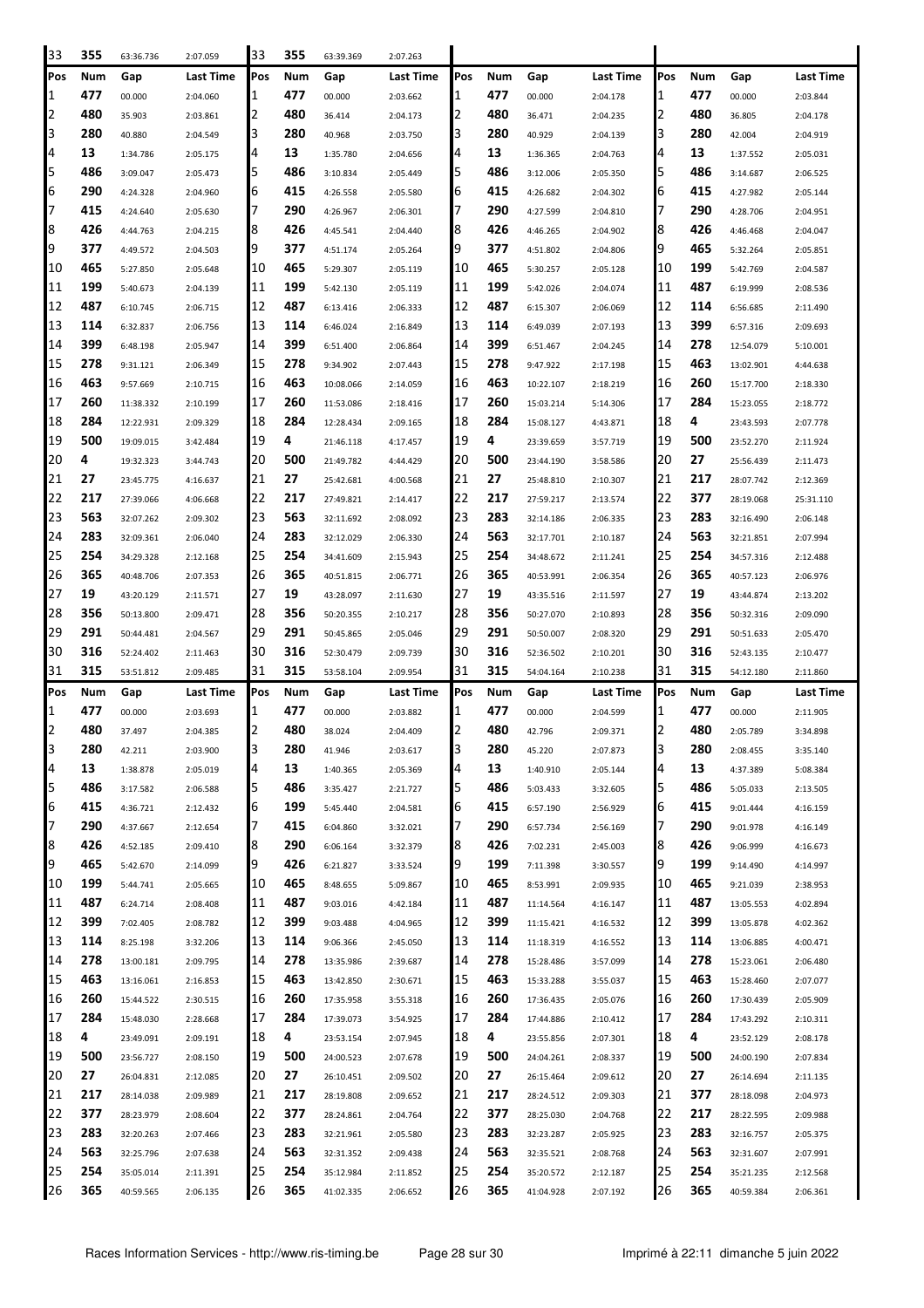| 27  | 19  | 43:54.070 | 2:12.889         | 27        | 19  | 44:02.286 | 2:12.098  | 27  | 19  | 44:10.248 | 2:12.561  | 27  | 19  | 44:09.774 | 2:11.431         |
|-----|-----|-----------|------------------|-----------|-----|-----------|-----------|-----|-----|-----------|-----------|-----|-----|-----------|------------------|
| 28  | 356 | 50:38.904 | 2:10.281         | 28        | 356 | 50:46.010 | 2:10.988  | 28  | 356 | 51:31.784 | 2:50.373  |     |     |           |                  |
| 29  | 291 | 50:55.101 | 2:07.161         | 29        | 291 | 50:57.399 | 2:06.180  | 29  | 291 | 52:03.146 | 3:10.346  |     |     |           |                  |
| 30  | 316 | 52:50.380 | 2:10.938         | 30        | 316 | 53:38.528 | 2:52.030  |     |     |           |           |     |     |           |                  |
| 31  | 315 | 54:20.125 | 2:11.638         |           |     |           |           |     |     |           |           |     |     |           |                  |
| Pos | Num | Gap       | <b>Last Time</b> | Pos       | Num | Gap       | Last Time | Pos | Num | Gap       | Last Time | Pos | Num | Gap       | <b>Last Time</b> |
| 1   | 477 | 00.000    | 4:40.950         | 1         | 477 | 00.000    | 4:14.900  | 1   | 477 | 00.000    | 4:05.396  | 1   | 477 | 00.000    | 2:04.769         |
| 2   | 480 | 10.082    | 2:45.243         | 2         | 480 | 11.896    | 4:16.714  | 2   | 480 | 06.515    | 4:00.015  | 2   | 480 | 06.983    | 2:05.237         |
| 3   | 280 | 11.352    | 2:43.847         | 3         | 280 | 12.997    | 4:16.545  | З   | 280 | 06.807    | 3:59.206  | 3   | 280 | 07.729    | 2:05.691         |
| 4   | 13  | 2:13.290  | 2:16.851         | 4         | 13  | 28.852    | 2:30.462  | 4   | 13  | 19.367    | 3:55.911  | 4   | 13  | 19.237    | 2:04.639         |
| 5   | 486 | 4:35.074  | 4:10.991         | 5         | 486 | 4:17.448  | 3:57.274  | 5   | 486 | 2:19.008  | 2:06.956  | 5   | 486 | 2:19.706  | 2:05.467         |
| 6   | 415 | 8:23.659  | 4:03.165         | 6         | 415 | 6:14.465  | 2:05.706  | 6   | 415 | 4:14.292  | 2:05.223  | 6   | 415 | 4:15.091  | 2:05.568         |
| 7   | 290 | 8:23.898  | 4:02.870         | 7         | 290 | 6:15.653  | 2:06.655  |     | 290 | 4:15.783  | 2:05.526  | 7   | 290 | 4:16.505  | 2:05.491         |
| 8   | 426 | 8:26.656  | 4:00.607         | 8         | 426 | 6:19.285  | 2:07.529  | 8   | 426 | 4:20.120  | 2:06.231  | 8   | 426 | 4:20.335  | 2:04.984         |
| 9   | 199 | 8:31.028  | 3:57.488         | 19        | 199 | 6:22.102  | 2:05.974  | 9   | 199 | 4:20.879  | 2:04.173  | 19  | 199 | 4:21.616  | 2:05.506         |
| 10  | 465 | 8:36.086  | 3:55.997         | 10        | 465 | 6:26.706  | 2:05.520  | 10  | 465 | 4:28.860  | 2:07.550  | 10  | 465 | 4:28.644  | 2:04.553         |
| 11  | 399 | 10:31.456 | 2:06.528         | 11        | 399 | 8:21.411  | 2:04.855  | 11  | 399 | 6:20.626  | 2:04.611  | 11  | 399 | 6:20.236  | 2:04.379         |
| 12  | 487 | 10:33.372 | 2:08.769         | 12        | 487 | 8:24.359  | 2:05.887  | 12  | 487 | 6:24.175  | 2:05.212  | 12  | 487 | 6:24.839  | 2:05.433         |
| 13  | 114 | 10:33.713 | 2:07.778         | 13        | 114 | 8:25.921  | 2:07.108  | 13  | 114 | 6:26.827  | 2:06.302  | 13  | 114 | 6:27.311  | 2:05.253         |
| 14  | 278 | 12:48.119 | 2:06.008         | 14        | 278 | 10:38.531 | 2:05.312  | 14  | 278 | 8:38.288  | 2:05.153  | 14  | 278 | 8:38.060  | 2:04.541         |
| 15  | 463 | 12:53.768 | 2:06.258         | 15        | 463 | 10:45.679 | 2:06.811  | 15  | 463 | 8:46.227  | 2:05.944  | 15  | 463 | 8:47.005  | 2:05.547         |
| 16  | 260 | 14:54.129 | 2:04.640         | 16        | 260 | 12:43.333 | 2:04.104  | 16  | 260 | 10:42.258 | 2:04.321  | 16  | 260 | 10:41.861 | 2:04.372         |
| 17  | 284 | 15:14.835 | 2:12.493         | 17        | 284 | 13:13.375 | 2:13.440  | 17  | 284 | 11:18.737 | 2:10.758  | 17  | 284 | 11:24.460 | 2:10.492         |
| 18  | 4   | 21:20.000 | 2:08.821         | 18        | 4   | 19:12.044 | 2:06.944  | 18  | 4   | 17:14.387 | 2:07.739  | 18  | 4   | 17:19.546 | 2:09.928         |
| 19  | 500 | 21:26.904 | 2:07.664         | 19        | 500 | 19:20.443 | 2:08.439  | 19  | 500 | 17:22.889 | 2:07.842  | 19  | 500 | 17:26.665 | 2:08.545         |
| 20  | 27  | 23:43.017 | 2:09.273         | 20        | 27  | 21:36.942 | 2:08.825  | 20  | 27  | 19:41.208 | 2:09.662  | 20  | 27  | 19:46.605 | 2:10.166         |
| 21  | 377 | 25:41.796 | 2:04.648         | 21        | 377 | 23:31.327 | 2:04.431  | 21  | 377 | 21:30.226 | 2:04.295  | 21  | 377 | 21:30.344 | 2:04.887         |
| 22  | 217 | 25:51.516 | 2:09.871         | 22        | 217 | 23:46.259 | 2:09.643  | 22  | 217 | 21:51.140 | 2:10.277  | 22  | 217 | 21:58.491 | 2:12.120         |
| 23  | 283 | 29:41.232 | 2:05.425         | 23        | 283 | 27:32.180 | 2:05.848  | 23  | 283 | 25:32.856 | 2:06.072  | 23  | 283 | 25:33.722 | 2:05.635         |
| 24  | 563 | 29:59.976 | 2:09.319         | 24        | 563 | 27:52.357 | 2:07.281  | 24  | 563 | 25:54.442 | 2:07.481  | 24  | 563 | 25:57.793 | 2:08.120         |
|     |     |           |                  |           |     |           |           |     |     |           |           |     |     |           |                  |
|     |     |           |                  |           |     |           |           |     |     |           |           |     |     |           |                  |
| 25  | 254 | 32:53.004 | 2:12.719         | 25        | 254 | 30:50.366 | 2:12.262  | 25  | 254 | 28:57.752 | 2:12.782  | 25  | 254 | 29:04.125 | 2:11.142         |
| 26  | 365 | 38:25.013 | 2:06.579         | 26        | 365 | 36:17.797 | 2:07.684  | 26  | 365 | 34:20.526 | 2:08.125  |     |     |           |                  |
| 27  | 19  | 41:41.619 | 2:12.795         | 27        | 19  | 40:18.351 | 2:51.632  |     |     |           |           |     |     |           |                  |
| Pos | Num | Gap       | Last Time        | Pos       | Num | Gap       | Last Time | Pos | Num | Gap       | Last Time | Pos | Num | Gap       | <b>Last Time</b> |
| 1   | 477 | 00.000    | 2:03.652         | 1         | 477 | 00.000    | 2:03.980  | 1   | 477 | 00.000    | 2:04.077  | 1   | 477 | 00.000    | 2:04.036         |
| 2   | 480 | 06.707    | 2:03.376         | 2         | 480 | 06.179    | 2:03.452  | 2   | 480 | 05.368    | 2:03.266  | 2   | 480 | 04.983    | 2:03.651         |
| 3   | 280 | 08.478    | 2:04.401         | 3         | 280 | 07.825    | 2:03.327  | 3   | 280 | 06.969    | 2:03.221  | 13  | 280 | 06.063    | 2:03.130         |
| 4   | 13  | 19.908    | 2:04.323         | 4         | 13  | 19.654    | 2:03.726  | 4   | 13  | 18.951    | 2:03.374  | 4   | 13  | 18.538    | 2:03.623         |
| 5   | 486 | 2:21.368  | 2:05.314         | 5         | 486 | 2:22.822  | 2:05.434  | 5   | 486 | 2:24.522  | 2:05.777  | 5   | 486 | 2:25.920  | 2:05.434         |
| 6   | 415 | 4:16.346  | 2:04.907         | 16        | 415 | 4:17.450  | 2:05.084  | 6   | 415 | 4:19.262  | 2:05.889  | 6   | 415 | 4:20.452  | 2:05.226         |
| 7   | 290 | 4:18.006  | 2:05.153         | 7         | 290 | 4:18.432  | 2:04.406  | 7   | 290 | 4:19.722  | 2:05.367  | 7   | 290 | 4:20.863  | 2:05.177         |
| 8   | 426 | 4:21.624  | 2:04.941         | 8         | 426 | 4:22.646  | 2:05.002  | 18  | 199 | 4:23.159  | 2:04.295  | 8   | 199 | 4:23.183  | 2:04.060         |
| 9   | 199 | 4:22.600  | 2:04.636         | 9         | 199 | 4:22.941  | 2:04.321  | 9   | 426 | 4:23.566  | 2:04.997  | 9   | 426 | 4:23.658  | 2:04.128         |
| 10  | 465 | 4:29.051  | 2:04.059         | 10        | 465 | 4:29.380  | 2:04.309  | 10  | 465 | 4:28.934  | 2:03.631  | 10  | 465 | 4:28.642  | 2:03.744         |
| 11  | 399 | 6:21.716  | 2:05.132         | 11        | 399 | 6:22.629  | 2:04.893  | 11  | 399 | 6:23.775  | 2:05.223  | 11  | 399 | 6:24.209  | 2:04.470         |
| 12  | 487 | 6:27.492  | 2:06.305         | 12        | 487 | 6:28.930  | 2:05.418  | 12  | 487 | 6:30.421  | 2:05.568  | 12  | 487 | 6:31.530  | 2:05.145         |
| 13  | 114 | 6:29.745  | 2:06.086         | 13        | 114 | 6:32.031  | 2:06.266  | 13  | 114 | 6:33.470  | 2:05.516  | 13  | 114 | 6:35.338  | 2:05.904         |
| 14  | 278 | 8:38.642  | 2:04.234         | 14        | 278 | 8:39.019  | 2:04.357  | 14  | 278 | 8:39.834  | 2:04.892  | 14  | 278 | 8:40.709  | 2:04.911         |
| 15  | 463 | 8:49.888  | 2:06.535         | 15        | 463 | 8:52.593  | 2:06.685  | 15  | 463 | 8:54.378  | 2:05.862  | 15  | 463 | 8:55.837  | 2:05.495         |
| 16  | 260 | 10:42.357 | 2:04.148         | 16        | 260 | 10:41.834 | 2:03.457  | 16  | 260 | 10:41.484 | 2:03.727  | 16  | 260 | 10:41.016 | 2:03.568         |
| 17  | 284 | 11:30.782 | 2:09.974         | 17        | 284 | 11:36.278 | 2:09.476  | 17  | 284 | 11:41.809 | 2:09.608  | 17  | 284 | 11:47.764 | 2:09.991         |
| 18  | 4   | 17:24.458 | 2:08.564         | 18        | 4   | 17:29.370 | 2:08.892  | 18  | 4   | 17:35.979 | 2:10.686  | 18  | 4   | 17:39.102 | 2:07.159         |
| 19  | 500 | 17:30.422 | 2:07.409         | 19        | 500 | 17:33.476 | 2:07.034  | 19  | 500 | 17:36.809 | 2:07.410  | 19  | 500 | 17:39.988 | 2:07.215         |
| 20  | 27  | 19:54.054 | 2:11.101         | 20        | 27  | 19:59.927 | 2:09.853  | 20  | 27  | 20:07.481 | 2:11.631  | 20  | 27  | 20:15.570 | 2:12.125         |
| 21  | 377 | 21:31.410 | 2:04.718         | 21        | 377 | 21:32.069 | 2:04.639  | 21  | 377 | 21:32.538 | 2:04.546  | 21  | 377 | 21:33.564 | 2:05.062         |
| 22  | 217 | 22:05.122 | 2:10.283         | 22        | 217 | 22:11.354 | 2:10.212  | 22  | 217 | 22:18.305 | 2:11.028  | 22  | 217 | 22:25.888 | 2:11.619         |
| 23  | 283 | 25:35.887 | 2:05.817         | 23        | 283 | 25:37.778 | 2:05.871  | 23  | 283 | 25:39.095 | 2:05.394  | 23  | 283 | 26:33.867 | 2:58.808         |
| 24  | 563 | 26:01.423 | 2:07.282         | 24        | 563 | 26:05.729 | 2:08.286  | 24  | 563 | 26:10.882 | 2:09.230  |     |     |           |                  |
| 25  | 254 | 29:13.186 | 2:12.713         | 25<br>Pos | 254 | 29:58.398 | 2:49.192  |     |     |           |           | Pos |     |           |                  |